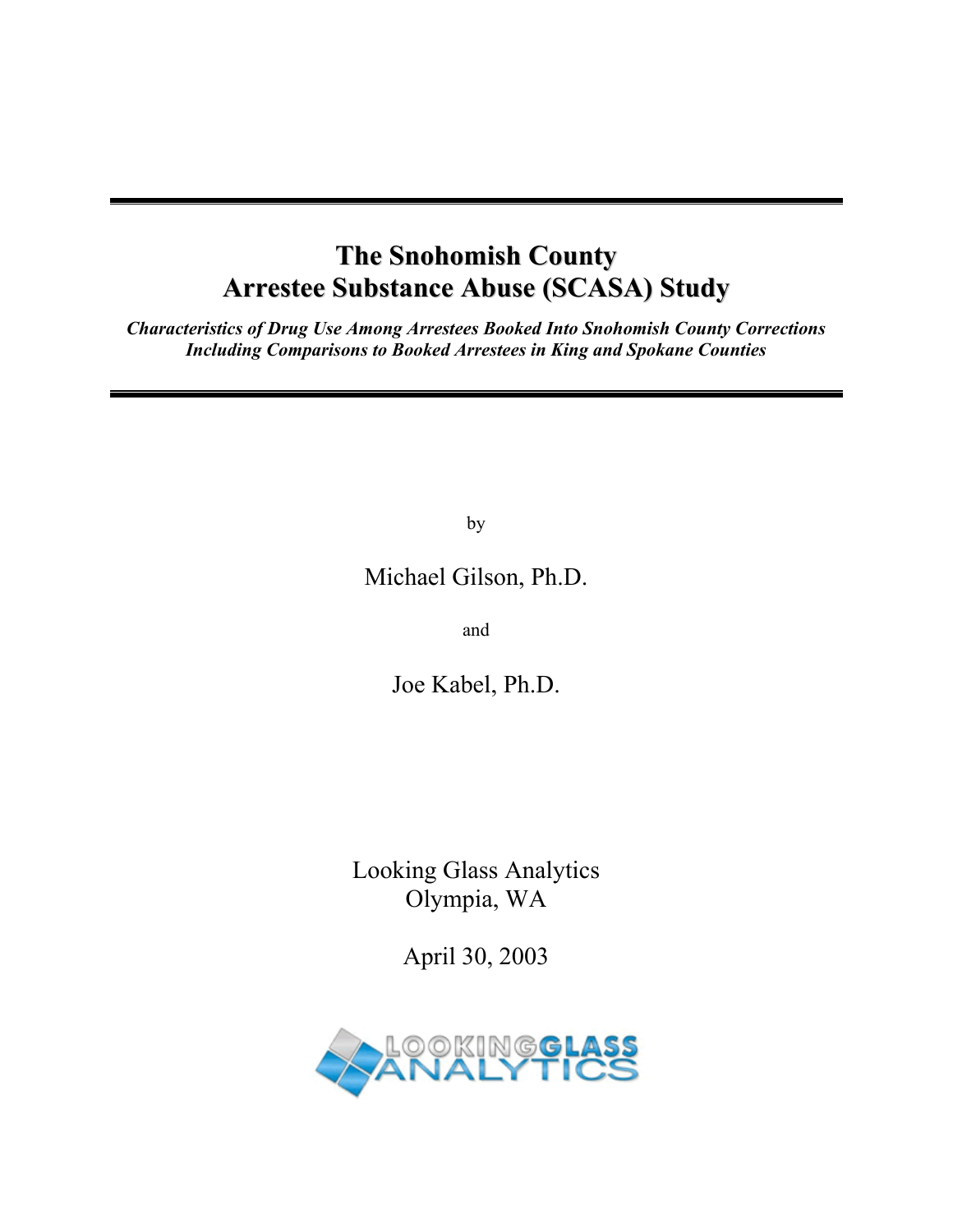## *Acknowledgments*

The success of this project rested largely with the support and cooperation of the Snohomish County correction staff and administrators, and the assistance provided by the Snohomish County Department of Human Services' Division of Alcohol and Other Drugs and the hard work and professionalism of the Looking Glass Analytics' interviewers,

A project like this relies heavily upon the cooperation and accommodation of the jail staff. Our project was present at the facility 12 hours a day for approximately one and a half months. During this time, the project protocols require frequent demands upon the staff for access to records and arrestees. Despite the pressures and responsibilities of their other duties, the staff were incredibly attentive and responsive to the needs of the project. The professionalism and cooperation of the jail staff made it easier for interviewers to approach arrestees and undoubtedly had a positive influence on arrestee participation. While many of the jail staff were instrumental in this project, the project would like to specifically recognize the assistance of the staff working in booking and 2-North. Almost all interviews were conducted in these areas of the facility, and interviewers spent the majority of their time in these areas of the jail.

A special thanks goes to David Oster, Counseling Supervisor with Snohomish County Corrections, for his efforts serving as a liaison between the project and the jail staff. He was instrumental in helping the project gain the full support of the jail staff and ensured that the project staff had the access needed to conduct the interviews. In addition, David was extremely helpful in resolving a number of technical issues with the data once the interviews were completed. His prompt attention to e-mailed questions and telephone calls was greatly appreciated and extremely helpful.

A team of experienced and skilled interviewers conducted the interviews seven days a week in an effort to approach and interview all eligible arrestees. Interviewers utilized a computerized questionnaire and were able to obtain excellent rates of participation from arrestees.

Thanks also to Cammy Hart-Anderson for her important role in the conception of the project and in providing access to county laptop computers that were used for the interviews.

This report contains numerous comparisons of Snohomish results to results from similar federally funded studies in King and Spokane Counties. We would like to acknowledge the staff at the King County Department of Adult and Juvenile Detention (KCDAJD), particularly Steve Thompson, Director of KCDAJD, and Jim Harms, KCDAJD Senior Policy Analyst for the ongoing support for this type of data collection in their facilities. Similarly, in Spokane County, we acknowledge the support of Spokane County Jail Commander Dick Collins, and Lieutenants Edee Hunt and Mike Rohrscheib.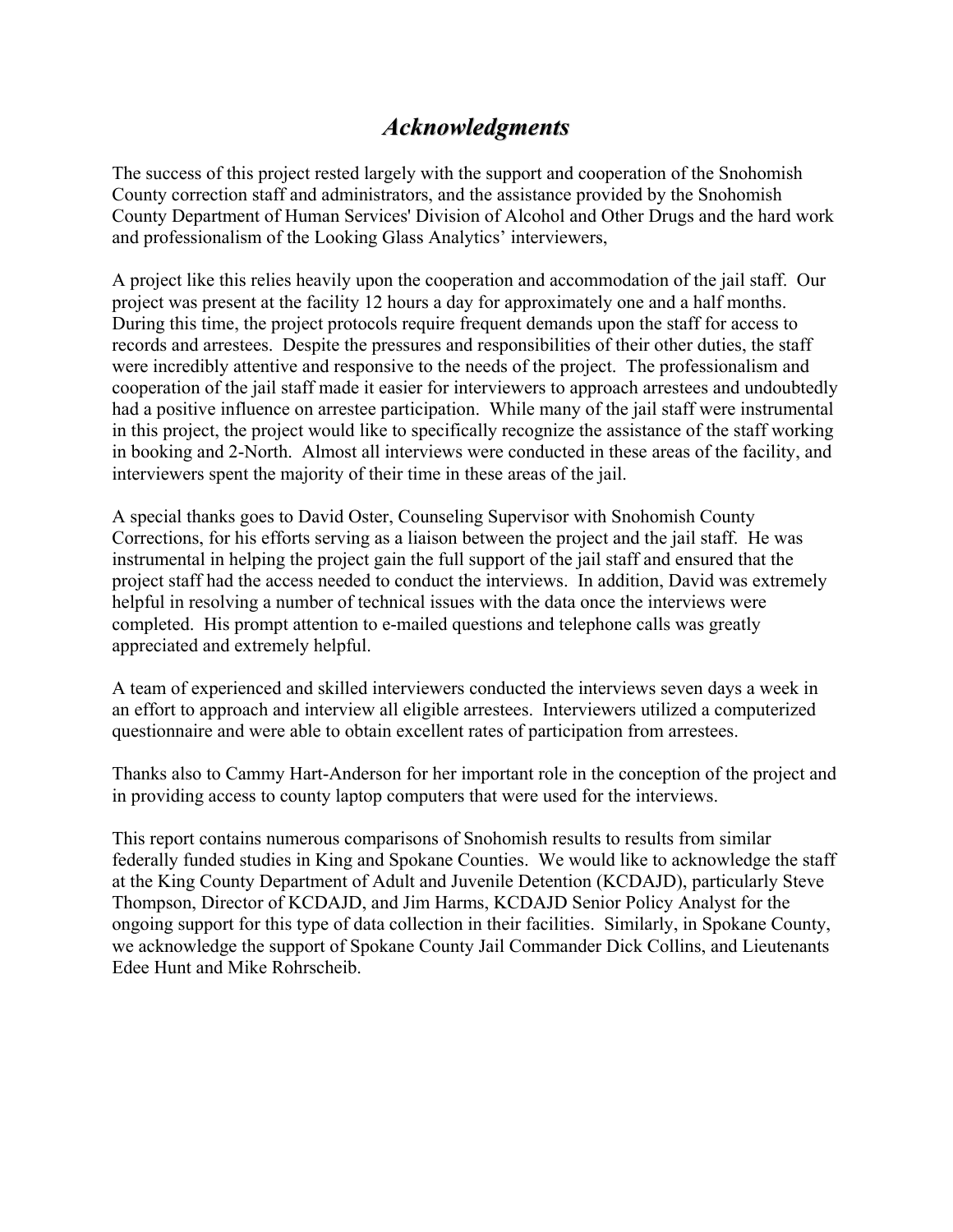# **Table of Contents**

| Differences between ADAM and SCASA: Survey Content and Mode of Implementation2     |  |  |
|------------------------------------------------------------------------------------|--|--|
|                                                                                    |  |  |
|                                                                                    |  |  |
|                                                                                    |  |  |
|                                                                                    |  |  |
|                                                                                    |  |  |
|                                                                                    |  |  |
|                                                                                    |  |  |
|                                                                                    |  |  |
|                                                                                    |  |  |
| Comparison of Participation Rates with King County and Spokane County ADAM Sites 7 |  |  |
|                                                                                    |  |  |
|                                                                                    |  |  |
|                                                                                    |  |  |
|                                                                                    |  |  |
|                                                                                    |  |  |
|                                                                                    |  |  |
|                                                                                    |  |  |
|                                                                                    |  |  |
|                                                                                    |  |  |
|                                                                                    |  |  |
|                                                                                    |  |  |
|                                                                                    |  |  |
| Summary of Demographic Characteristics of Snohomish County Arrestees17             |  |  |
|                                                                                    |  |  |
|                                                                                    |  |  |
|                                                                                    |  |  |
|                                                                                    |  |  |
|                                                                                    |  |  |
|                                                                                    |  |  |
|                                                                                    |  |  |
|                                                                                    |  |  |
|                                                                                    |  |  |
|                                                                                    |  |  |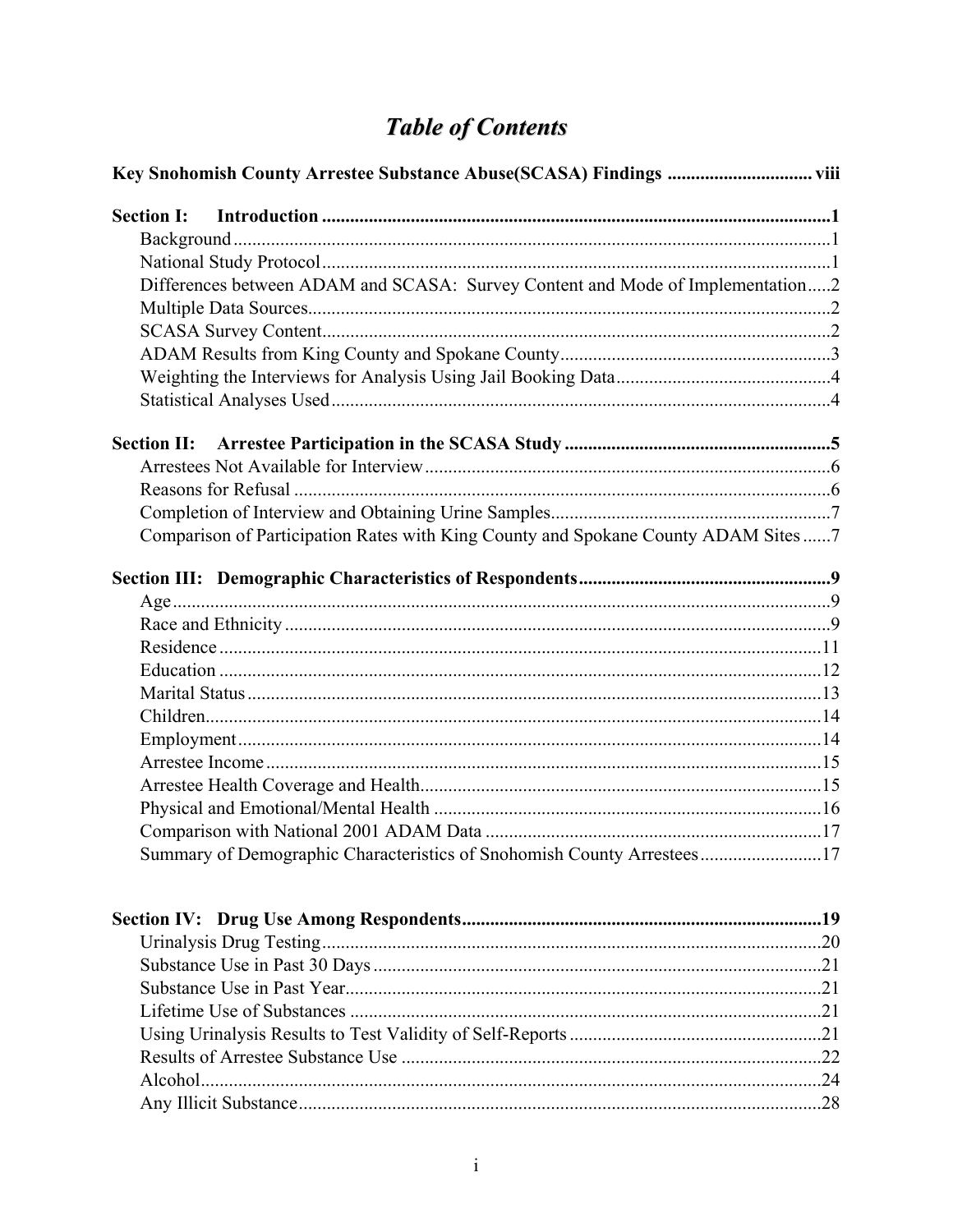| Section V: Substance Dependence, Use and Need for Treatment Among Respondents63 |  |
|---------------------------------------------------------------------------------|--|
|                                                                                 |  |
|                                                                                 |  |
|                                                                                 |  |
|                                                                                 |  |
|                                                                                 |  |
|                                                                                 |  |
|                                                                                 |  |
|                                                                                 |  |

| Section VI: Criminal History and Substance Use Among Respondents 79 |  |
|---------------------------------------------------------------------|--|
|                                                                     |  |
|                                                                     |  |
|                                                                     |  |
|                                                                     |  |

|--|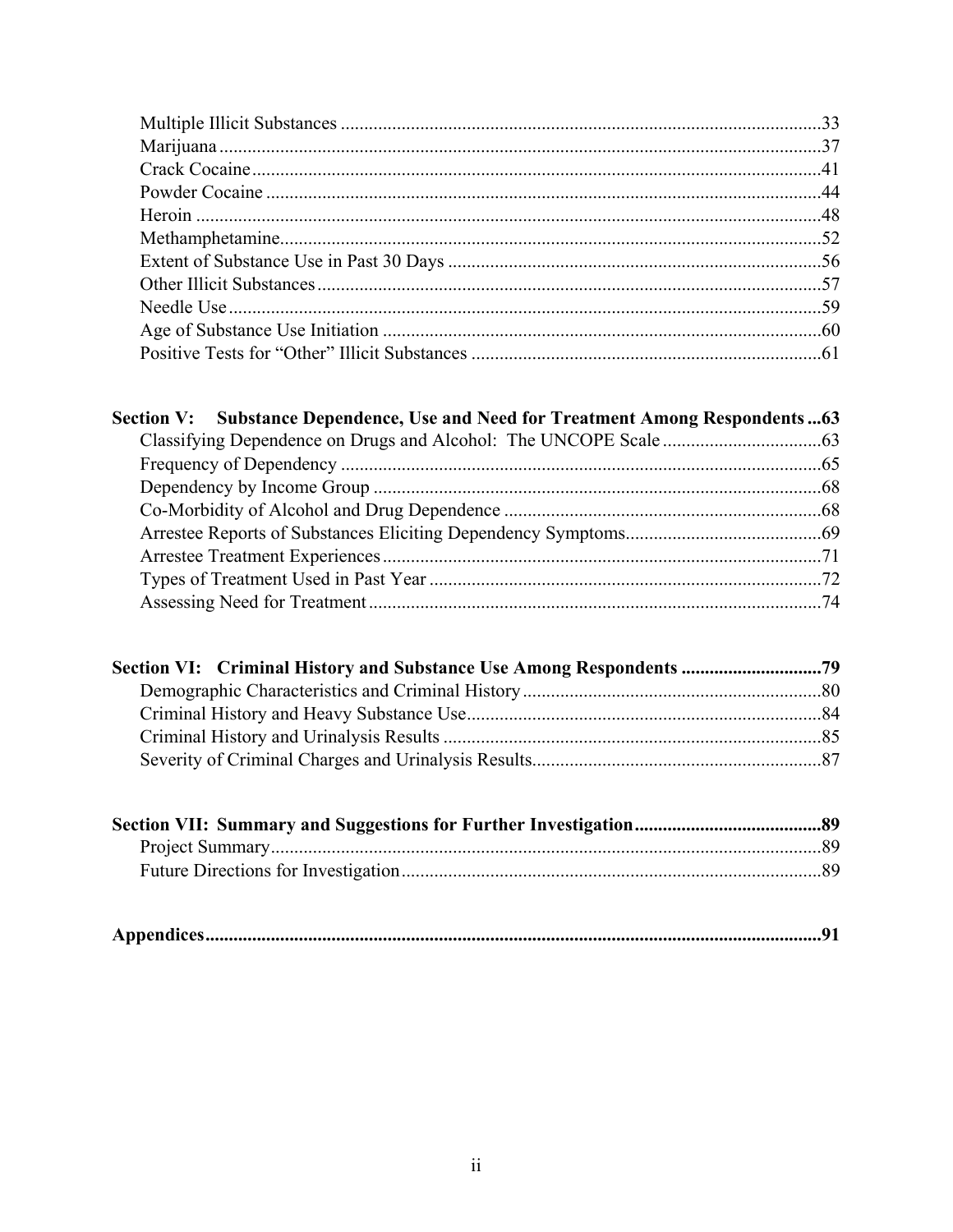# *List of Appendices*

| Appendix A:    |                                                                         |  |
|----------------|-------------------------------------------------------------------------|--|
| Appendix B:    |                                                                         |  |
| Appendix $C$ : | Cumulative Arrestee Participation in Study Across Days of Interviews 93 |  |
| Appendix D:    | Characteristics of Arrestees Who Participated and Those Who Refused 94  |  |
| Appendix E:    | Sociodemographic Characteristics of Arrestees Interviewed in            |  |
| Appendix $F$ : |                                                                         |  |
| Appendix G:    | Positive Urinalysis Results for NIDA-5 Drugs in Snohomish, King,        |  |
| Appendix H:    |                                                                         |  |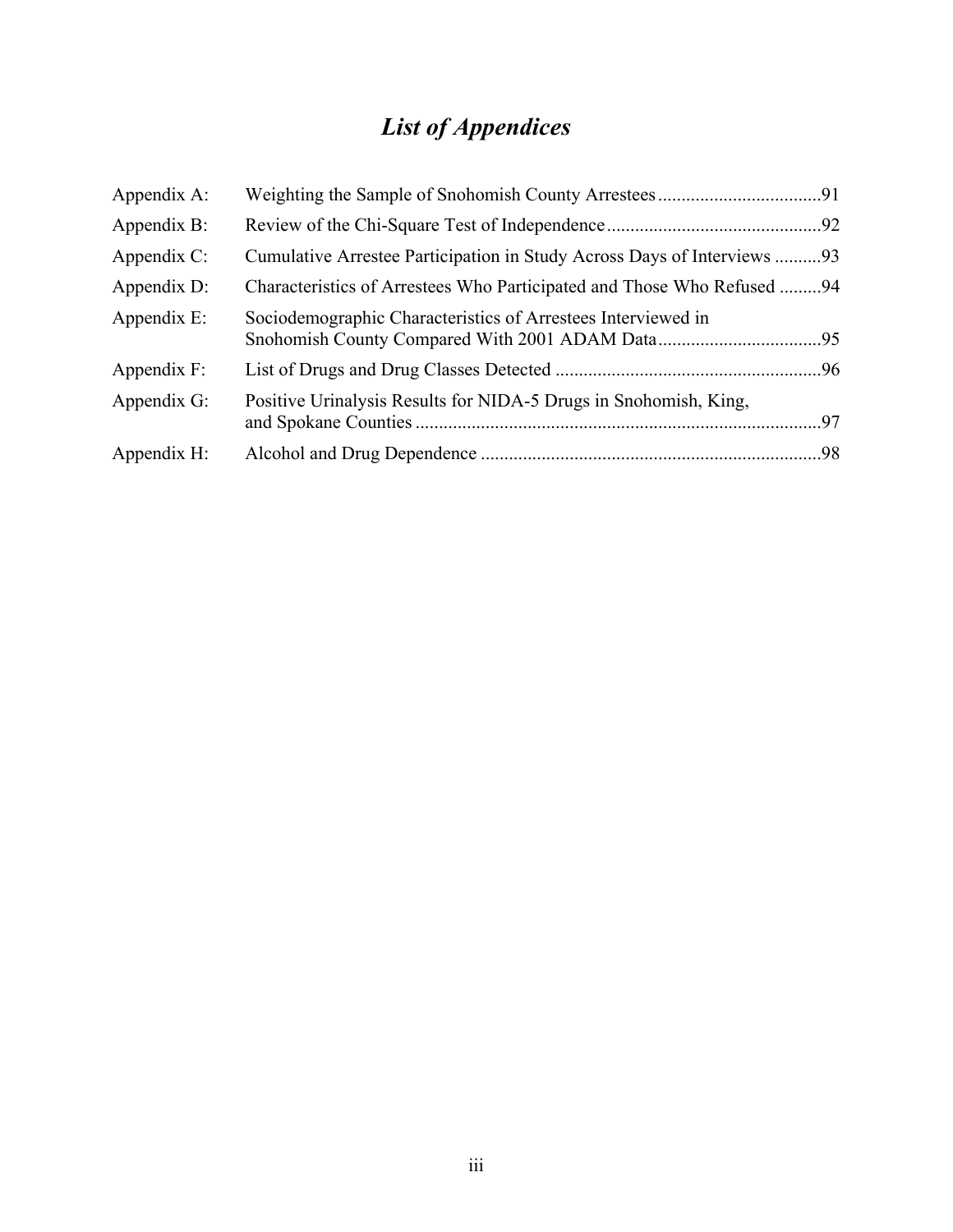# *List of Tables*

| Table 2.1:  |                                                              |  |
|-------------|--------------------------------------------------------------|--|
| Table 2.2:  | Interview Participation Rate in Snohomish County and         |  |
| Table 3.1:  | Age Distribution of Arrestees Participating in Interview     |  |
| Table 3.2:  | Racial Distribution of Arrestees Participating in Interview  |  |
| Table 3.3:  |                                                              |  |
| Table 3.4:  |                                                              |  |
| Table 3.5:  |                                                              |  |
| Table 3.6:  |                                                              |  |
| Table 3.7:  |                                                              |  |
| Table 3.8:  |                                                              |  |
| Table 3.9:  |                                                              |  |
| Table 3.10: |                                                              |  |
| Table 3.11: | Snohomish County Arrestee Reports of General Physical        |  |
| Table 4.1:  |                                                              |  |
| Table 4.2:  |                                                              |  |
| Table 4.3:  | Percent of Arrestees in Snohomish County Who Tested Positive |  |
| Table 4.4:  | Percent of Arrestees Using Alcohol by Demographic Groups,    |  |
| Table 4.5:  | Percent of Arrestees Using Any Illicit Substance by          |  |
| Table 4.6:  | Percent of Arrestees Using Multiple Illicit Substances by    |  |
| Table 4.7:  | Percent of Arrestees Using Marijuana by Demographic          |  |
| Table 4.8:  | Percent of Arrestees Using Crack Cocaine by Demographic      |  |
| Table 4.9:  | Percent of Arrestees Using Powder Cocaine by Demographic     |  |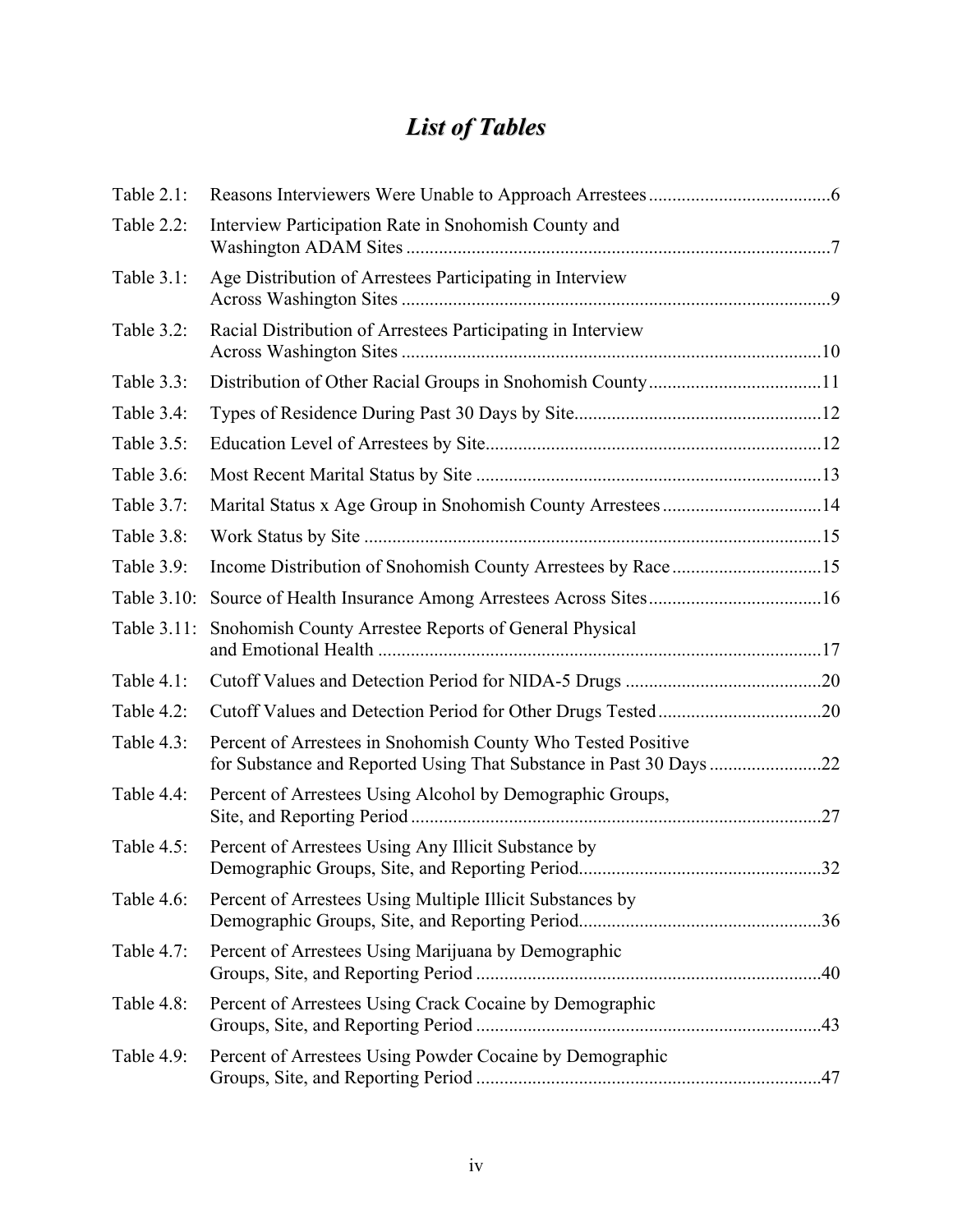|               | Table 4.10: Percent of Arrestees Using Heroin by Demographic                       |
|---------------|------------------------------------------------------------------------------------|
|               | Table 4.11: Percent of Arrestees Using Methamphetamine by                          |
|               | Table 4.12: Average Number of Days Arrestees Report Using                          |
|               |                                                                                    |
| Table $5.1$ : |                                                                                    |
| Table 5.2:    | Percent of Arrestees Dependent Upon Alcohol and                                    |
| Table 6.1:    |                                                                                    |
| Table 6.2:    |                                                                                    |
| Table 6.3:    | Snohomish County Arrestee Reports of Time Spent in Jail                            |
| Table 6.4:    | Percent of Snohomish County Arrestees Arrested in Past Year, Ever                  |
| Table $6.5$ : | Percent of Arrestees Reporting Previous Arrests and Time                           |
| Table 6.6:    | Percent of Arrestees Testing Positive for Illicit Substances by Arrest History85   |
| Table 6.7:    |                                                                                    |
| Table 6.8:    | Percent of Arrestees Testing Positive for Illicit Substances by Charge Severity 88 |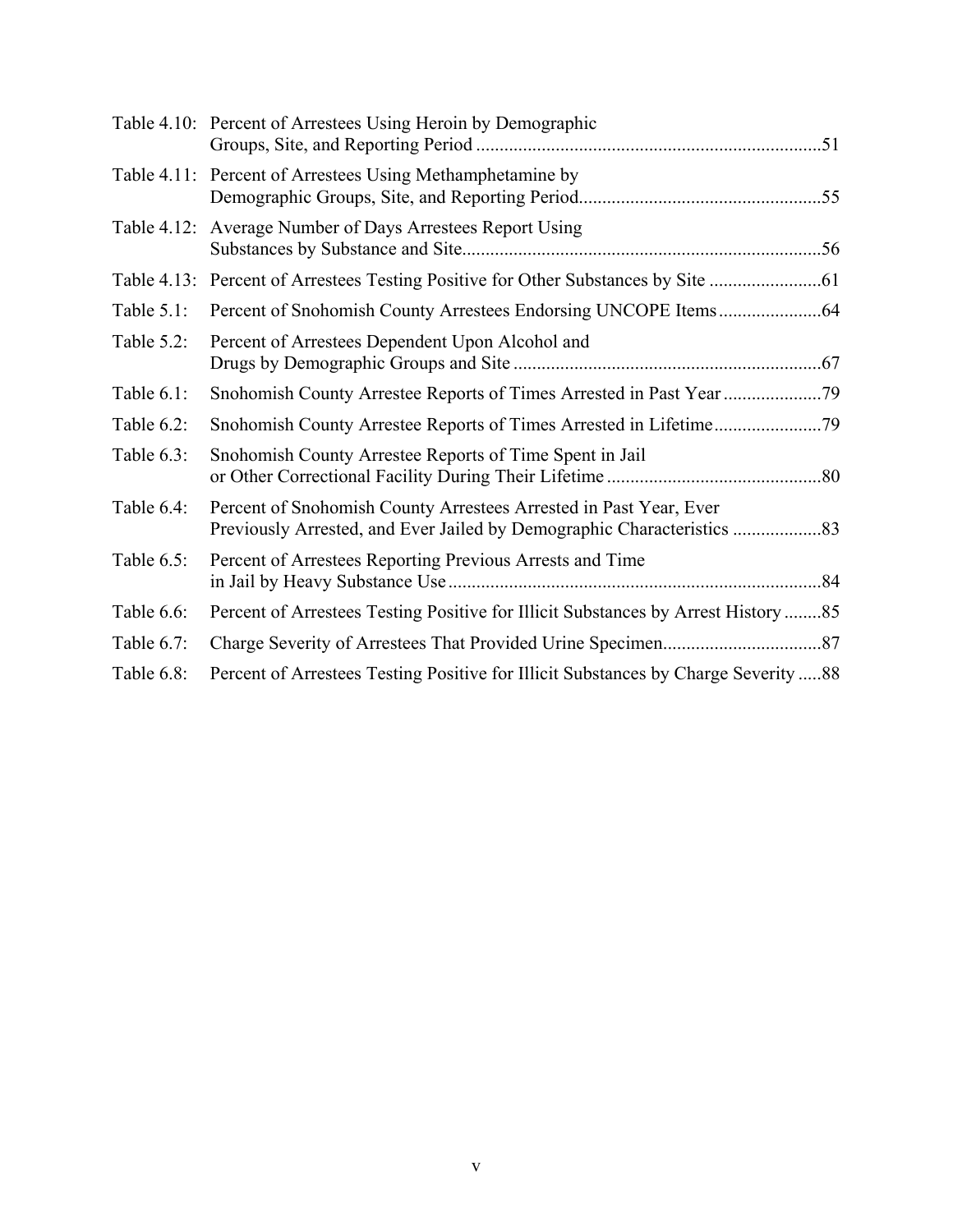# *List of Figures*

|                | Figure 2.1: Interview Status for Those Arrestees Meeting Eligibility Requirements 5                                                    |  |
|----------------|----------------------------------------------------------------------------------------------------------------------------------------|--|
|                |                                                                                                                                        |  |
|                | Figure 3.1: Percent of Snohomish County Arrestees Born in the United States11                                                          |  |
| Figure $3.2$ : | Highest Grade Completed Among Snohomish County                                                                                         |  |
|                | Figure 3.3: Percent of Arrestees Reporting Currently Covered by Health Insurance 16                                                    |  |
|                | Figure 4.1: Arrestee Reports of Binge Drinking Behaviors by Income Group26                                                             |  |
|                |                                                                                                                                        |  |
|                |                                                                                                                                        |  |
|                | Figure 4.4: Percent Testing Positive for Marijuana by Age Group and Site37                                                             |  |
|                |                                                                                                                                        |  |
|                |                                                                                                                                        |  |
|                |                                                                                                                                        |  |
|                |                                                                                                                                        |  |
|                | Figure 4.9: Percentage of Arrestees Testing Positive for Opiates by Age Group and Site48                                               |  |
|                |                                                                                                                                        |  |
|                | Figure 4.11: Percentage of Arrestees Testing Positive for Methamphetamine by Age Site 52                                               |  |
|                |                                                                                                                                        |  |
|                | Figure 4.13: Other Substances Most Frequently Used by Snohomish County Arrestees57                                                     |  |
|                | Figure 4.14: Most Commonly Used "Other" Substances Used by                                                                             |  |
|                | Figure 4.15: Percent of Arrestees Indicating They Had Ever Injected                                                                    |  |
|                |                                                                                                                                        |  |
|                |                                                                                                                                        |  |
|                | Figure 5.2: Percent of Arrestees Classified as Dependent Upon Alcohol                                                                  |  |
| Figure $5.3$ : | Percentage of Snohomish County Arrestees Classified as                                                                                 |  |
| Figure $5.4$ : | Arrestee Reports of What Substances Caused UNCOPE Symptoms: All<br>Reports and Results as a Proportion That Used That Substance During |  |
|                |                                                                                                                                        |  |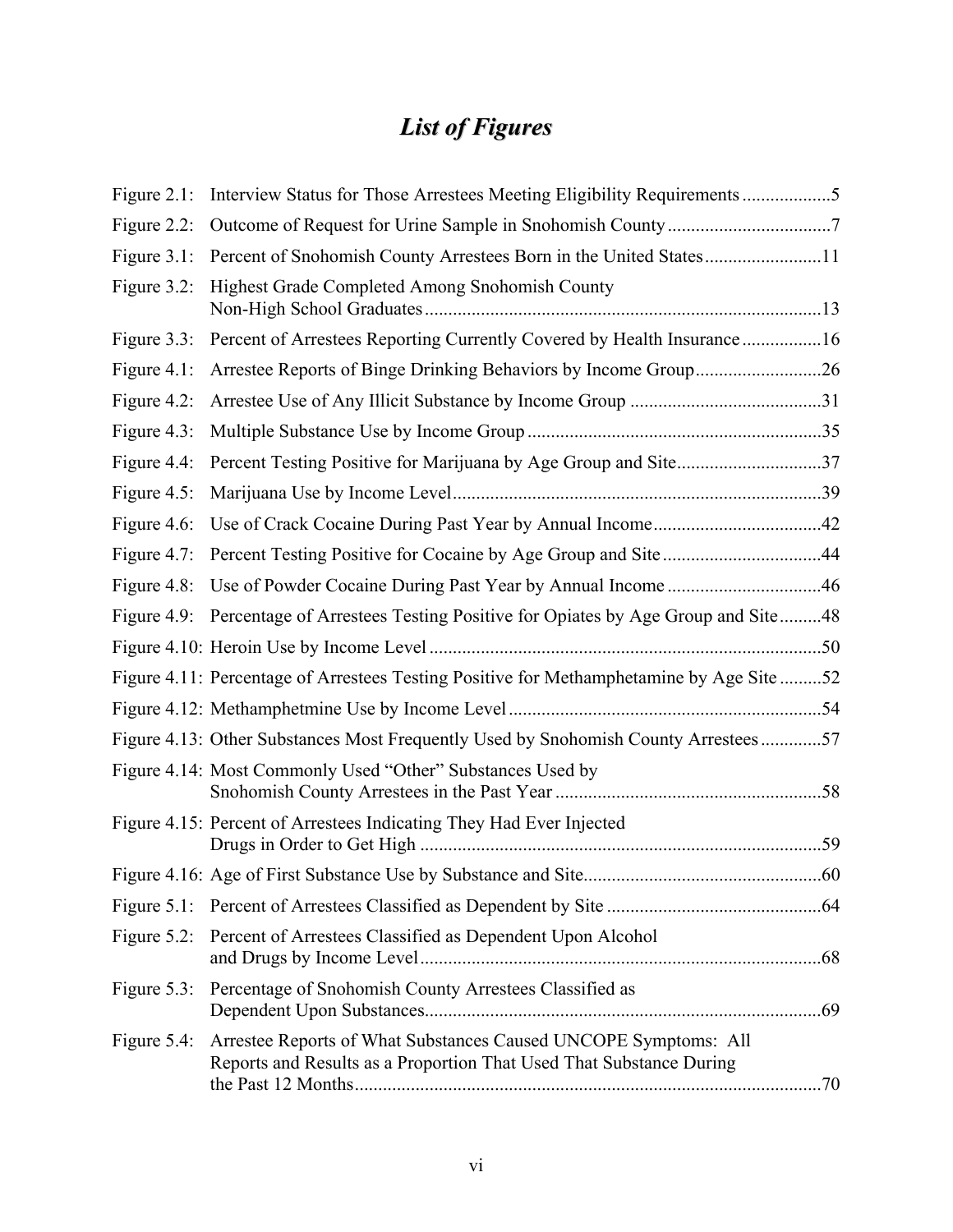| Figure 5.5: Percentage of Snohomish County Arrestees Indicating           |
|---------------------------------------------------------------------------|
| Figure 5.6: Percentage of Snohomish County Arrestees Indicating Drug      |
|                                                                           |
| Figure 5.8: Arrestee Reports of Types of Treatment Received for           |
|                                                                           |
| Figure 5.10: Percent of Arrestees Testing Positive for Illicit Substances |
| Figure 5.11: Percent of "Heavy" Substance Users Who Did Not Receive       |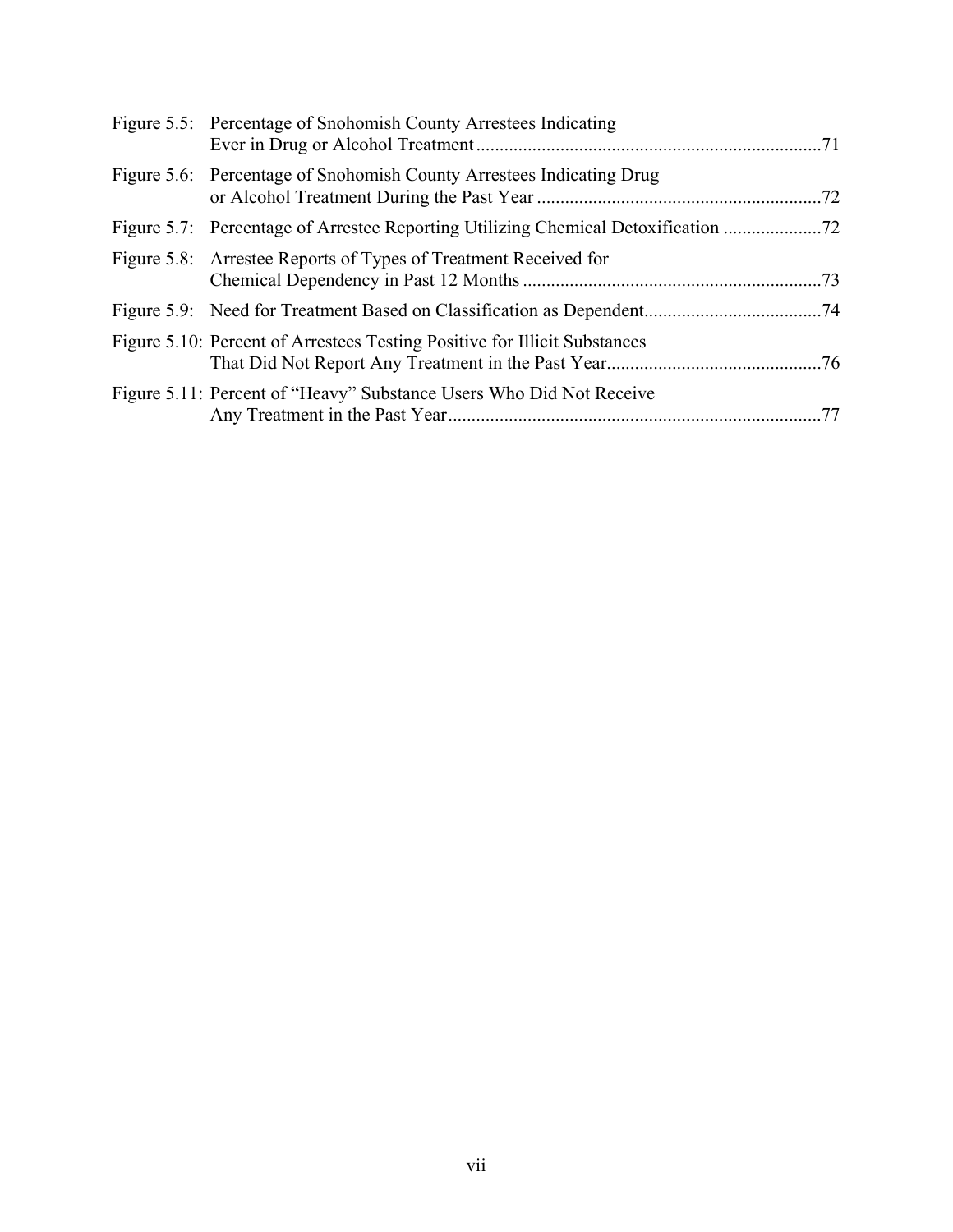## **Key Snohomish County Arrestee Substance Abuse (SCASA) Findings**

The Snohomish County Arrestee Substance Abuse, or SCASA Study, obtained information on the nature and extent of drug use among recently booked arrestees between November 2002 and February 2003. This study recorded the results of face-to-face computerized interviews and urinalysis tests of 512 male adult arrestees in the Snohomish County Jail. Additionally, this report contains inmate demographic and charge information from County electronic booking records.

In this report, findings from the SCASA Study are presented alongside findings from the similar Arrestee Drug Abuse Monitoring (ADAM) programs in King County and Spokane County.

## *Key Findings Drawn from the SCASA Study Include:*

**Drug Use:** Use of illicit substances (including marijuana, crack or powder cocaine, opiates including heroin, and methamphetamine) while not ubiquitous, were quite high among the Snohomish County arrestees.

- Almost 75% of Snohomish County arrestees tested positive for any illicit substance.
- Nearly 60% of Snohomish County arrestees reported using any illicit substance in the past 30 days.
- Nearly 1 out of 3 Snohomish County arrestees tested positive for multiple illicit substances.
- Almost 25% of Snohomish County arrestees reported using multiple illicit substances in the past 30 days.

| ппен эйрэмнеез             |            |  |
|----------------------------|------------|--|
| <b>Substance</b>           | Percentage |  |
| <b>Any Substance</b>       | 73.6       |  |
| <b>Multiple Substances</b> | 31.6       |  |
| Marijuana                  | 39.9       |  |
| Cocaine                    | 18.7       |  |
| <b>Opiates</b>             | 99         |  |
| Methamphetamine            | 195        |  |

#### **Percentage of Snohomish County Arrestees Testing Positive for Illicit Substances**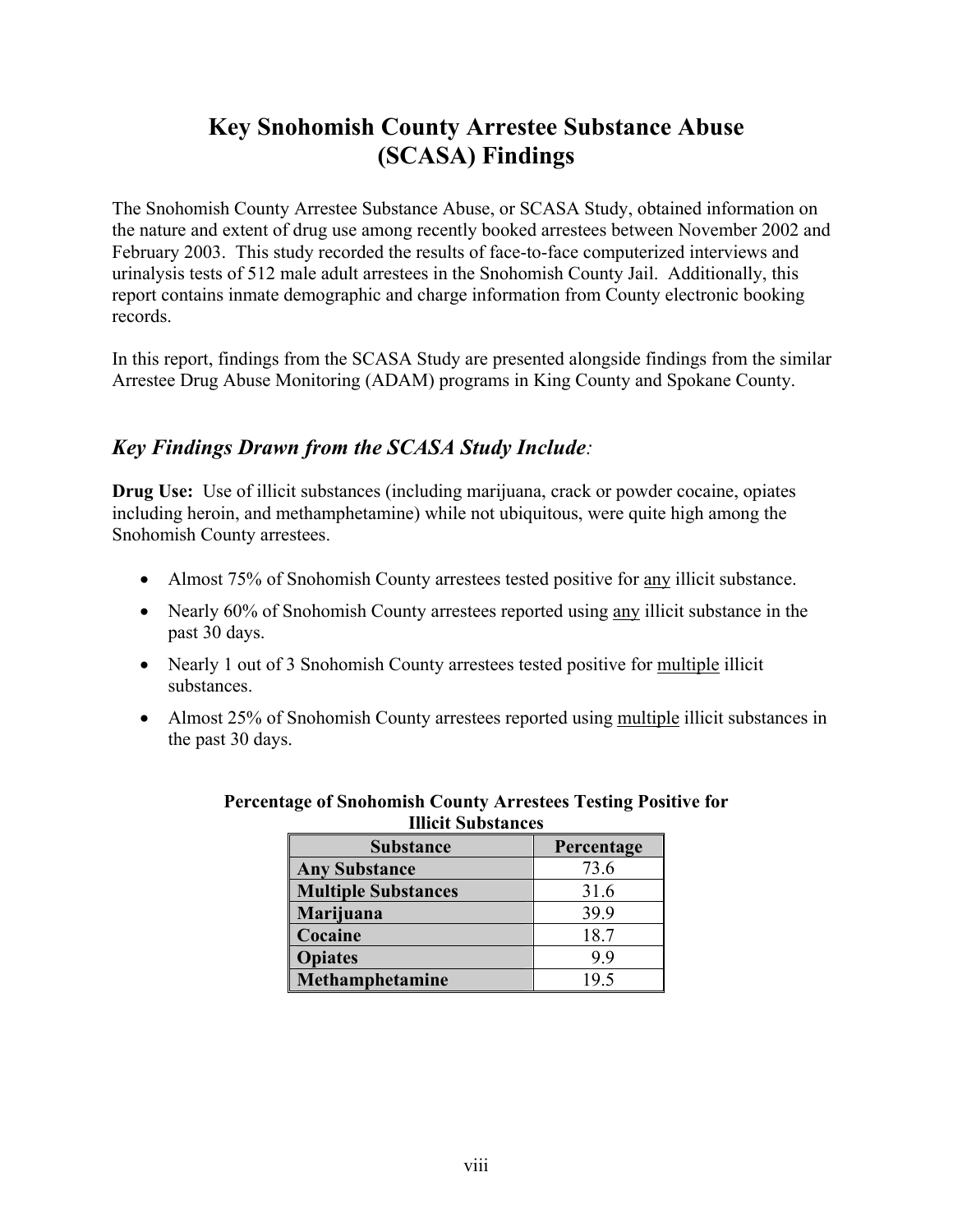**Dependency and Treatment:** A significant proportion of Snohomish County arrestees reported symptoms of chemical dependency. This report offers several methods to ascertain treatment needs.

- Just under 25% of Snohomish County arrestees were classified as dependent upon alcohol.
- Approximately 40% of Snohomish County arrestees were classified as dependent upon drugs.
- Over 75% of arrestees who reported using methamphetamine reported that methamphetamine caused dependency symptoms compared to approximately half of marijuana, heroin, and crack cocaine users.
- Less than half of Snohomish County arrestees reported ever receiving inpatient or outpatient care for drug or alcohol use.
- Less than 30% of Snohomish County arrestees reported receiving any inpatient or outpatient care during the past year.

**Criminal History:** The majority of Snohomish County arrestees reported previous involvement with the criminal justice system. Further, use of illicit substances was linked with greater criminal history.

- Over half of Snohomish County arrestees reported being previously arrested in the past 12 months.
- Over 85% of Snohomish County arrestees reported spending at least 24 hours in jail at some point in their life before their current arrest.
- Arrestees that reported heavy substance use were more likely to have been arrested in the past 12 months, reported a greater number of arrests across their lifetime, and reported spending more time in jail than arrestees that did not report heavy substance use.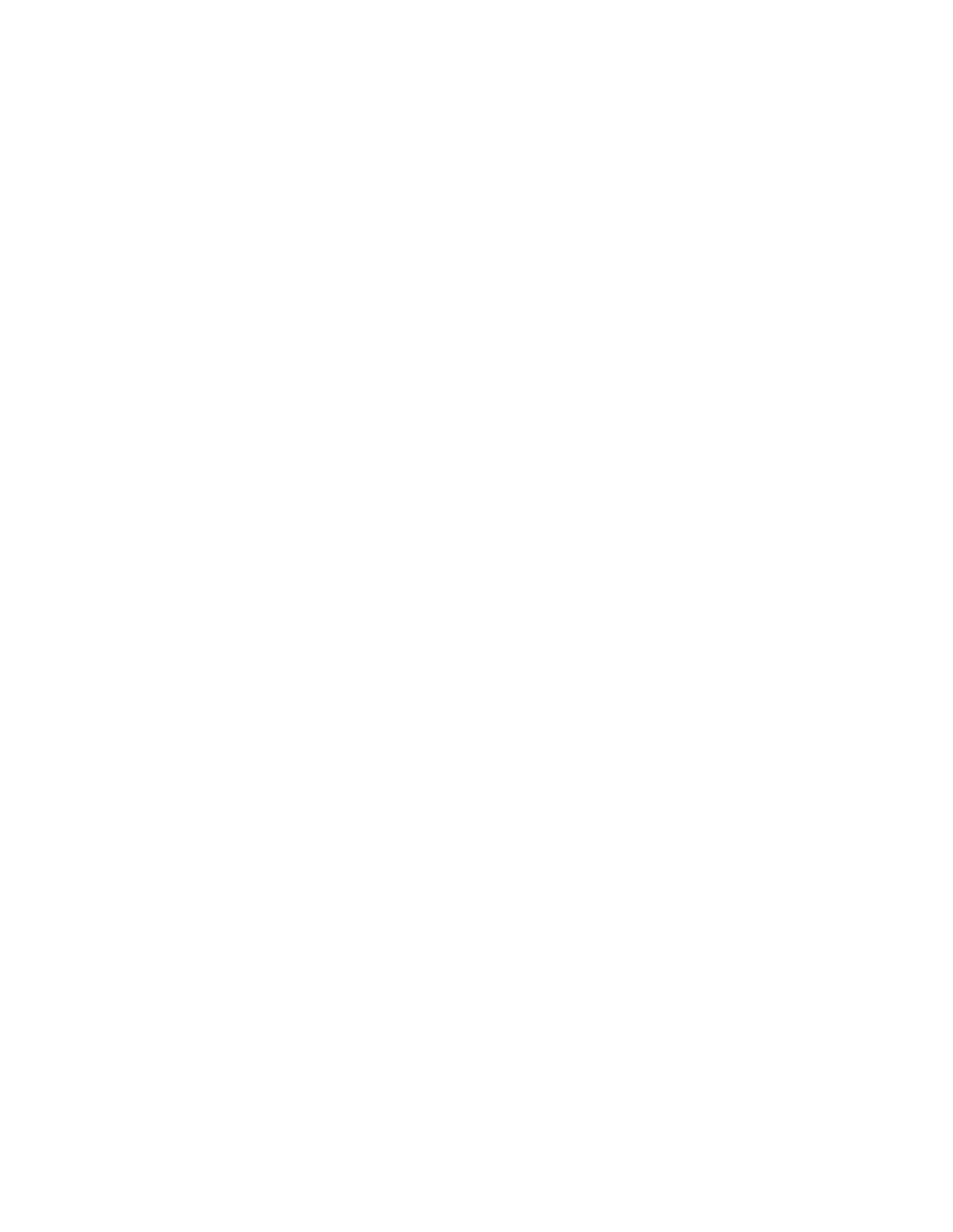## **SECTION I**

# **The Snohomish County Arrestee Substance Abuse (SCASA) Study**

## *Introduction*

### *Background*

The Snohomish County Department of Corrections (SCDOC) operates at or near its inmate capacity on a daily basis. Faced with continued overcrowding and an uphill battle for public funding that would allow an additional correctional facility to be operated, the County is striving for more information on their inmate population that will help guide future programming and housing decisions. The Snohomish County Arrestee Substance Abuse (SCASA) Study examines one very important behavioral domain of SCDOC inmates, that being the nature and extent of drug use among recently booked arrestees.

This report presents the results of 512 interviews and urinalysis tests about drug use and that were conducted with recently booked arrestees from November 2002 through February 2003 at the Snohomish County Jail.

#### *National Study Protocol*

The SCASA Study was modeled substantially on the National Institute of Justice's Arrestee Drug Abuse Monitoring (ADAM) program. The ADAM program tracks trends in the prevalence and types of drug use among recently booked arrestees by conducting a 20-minute face-to-face survey and collecting a urine specimen for drug testing from arrestees booked within the past 48 hours. The focus on recently booked arrestees ensures the usefulness of urine tests. In both the ADAM and the SCASA Study, arrestees are promised confidentiality of all responses and drug testing.

The ADAM program currently operates in 35 metropolitan counties across the country, including both King and Spokane Counties in Washington State. Looking Glass Analytics, the contractor for the SCASA Study, also manages the quarterly ADAM data collection efforts in King and Spokane Counties. Advantageously, all interviewers used in the SCASA study were already experienced ADAM interviewers.

Data from the ADAM program play an important role in assembling the national picture of drug abuse in the arrestee population and have been a central component in studying the links between drug use and crime. By utilizing an instrument that is similar to that used by ADAM, additional analyses comparing results from Snohomish County with those found at the King County and Spokane County ADAM sites could be conducted.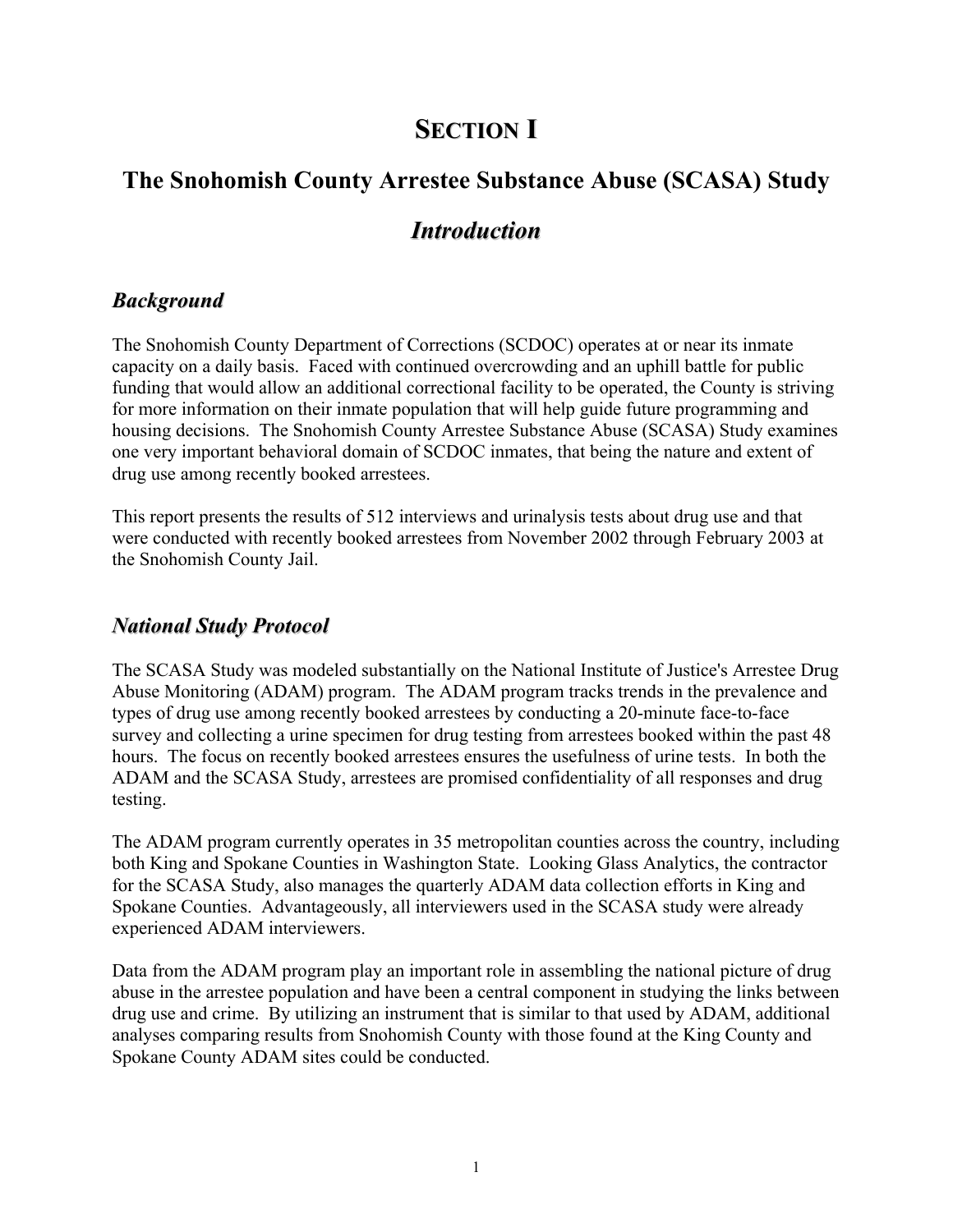## *Differences Between ADAM and SCASA: Survey Content and Mode of Implementation*

There are differences between the SCASA and the ADAM survey instruments. Both contain almost identical sections on arrestee demographics, frequency of drug use, and risk for drug dependency. However, the ADAM survey contains a more extensive section on characteristics of drug purchasing behavior, while the SCASA survey contains more delineation on experiences with substance abuse and mental health treatment. ADAM is a pen and paper survey, whereas the SCASA survey was computer aided. Using laptop computers loaned to the project by the County, the computer-aided survey significantly reduced costs for materials and for data entry. The core elements of the computerized survey were obtained from researchers in Utah who programmed most sections of the ADAM instrument for a study among Utah's prison population. This computerized survey was then modified to fit the needs of the SCASA Study.

## *Multiple Data Sources*

Results from the SCASA study presented in this report are obtained from the analysis of three complementing sources of data:

- 1) The ADAM-like computer-aided arrestee interviews;
- 2) Laboratory drug test results from urine specimens; and,
- 3) Inmate demographic and charge information from County electronic booking records.

Each of these sources of data are linked together to form one data set. Thus, information that an arrestee provides in the interview will be matched with both the results from their urine sample and information available from the arrest records.

## *SCASA Survey Content*

The computer-aided interview contains four main sections. These sections include arrestee demographics, arrestee substance use, substance dependency and treatment history, and criminal history.

• The interview script is available for viewing or download on the Looking Glass Analytics web site at **www.lgan.com**. This script lists the questions and response choices as read to arrestees. Given the number of questions in this interview, it is impossible to present all possible results in a single report. This script is provided as a resource to the reader of this report and can be used to determine if any additional questions of interest may be addressed by the data.

#### **Arrestee Demographics**

The questions in this section of the interview seek to describe the arrestee population. In addition to gathering information about arrestee characteristics such as age, race, and marital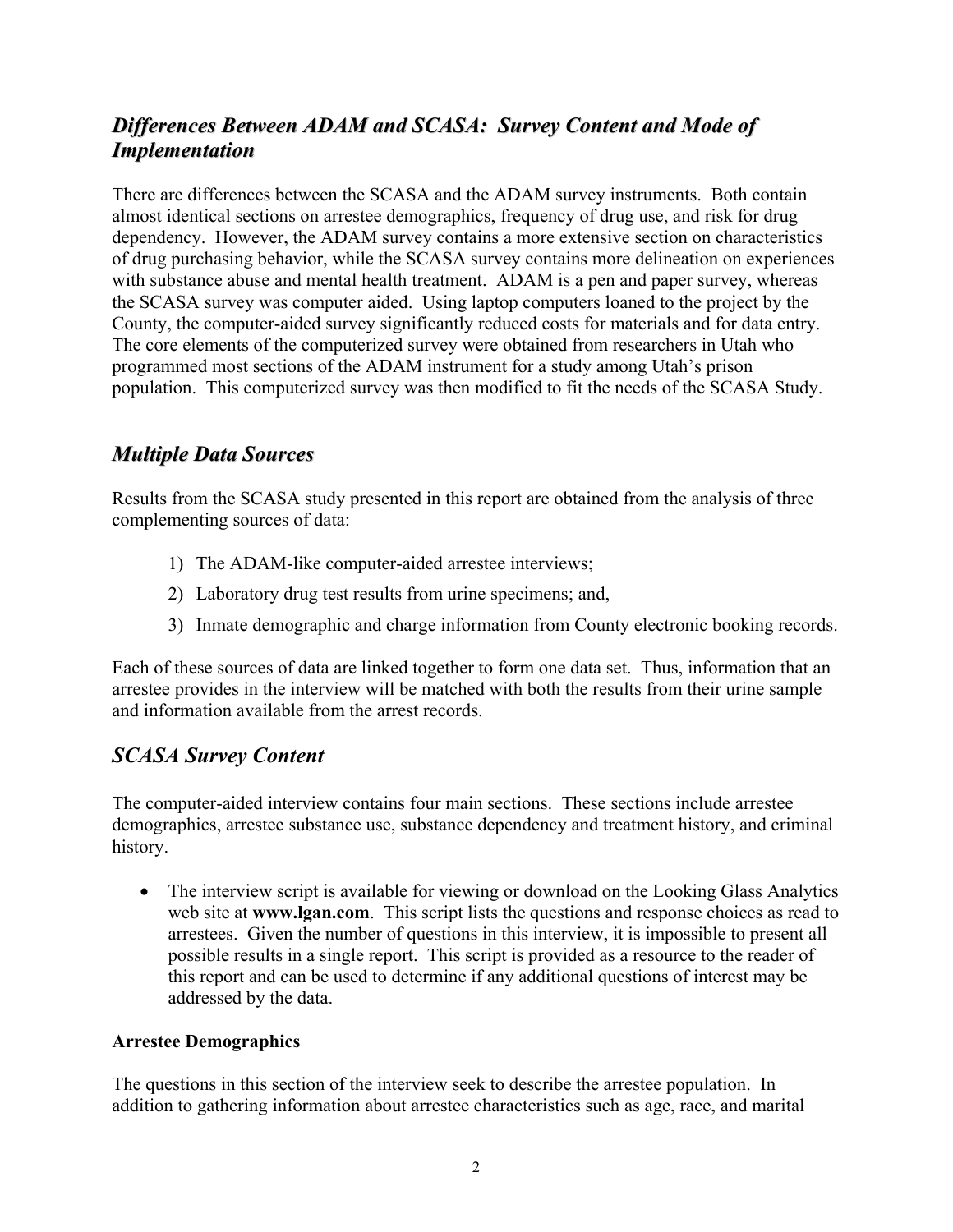status, these questions also elicited information about other arrestee features such as education, employment, and health insurance. This information, in addition to being used in this report to describe the population surveyed, will also be used in other analyses in subsequent sections of the report.

#### **Arrestee Substance Use**

Information on arrestee substance use was gathered using two separate research methodologies: self-report and laboratory urinalysis testing. Each of these methodologies offers unique advantages.

- Whereas laboratory results can only indicate recent drug use, self-report data can provide information about patterns of use across the lifespan of the arrestee. The periods of selfreport indicated in this report are use during the past 30 days, use in the past 12 months, and use during the lifetime of the arrestee.
- Laboratory urinalysis testing provides objective and scientifically verifiable accounts of substance use. This information can also be used to provide an indication of very recent use and of the validity of self-report data.

Substance use questions primarily focus on six commonly used substances: alcohol, marijuana, crack cocaine, powder cocaine, heroin, and methamphetamine.

#### **Arrestee Dependence and Treatment**

Alcohol and drug dependency are determined using a brief, standardized set of questions. The battery of questions is designed to allow an approximation of the substance dependence diagnosis of the American Psychiatric Association's Diagnostic and Statistical Manual, Fourth Edition (DSM-IV).

Questions about arrestee treatment focus on treatment experiences during an arrestees' lifetime and treatment during the past year. A wide range of treatment settings were examined from selfhelp groups to inpatient treatment.

#### **Arrestee Criminal History**

Arrestees were asked about their previous arrests, both during their lifetime and during the past 12 months and time spent in jail or other correctional facilities.

## *ADAM Results From King County and Spokane County*

This report also contains results from the two Washington State ADAM sites, King County and Spokane County, that are presented for comparison with the Snohomish County data.

The King County and Spokane County results included in this report represent the latest available ADAM data. These data are from the year 2001 through the first two quarters of 2002.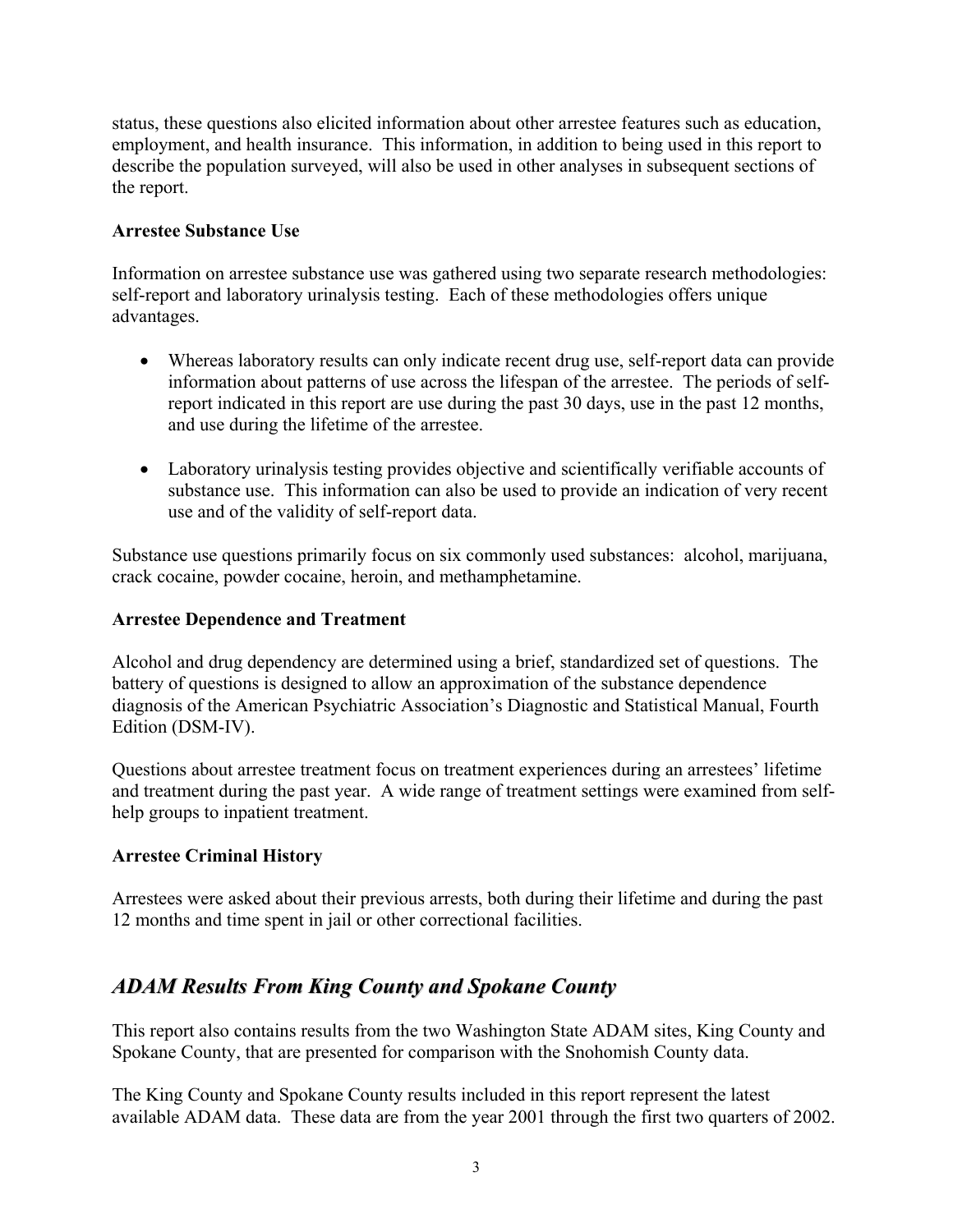## *Weighting the Interviews for Analysis Using Jail Booking Data*

The purpose of the survey is to provide information not simply about the arrestees that were interviewed but about the entire population served by Snohomish County. In order to accomplish this, data were weighted according to characteristics of all arrestees booked in Snohomish County. The weights used in Snohomish County are presented in **Appendix A**. All analyses presented in this report utilize weighted data. Because of this practice, the number of arrestees represented by each interview represents a non-integer value. At times in this report, it may appear that the percentages described are not correct given the number of arrestees responding to a particular item. It should be kept in mind that these apparent discrepancies may be resolved by recalling that each interview has been weighted to represent a certain number of arrestees.

Data from King County and Spokane County are also weighted to reflect their respective booking populations.

## *Statistical Analyses Used*

The majority of the analyses in this report involve comparing percentages across groups. Statistics like frequencies, percentages, and averages are called **descriptive statistics** because they describe or summarize the data. When we say, for example, that arrestees in Snohomish County reported an average physical health score of 2.77 and an average mental health score of 2.97, we are describing the sample, thus these are descriptive statistics. While these are certainly useful as a way to understand and conceptualize data, another class of statistics, called **inferential statistics**, are also frequently employed in this report. Inferential statistics allow for *inferences* to be made about the entire population based upon the collected sample data. In the case of the example of physical and mental health listed above, an inferential statistic (in this case a one sample t-test) can be used to determine whether or not the self-assessment of physical health by Snohomish County arrestees differs from their self-assessment of mental health. In this specific case, the value of the t-test is indeed significant, t  $(512) = 4.11$ ,  $p < .001$ . By applying the correct inferential statistic to the question we are able to state, with a high degree of certainty, that the two scores are significantly different from one another.

The most commonly used inferential statistic used in this report is the chi-square  $(\chi^2)$  test of independence. Given that this statistic is listed throughout the report, **Appendix B** provides a brief description and explanation of the statistic and how it is interpreted.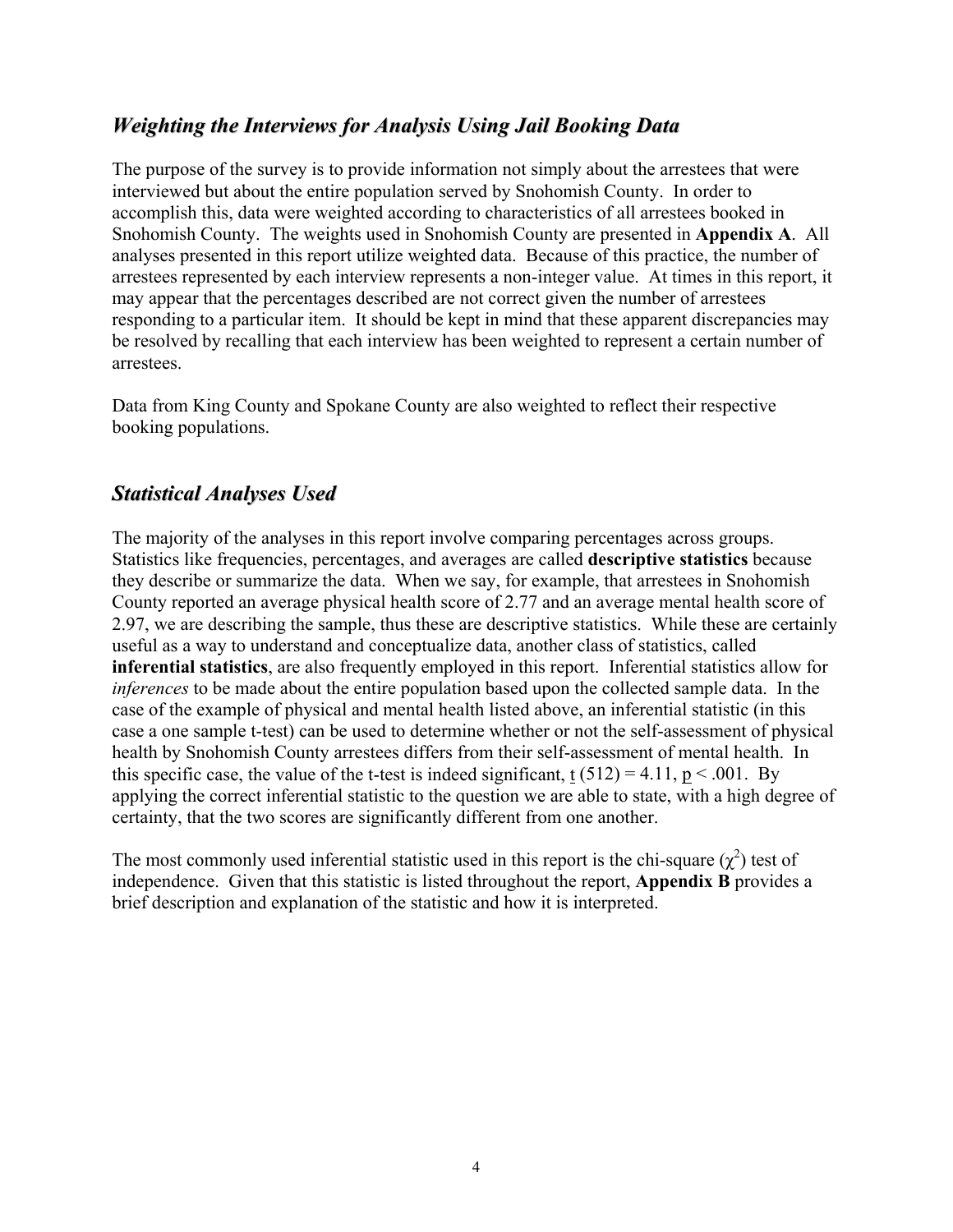## **SECTION II**

## *Arrestee Participation in the SCASA Study*

Looking Glass Analytics initiated arrestee interviews on November 12, 2002, with the goal of obtaining 500 interviews and urine samples. For most questions responded to by the entire sample, the confidence interval around an estimate based on 500 interviews will be +/- 7 percent or better. That is, one can state with 95% confidence (or a 19 in 20 chance) that the true mean of the population of all arrestees who would be eligible for this survey lies within  $+/-$  7 percent of the estimated mean. In a survey designed to quantify basic characteristics of a population, such as the SCASA, this will be satisfactory for most single item responses (i.e., the percent of arrestees who test positive for methamphetamine) and many two-item crosstabluations (i.e., the percent of arrestees who test positive for methamphetamine by age group). This total was achieved after 47 days of interviewing, and a final total of 512 completed interviews and urine samples were obtained by January 23, 2003. **Appendix C** contains a chart documenting this progress.

In all, 1014 arrestees were identified from their booking records as meeting eligibility requirements to participate in the study. In order to be eligible, arrestees had to have been arrested in the past 48 hours, and they could not have been transferred from another institution. Bookings for additional charges on inmates already in custody, arrestees that were booked and released before they could be approached for interview, or arrestees that were booked to serve time (i.e., court commitments, weekenders, etc.) were also not eligible.

Once identified as meeting eligibility requirements, interviewers attempted to interview the inmate. These efforts were met with the following three outcomes (Figure 2.1): (1) Arrestee agrees to the interview (58%), (2) Arrestee refuses to participate (19%), and (3) Arrestee is unavailable to participate in the interview (23%).



#### *Figure 2.1:* **Interview Status for Those Arrestees Meeting Eligibility Requirements (** $N = 1014$ **)**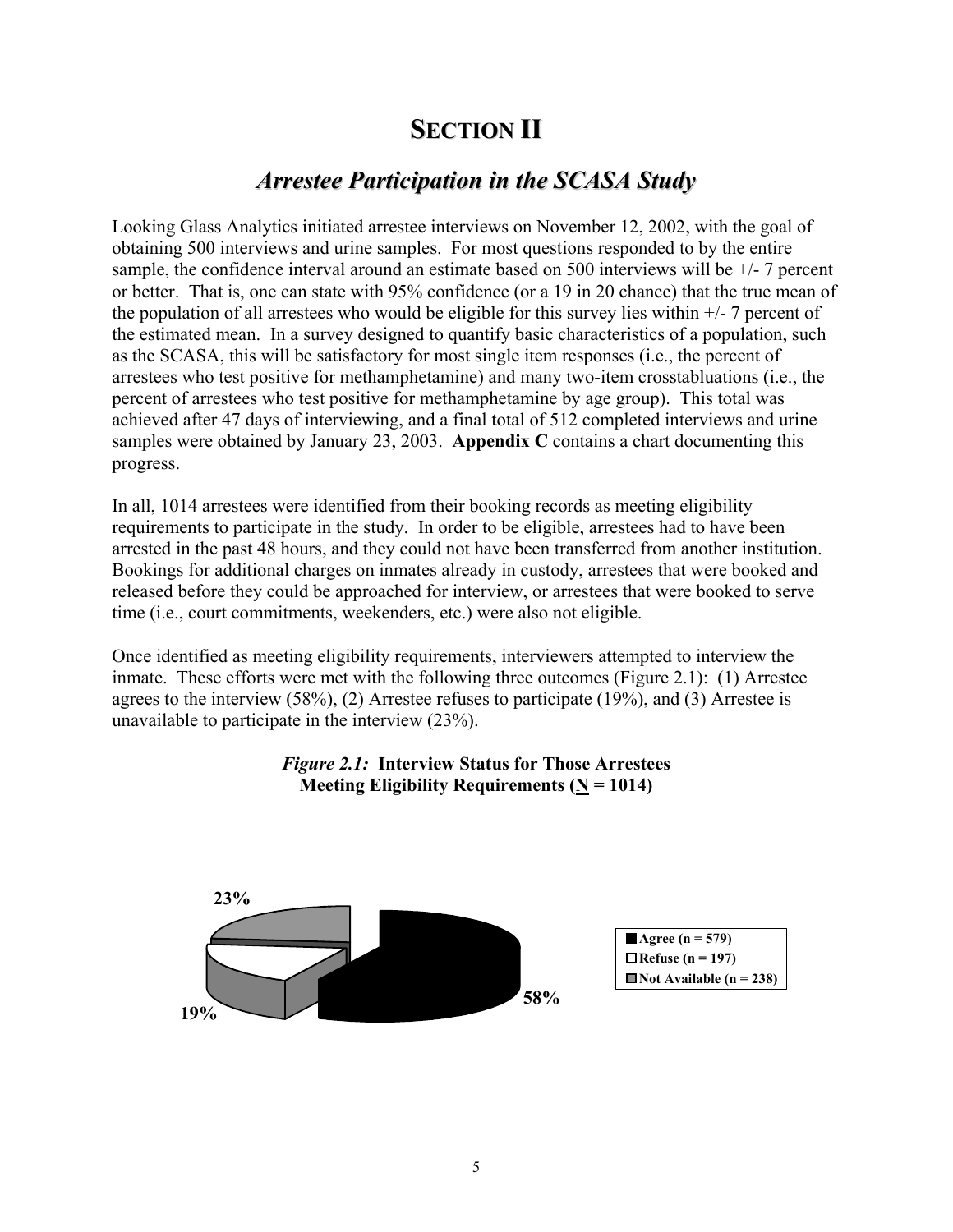## *Arrestees Not Available for Interview*

Even if an arrestee is selected to be interviewed, a number of circumstances exist in correction environments that prohibit interviewers from approaching all eligible arrestees (Table 2.1). Two-thirds of those who could not be approached were due to the release or transfer of the inmate from the facility before the interview could be conducted.

| <b>Reason</b>          | <u>N</u> | $\frac{0}{0}$ |
|------------------------|----------|---------------|
| Released               | 116      | 48.7          |
| Violent/Uncontrollable | 42       | 17.7          |
| Language*              | 13       | 5.5           |
| Transferred            | 8        | 3.4           |
| Medical Unit           | 8        | 3.4           |
| Sick                   |          | 2.5           |
| All Other              | 45       | 18.9          |
| <b>Total</b>           | 238      |               |

#### *Table 2.1:* **Reasons Interviewers Were Unable to Approach Arrestees**

\* Computerized interview was available in an English version only.

- In Snohomish County, approximately 66% of unavailable arrestees were due to arrestees being released or transferred before the interview could be conducted.
- In the King County ADAM site, approximately 58% of unavailable arrestees are due to arrestees being released or transferred.
- In the Spokane County ADAM site, approximately 60% of unavailable arrestees are due to arrestees being released or transferred.

## *Reasons for Refusal*

A total of 197 arrestees approached to participate in the interview refused. By far, the most commonly stated reason for refusing to participate in the interview was that the arrestee simply did not want to participate ( $n = 180, 91.4\%$ ).

- This pattern was quite similar to that found among the King County ADAM interviews where 91.4% of the refusals were because the arrestee did not wish to participate.
- Similarly, refusals at the Spokane County ADAM site were attributed overwhelmingly to an arrestee not wanting to participate (97.6%).
- Characteristics of arrestees that refused to participate in the interview are presented in **Appendix D**.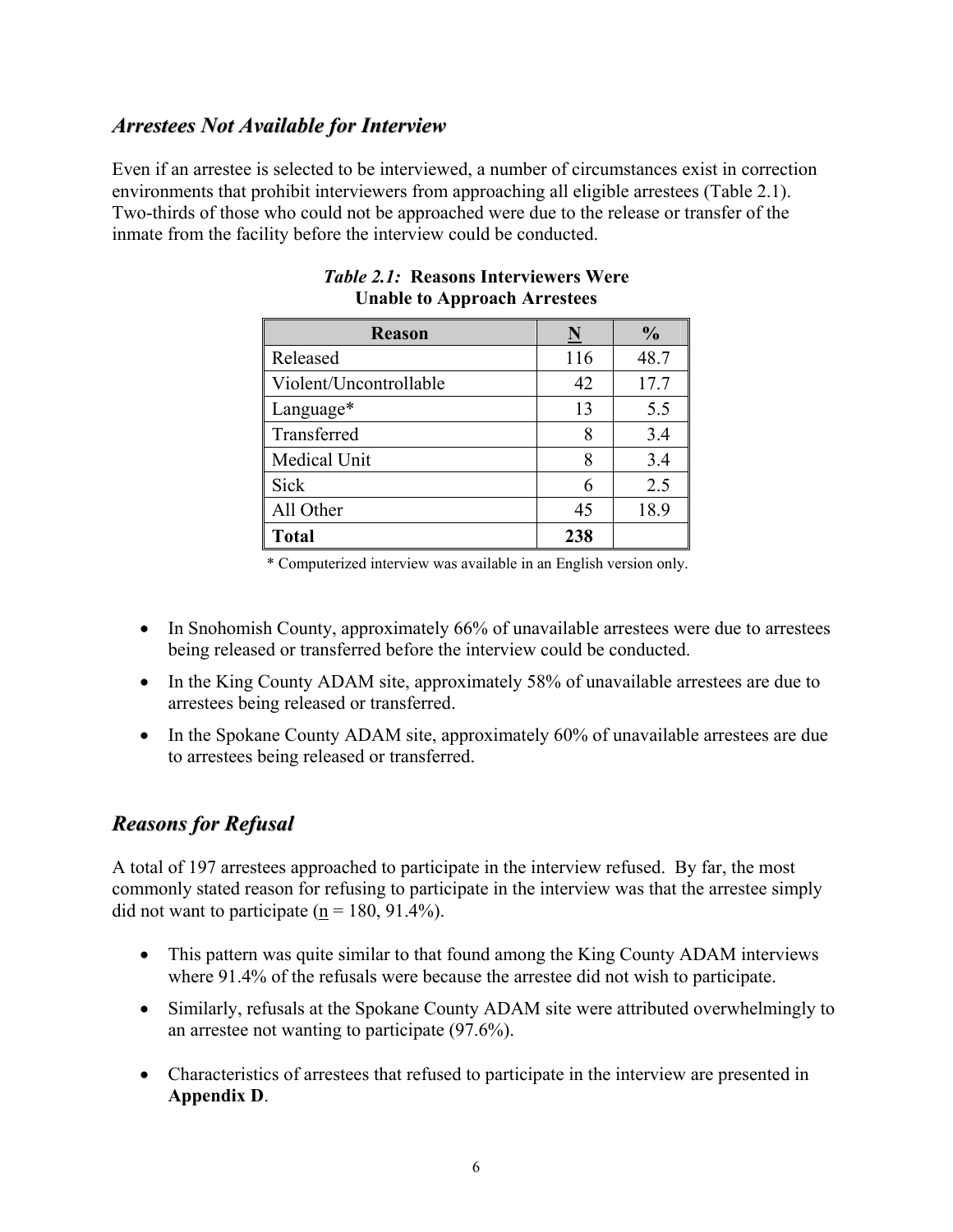## *Completion of Interview and Obtaining Urine Samples*

A description of the interview procedure was read to arrestees prior to the initiation of the interview. At this time, arrestees were told that they would be asked for a urine sample that would be used for drug testing at the end of the interview.

- 90% of arrestees who participated in the interview provided a urine sample.
- Only 6% of all arrestees who agree to participate in the interview refused outright to provide a urine sample.
- In rare instances, arrestees were unable to complete the interview or provide a urine sample due to other reasons (e.g., released, sick, etc.).

#### *Figure 2.2:* Outcome of Request for Urine Sample in Snohomish County ( $N = 569$ )



## *Comparison of Participation Rate with King County and Spokane County ADAM Sites*

Participation rates are calculated by dividing the number of arrestees who agree to the interview by the total number of arrestees that interviewers are able to speak with.

|                 | Snohomish<br>County | King<br>County | Spokane<br>County |
|-----------------|---------------------|----------------|-------------------|
| Agree           | 579                 | 1288           | 436               |
| Refuse          | 197                 | 567            | 125               |
| Participation % | 74.6%               | 69.4%          | 77.7%             |

*Table 2.2:* **Interview Participation Rate in Snohomish County and Washington ADAM Sites** 

• Participation in the Snohomish County project was quite good (74.6%) and comparable to the rates found in both King and Spokane Counties.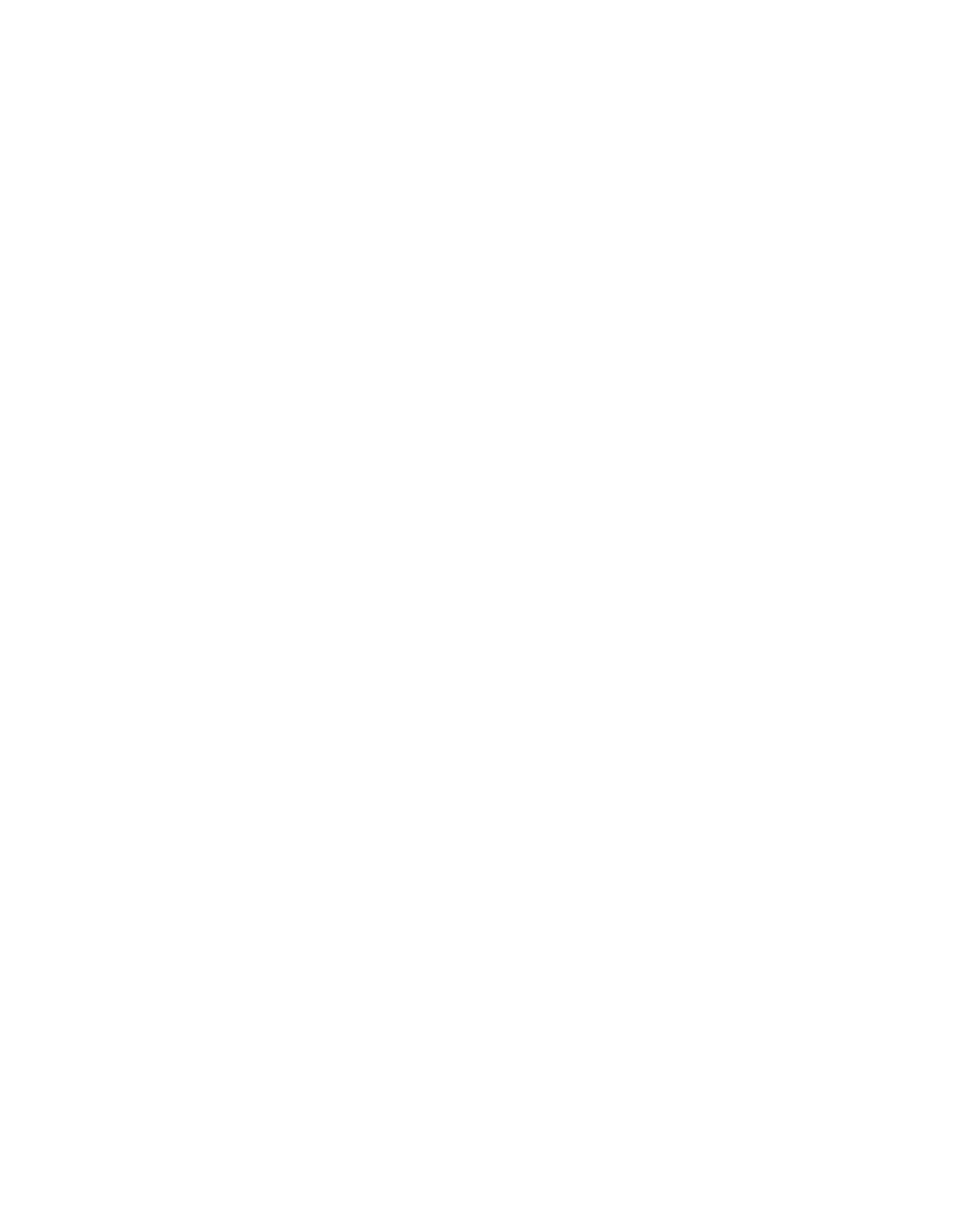## **SECTION III**

## *Demographic Characteristics of Respondents*

Demographic characteristics of arrestees interviewed in the SCASA study are presented in this section. Many of these variables are crosstabulated with measures of substance use and abuse later in the report. Comparisons are also made to the King County and Spokane County ADAM sites where possible.

#### *Age*

In subsequent analyses, results are presented by three primary age groups: 18 to 24, 25 to 34, and 35+. The distribution of arrestee ages for Snohomish County, as well as the King and Spokane County ADAM sites, is described below (Table 3.1):

| Age Group | Snohomish<br><b>County</b> | King<br>County | Spokane<br>County |
|-----------|----------------------------|----------------|-------------------|
|           | $(N^* = 567)$              | $(N = 1283)$   | $(N = 435)$       |
| 18-24     | 30.2%                      | 29.2%          | 35.1%             |
| $25 - 34$ | 31.7%                      | 29.5%          | 27.9%             |
| $35+$     | 38.1%                      | 41.3%          | 37.1%             |

#### *Table 3.1:* **Age Distribution of Arrestees Participating in Interview Across Washington Sites**

\*As weighted data are used for all analyses, Ns are approximate and rounded to the nearest whole number.

- Arrestees interviewed in Snohomish County ranged in age from 18 to 66.
- The average age of arrestees was  $31.8 \left( \frac{\text{SD}}{\text{SD}} \right) = 9.9$ .
- The average age of Snohomish County arrestees did not differ significantly from the average age at the King County ( $\underline{M}$  = 32.5) or Spokane County ( $\underline{M}$  = 30.9) sites.

#### *Race and Ethnicity*

Arrestees were asked to describe the race group or groups that described them best from the following list: White, Black or African American, American Indian or Alaska Native, Native Hawaiian or Pacific Islander, Asian, and Other.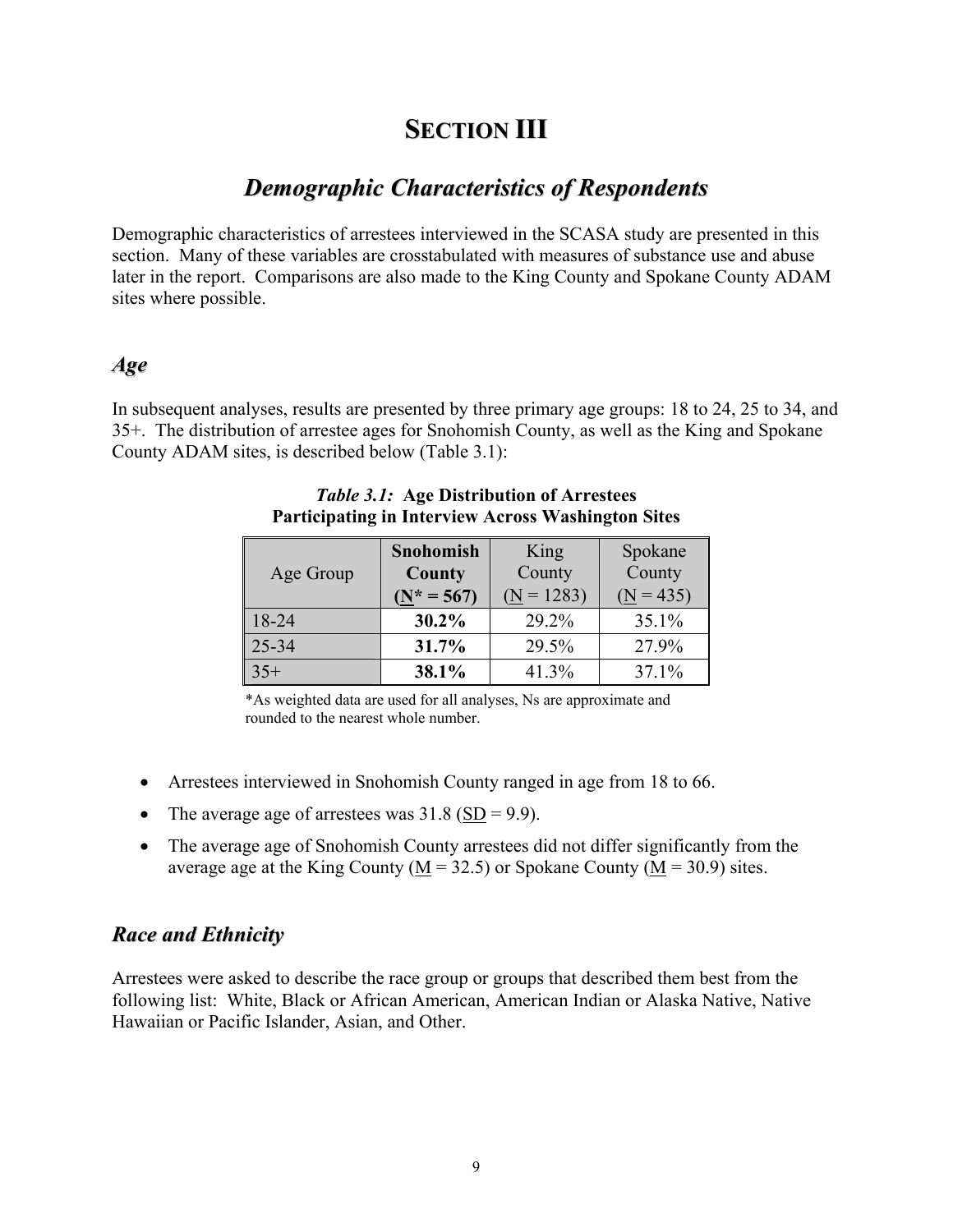Identification of arrestees of Hispanic ethnicity was dependent upon one additional question:

- "Are you of Hispanic or Latino origin or background?"
- Arrestees who indicated "yes" to this question were coded as Hispanic
- This classification was made even in instances where arrestees endorsed another racial group from the above choices (most commonly this was White). That is, Hispanics are classified as such to their mutual exclusion from other race groups.

Statistically significant differences between sites were found in the racial composition of arrestees (Table 3.2).

|                  | Snohomish   | King         | Spokane     |
|------------------|-------------|--------------|-------------|
| Race             | County      | County       | County      |
|                  | $(N = 568)$ | $(N = 1259)$ | $(N = 422)$ |
| White            | 81.9%       | 45.2%        | 72.3%       |
| African American | 7.8%        | 25.9%        | $6.9\%$     |
| Hispanic         | 5.1%        | 10.7%        | 7.2%        |
| Other            | $5.2\%$     | 18.2%        | 13.8%       |

#### *Table 3.2:* **Racial Distribution of Arrestees Participating in Interview Across Washington Sites**

- The proportion of White arrestees interviewed were statistically different across sites.<sup>1</sup> A greater percentage of White arrestees were interviewed in Snohomish and Spokane Counties compared with King County.
- Similarly, the proportion of African Americans was statistically different across the three sites.<sup>2</sup> A greater percentage of African Americans were interviewed in King County.
- The proportion of Hispanic arrestees was statistically different across groups<sup>3</sup> with a greater proportion being interviewed at the King County site. No significant difference in the percentage of Hispanics interviewed was found between sites Snohomish and Spokane Counties.

#### **Other Ethnic Groups**

In addition to the more commonly reported ethnic groups (White, African American, Hispanic), arrestees reported a number of other racial backgrounds (see Table 3.3).

 $\overline{a}$  $\frac{1}{2} \chi^2 = 256.18$ , df = 2, p < .0001<br>  $\chi^2 = 131.64$ , df = 2, p < .0001<br>  $\frac{3}{2} \chi^2 = 17.32$ , df = 2, p < .001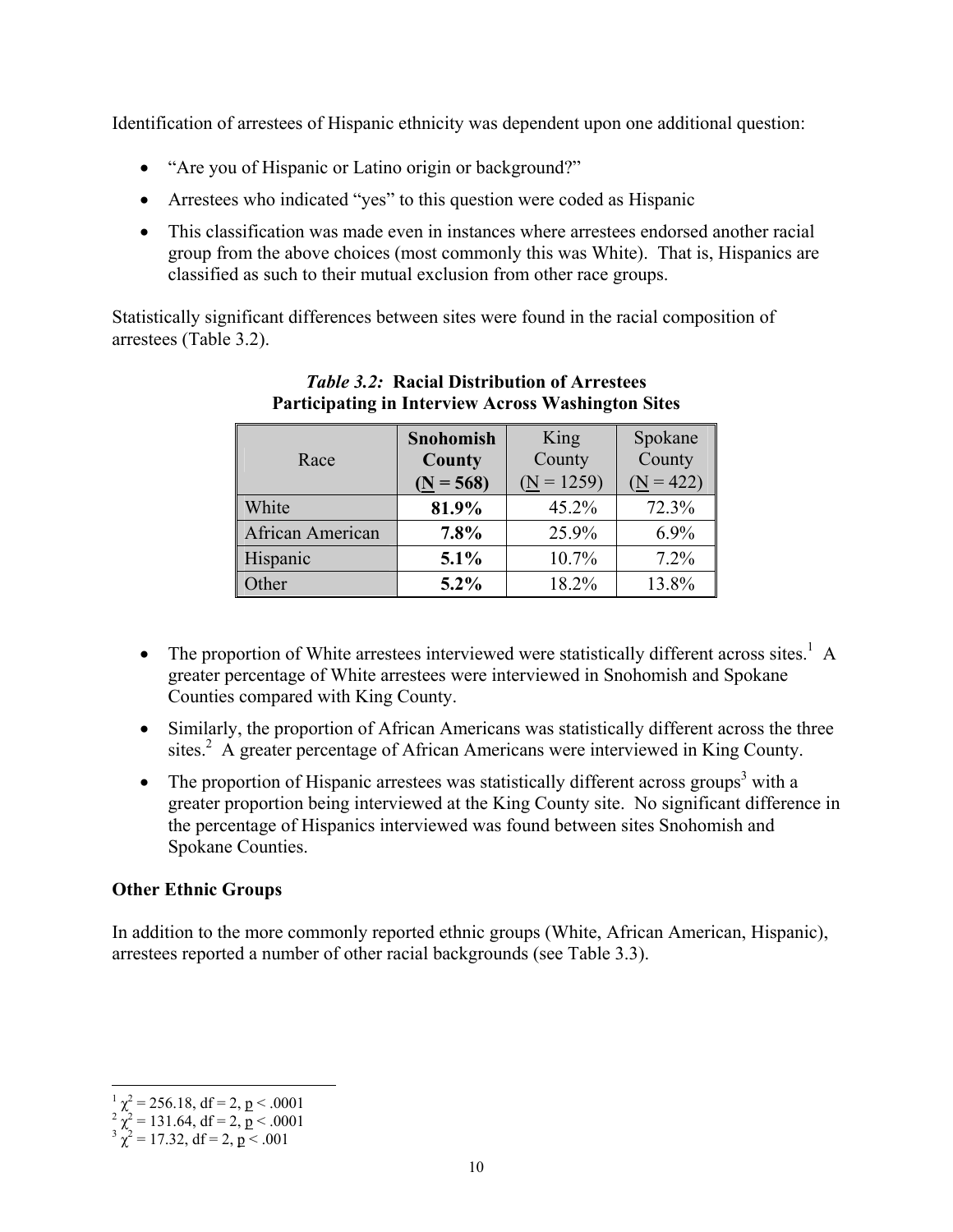| Race                             | Percentage |
|----------------------------------|------------|
| <b>Native American</b>           | 34.5       |
| <b>Asian American</b>            | 10.7       |
| <b>Hawaiian/Pacific Islander</b> | 13.5       |
| <b>Multiple</b>                  | 15.9       |
| <b>All Others</b>                | 23.5       |

*Table 3.3:* **Distribution of Other Racial**  Groups in Snohomish County  $(N = 29)$ 

- Over 1/3 of arrestees coded as "Other" reported they were Native American.
- Arrestees reporting multiple races accounted for the next largest portion coded as "Other."

#### **Country of Birth**

- Almost all (94.7%) arrestees reported being born in USA.
- Approximately one-half of those not born in USA (53.4%) now report being U.S. citizens

#### *Figure 3.1:* **Percent of Snohomish County Arrestees Born in the United States**



## *Residence*

Arrestees were asked to indicate the type of residence they had lived in during the majority of the time during the past month.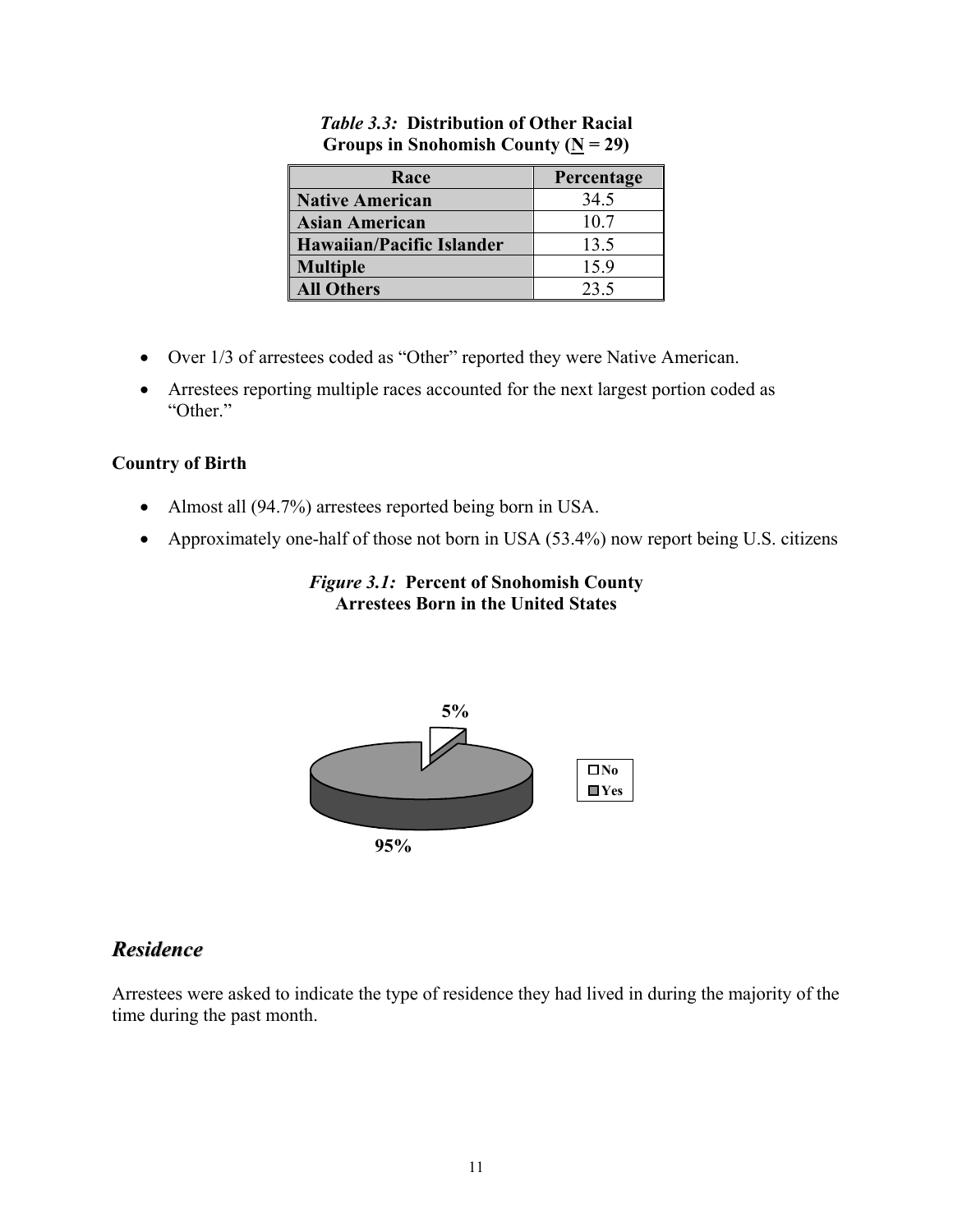| Residence Type           | <b>Snohomish</b><br>County<br>$(N = 564)$ | King<br>County<br>$(N = 1253)$ | Spokane<br>County<br>$(N = 420)$ |
|--------------------------|-------------------------------------------|--------------------------------|----------------------------------|
| House/Apartment          | 85.6%                                     | 77.4%                          | 85.2%                            |
| <b>Residential Hotel</b> | $3.2\%$                                   | 4.7%                           | 2.5%                             |
| Hospital                 | $0.2\%$                                   | $0.6\%$                        | 1.0%                             |
| Jail                     | 1.6%                                      | 2.4%                           | 2.8%                             |
| Shelter                  | $0.9\%$                                   | 2.5%                           |                                  |
| Homeless                 | 6.4%                                      | 11.5%                          | 8.1%                             |
| Other                    | 2.0%                                      | 1.0%                           | 0.5%                             |

*Table 3.4:* **Types of Residence During Past 30 Days by Site** 

- Arrestees most commonly reported living in a house or apartment.
- While far less common, being homeless was the second most frequently reported residence at all sites.

## *Education*

Arrestees were asked to indicate the highest level of educational that they had obtained.

• Almost 2/3 of Snohomish County arrestees had no more than a high school diploma or GED, and more than 1/5 of all arrestees lacked any degree.

| <b>Education Level</b>  | Snohomish<br>County<br>$(N = 566)$ | King<br>County<br>$(N = 1261)$ | Spokane<br>County<br>$(N = 422)$ |
|-------------------------|------------------------------------|--------------------------------|----------------------------------|
| No Degree               | 23.9%                              | 21.4%                          | 22.7%                            |
| <b>HS/GED</b>           | 41.4%                              | 40.2%                          | 41.5%                            |
| Vocational/Trade School | 10.7%                              | $6.3\%$                        | $6.3\%$                          |
| Some College            | 19.7%                              | 26.1%                          | 26.2%                            |
| Four-Year Degree +      | 4.3%                               | $6.1\%$                        | 3.4%                             |

*Table 3.5:* **Education Level of Arrestees by Site** 

• No significant difference in the percentage of arrestees receiving their high school diploma (or better) was found between sites.<sup>4</sup>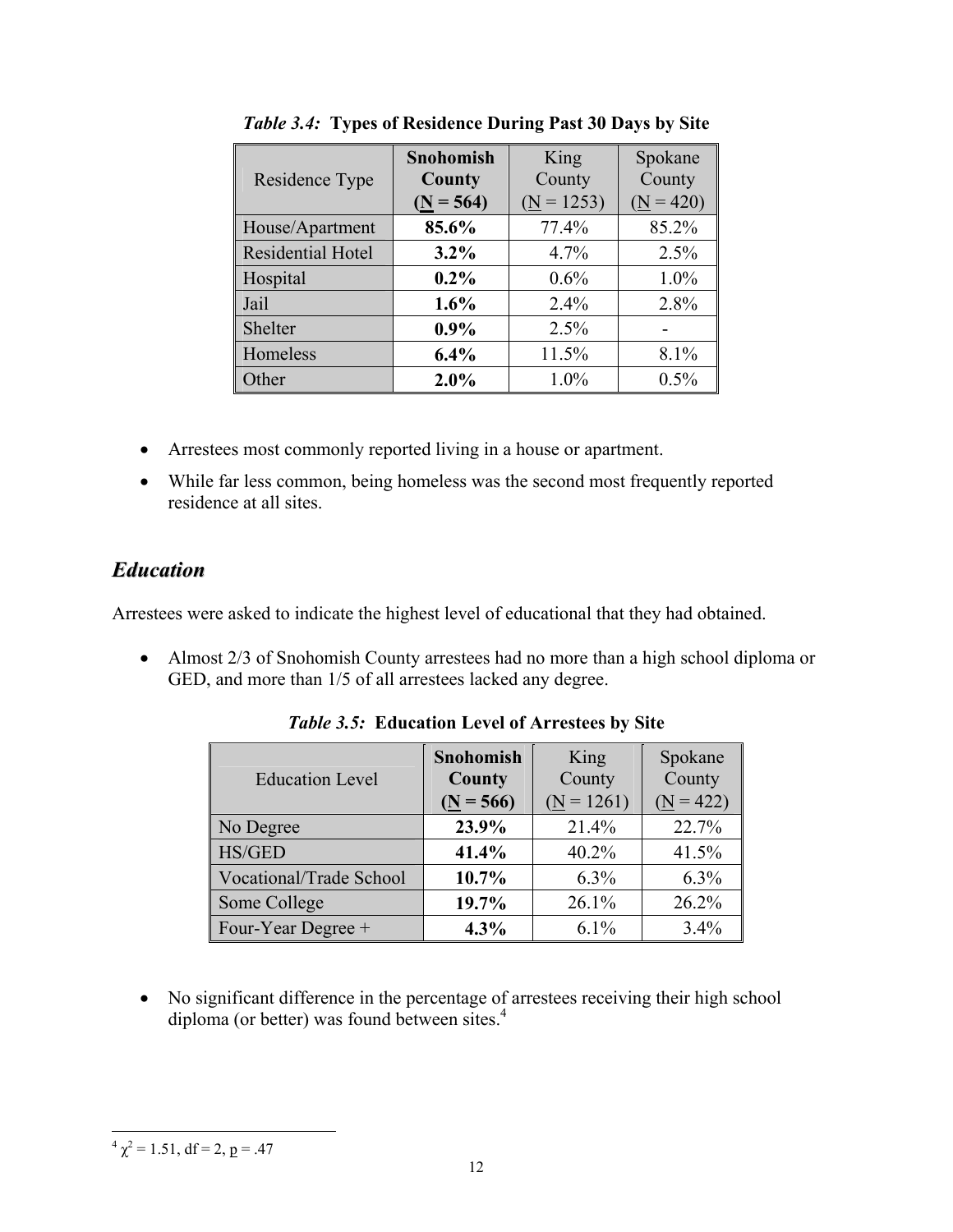*Figure 3.2:* **Highest Grade Completed Among Snohomish County Non-High School Graduates (** $N = 135$ **)** 



- Twelve percent of arrestees who reported not graduating from high school reported receiving less than a ninth grade education.
- Over half of arrestees (54%) who reported not graduating from high school reported receiving a tenth grade education or less.

## *Marital Status*

Arrestees were asked to describe their "most recent marital status":

| <b>Marital Status</b>    | <b>Snohomish</b><br><b>County</b><br>$(N = 565)$ | King<br>County<br>$(N = 1284)$ | Spokane<br>County<br>$(N = 435)$ |
|--------------------------|--------------------------------------------------|--------------------------------|----------------------------------|
| Single, Never Married    | 60.6%                                            | 66.6%                          | 58.0%                            |
| Divorced                 | 16.8%                                            | 15.5%                          | 21.7%                            |
| <b>Legally Separated</b> | 3.9%                                             | $4.1\%$                        | $5.1\%$                          |
| Widowed                  | $0.7\%$                                          | $1.1\%$                        | 1.0%                             |
| Married*                 | 18.1%                                            | 12.7%                          | 14.2%                            |

|  | <i>Table 3.6:</i> Most Recent Marital Status by Site |  |  |  |
|--|------------------------------------------------------|--|--|--|
|--|------------------------------------------------------|--|--|--|

\* Can include common-law marriages.

- Majority of arrestees at all three sites report never being married.
- $\bullet$  Being single was not independent of site.<sup>5</sup> Instead, significantly more arrestees reported being single in King County than at the other two sites.<sup>6</sup>

 $\overline{a}$ 

 $5 \chi^2 = 13.10$ , df = 2, <u>p</u> < .01<br>  $6 \chi^2 = 13.90$ , df = 1, <u>p</u> < .001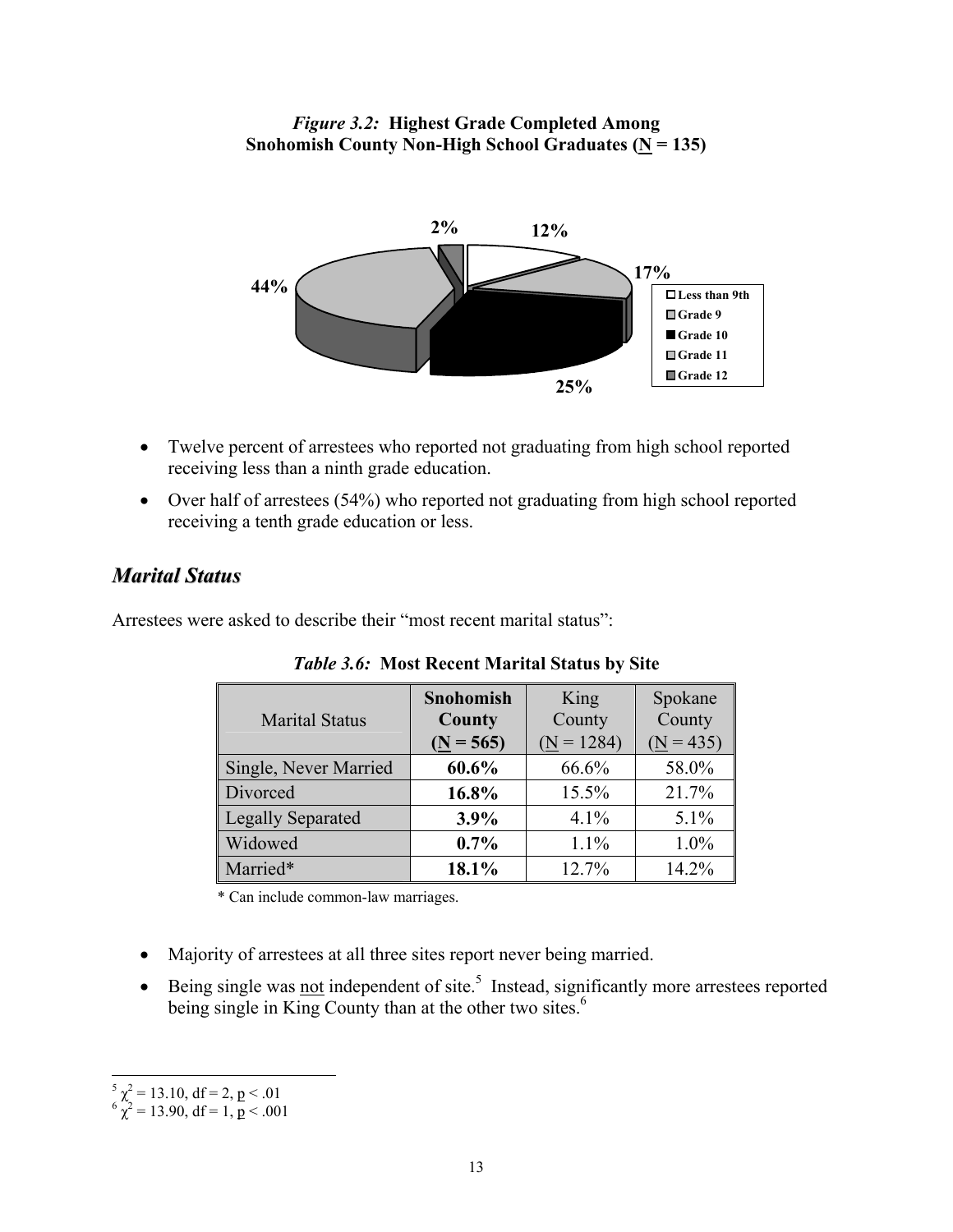- Similarly, reports of being currently married were not independent of site.<sup>7</sup> Significantly more arrestees in Snohomish County reported being married than at the other two sites.<sup>8</sup>
- Marital status was not independent of age.<sup>9</sup> As shown in Table 3.7, younger arrestees were more likely to be single and older arrestees were more likely to be married.

|                              | Age                                     |         |         |       |  |
|------------------------------|-----------------------------------------|---------|---------|-------|--|
| <b>Marital Status</b>        | 18-24<br>25-34<br><b>Total</b><br>$35+$ |         |         |       |  |
| <b>Single, Never Married</b> | 27.7%                                   | 18.7%   | 14.2%   | 60.6% |  |
| <b>Divorced</b>              | $0.2\%$                                 | 5.6%    | 11.1%   | 16.8% |  |
| <b>Legally Separated</b>     | $0.0\%$                                 | 1.9%    | $2.0\%$ | 3.9%  |  |
| <b>Widowed</b>               | $0.0\%$                                 | $0.2\%$ | $0.4\%$ | 0.7%  |  |
| <b>Married</b>               | $2.4\%$                                 | $5.2\%$ | 10.5%   | 18.1% |  |
| <b>Total</b>                 | 30.3%                                   | 31.6%   | 38.6%   |       |  |

*Table 3.7:* **Marital Status by Age Group in Snohomish County Arrestees** 

## *Children*

Arrestees in Snohomish County were asked to indicate the number of children for whom they had primary care responsibilities.

- Most arrestees (71.3%) reported that they did not have any children
- Of those who did, the average number of children was two  $(M = 2.10, SD = 1.21)$ .

## *Employment*

Arrestees were asked to describe their current work status.

- Approximately 1/2 (51.2%) of Snohomish County arrestees indicated they had full- or part-time employment
- Approximately 1/3 were unemployed.

 $\overline{a}$ 

 $\begin{cases} 7 \ \chi^2 = 13.10, \text{ df} = 2, \, \text{p} < .01 \\ 8 \ \chi^2 = 8.81, \, \text{df} = 1, \, \text{p} < .01 \\ 9 \ \chi^2 = 123.92, \, \text{df} = 8, \, \text{p} < .001 \end{cases}$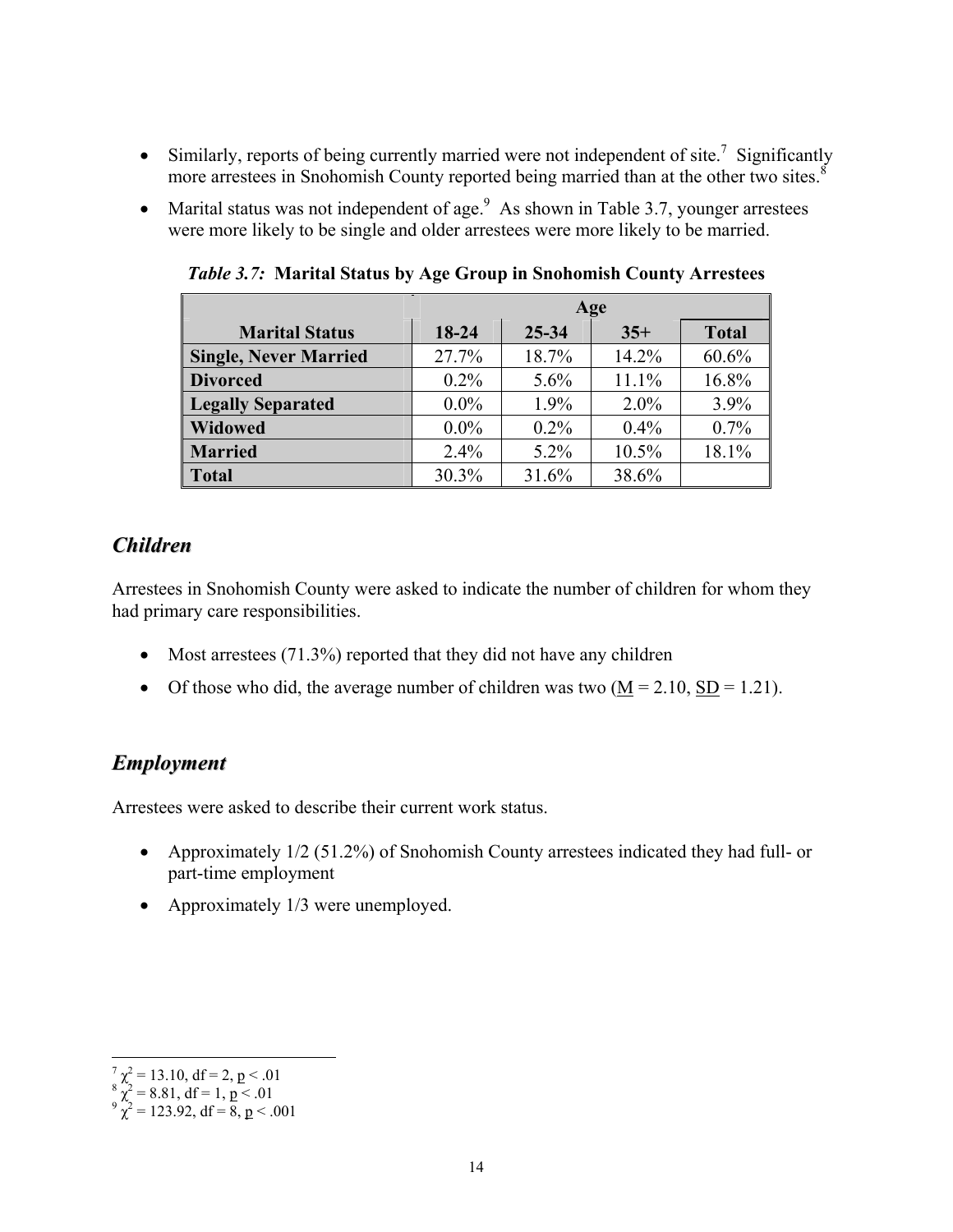| Type of Work                               | Snohomish<br>County<br>$(N = 564)$ | King<br>County<br>$(N = 1283)$ | Spokane<br>County<br>$(N = 436)$ |
|--------------------------------------------|------------------------------------|--------------------------------|----------------------------------|
| Full Time $(>\frac{35}{hrs}{\text{w}}k)$ . | 37.3%                              | 38.6%                          | 38.8%                            |
| Part Time                                  | 13.2%                              | 14.2%                          | 5.9%                             |
| <b>Military Service</b>                    | $0.7\%$                            | $0.1\%$                        | $1.0\%$                          |
| Seasonal Work Only                         | 2.4%                               | 2.8%                           | $6.2\%$                          |
| Unemployed                                 | 34.5%                              | 31.7%                          | 33.3%                            |
| Disabled                                   | 6.6%                               | 6.5%                           | 10.7%                            |
| All Others*                                | $5.3\%$                            | $6.1\%$                        | 4.1%                             |

*Table 3.8:* **Work Status by Site** 

Other types of employment included being on strike or involved in another form of labor dispute, retirement, full-time student, and homemaker. In Snohomish, each of these accounted for less than 1% of total employment status.

## *Arrestee Income*

Arrestees were asked one question about their income. They were asked to provide an estimate of their total income during the past 12 months.

- The median income reported among Snohomish County arrestees was \$18,000.
- No significant difference in average annual income was found between racial groups.<sup>10</sup>

*Table 3.9:* **Income Distribution of Snohomish County Arrestees by Race** 

|                      |             | Race        |            |                 |              |
|----------------------|-------------|-------------|------------|-----------------|--------------|
|                      |             |             | African    |                 |              |
| <b>Annual Income</b> | Overall     | White       | American   | <b>Hispanic</b> | <b>Other</b> |
|                      | $(N = 510)$ | $(N = 424)$ | $(N = 34)$ | $(N = 26)$      | $(N = 26)$   |
| $0 - $14,999$        | 41.9%       | 40.5%       | 53.6%      | 51.0%           | 40.0%        |
| $$15,000 - $29,000$  | 31.4%       | 31.3%       | 35.3%      | 29.7%           | 29.5%        |
| \$30,000 - \$59,999  | 20.1%       | 20.7%       | 8.3%       | 17.9%           | 27.3%        |
| $$60,000+$           | 6.7%        | $7.5\%$     | 2.7%       | 1.4%            | 3.3%         |

## *Arrestee Health Coverage and Health*

Arrestees were asked whether they were covered by health insurance, the source of their health coverage, and about their physical and emotional health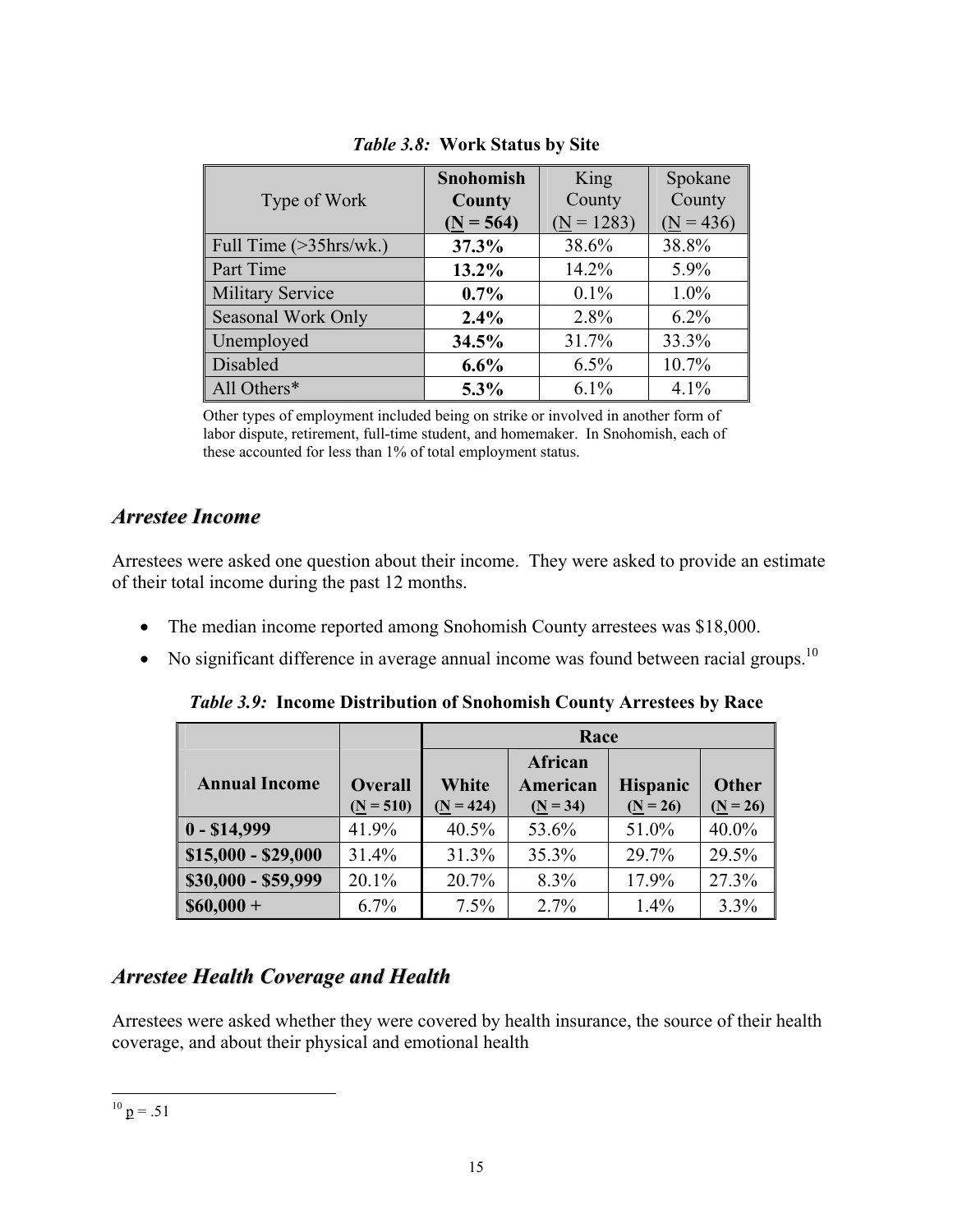#### *Figure 3.3:* **Percent of Arrestees Reporting Currently Covered by Health Insurance**



- Close to 2/3 of arrestees in Snohomish County (63%) reported not having any health insurance coverage
- Absence of health coverage was quite similar in both King  $(65.8\%)$  and Spokane  $(62.1\%)$ Counties.

| Insurance Type                | Snohomish<br>County | King<br>County | Spokane<br>County |
|-------------------------------|---------------------|----------------|-------------------|
|                               | $(N = 206)$         | $(N = 420)$    | $(N = 160)$       |
| Employer                      | 50.2%               | 48.2%          | 38.1%             |
| <b>State Government</b>       | 30.3%               | 30.2%          | 40.6%             |
| <b>Individually Purchased</b> | 8.3%                | 11.2%          | 11.0%             |
| Disability                    | 4.2%                | 7.9%           | 8.0%              |
| Other                         | $6.9\%$             | 2.6%           | $2.2\%$           |

*Table 3.10:* **Source of Health Insurance Among Arrestees Across Sites** 

• Of those with health insurance, most in Snohomish County and King County received it from their employer, while Spokane County had more coverage from government programs.

## *Physical and Emotional/Mental Health*

Arrestees were asked to rate both their general physical and emotional health on 5-point scales  $(Excellent - 1, Very Good - 2, Good - 3, Fair - 4, Poor - 5)$ 

- Average score for physical health was  $2.77 \left( \frac{\text{SD}}{\text{SD}} \right) = 1.13$ )
- Average score for emotional/mental health was  $2.97$  (SD = 1.25)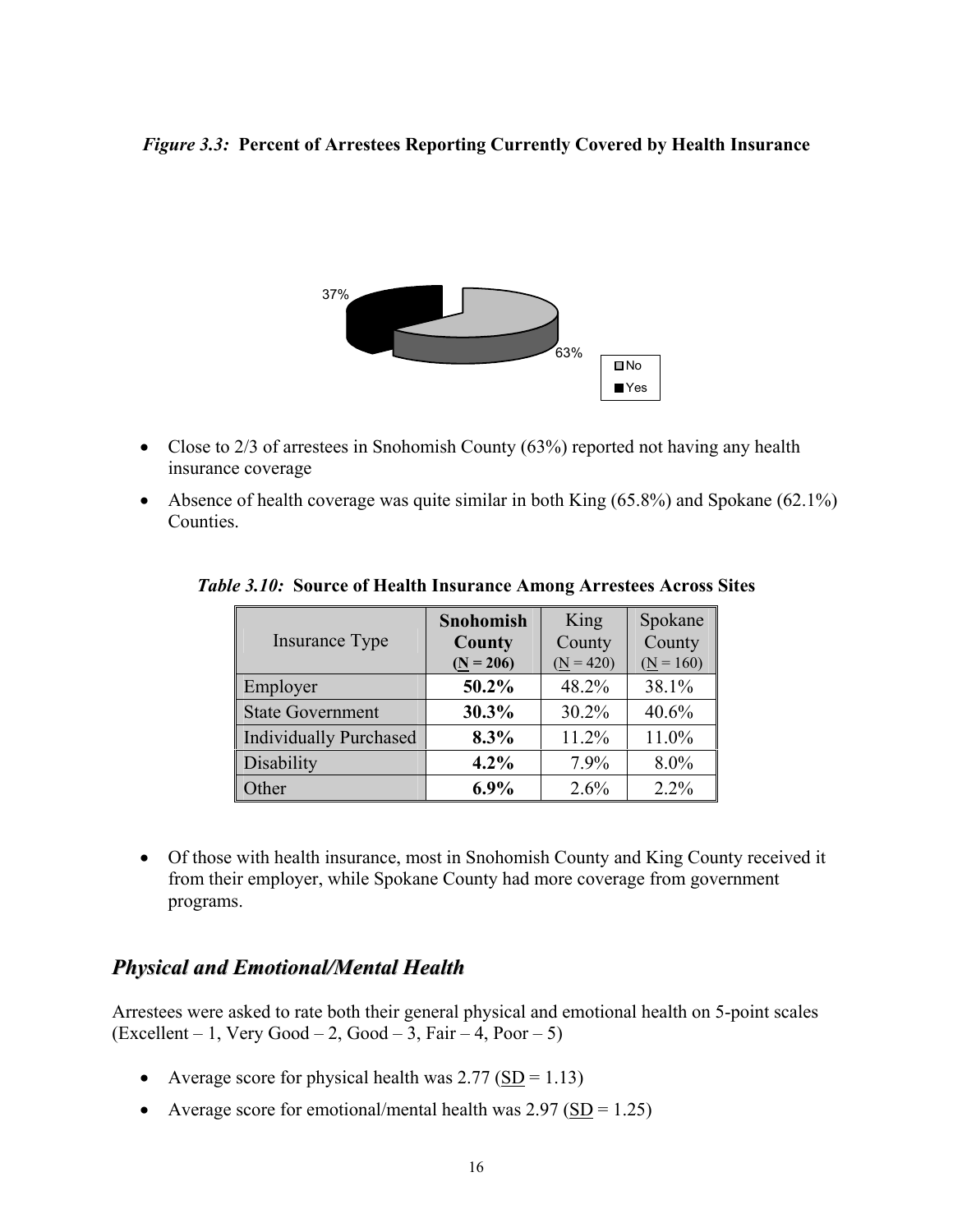• Arrestees reported significantly better physical health than emotional/mental health.<sup>11</sup>

|                  | <b>Physical</b><br>$(N = 513)$ | <b>Emotional/Mental</b><br>$(N = 513)$ |
|------------------|--------------------------------|----------------------------------------|
| <b>Excellent</b> | 15.8%                          | 16.3%                                  |
| <b>Very Good</b> | 22.6%                          | 16.6%                                  |
| Good             | 38.3%                          | 33.5%                                  |
| Fair             | 15.7%                          | 20.4%                                  |
| Poor             | 7.6%                           | 13.3%                                  |

#### *Table 3.11:* **Snohomish County Arrestee Reports of General Physical and Emotional Health**

## *Comparison With National 2001 ADAM Data*

**Appendix E** compares the sociodemographic characteristics of the Snohomish County site with ADAM sites in the Northwest and with average characteristics across all ADAM sites. These ADAM data are limited to 2001.<sup>12</sup>

## *Summary of Demographic Characteristics of Snohomish County Arrestees*

- Average age of arrestees was approximately 32.
- Arrest population largely White  $(81.9\%)$ .
- Majority of arrestees (85.6%) live in houses or apartments.
- Almost two-thirds (65.9%) of Snohomish County arrestees had no more than a high school or GED and more than one-fifth of all arrestees lacked even that.
- Most arrestees never married (60.6%), and most do not care for any children (71.3%).
- About half of arrestees (51.2%) reported being employed.
- Majority of arrestees (63%) do not have health coverage.

While quite similar to King and Spokane Counties in most respects, the Snohomish County population is more racially homogenous—particularly in comparison to the King County population.

 $\overline{a}$ 

<sup>&</sup>lt;sup>11</sup> t (512) = 4.11,  $p < .001$ <br><sup>12</sup> The ADAM program determines race differently than it is determined in this report. ADAM classifies an arrestee as White when they indicate that they are White and they also indicate that they are of Hispanic background. In this report, that same arrestee would be classified as Hispanic. This accounts for the greater number of Hispanics at the King and Spokane County sites indicated throughout this report compared with the 2001 ADAM data in Appendix E.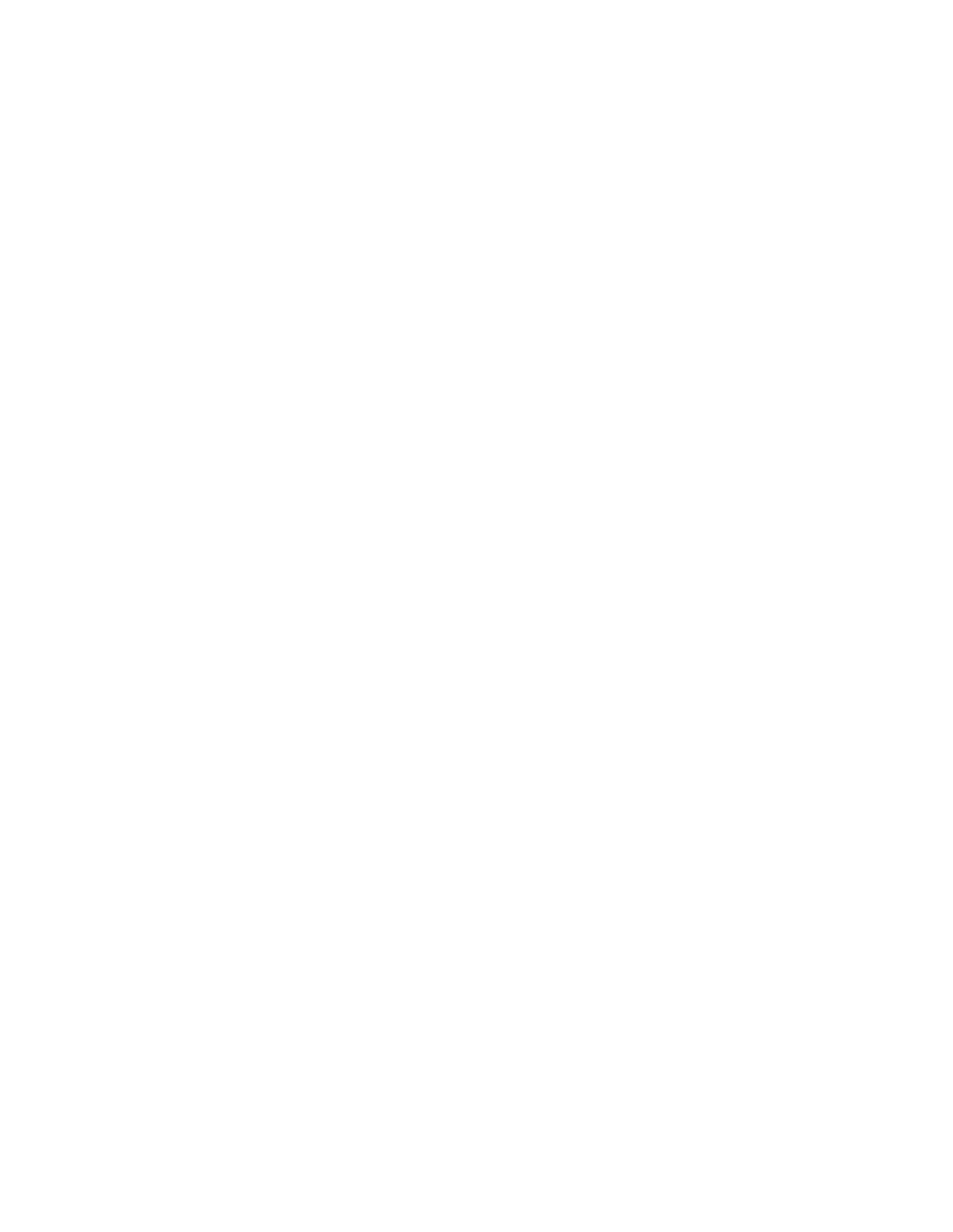## **SECTION IV**

## *Drug Use Among Arrestees*

Information on arrestee drug use is gathered using two different sources of data, laboratory urinalysis testing, and arrestee self-report.

An extensive series of questions about arrestee use of alcohol and illicit substances coupled with the urinalysis tests allow this project to examine patterns in both recent substance use as well as in more distal substance use.

Among other questions, arrestees were asked to indicate whether they had ever used substances, whether they had used substances in the past year, and whether they had used substances in the past 30 days:

- "Have you ever used any..."
- "Did you use any in the past 12 months..."
- "Please tell me your best estimate of the number of days you used during the past 30 days."

Moderate alcohol consumption was **not** of interest. Instead, alcohol use focused on **binge drinking behaviors—**specifically drinking five or more drinks of alcohol (including beer, wine, or any other type of alcohol) on the same day.

Arrestees were asked specifically about five primary illicit substances. While arrestees were asked about the use of "other" substances, the majority of substance use questions focused on the five.

The following were the primary illicit substances focused on by this study:

- **Marijuana or Hashish**
- **Crack or Rock Cocaine**
- **Powder Cocaine**
- **Heroin**
- **Methamphetamine (like Crystal Meth)**

Analysis of substance use among arrestees is organized by different substance types. Overall use of the substance as well as association of the substance with different demographic characteristics are presented. First, associations of arrestee alcohol use are considered. Second, discussion will focus on arrestee use of any illicit substance. Third, discussion will focus on arrestee use of multiple illicit substances. Fourth, discussion will focus on arrestee use of each of marijuana, crack cocaine, powder cocaine, heroin, and methamphetamine. Last, discussion will focus on use of other illicit substances.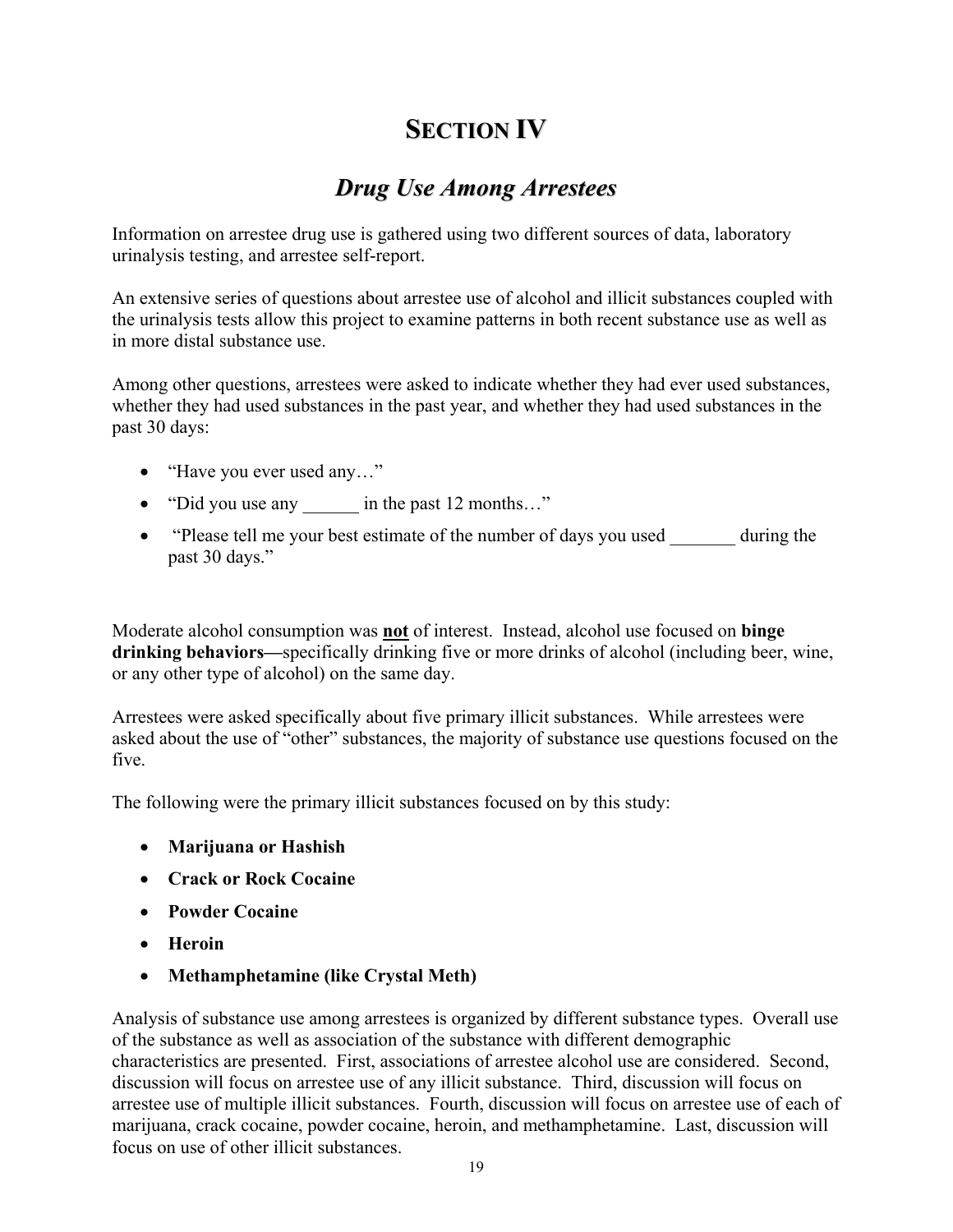## *Urinalysis Drug Testing*

The Snohomish County project, like the ADAM project, uses an immunoassay, EMIT (Enzyme Multiplied Immunoassay Testing) system to screen for the presence of drugs in urine. EMIT tests have been shown to be one of the most consistently accurate drug testing methods, with greater than 95% accuracy and specificity for most drugs.

An immunoassay is a test that uses antibodies to detect the presence of drugs and other substances in urine. Each immunoassay is designed to detect one particular drug or drug class. In some cases, the EMIT assay detects the drug itself, while in other cases the assay detects the metabolites of the drug. Metabolites are compounds that result from the breakdown of a drug by the body. This is an important distinction to note. For example, there is no specific EMIT assay for heroin. Instead, EMIT detects metabolites common to heroin and other opiates, including codeine. This means that EMIT is general to the opiate group and not specific to heroin.

Drug testing conducted in this project represent a proximal measure of use for most substances. In general, substances must have been used within the past week to be detected. The primary exception to this is in the case of marijuana where the detection period can range up to a month.

• **Note**. A positive urine test does **not** mean the arrestee was under the influence at the time of arrest or when committing a crime, only that he used the substance recently.

| Drug            | <b>Cutoff Value</b> | <b>Detection Period</b>                                  |
|-----------------|---------------------|----------------------------------------------------------|
| Marijuana       | $50$ ng/ml          | 7 days for infrequent user,<br>30 days for frequent user |
| Cocaine         | $300$ ng/ml         | $2-3$ days                                               |
| <b>Opiates</b>  | $300$ ng/ml         | $2-3$ days                                               |
| <b>PCP</b>      | $25$ ng/ml          | $3-8$ days                                               |
| Methamphetamine | $300$ ng/ml         | $2-4$ days                                               |

*Table 4.1:* **Cutoff Values and Detection Period for NIDA-5 Drugs** 

| <i>Table 4.2:</i> Cutoff Values and Detection Period for Other Drugs Tested |
|-----------------------------------------------------------------------------|
|-----------------------------------------------------------------------------|

| Drug                   | <b>Cutoff Value</b> | <b>Detection Period</b> |
|------------------------|---------------------|-------------------------|
| <b>Amphetamines</b>    | $1000$ ng/ml        | $2-4$ days              |
| <b>Barbiturates</b>    | $300$ ng/ml         | 3 days                  |
| <b>Benzodiazepines</b> | $300$ ng/ml         | Up to 14 days           |
| <b>Methadone</b>       | $300$ ng/ml         | $2-4$ days              |
| Methaqualone           | $300$ ng/ml         | Up to 10 days           |
| Propoxyphene           | $300$ ng/ml         | $3-7$ days              |

- **Appendix F** contains a brief description of each of these drug types and, in the instance of drug class, lists the drugs that will result in a positive screen.
- **Appendix G** summarizes the urinalysis results of NIDA-5 drug use across the three sites.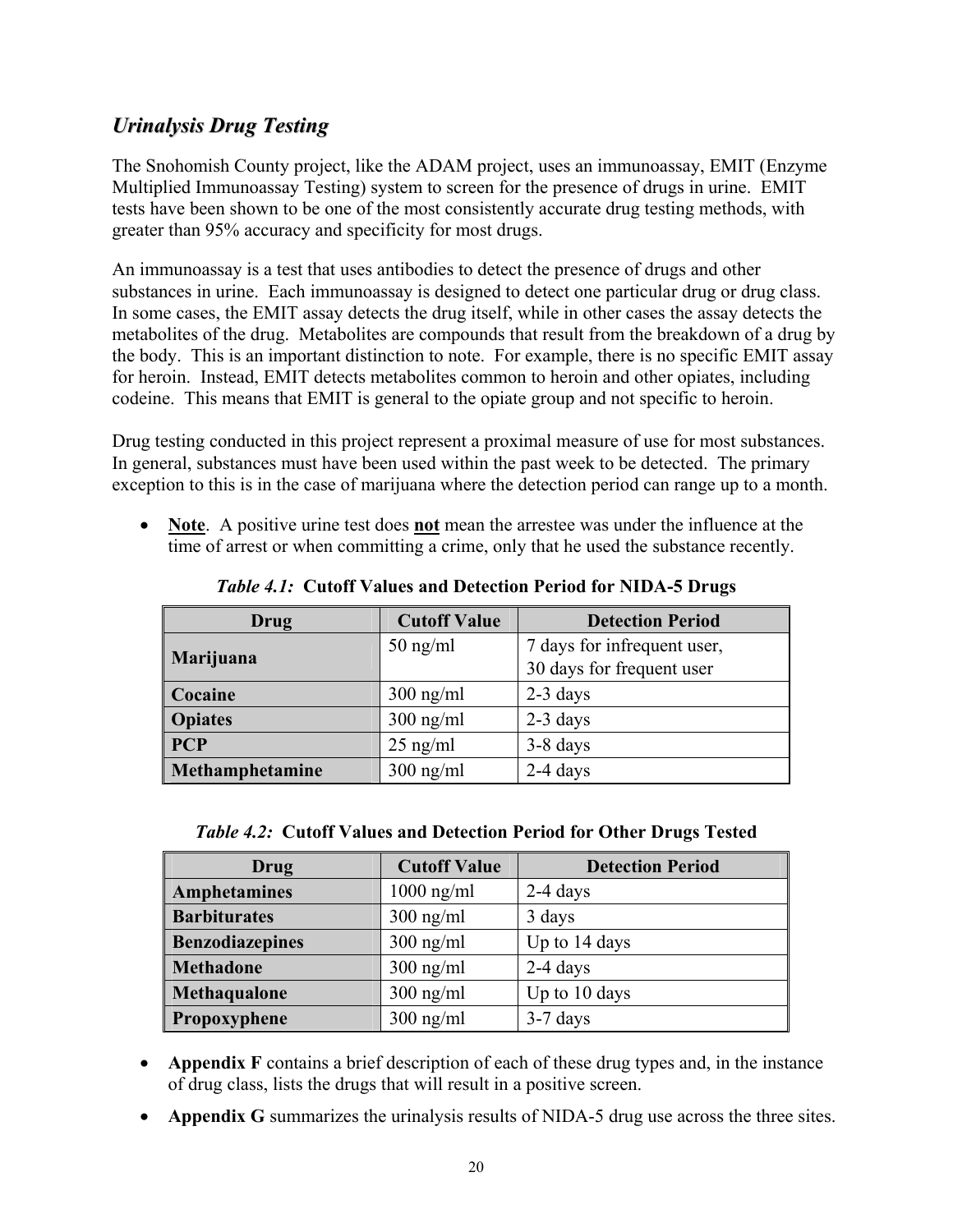#### *Substance Use in Past 30 Days*

The SCASA survey differs from the ADAM questionnaire in how substance use during the past 30 days is determined. ADAM asks all arrestees to indicate whether or not they have used substances in the past 30 days. The computerized interview used in the SCASA Study does not ask about monthly use of substances when arrestees deny using them during the past year. Arrestees who denied use during the past year were also coded as not using the substance during the past 30 days. Those arrestees who report using a substance during the past year are asked to describe the number of days out of the past 30 that they have used that substance. Any reports of one day or more were coded as positive for use in the past 30 days.

## *Substance Use in Past Year*

Substance use in the past month was elicited by questions asking whether arrestees had used specific substances within the past 12 months. Arrestees were further given an "anchor" month ("that is between now and ") to help define the boundary of 12 months for the arrestee.

## *Lifetime Use of Substances*

Lifetime use was elicited by questions asking whether arrestees had **ever** used specific substances.

## *Using Urinalysis Results to Test Validity of Self-Reports*

Results of urinalysis tests were used to validate arrestee self-reports of drug use. **Generally, arrestee reports of drug use appear quite good.**

One problem, of course, with using self-reports of drug use behavior is that arrestees may not be telling the truth about their use. Pressures to deny use may be particularly high for arrestees given that that they have recently been arrested. Despite reassurances of confidentiality, arrestees may be fearful that admitting to illicit drug use may further complicate their legal difficulties.

It is possible to use results from urinalysis tests to provide a test of the validity of arrestee reports of drug use behaviors. Although not perfect, this test can be accomplished by looking at positive test results and comparing these with responses given by arrestees.

The relative short nature of the drug detection periods means that, in order to be detected, a substance would have to have been used in the past 30 days. By examining the self-reports of past 30-day use for those who tested positive for substances, the number of arrestees that were being truthful can be approximated.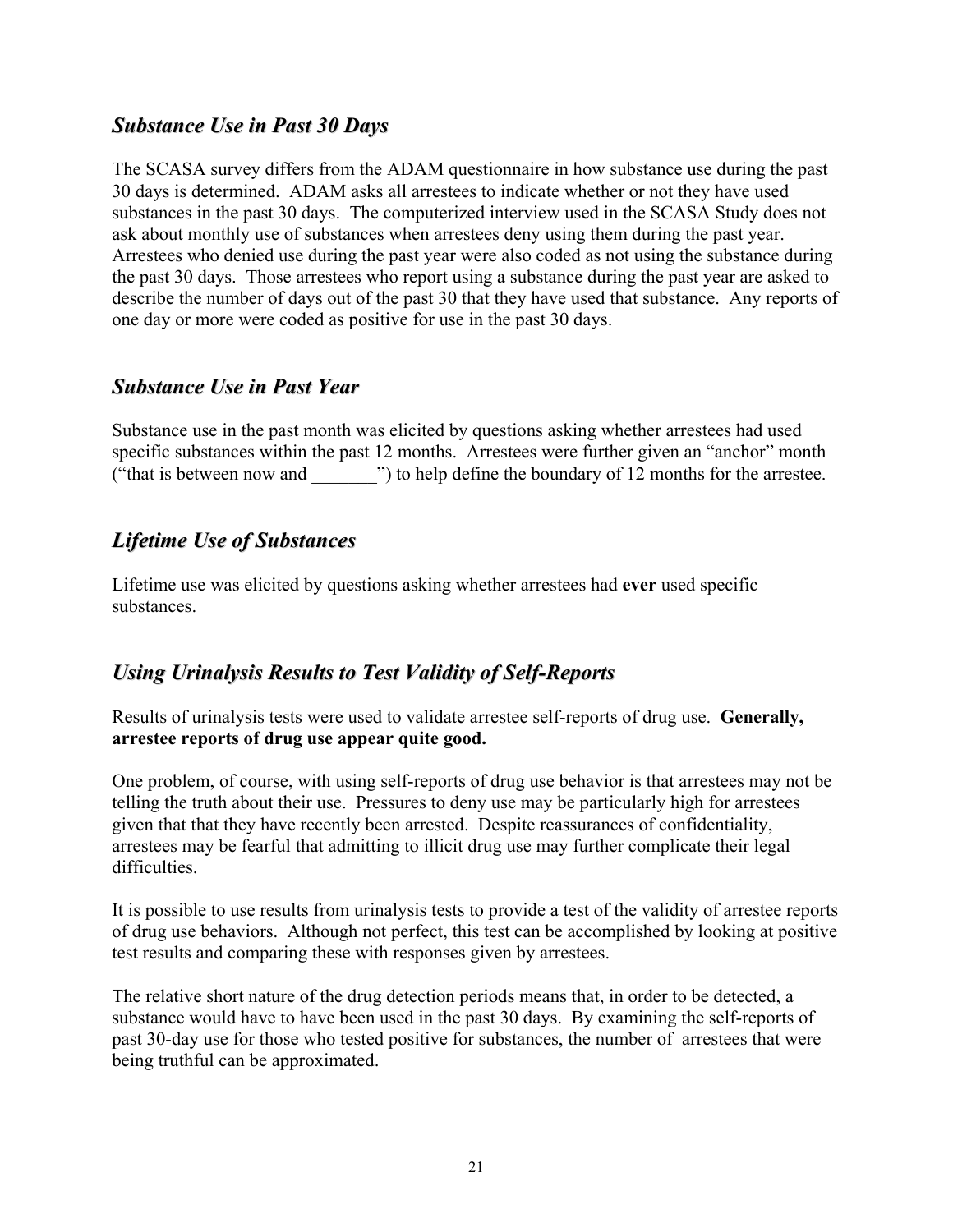| r substance and reported Using that substance in Fast 30 Da |             |  |
|-------------------------------------------------------------|-------------|--|
| <b>Substance</b>                                            | % Agreement |  |
| $Marijuana (N = 205)$                                       | 88 9        |  |
| Cocaine $(\underline{N} = 95)$                              |             |  |

**Methamphetamine (N = 101)**  $\qquad$  76.7 **Heroin (N = 45)** 100.0

#### *Table 4.3:* **Percent of Arrestees in Snohomish County Who Tested Positive for Substance and Reported Using that Substance in Past 30 Days**

- Generally, agreement between self-report and UA results were quite high.
- As seen in Table 4.3, all who tested positive for opiates reported using heroin in the past 30 days.
- The lowest agreement between self report was for cocaine. For this substance, less than 2/3 of arrestees who tested positive admitted to use in the past year. As the EMIT test cannot discriminate between crack and powder forms of cocaine this cannot be broken down further.
- There are a couple of limitations to this validity check that should be noted.
	- UA results cannot be used to check self-reports of behaviors over longer periods of time. If anything, however, it is reasonable to assume that arrestees would be less likely to admit illegal behaviors committed more recently than to deny more distal substance use.
	- Another limitation is that this test cannot address whether arrestees falsely report substance use. Here, the brief detection period of the various substance works against the problem. It is possible that arrestees used a substance within the past 30 days but not within the detection period.

## *Results of Arrestee Substance Use*

Tables 4.4 through 4.11 describe the percentage of arrestees who used alcohol and other, illicit, substances. These percentages are listed by each of the three Washington sites, Snohomish, King, and Spokane Counties. In addition to describing overall use of each substance, results are also presented by many of the demographic groups described in Section III. As some categories of demographic groups were quite small, some of the categories of demographic variables were collapsed or excluded in these analyses. The changes made to the demographic variables are:

• **Marital Status:** This variable was reduced to three categories. Divorced and legally separated were combined to form one category. Single, never been married, and married made up the other two categories. Those arrestees who indicated they were widowed were excluded from these analyses.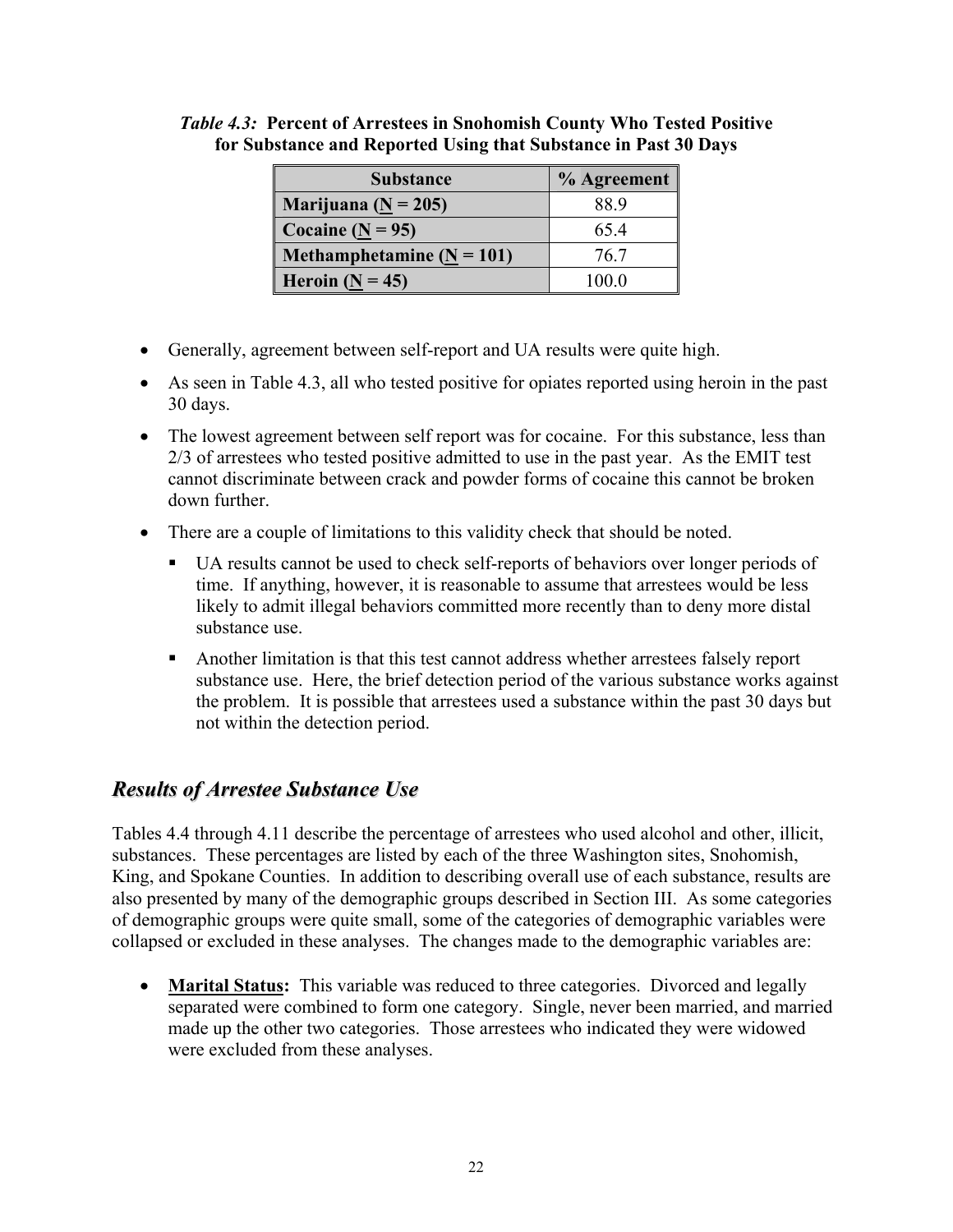- **Residence Type:** This variable was collapsed to include just the two largest categories house/apartment and homeless. Arrestees indicating any other form of residence were excluded from these analyses.
- **Employment Status:** This variable was collapsed to form just two categories employed and unemployed. Arrestees indicating that they were employed full-time, parttime, or serving in the military were coded as employed. Those arrestees who indicated they were unemployed and looking for work, unemployed and not looking for work, disabled from work, or worked seasonal work only (but currently were not working) were all coded as unemployed. All other arrestees were excluded from these analyses.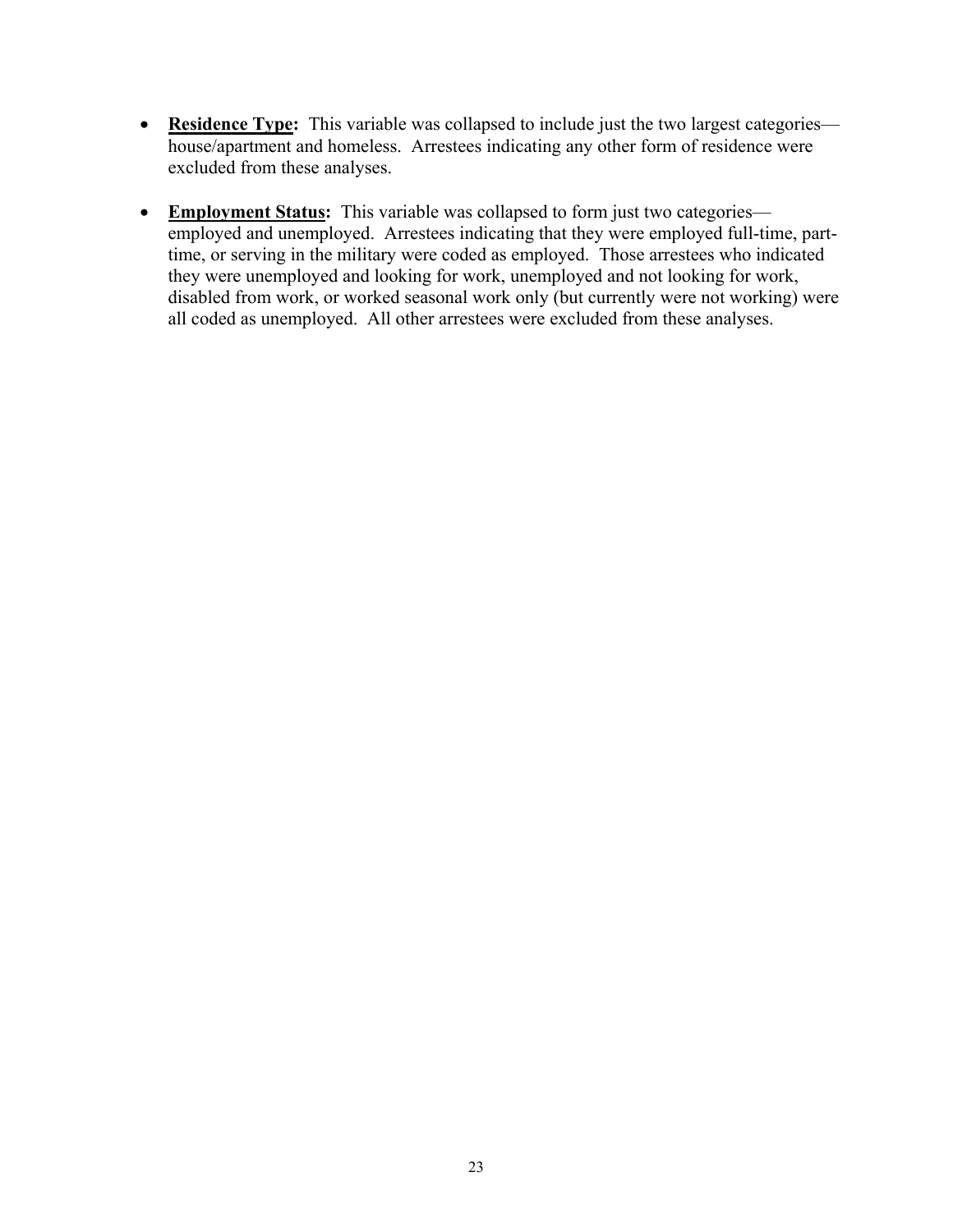## *Alcohol*

Table 4.4 presents a comprehensive account of binge drinking among Snohomish County arrestees. In addition to describing overall rates of alcohol use, this table also describes substance use across different demographic groups. ADAM data on alcohol use in both the King County and Spokane County sites are also presented for comparison.

Below is a summary of the findings in this table:

- Regardless of the site, **over 1/2 of arrestees** reported consuming 5 or more drinks of alcohol on the same day **during the past month**.
- **Roughly 2/3 of arrestees**, across all sites, reported consuming 5 or more drinks of alcohol on the same day **during the past 12 months**.
- **Approximately 9 out of 10 arrestees**, regardless of site, indicated they had **ever** drank 5 or more drinks of alcohol on the same day.

#### **Age**

- While the percentage of arrestees consuming 5 or more drinks on the same day during the past year did not differ among the three age groups, there was a small but significant correlation between age and binge drinking in the past year. Specifically, among Snohomish County arrestees, **arrestee age is negatively correlated with binge drinking behaviors during the past year.**<sup>13</sup> That is, younger arrestees are significantly more likely to have consumed 5 or more drinks on the same day **during the past year** than are older arrestees.
- This pattern appears consistent across all three sites.
- Among Snohomish County arrestees**, arrestee age was positively correlated with lifetime binge drinking** behaviors.<sup>14</sup> That is, older arrestees are significantly more likely to have consumed 5 or more drinks on the same day during their lifetime than are younger arrestees. Here significant differences were observed between lifetime binge drinking and age groups.<sup>15</sup>

#### **Race**

<u>.</u>

• Among Snohomish County arrestees, reports of **lifetime** binge drinking are significantly different among racial groups.<sup>16</sup>

<sup>&</sup>lt;sup>13</sup> r = -.10, p < .01<br>
<sup>14</sup> r = .16, p < .001<br>
<sup>15</sup>  $\chi^2(2, \underline{N} = 562) = 14.17$ , p < .001<br>
<sup>16</sup>  $\chi^2(3, \underline{N} = 562) = 17.31$ , p < .001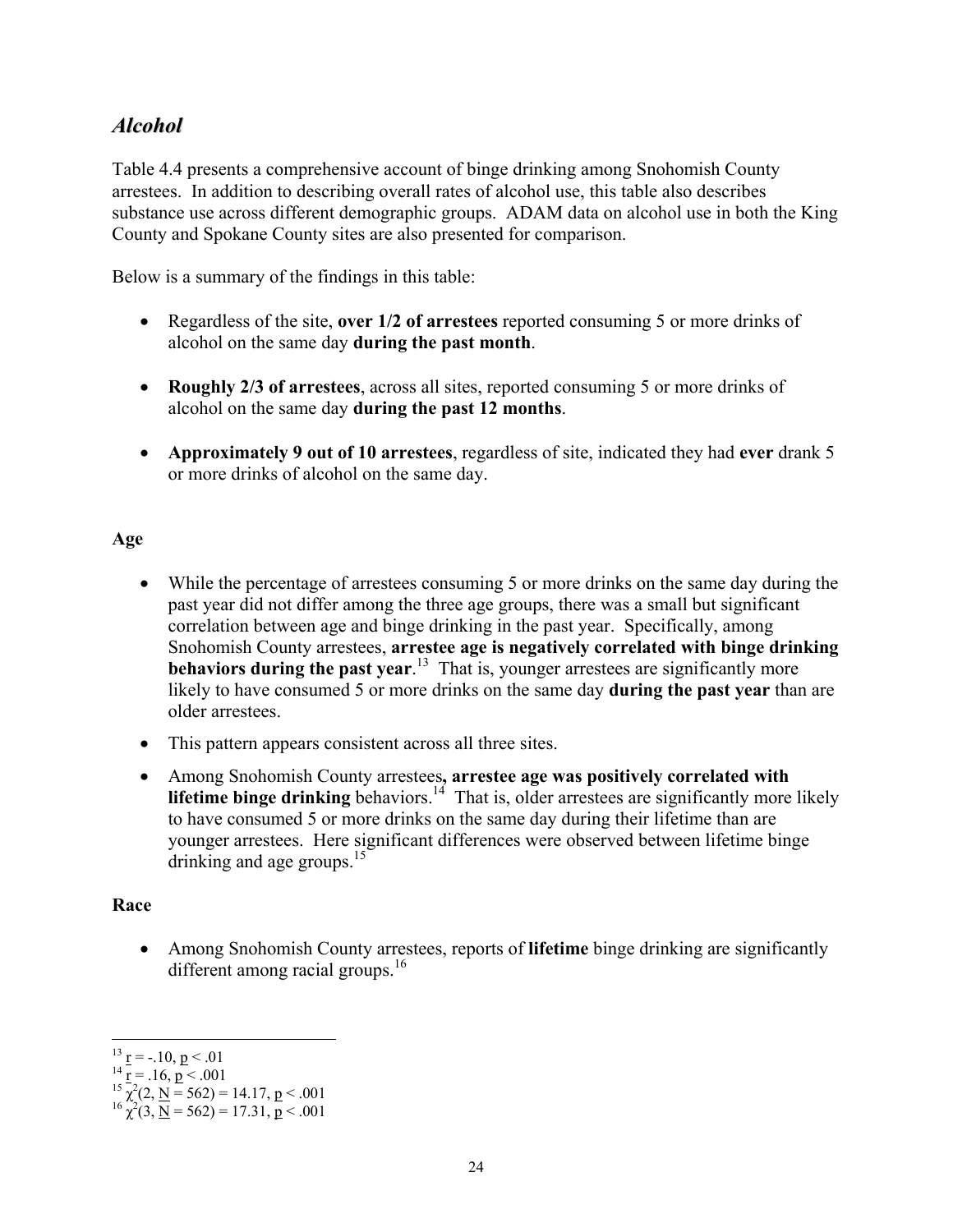• Post hoc examination revealed that Whites were more likely to report **ever** engaging in binge drinking behavior compared to arrestees from all other racial groups.<sup>17</sup>

## **Education**

• Arrestee reports of consuming 5 or more drinks on the same day was independent of level of education. This finding was consistent regardless of the time frame of the self-report.

### **Marital Status**

- Among Snohomish County arrestees, self-reports of consuming 5 or more drinks in the past year were significantly different between marital status groups.<sup>18</sup> Arrestees who were married were less likely to report drinking 5 or more drinks during the past year.
- The relationship between marital status and binge drinking was similar in both King and Spokane Counties.

### **Residence Type**

• Drinking behaviors appeared similar regardless of housing situation.

### **Employment Status**

• Drinking behaviors appeared similar regardless of employment status.

#### **Income**

Data on arrestee income are **not** part of the ADAM questionnaire and were collected only in Snohomish County. Income analyses examine the relationship of arrestee annual income with self-report of alcohol use in the past month and in the past year.

- Arrestee reports of consuming 5 or more drinks of alcohol in a single day **during the past month** were independent of income level.<sup>19</sup>
- Similarly, arrestee reports of consuming 5 or more drinks of alcohol in a single day **during the past year** were independent of income level.<sup>20</sup>

These results suggest that binge drinking behaviors are as likely to occur in arrestees of one income group as in other income groups.

 $\overline{a}$  $^{17}_{18}$   $\chi^2$  (1, <u>N</u> = 562) = 14.54, **p** < .001<br>  $^{18}$   $\chi^2$  (2, <u>N</u> = 557) = 9.42, **p** < .01

<sup>&</sup>lt;sup>18</sup>  $\chi^2$ (2, <u>N</u> = 557) = 9.42, <u>p</u> < .01<br><sup>19</sup>  $\chi^2$ (3, <u>N</u> = 510) = 5.03, <u>p</u> = .17<br><sup>20</sup>  $\chi^2$ (3, <u>N</u> = 510) = 4.05, <u>p</u> = .26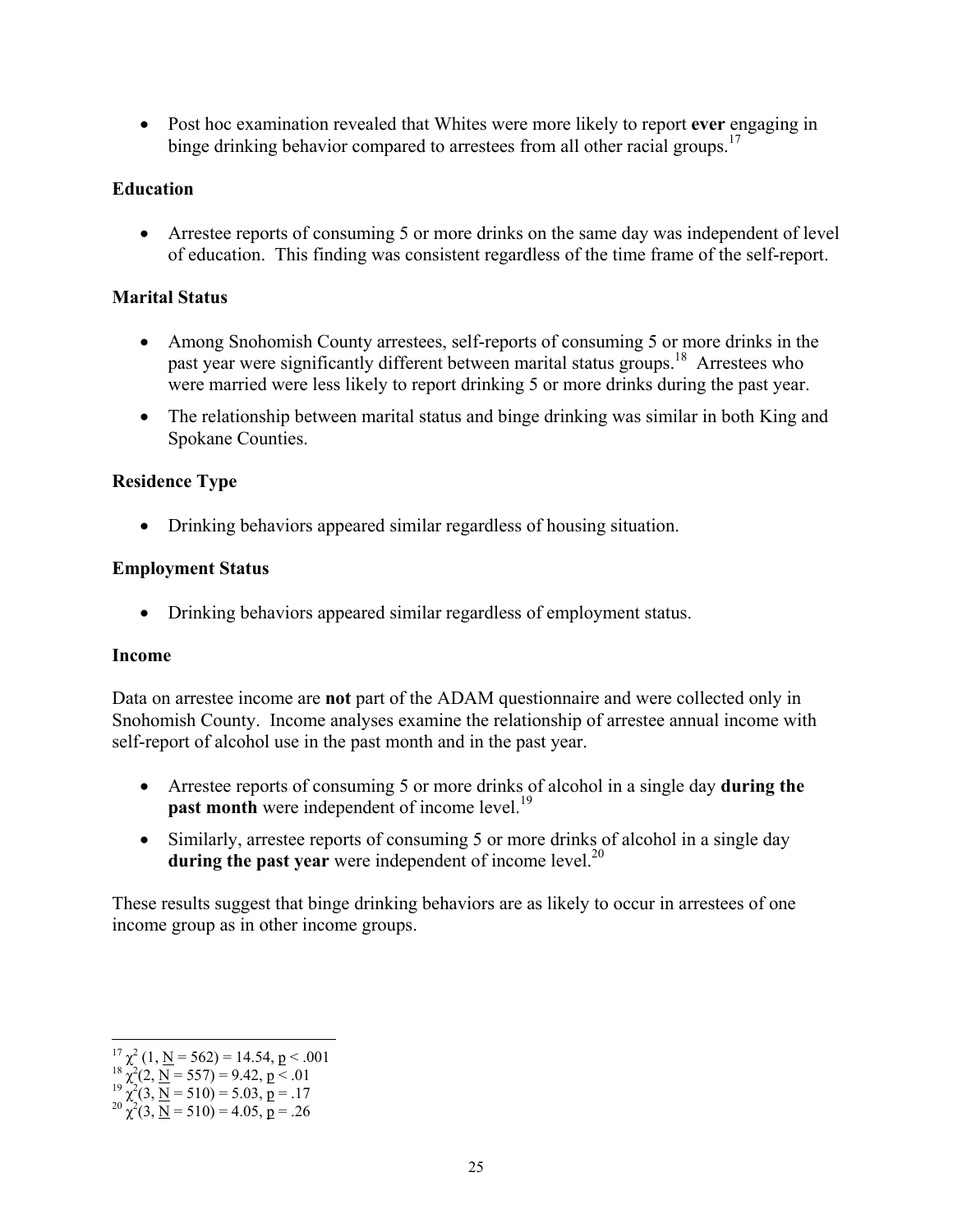

*Figure 4.1:* **Arrestee Reports of Binge Drinking Behaviors by Income Group**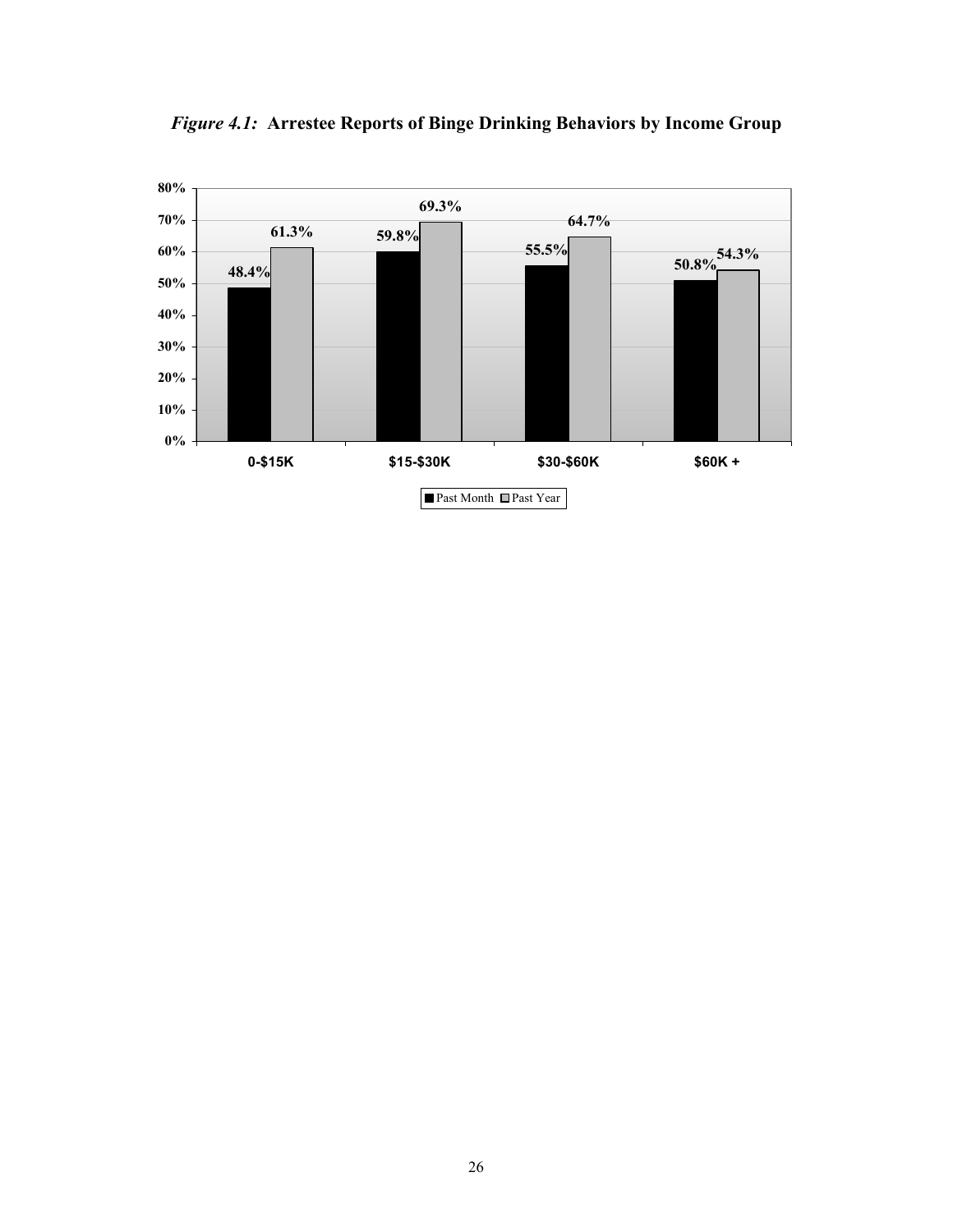|                          |                   | Past 30 Days |         |           | <b>Past Year</b> |         | Lifetime  |         |         |  |
|--------------------------|-------------------|--------------|---------|-----------|------------------|---------|-----------|---------|---------|--|
|                          | Snohomish         | King         | Spokane | Snohomish | King             | Spokane | Snohomish | King    | Spokane |  |
|                          | County            | County       | County  | County    | County           | County  | County    | County  | County  |  |
| <b>Overall Use</b>       | 52.6              | 52.5         | 58.6    | 63.8      | 64.0             | 70.5    | 90.7      | 89.0    | 91.8    |  |
|                          |                   |              |         |           |                  |         |           |         |         |  |
| Age                      |                   |              |         |           |                  |         |           |         |         |  |
| 18-24                    | 53.0              | 51.9         | 63.8    | 69.2      | $69.4*$          | 78.3*   | $84.3*$   | 87.3    | 88.3    |  |
| 25-34                    | 54.2              | 56.4         | 54.4    | 64.9      | 66.1             | 69.9    | 91.0      | 89.4    | 93.6    |  |
| $35+$                    | 51.1              | 50.0         | 56.6    | 58.5      | 58.6             | 63.7    | 95.5      | 90.2    | 93.7    |  |
|                          |                   |              |         |           |                  |         |           |         |         |  |
| Race                     |                   |              |         |           |                  |         |           |         |         |  |
| White                    | 53.8              | 55.0         | 57.6    | 64.8      | 65.9             | 70.8    | 92.9*     | 94.5*   | 93.0*   |  |
| <b>Black</b>             | 40.8              | 48.7         | 41.6    | 53.3      | 60.4             | 56.3    | 76.8      | 81.3    | 70.4    |  |
| <b>Hispanic</b>          | $\overline{53.1}$ | 50.4         | 64.6    | 61.7      | 65.0             | 72.8    | 79.9      | 85.2    | 93.3    |  |
| Other                    | $\overline{51.3}$ | 52.6         | 68.8    | 65.6      | 63.5             | 75.2    | 85.3      | 88.7    | 95.6    |  |
|                          |                   |              |         |           |                  |         |           |         |         |  |
| <b>Education</b>         |                   |              |         |           |                  |         |           |         |         |  |
| <b>No Degree</b>         | 52.8              | 51.8         | 66.3*   | 62.9      | 60.9             | 80.9*   | 86.0      | 90.0    | 93.0    |  |
| <b>HS/GED</b>            | 54.4              | 51.2         | 60.5    | 65.7      | 62.9             | 73.1    | 91.0      | 87.3    | 92.5    |  |
| <b>Voc./Trade School</b> | $\overline{52.2}$ | 61.4         | 66.0    | 64.2      | 70.1             | 73.9    | 96.2      | 94.9    | 100.0   |  |
| <b>Some College</b>      | 51.4              | 55.2         | 50.3    | 63.3      | 67.7             | 59.0    | 93.1      | 90.4    | 88.3    |  |
| 4 Year Degree +          | 41.3              | 42.9         | 34.3    | 51.9      | 60.1             | 53.5    | 88.6      | 85.3    | 86.0    |  |
|                          |                   |              |         |           |                  |         |           |         |         |  |
| <b>Marital Status</b>    |                   |              |         |           |                  |         |           |         |         |  |
| <b>Single</b>            | 54.2              | $54.0*$      | 65.5*   | 68.3*     | $66.1*$          | 78.7*   | 90.2      | 89.0    | $92.3*$ |  |
| Divorced/Separated       | 52.8              | 53.3         | 54.3    | 58.8      | 63.1             | 65.9    | 95.4      | 90.0    | 97.5    |  |
| <b>Married</b>           | 45.5              | 42.7         | 41.1    | 52.9      | 53.7             | 49.1    | 86.5      | 89.6    | 77.9    |  |
|                          |                   |              |         |           |                  |         |           |         |         |  |
| <b>Residence Type</b>    |                   |              |         |           |                  |         |           |         |         |  |
| House/Apartment          | 50.9              | 54.0         | 57.4    | 62.1      | $65.7*$          | 69.5    | 89.8      | $90.2*$ | 91.3    |  |
| <b>Homeless</b>          | 63.0              | 45.9         | 56.2    | 66.3      | 51.6             | 71.9    | 95.4      | 84.4    | 93.8    |  |
|                          |                   |              |         |           |                  |         |           |         |         |  |
| <b>Employment Status</b> |                   |              |         |           |                  |         |           |         |         |  |
| <b>Employed</b>          | 53.5              | 54.6         | 63.4    | 63.0      | 64.6             | 71.3    | 89.6      | 88.8    | 90.9    |  |
| Unemployed               | $\overline{52.4}$ | 50.7         | 54.7    | 64.9      | 63.4             | 70.2    | 91.4      | 89.5    | 92.5    |  |

*Table 4.4:* **Percent of Arrestees Using Alcohol by Demographic Groups, Site, and Reporting Period** 

Alcohol use not tested for with urinalysis assay.

\*Within site differences statistically significant at  $p < .05$ .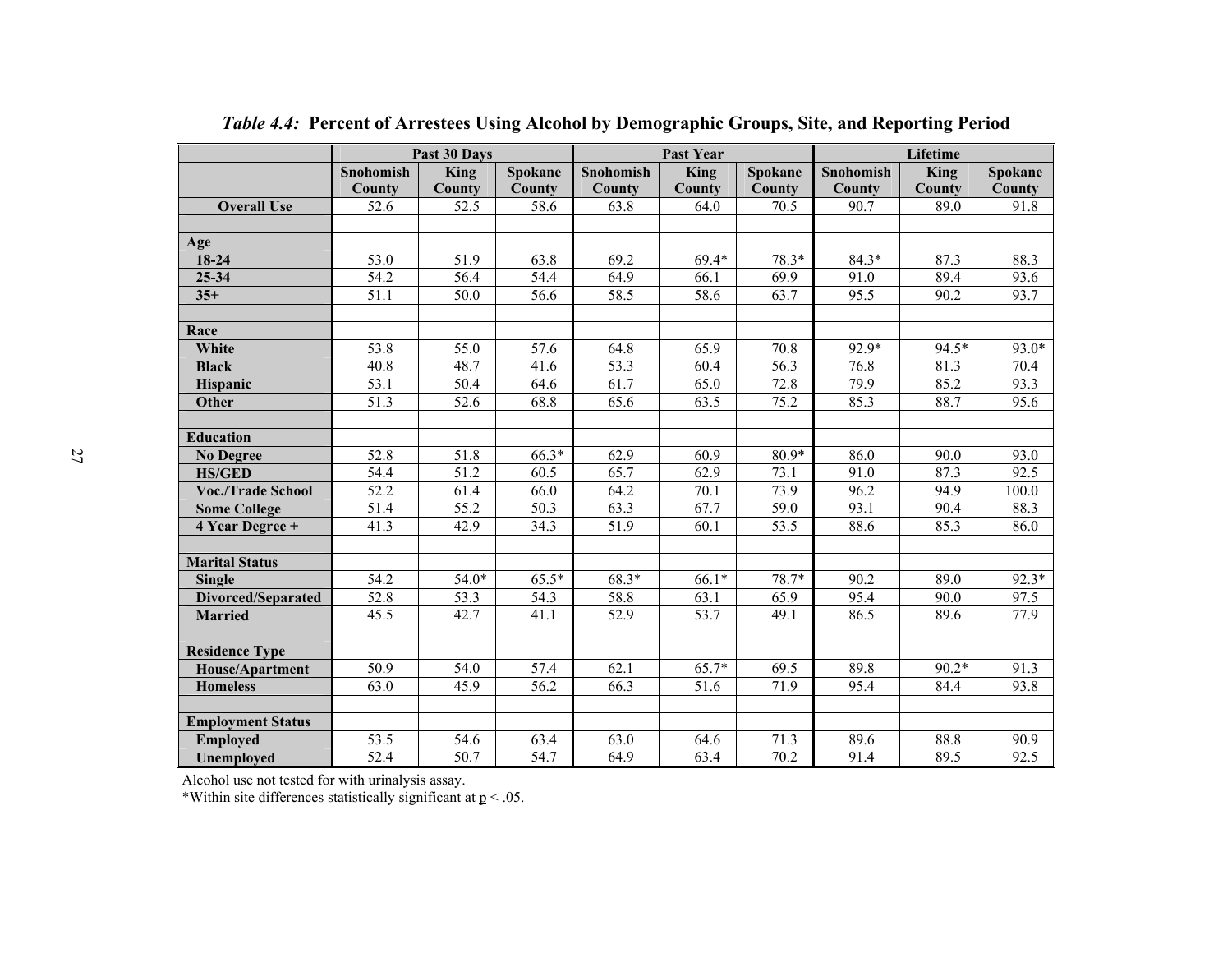# *Any Illicit Substance*

Table 4.5 presents a comprehensive account of any illicit substance use among Snohomish County arrestees. In addition to describing overall rates of use, this table also describes any illicit substance use across different demographic groups. ADAM data on illicit substance use in both the King County and Spokane County sites are also presented for comparison.

Below is a summary of the findings in this table:

- **Almost 3/4 of arrestees** in the Snohomish County jail **tested positive** for an illicit substance.
	- **Testing positive for any substances was statistically dependent upon site.**<sup>21</sup> This indicates significant differences between sites in the percentage testing positive for any substance. King County arrestees were more likely to test positive for any illicit substances than were arrestees at either Snohomish or Spokane Counties sites.
- Regardless of site, **well over 1/2 of arrestees** reported using an illicit substance **during the past 30 days**.
- Dependent upon the site, between 2/3 and 3/4 of arrestees reported using any illicit substance **in the past 12 months**.
- Regardless of site, **approximately 90% of arrestees reported ever using any illicit substance**.

## **Age**

• In Snohomish County, younger arrestees were more likely to test positive for illicit substances and to report using substances in the past 30 days and during the past year. However, no differences were found between age groups when lifetime reports of substance use were considered.

#### **Race**

• Use of any illicit substance appeared to be largely independent of racial group in the Snohomish County sample. However, when lifetime use of any illicit substance was considered, racial differences were found.22 Here, reports of lifetime use were lowest among Hispanics and highest among whites.

 $\overline{a}$ <sup>21</sup>  $\chi^2$ (2, <u>N</u> = 2241) = 6.64, <u>p</u> < .05<br><sup>22</sup>  $\chi^2$ (3, <u>N</u> = 563) = 15.66, p < .01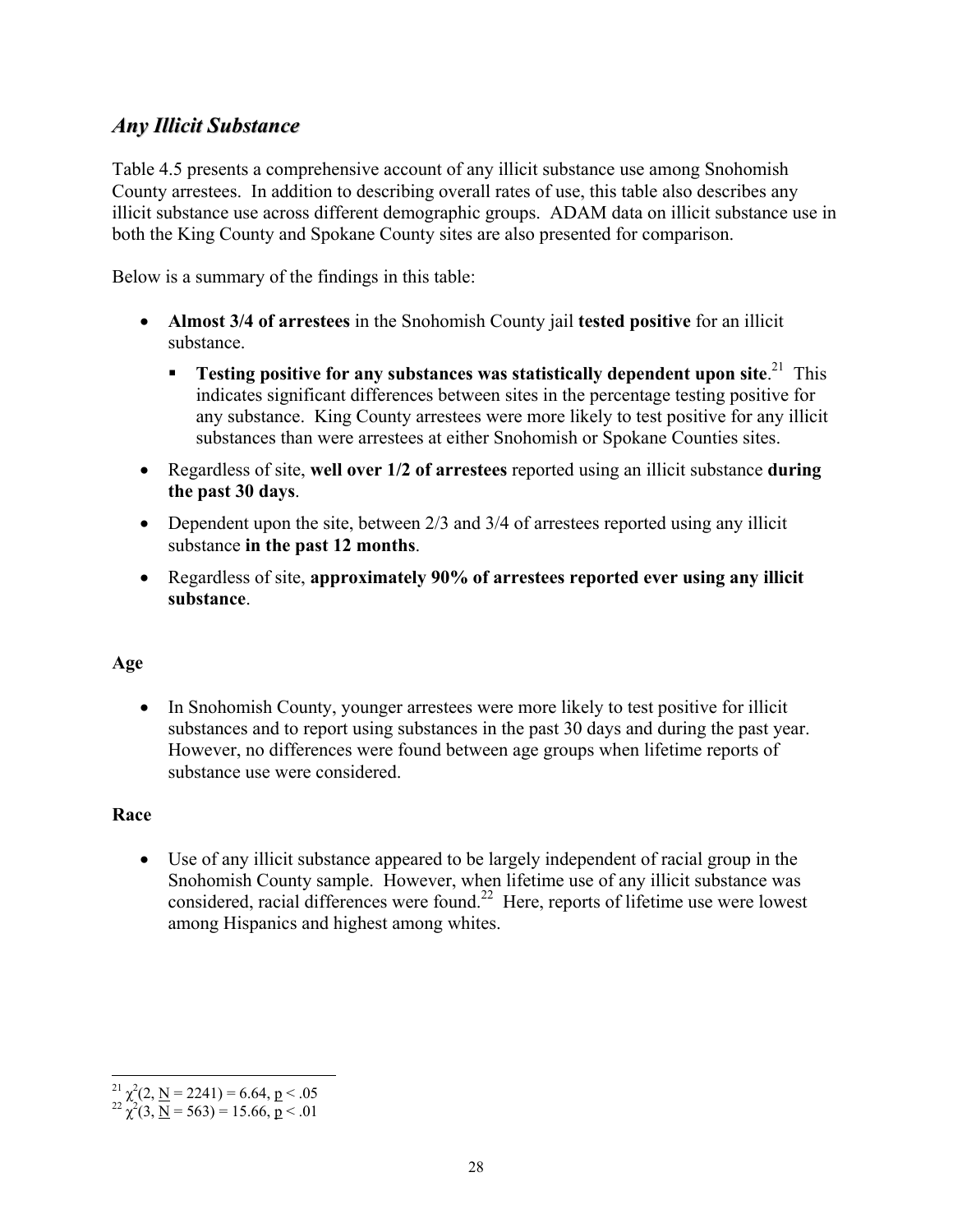## **Education**

- In Snohomish County, positive **urinalysis results were dependent on education level.**<sup>23</sup> That is, positive results differed by levels of education. Those arrestees reporting they had a college education were less likely to test positive for any illicit substance.
- Similarly, in Snohomish County, **education level was dependent upon self-reports of any illicit substance use** (in past 30 days, past year, and lifetime).

### **Marital Status**

- Among Snohomish County arrestees, testing positive for any illicit substance was dependent upon marital status.<sup>24</sup> Fewer arrestees that were married tested positive for illicit substances.
- Similarly, self-reports of any illicit substance use among Snohomish County arrestees was dependent upon marital status. Again, fewer married arrestees reported using any illicit substances. (Note, differences between marital status did not achieve statistical significance for lifetime reports of any illicit substance).
- This pattern appears consistent across sites.

## **Residence Type**

• In Snohomish County, no significant differences were found in the percentage of arrestees testing positive for any illicit substance between residence type.

## **Employment Status**

- Fewer Snohomish County arrestees who were employed tested positive for any illicit substance compared with those arrestees who were unemployed.<sup>25</sup>
- Similarly, fewer Snohomish County arrestees who were employed reported using any illicit substance than did those who were unemployed.
- Similar patterns were found in King County but not in Spokane County.

#### **Income**

<u>.</u>

Data on arrestee income are **not** part of the ADAM questionnaire and were collected only in Snohomish County. Income analyses examine the relationship of arrestee annual income with arrestee use of any illicit substances.

• Arrestees testing positive for any illicit substance was independent of income level.<sup>26</sup>

 $^{23}$   $\chi^2$ (4, <u>N</u> = 517) = 12.52, p < .05<br>  $^{24}$   $\chi^2$ (2, <u>N</u> = 513) = 12.15, p < .01

<sup>&</sup>lt;sup>24</sup>  $\chi^2(2, \underline{N} = 513) = 12.15, \underline{p} < .01$ <br>
<sup>25</sup>  $\chi^2(1, \underline{N} = 504) = 4.76, \underline{p} < .05$ <br>
<sup>26</sup>  $\chi^2(3, \underline{N} = 471) = 3.77, \underline{p} = .29$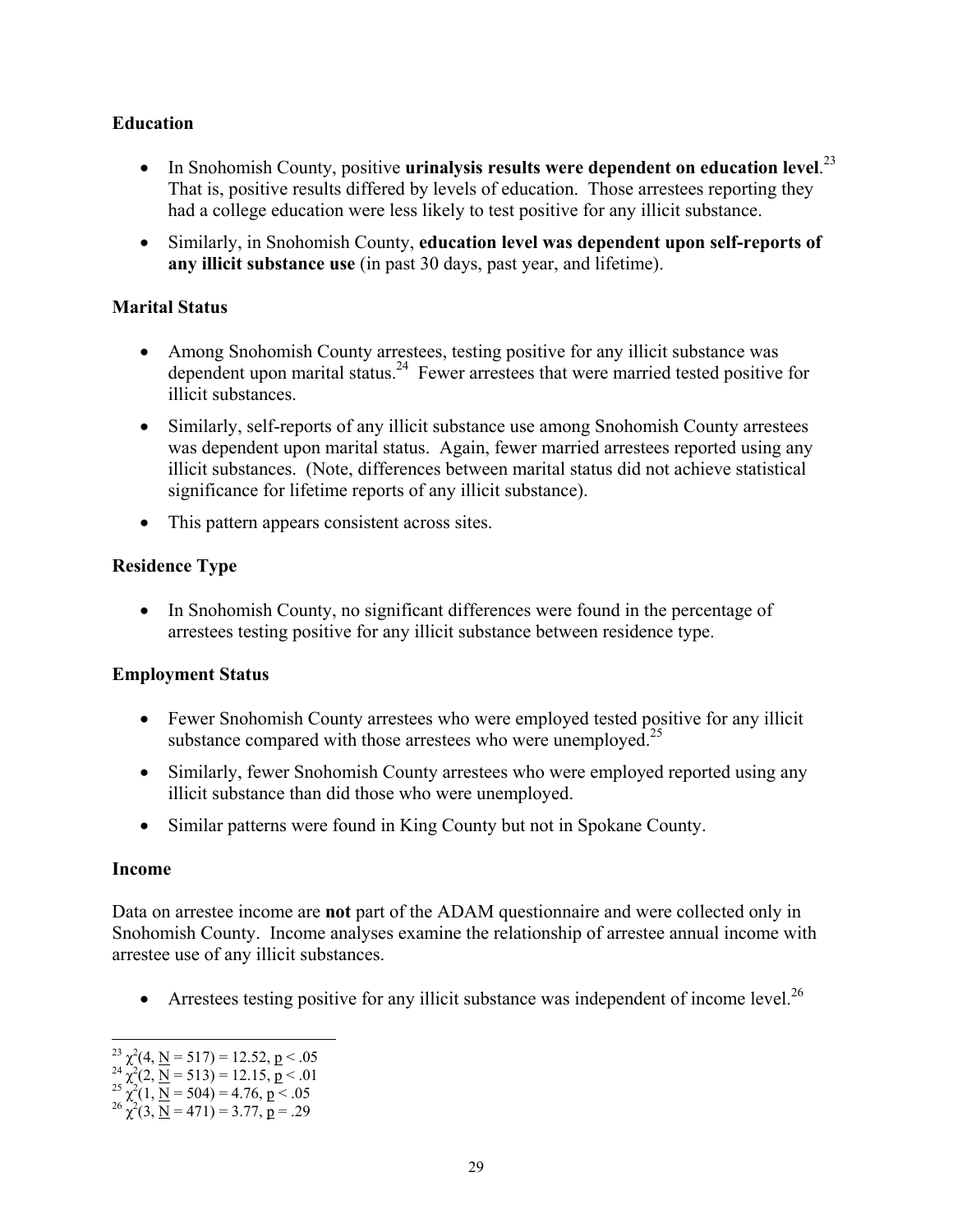• However, arrestee reports of using any illicit substance **during the past year** was dependent upon income  $level.^{27}$ 

These results provide **mixed support** for the relationship between use of any illicit substance and arrestee income. There was a statistically significant relationship between reports of illicit substance use during the past year and annual income. As shown in Figure 4.2, as income increased, the percentage of arrestees reporting using any illicit substance in the past year decreased.

 $\overline{a}$ <sup>27</sup>  $\chi^2$ (3, <u>N</u> = 510) = 8.05, <u>p</u> < .05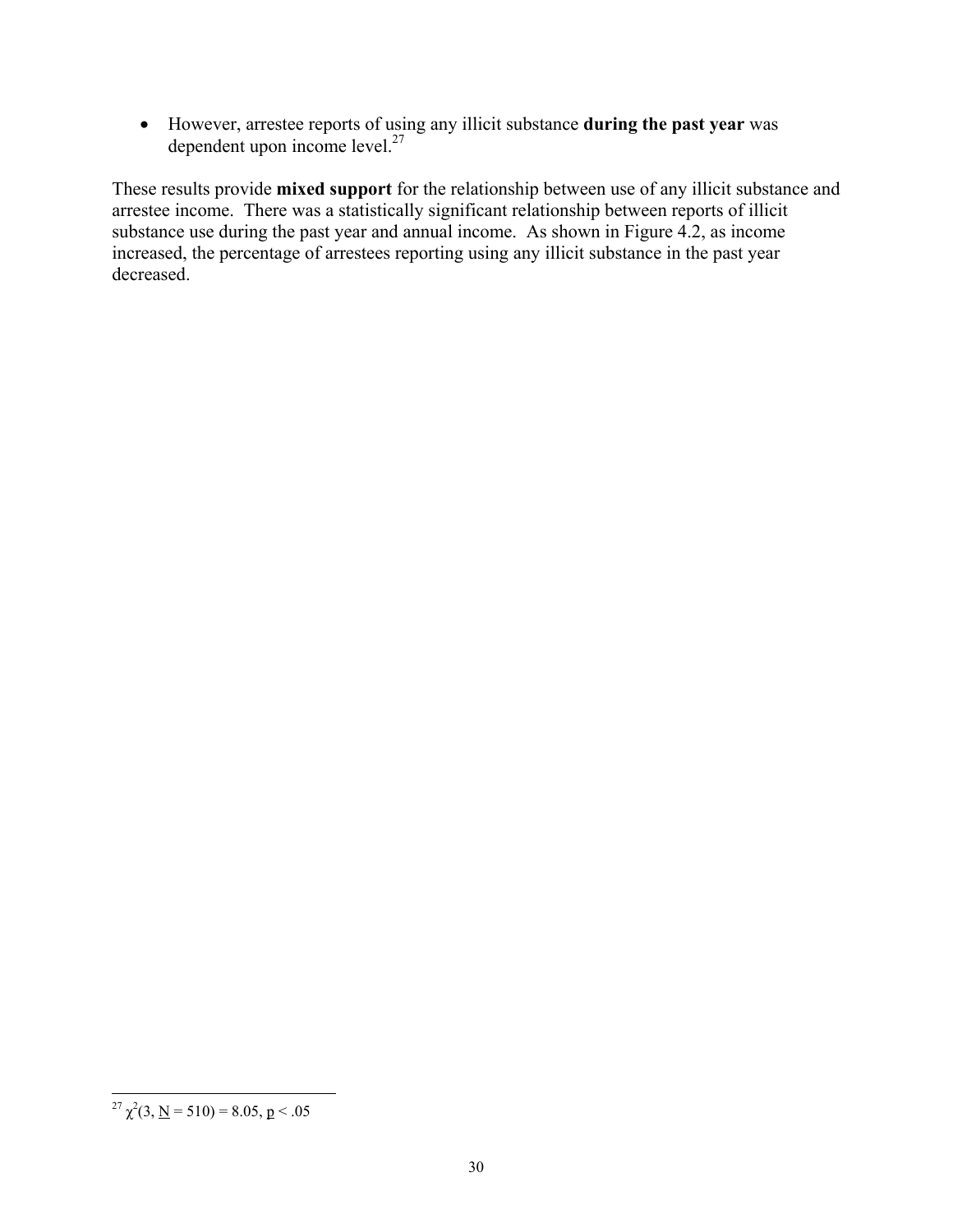

*Figure 4.2:* **Arrestee Use of Any Illicit Substance by Income Group**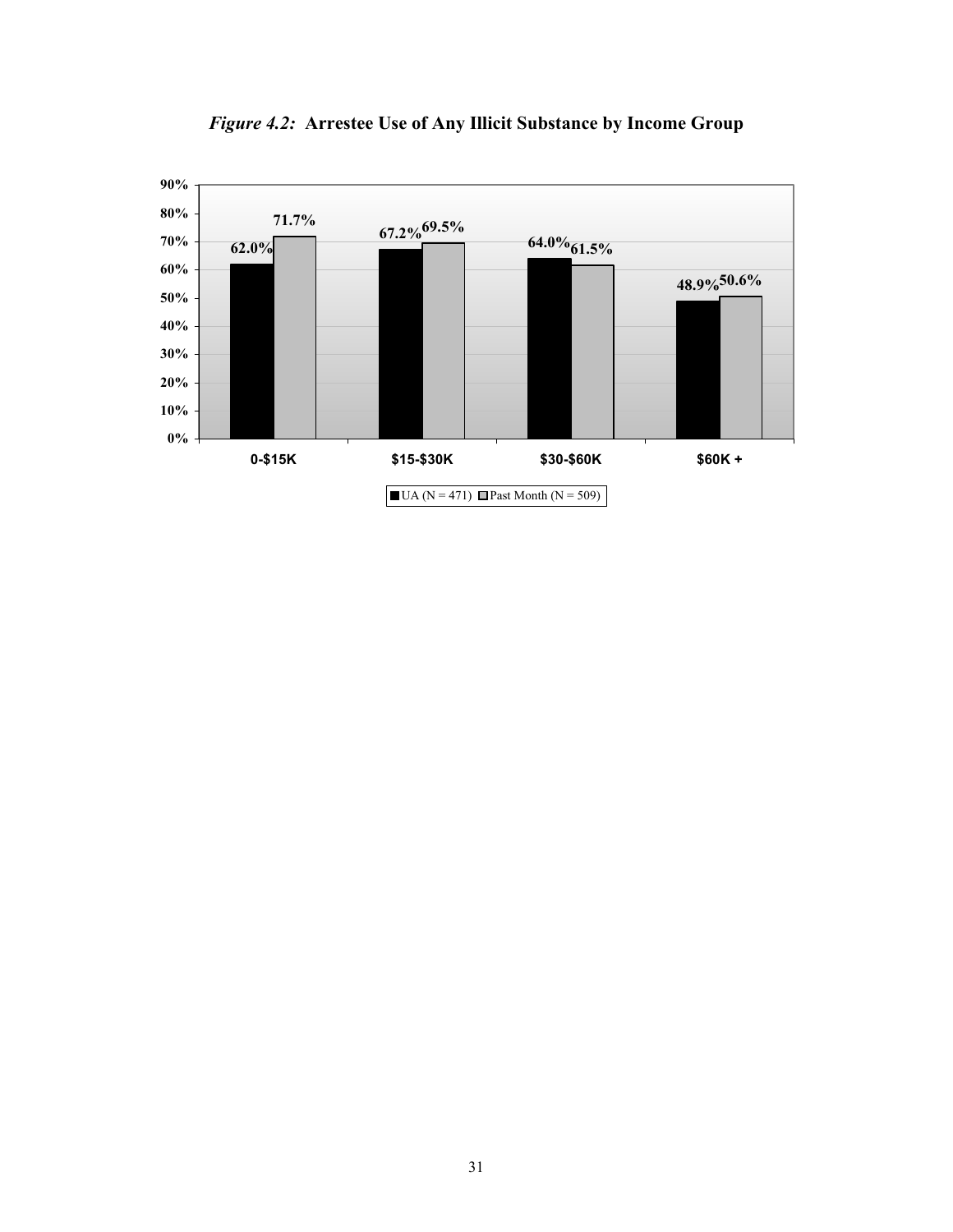|                          | Urine             |         |         |                   | Past 30 Days      |         |                   | Past Year   |         | Lifetime  |        |                |
|--------------------------|-------------------|---------|---------|-------------------|-------------------|---------|-------------------|-------------|---------|-----------|--------|----------------|
|                          | <b>Snohomish</b>  | King    | Spokane | Snohomish         | <b>King</b>       | Spokane | Snohomish         | <b>King</b> | Spokane | Snohomish | King   | <b>Spokane</b> |
|                          | County            | County  | County  | <b>County</b>     | County            | County  | <b>County</b>     | County      | County  | County    | County | County         |
| <b>Overall Use</b>       | 73.6              | 68.4    | 63.3    | $\overline{59.1}$ | 66.4              | 64.3    | 67.5              | 73.6        | 75.1    | 89.3      | 89.1   | 91.6           |
|                          |                   |         |         |                   |                   |         |                   |             |         |           |        |                |
| Age                      |                   |         |         |                   |                   |         |                   |             |         |           |        |                |
| 18-24                    | $72.7*$           | 68.9    | 66.8    | $70.9*$           | $71.7*$           | $70.4*$ | 78.8*             | 78.4*       | $84.3*$ | 91.3      | 89.0   | 88.7           |
| $25 - 34$                | 62.3              | 68.2    | 68.2    | 59.5              | 64.6              | 67.4    | 69.0              | 73.1        | 78.6    | 88.8      | 90.4   | 94.5           |
| $35+$                    | 55.9              | 68.2    | 56.2    | 49.2              | 64.3              | 56.1    | 57.1              | 71.0        | 63.7    | 88.1      | 88.7   | 92.1           |
|                          |                   |         |         |                   |                   |         |                   |             |         |           |        |                |
| Race                     |                   |         |         |                   |                   |         |                   |             |         |           |        |                |
| White                    | 63.4              | $69.9*$ | 62.3    | 59.7              | $69.6*$           | 63.3    | 68.5              | $75.5*$     | 74.3    | $91.1*$   | 92.5*  | 91.9           |
| <b>Black</b>             | 62.8              | 76.1    | 70.2    | 56.4              | 70.8              | 63.4    | 64.4              | 79.1        | 73.1    | 84.3      | 91.5   | 84.5           |
| Hispanic                 | $\overline{53.3}$ | 50.4    | 62.1    | 50.3              | 45.5              | 59.4    | 54.6              | 56.8        | 72.0    | 68.4      | 74.0   | 85.3           |
| Other                    | 68.7              | 64.1    | 65.6    | 61.3              | 64.2              | 72.4    | 67.6              | 70.6        | 81.4    | 89.0      | 85.9   | 96.7           |
|                          |                   |         |         |                   |                   |         |                   |             |         |           |        |                |
| <b>Education</b>         |                   |         |         |                   |                   |         |                   |             |         |           |        |                |
| <b>No Degree</b>         | $70.2*$           | 68.9    | 74.5    | $73.2*$           | $70.4*$           | $74.6*$ | $77.7*$           | 78.6*       | 83.4*   | $91.3*$   | 91.5*  | 91.0           |
| <b>HS/GED</b>            | 65.4              | 71.0    | 61.2    | 61.1              | 68.6              | 65.6    | 71.7              | 74.1        | 77.6    | 92.3      | 89.6   | 92.4           |
| <b>Voc./Trade School</b> | 64.7              | 64.9    | 59.7    | 52.8              | 60.3              | 73.3    | 57.0              | 72.4        | 92.7    | 89.1      | 88.1   | 100.0          |
| <b>Some College</b>      | 54.4              | 67.9    | 58.3    | 47.4              | 64.6              | 53.4    | $\overline{54.7}$ | 73.0        | 60.6    | 83.5      | 90.0   | 89.0           |
| 4 Year Degree +          | 37.6              | 54.6    | 59.4    | $\overline{29.4}$ | $\overline{52.2}$ | 47.7    | 54.1              | 56.7        | 66.9    | 76.4      | 74.0   | 90.7           |
|                          |                   |         |         |                   |                   |         |                   |             |         |           |        |                |
| <b>Marital Status</b>    |                   |         |         |                   |                   |         |                   |             |         |           |        |                |
| <b>Single</b>            | 68.7*             | $69.6*$ | 69.9*   | $66.0*$           | $69.2*$           | $69.1*$ | $73.7*$           | $76.2*$     | 81.2*   | 90.8      | 91.0*  | $92.0*$        |
| Divorced/Separated       | 55.0              | 73.8    | 60.2    | 50.5              | 69.5              | 63.3    | 60.5              | 77.2        | 71.2    | 89.1      | 89.9   | 96.6           |
| <b>Married</b>           | 52.0              | 53.7    | 38.5    | 45.4              | 48.1              | 43.4    | 53.4              | 56.0        | 55.0    | 84.1      | 77.8   | 79.6           |
|                          |                   |         |         |                   |                   |         |                   |             |         |           |        |                |
| <b>Residence Type</b>    |                   |         |         |                   |                   |         |                   |             |         |           |        |                |
| <b>House/Apartment</b>   | 62.8              | 68.0    | 62.8    | $57.0*$           | $63.8*$           | $63.1*$ | 66.0              | $71.3*$     | 72.5    | 88.4*     | 87.7*  | 90.1           |
| <b>Homeless</b>          | 79.0              | 73.3    | 73.9    | 78.2              | 79.9              | 80.2    | 79.4              | 86.2        | 86.4    | 100.0     | 95.0   | 100.0          |
|                          |                   |         |         |                   |                   |         |                   |             |         |           |        |                |
| <b>Employment Status</b> |                   |         |         |                   |                   |         |                   |             |         |           |        |                |
| <b>Employed</b>          | 58.9*             | $61.8*$ | 62.1    | $51.3*$           | 58.7*             | 62.4    | $60.8*$           | 66.8*       | 71.0    | 85.9*     | 85.4*  | 90.3           |
| <b>Unemployed</b>        | 68.3              | 75.8    | 63.9    | $\overline{67.6}$ | 75.4              | 65.5    | 74.3              | 81.2        | 78.2    | 92.5      | 93.3   | 92.5           |

*Table 4.5:* **Percent of Arrestees Using Any Illicit Substance by Demographic Groups, Site, and Reporting Period** 

In order to be detected in urinalysis assay, most substances must have been used within past week.

\* Within site differences statistically significant at  $p < .05$ .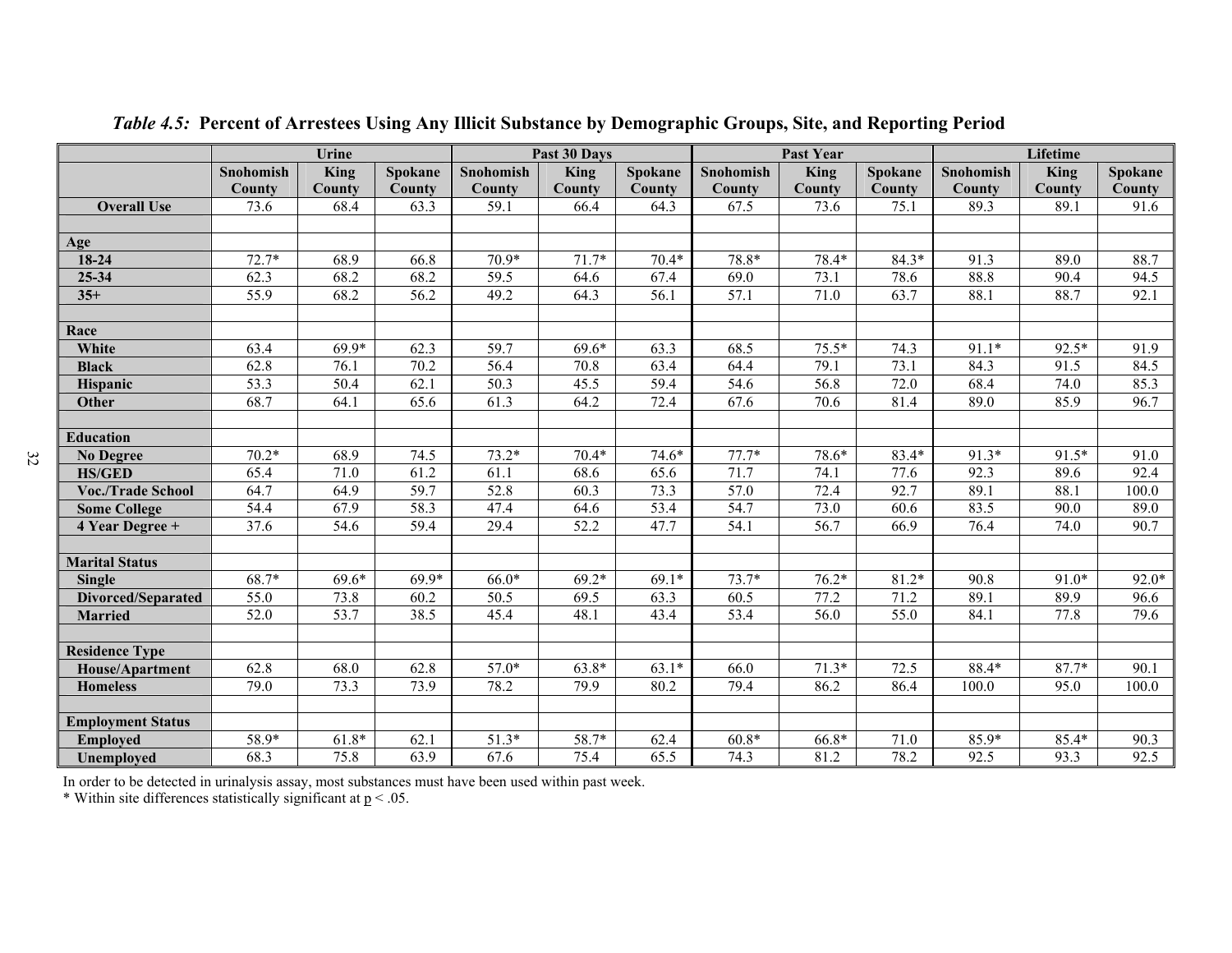# *Multiple Illicit Substances*

Table 4.6 presents a comprehensive account of multiple illicit substance use among Snohomish County arrestees. In addition to describing overall rates of use, this table also describes multiple illicit substance use across different demographic groups. ADAM data on use of multiple substances in both the King County and Spokane County sites are also presented for comparison.

Below is a summary of the findings in this table:

- Regardless of site, approximately **30% of arrestees tested positive for more than one substance**.
	- **Testing positive for multiple substances was independent of site.**<sup>28</sup>
- Approximately 1 in 4 Snohomish County arrestees reported using more than one illicit substance **during the past 30 days**.
- Regardless of site, over 1/3 of arrestees reported using multiple illicit substances **during the past 12 months**.
- Regardless of site, approximately 2/3 of arrestees reported **ever** using **multiple** illicit substances.

## **Age**

• The only statistically significant result in the Snohomish County sample was in arrestee reports of lifetime use. Lifetime reports of using multiple substances was dependent upon age.<sup>29</sup> Younger arrestees were less likely to report ever using multiple substances than were older arrestees.

## **Race**

• Among Snohomish County arrestees, significant racial differences in rates of using multiple substances were found only for use in past year<sup>30</sup> and lifetime use.<sup>31</sup> In both cases, White arrestees appeared most likely to report using multiple substances.

## **Education**

 $\overline{a}$ 

• In Snohomish County, the only significant result for education was in self-report of multiple substance use during the past 30 days.<sup>32</sup> Here, it appears that college-educated arrestees were less likely to report using multiple substances.

<sup>&</sup>lt;sup>28</sup>  $\chi^2$ (2, <u>N</u> = 2240) = 0.71, **p** = .70<br>
<sup>29</sup>  $\chi^2$ (2, <u>N</u> = 436) = 21.15, **p** < .001<br>
<sup>30</sup>  $\chi^2$ (3, <u>N</u> = 567) = 10.19, **p** < .05

<sup>&</sup>lt;sup>30</sup>  $\chi^2$ (3, <u>N</u> = 567) = 10.19, **p** < .05<br>
<sup>31</sup>  $\chi^2$ (3, <u>N</u> = 567) = 21.46, **p** < .001<br>
<sup>32</sup>  $\chi^2$ (4, <u>N</u> = 565) = 10.84, **p** < .05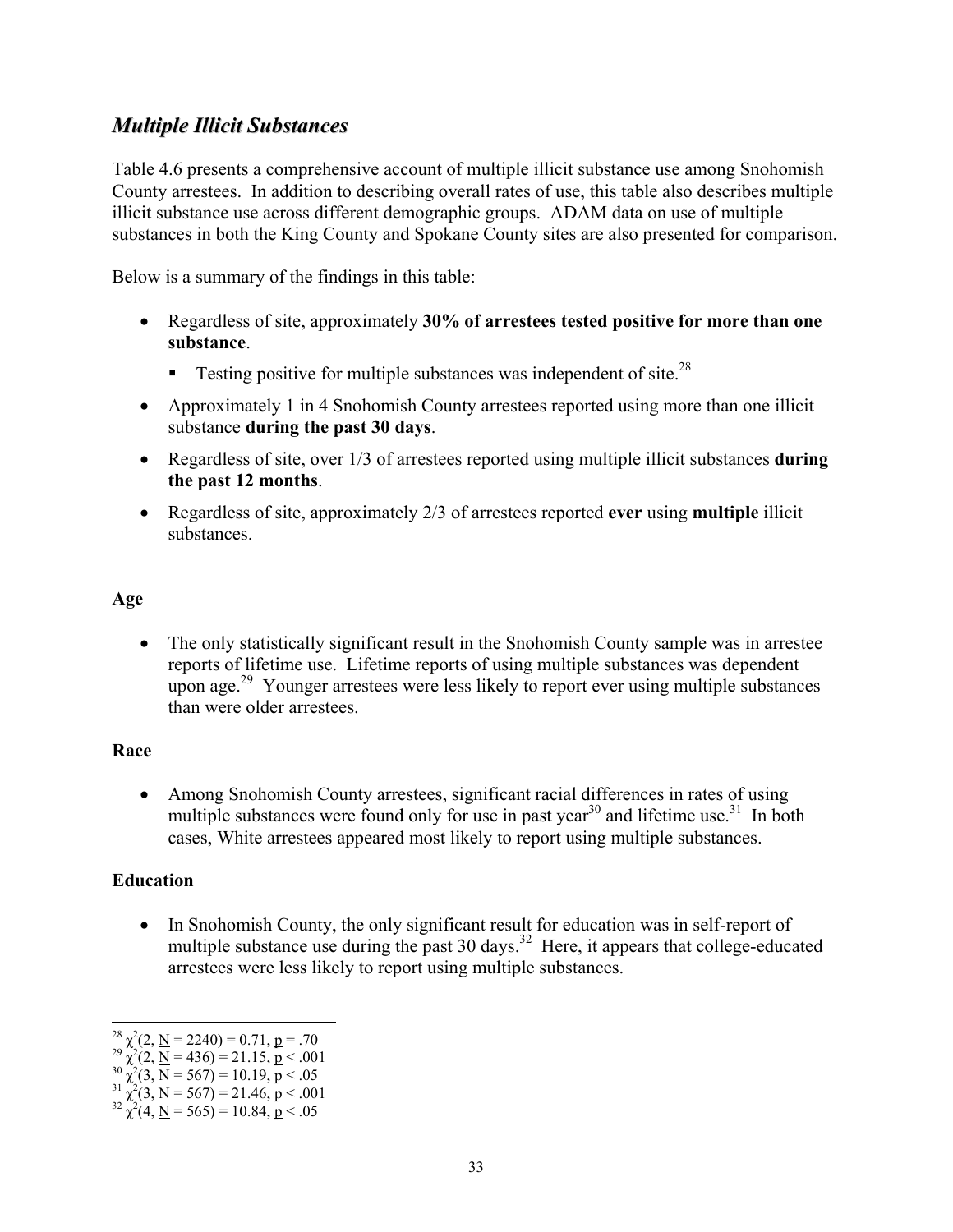### **Marital Status**

• Among Snohomish County arrestees, significant differences in multiple substance use by marital status were found only in self-report of use during the past year and lifetime use. In the case of use during the past year, married arrestees were less likely to report multiple substance use. In the case of lifetime use, divorced or separated arrestees were more likely to using multiple substances.

### **Residence Type**

• Among Snohomish County arrestees, residence type was not associated with testing positive for multiple substances.<sup>33</sup> However, all self-reports indicated that homeless arrestees used multiple substances more often than those arrestees living in a house or apartment.

#### **Employment Status**

- Regardless of site, arrestees who were employed were less likely to use multiple substances than were arrestees who were unemployed.
- This finding was consistent whether assessed via urinalysis or self-report.

#### **Income**

Income was examined only in the Snohomish County project. Figure 4.3 presents the percentage of arrestees who used multiple substances by income group.

- The percentage of arrestees **testing positive** for multiple substances did **not** differ significantly between income groups.<sup>34</sup>
- The percentage of arrestees reporting using multiple substances in the **past year** did **not** differ significantly by income group.<sup>35</sup>

 $\overline{a}$ 

<sup>&</sup>lt;sup>33</sup>  $\chi^2$  (2, <u>N</u> = 474) = 1.02, <u>p</u> = .31<br><sup>34</sup>  $\chi^2$  (3, <u>N</u> = 471) = 1.03, <u>p</u> = .79<br><sup>35</sup>  $\chi^2$  (3, <u>N</u> = 511) = 2.75, <u>p</u> = .43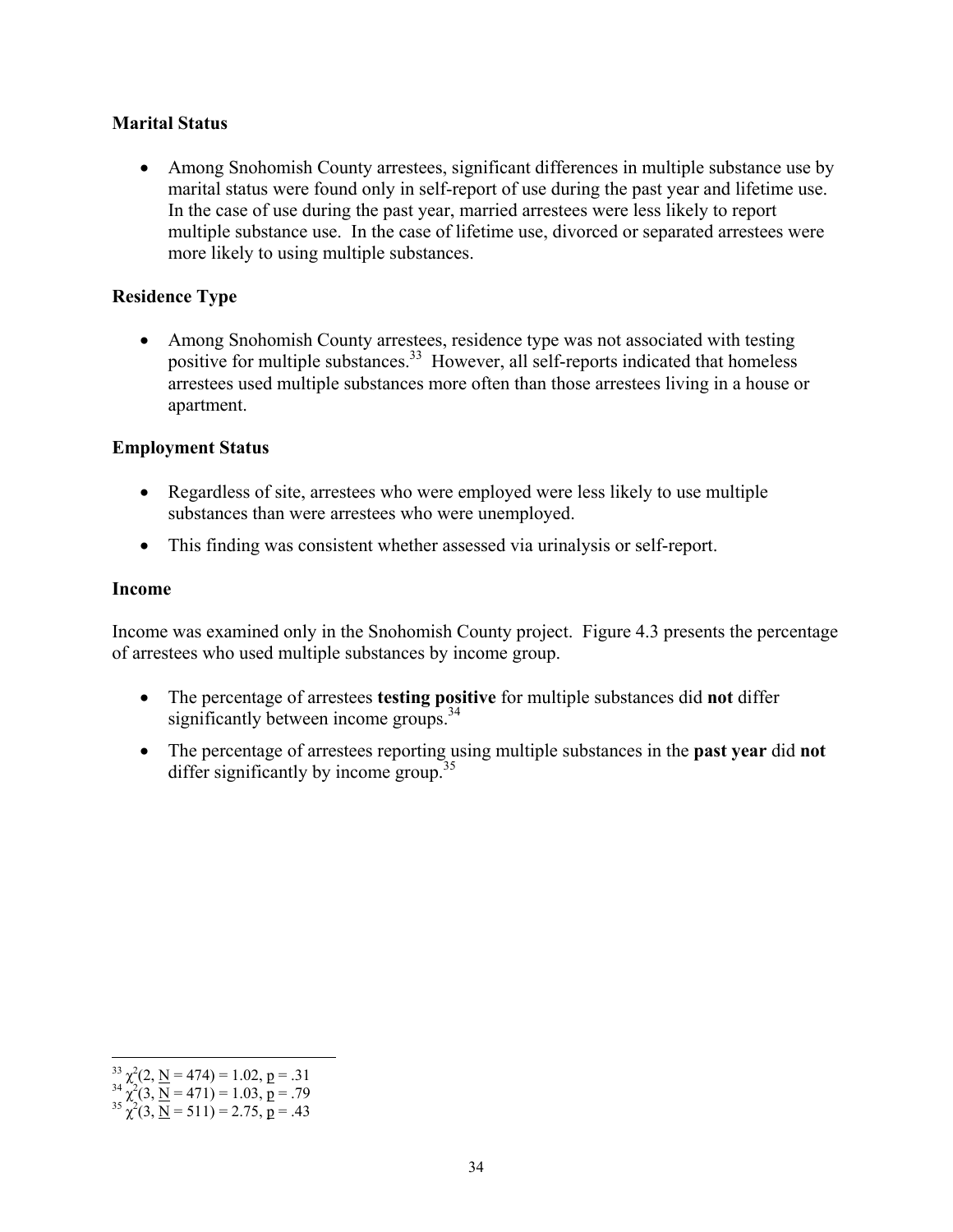

*Figure 4.3:* **Multiple Substance Use by Income Group**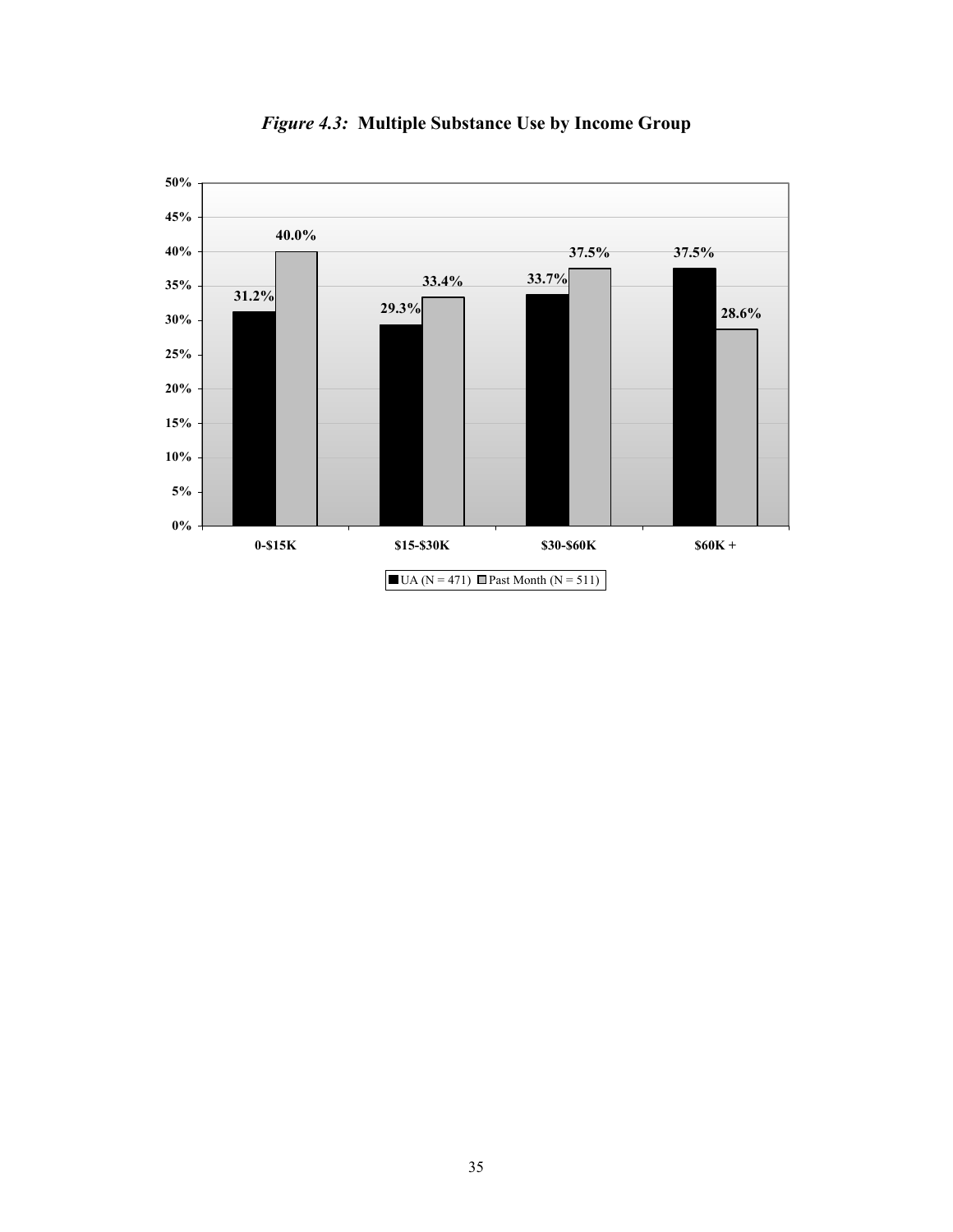|                          |                   | <b>Urine</b> |         |                   | Past 30 Days |         |                  | Past Year         |         | Lifetime  |                   |         |
|--------------------------|-------------------|--------------|---------|-------------------|--------------|---------|------------------|-------------------|---------|-----------|-------------------|---------|
|                          | <b>Snohomish</b>  | King         | Spokane | Snohomish         | King         | Spokane | <b>Snohomish</b> | <b>King</b>       | Spokane | Snohomish | King              | Spokane |
|                          | County            | County       | County  | County            | County       | County  | <b>County</b>    | County            | County  | County    | County            | County  |
| <b>Overall Use</b>       | 31.6              | 29.7         | 31.2    | 24.7              | 28.5         | 26.8    | 36.5             | 38.0              | 37.1    | 63.8      | 64.5              | 63.4    |
|                          |                   |              |         |                   |              |         |                  |                   |         |           |                   |         |
| Age                      |                   |              |         |                   |              |         |                  |                   |         |           |                   |         |
| 18-24                    | 20.4              | 26.5         | 23.2    | 24.2              | $20.9*$      | $18.1*$ | 36.5             | $29.0*$           | $28.3*$ | $51.0*$   | 44.5*             | $49.1*$ |
| 25-34                    | 26.9              | 28.3         | 29.8    | $\overline{26.0}$ | 30.9         | 37.2    | 42.6             | 41.6              | 48.4    | 68.3      | 65.1              | 69.1    |
| $35+$                    | 23.3              | 22.9         | 26.2    | 24.0              | 32.5         | 27.2    | 31.3             | 42.2              | 37.0    | 70.1      | 79.4              | 72.6    |
|                          |                   |              |         |                   |              |         |                  |                   |         |           |                   |         |
| Race                     |                   |              |         |                   |              |         |                  |                   |         |           |                   |         |
| White                    | 25.0              | $29.6*$      | $21.8*$ | 26.6              | $34.5*$      | $25.6*$ | 39.4*            | $46.6*$           | 35.8*   | $68.0*$   | $77.3*$           | 66.4*   |
| <b>Black</b>             | $\overline{20.0}$ | 25.6         | 31.5    | 16.2              | 26.9         | 21.3    | 24.8             | 33.1              | 26.7    | 40.9      | $\overline{56.2}$ | 39.5    |
| Hispanic                 | 9.4               | 16.5         | 42.5    | 11.4              | 17.0         | 17.2    | 17.1             | 26.7              | 26.7    | 40.8      | 50.0              | 39.7    |
| Other                    | $\overline{20.0}$ | 19.5         | 38.0    | 20.2              | 22.7         | 40.9    | 27.7             | $\overline{30.4}$ | 54.5    | 54.1      | 54.8              | 72.0    |
|                          |                   |              |         |                   |              |         |                  |                   |         |           |                   |         |
| <b>Education</b>         |                   |              |         |                   |              |         |                  |                   |         |           |                   |         |
| <b>No Degree</b>         | 24.6              | 25.1         | $32.5*$ | $33.3*$           | 30.3         | 33.2    | 44.2             | 41.6              | $47.1*$ | 66.2      | $65.1*$           | 64.1    |
| <b>HS/GED</b>            | 23.9              | 27.3         | 30.0    | 23.8              | 28.8         | 30.3    | 36.6             | 37.4              | 40.3    | 62.0      | 59.6              | 65.3    |
| <b>Voc./Trade School</b> | 29.2              | 31.8         | 9.6     | 26.9              | 30.2         | 17.9    | 37.3             | 40.6              | 30.3    | 75.6      | 78.8              | 74.1    |
| <b>Some College</b>      | 20.3              | 22.8         | 20.1    | 18.5              | 27.3         | 18.9    | 31.4             | 36.3              | 27.3    | 61.1      | 70.7              | 58.5    |
| 4 Year Degree +          | 16.0              | 18.3         | 14.0    | 9.8               | 22.4         | 19.6    | 15.5             | 33.1              | 19.6    | 55.4      | 57.3              | 53.0    |
|                          |                   |              |         |                   |              |         |                  |                   |         |           |                   |         |
| <b>Marital Status</b>    |                   |              |         |                   |              |         |                  |                   |         |           |                   |         |
| <b>Single</b>            | 25.3              | 25.2         | $26.6*$ | 25.7              | 27.8         | 26.0    | 38.9*            | 37.3              | $36.4*$ | $60.8*$   | $61.0*$           | 58.2*   |
| Divorced/Separated       | 21.9              | 24.1         | 29.8    | 27.1              | 31.3         | 31.3    | 39.1             | 42.6              | 44.5    | 77.3      | 79.9              | 76.8    |
| <b>Married</b>           | 16.7              | 29.2         | 11.7    | 19.1              | 27.8         | 14.8    | 25.7             | 32.9              | 20.1    | 60.8      | 59.7              | 55.5    |
|                          |                   |              |         |                   |              |         |                  |                   |         |           |                   |         |
| <b>Residence Type</b>    |                   |              |         |                   |              |         |                  |                   |         |           |                   |         |
| House/Apartment          | 23.4              | 24.5         | $23.2*$ | $22.4*$           | $24.5*$      | $22.7*$ | $32.8*$          | $33.7*$           | 33.6*   | $61.5*$   | $60.2*$           | $60.6*$ |
| <b>Homeless</b>          | $\overline{31.2}$ | 31.3         | 58.5    | 45.5              | 43.3         | 61.8    | 61.8             | 52.2              | 69.7    | 92.1      | 83.5              | 91.0    |
|                          |                   |              |         |                   |              |         |                  |                   |         |           |                   |         |
| <b>Employment Status</b> |                   |              |         |                   |              |         |                  |                   |         |           |                   |         |
| <b>Employed</b>          | $19.6*$           | $22.0*$      | $20.4*$ | $17.7*$           | $21.9*$      | $21.6*$ | 28.9*            | $30.9*$           | 28.7*   | 56.0*     | 58.4*             | $57.0*$ |
| <b>Unemployed</b>        | 28.3              | 29.5         | 30.2    | 33.1              | 36.0         | 30.4    | 44.7             | 45.8              | 43.5    | 71.8      | 71.4              | 68.3    |

*Table 4.6:* **Percent of Arrestees Using Multiple Illicit Substances by Demographic Groups, Site, and Reporting Period** 

In order to be detected in urinalysis assay, most substances must have been used within past week.

\* Within site differences statistically significant at  $p < 0.05$ .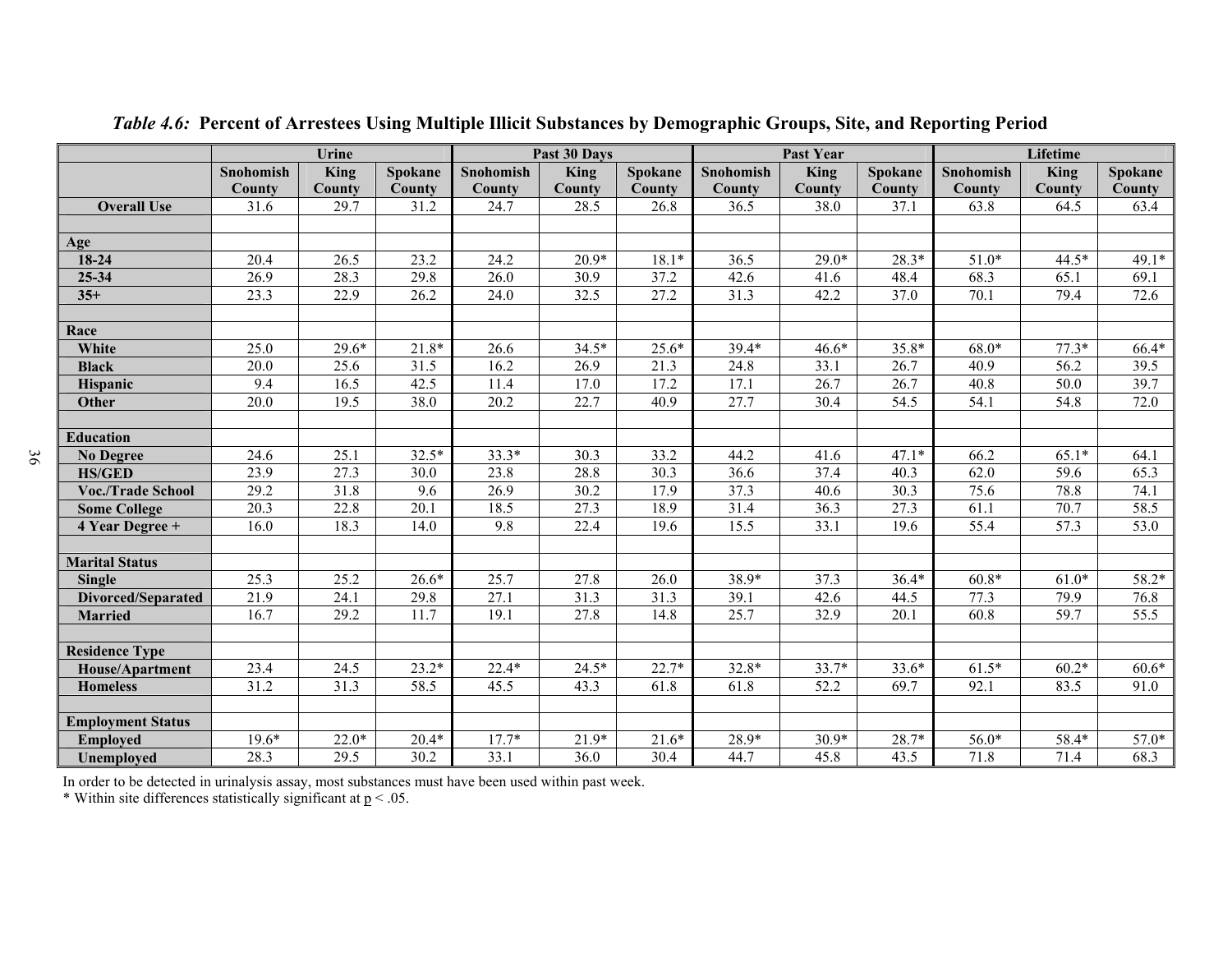# *Marijuana*

Table 4.7 presents a comprehensive account of marijuana use among Snohomish County arrestees. In addition to describing overall rates of use, this table also describes marijuana use across different demographic groups. ADAM data on marijuana use in both the King County and Spokane County sites are also presented for comparison.

Below is a summary of the findings in this table:

- Roughly 1/2 of all arrestees reported using marijuana in the past 30 days.
- Well over 1/2 of all arrestees reported using marijuana in the past 12 months.
- **Lifetime use** of marijuana, across sites, occurred with almost the same frequency as alcohol (almost 90%).

## **Age**

Figure 4.4 describes a remarkably consistent trend found across the three sites:



## *Figure 4.4:* **Percent Testing Positive for Marijuana by Age Group and Site**

- Here, regardless of site, testing positive for marijuana was more common for younger arrestees<sup>36</sup>
- This result is consistent with a nationwide finding that was recently presented in an NIJ report (http://www.adam-nij.net/files/golub\_and\_johnson\_pub.pdf).

<sup>&</sup>lt;u>.</u> <sup>36</sup> For Snohomish,  $\chi^2(2, \underline{N} = 517) = 34.99$ ,  $\underline{p} < .001$ .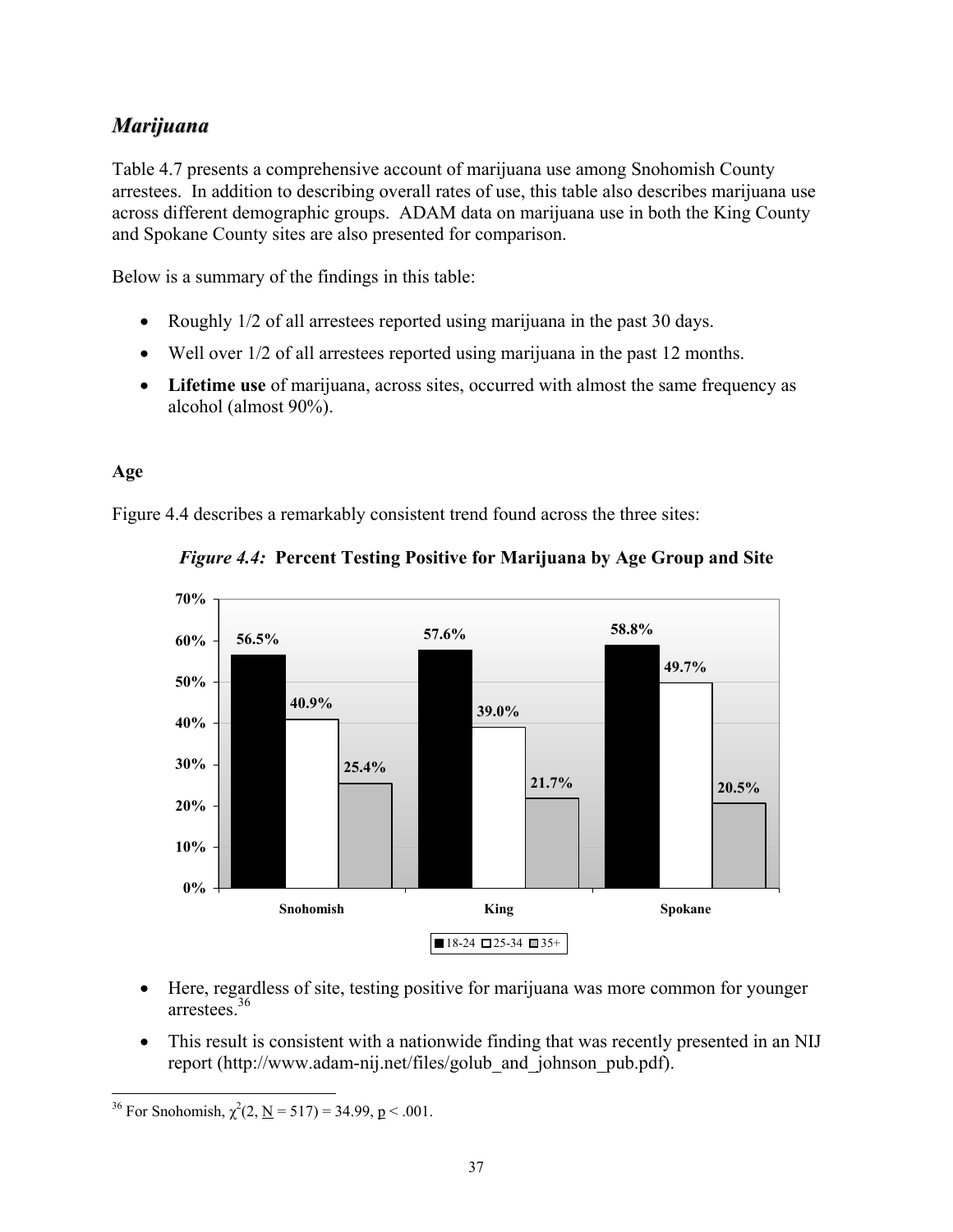- Among Snohomish County arrestees, arrestee **age was negatively associated with marijuana use during the past year**. 37 This means that younger arrestees are significantly more likely to use marijuana during the past year than are older arrestees.
	- Marijuana use in the past year appears to be more common among younger arrestees regardless of site.
- Among Snohomish County arrestees, arrestee age was negatively associated with **lifetime use** of marijuana.<sup>38</sup> This means that lifetime use of marijuana appears more prevalent among younger arrestees than among older arrestees and may indicate a trend that use of marijuana has either increased or is increasingly popular among younger arrestees.

## **Race**

Use of marijuana appears largely unaffected by race of arrestee. The only exception is in selfreports of lifetime use.

- Among Snohomish County arrestees, reports of **lifetime marijuana use** are significantly different between racial groups.<sup>39</sup>
- Post hoc examination revealed that Hispanics were less likely to report **ever** using marijuana compared to arrestees from all other racial groups.<sup>40</sup>

## **Education**

• Regardless of site, statistically significant differences in marijuana use were found by education level. Consistently, fewer college-educated arrestees tested positive for or reported using marijuana.

## **Marital Status**

• Regardless of site, statistically significant differences in marijuana use were found by marital status. Consistently, more single arrestees tested positive for or reported using marijuana.

## **Residence Type**

• Save for self-reports of lifetime use (where 100% of homeless arrestees reported having used marijuana), no significant differences in marijuana use by residence type were found.

 $\overline{a}$ 

<sup>&</sup>lt;sup>37</sup> <u>r</u> = -.32, **p** < .001<br>
<sup>38</sup> r<sup>=</sup> -.11, **p** < .01<br>
<sup>39</sup>  $\chi^2$ (3, <u>N</u> = 561) = 17.59, **p** < .001<br>
<sup>40</sup>  $\chi^2$  (1, <u>N</u> = 561) = 13.00, **p** < .001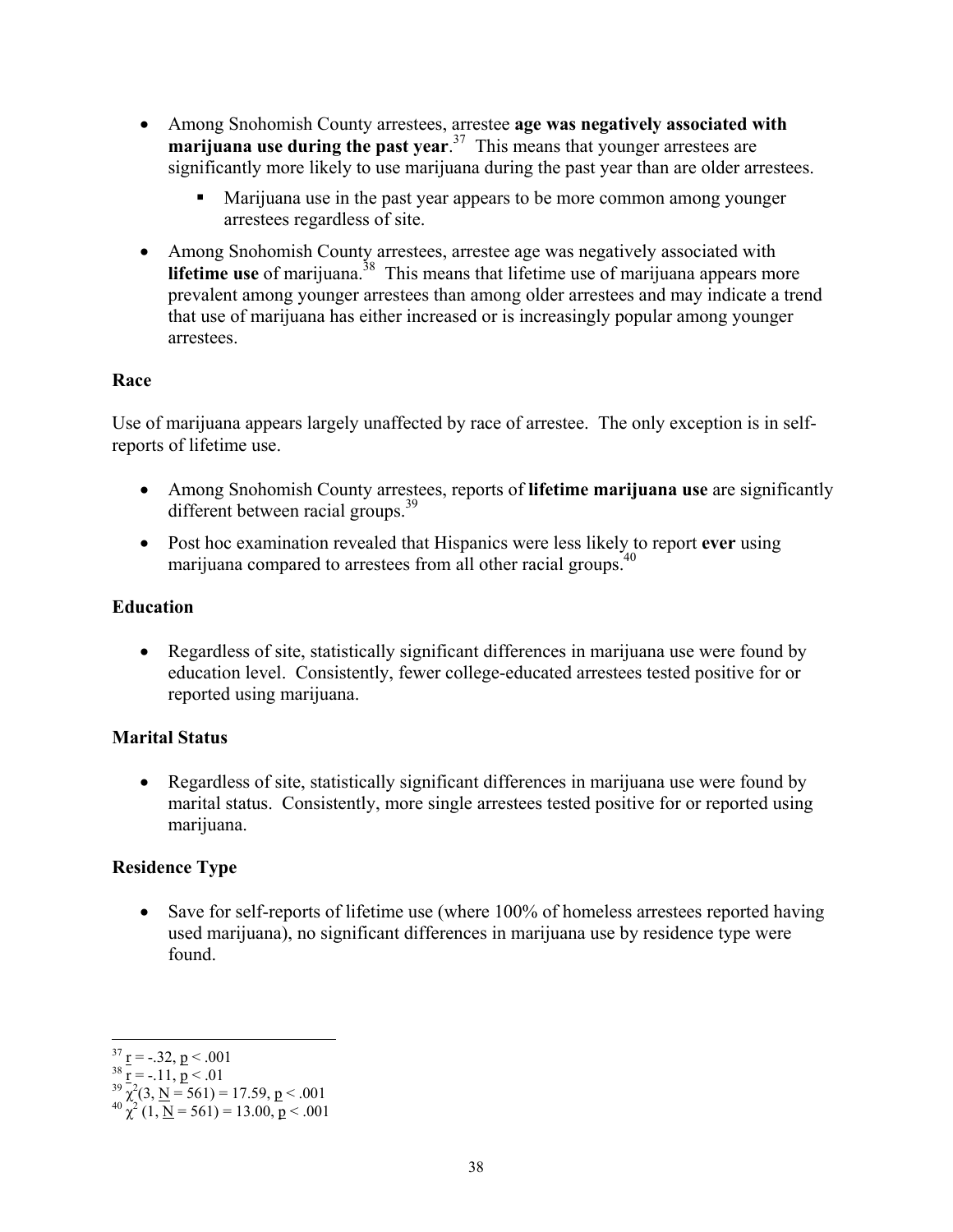### **Employment Status**

• In Snohomish County, employed arrestees reported less marijuana use during the past 30 days, and fewer employed arrestees reported ever using marijuana.

#### **Income**

Income was examined only in Snohomish County. The chart below describes the relationship between marijuana use and income.



*Figure 4.5:* **Marijuana Use by Income Level** 

- Testing positive for marijuana was statistically independent of annual income.<sup>41</sup> That is, testing positive for marijuana was as likely to occur in any income group.
- Similarly, marijuana use during the past year was statistically independent of annual income.<sup> $42$ </sup> That is, use of marijuana during the past year was as likely to occur in any income group.

 $\overline{a}$ <sup>41</sup>  $\chi^2$ (3, <u>N</u> = 471) = 4.70, p = .20<br><sup>42</sup>  $\chi^2$ (3, <u>N</u> = 508) = 7.75, p = .05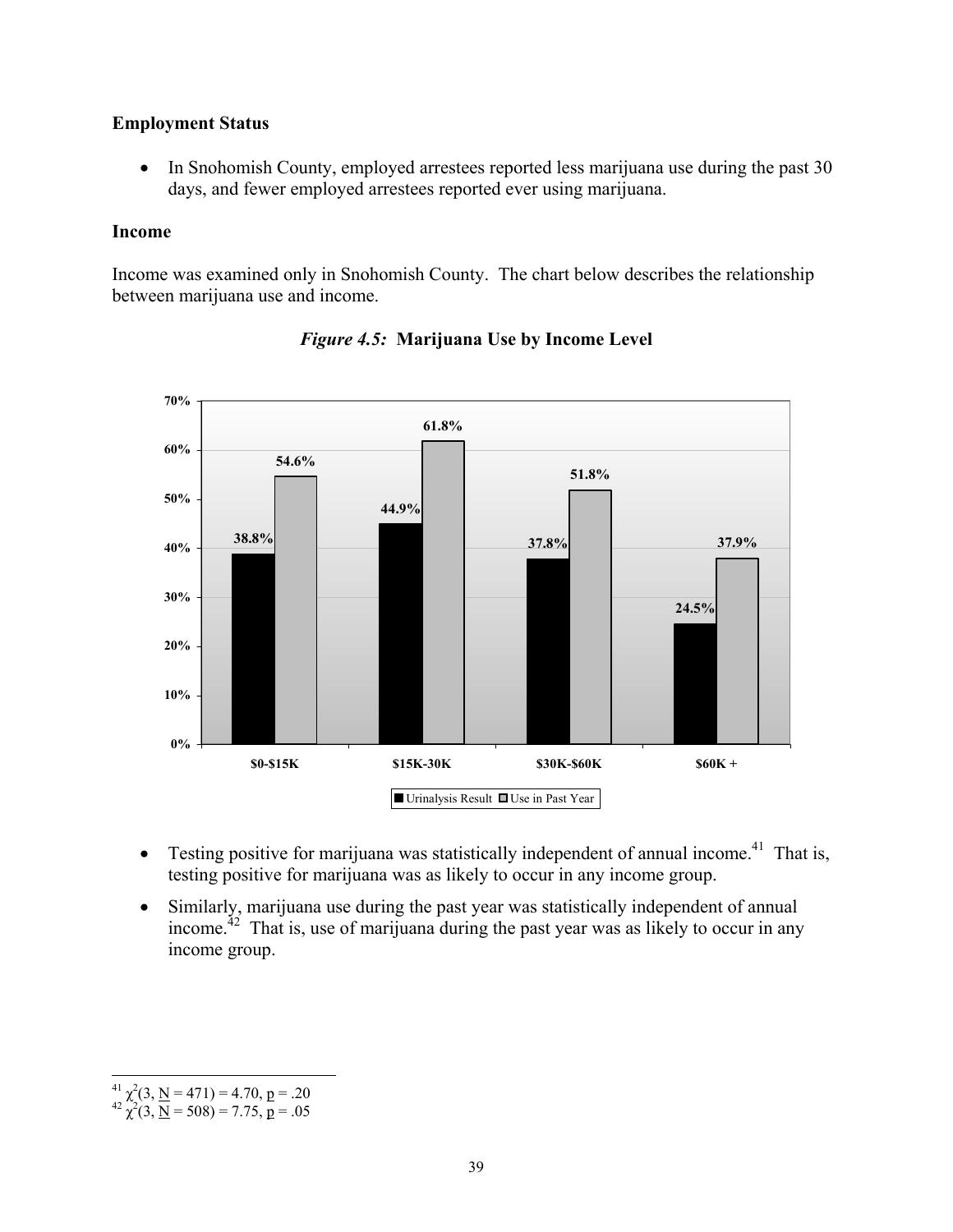|                           | Urine     |         |         | Past 30 Days     |         |         | <b>Past Year</b> |         | Lifetime |           |         |         |
|---------------------------|-----------|---------|---------|------------------|---------|---------|------------------|---------|----------|-----------|---------|---------|
|                           | Snohomish | King    | Spokane | <b>Snohomish</b> | King    | Spokane | <b>Snohomish</b> | King    | Spokane  | Snohomish | King    | Spokane |
|                           | County    | County  | County  | County           | County  | County  | <b>County</b>    | County  | County   | County    | County  | County  |
| <b>Overall Use</b>        | 39.9      | 37.3    | 42.0    | 47.3             | 48.4    | 52.8    | 55.6             | 57.9    | 62.9     | 87.6      | 86.3    | 88.5    |
|                           |           |         |         |                  |         |         |                  |         |          |           |         |         |
| Age                       |           |         |         |                  |         |         |                  |         |          |           |         |         |
| $18 - 24$                 | 56.5*     | $57.6*$ | 58.8*   | $64.3*$          | 65.6*   | $66.0*$ | $74.4*$          | $74.2*$ | 79.5*    | 91.3      | 87.6    | 88.4    |
| $25 - 34$                 | 40.9      | 39.0    | 49.7    | 47.0             | 51.3    | 59.0    | 55.9             | 62.7    | 71.1     | 86.3      | 88.4    | 90.8    |
| $35+$                     | 25.4      | 21.7    | 20.5    | 34.0             | 34.2    | 35.4    | 40.2             | 43.2    | 41.0     | 85.6      | 84.3    | 87.0    |
|                           |           |         |         |                  |         |         |                  |         |          |           |         |         |
| Race                      |           |         |         |                  |         |         |                  |         |          |           |         |         |
| White                     | 39.3      | 36.8    | 38.8    | 47.3             | 49.3*   | $49.2*$ | 55.9             | 58.4    | 59.7     | 89.4*     | 89.9*   | 88.6*   |
| <b>Black</b>              | 46.4      | 40.6    | 43.1    | 49.7             | 51.5    | 53.0    | 57.7             | 61.3    | 63.1     | 84.3      | 88.5    | 74.5    |
| Hispanic                  | 31.4      | 32.1    | 59.0    | 37.5             | 36.8    | 59.4    | 44.6             | 47.6    | 72.0     | 63.0      | 70.3    | 85.3    |
| Other                     | 47.7      | 36.6    | 49.5    | 53.6             | 48.5    | 68.1    | 57.9             | 57.8    | 74.8     | 87.4      | 83.6    | 96.7    |
|                           |           |         |         |                  |         |         |                  |         |          |           |         |         |
| <b>Education</b>          |           |         |         |                  |         |         |                  |         |          |           |         |         |
| <b>No Degree</b>          | $51.2*$   | $39.0*$ | $56.9*$ | $62.1*$          | 49.1*   | 65.6*   | $68.0*$          | $61.3*$ | $75.3*$  | 89.6      | $85.7*$ | 88.3*   |
| <b>HS/GED</b>             | 40.6      | 41.9    | 39.9    | 49.4             | 53.7    | 52.9    | 59.3             | 61.1    | 65.4     | 89.3      | 87.3    | 92.0    |
| <b>Voc./Trade School</b>  | 40.6      | 36.2    | 37.6    | 39.8             | 46.3    | 55.0    | 49.7             | 60.2    | 61.0     | 89.1      | 88.1    | 100.0   |
| <b>Some College</b>       | 31.1      | 34.5    | 36.2    | 36.9             | 44.2    | 44.4    | 42.5             | 54.0    | 50.8     | 84.0      | 88.4    | 82.7    |
| 4 Year Degree +           | 10.1      | 14.2    | 22.4    | 9.8              | 32.4    | 28.1    | 24.7             | 40.4    | 47.3     | 71.5      | 70.7    | 71.1    |
|                           |           |         |         |                  |         |         |                  |         |          |           |         |         |
| <b>Marital Status</b>     |           |         |         |                  |         |         |                  |         |          |           |         |         |
| <b>Single</b>             | $47.3*$   | $42.3*$ | $53.2*$ | $54.3*$          | 53.5*   | $60.2*$ | $63.0*$          | $63.1*$ | $71.0*$  | 89.9*     | 88.3*   | 90.1*   |
| <b>Divorced/Separated</b> | 25.8      | 26.4    | 29.9    | 36.9             | 41.0    | 50.1    | 45.8             | 51.5    | 55.8     | 86.8      | 86.6    | 91.0    |
| <b>Married</b>            | 29.7      | 29.5    | 17.4    | 34.9             | 35.0    | 27.1    | 40.3             | 42.8    | 41.7     | 80.2      | 75.6    | 76.2    |
|                           |           |         |         |                  |         |         |                  |         |          |           |         |         |
| <b>Residence Type</b>     |           |         |         |                  |         |         |                  |         |          |           |         |         |
| House/Apartment           | 41.2      | $40.7*$ | 41.2    | 46.7             | 48.4    | $51.4*$ | 54.8             | 58.0    | $60.5*$  | $86.4*$   | $85.3*$ | $86.5*$ |
| <b>Homeless</b>           | 44.6      | 22.3    | 57.8    | 55.1             | 46.3    | 70.4    | 63.9             | 54.9    | 82.1     | 100.0     | 91.6    | 100.0   |
|                           |           |         |         |                  |         |         |                  |         |          |           |         |         |
| <b>Employment Status</b>  |           |         |         |                  |         |         |                  |         |          |           |         |         |
| <b>Employed</b>           | 39.8      | 35.2    | 46.9    | $43.2*$          | $43.5*$ | 54.5    | 52.7             | 53.4*   | 62.0     | $84.4*$   | 82.5*   | 86.9    |
| Unemployed                | 40.3      | 39.6    | 38.1    | 52.7             | 54.4    | 51.5    | 59.2             | 63.0    | 63.3     | 90.4      | 90.7    | 89.8    |

*Table 4.7:* **Percent of Arrestees Using Marijuana by Demographic Groups, Site, and Reporting Period**

In the case of heavy use, marijuana use may be detected for a period of up to one month.

\* Within site differences statistically significant at  $p < 0.05$ .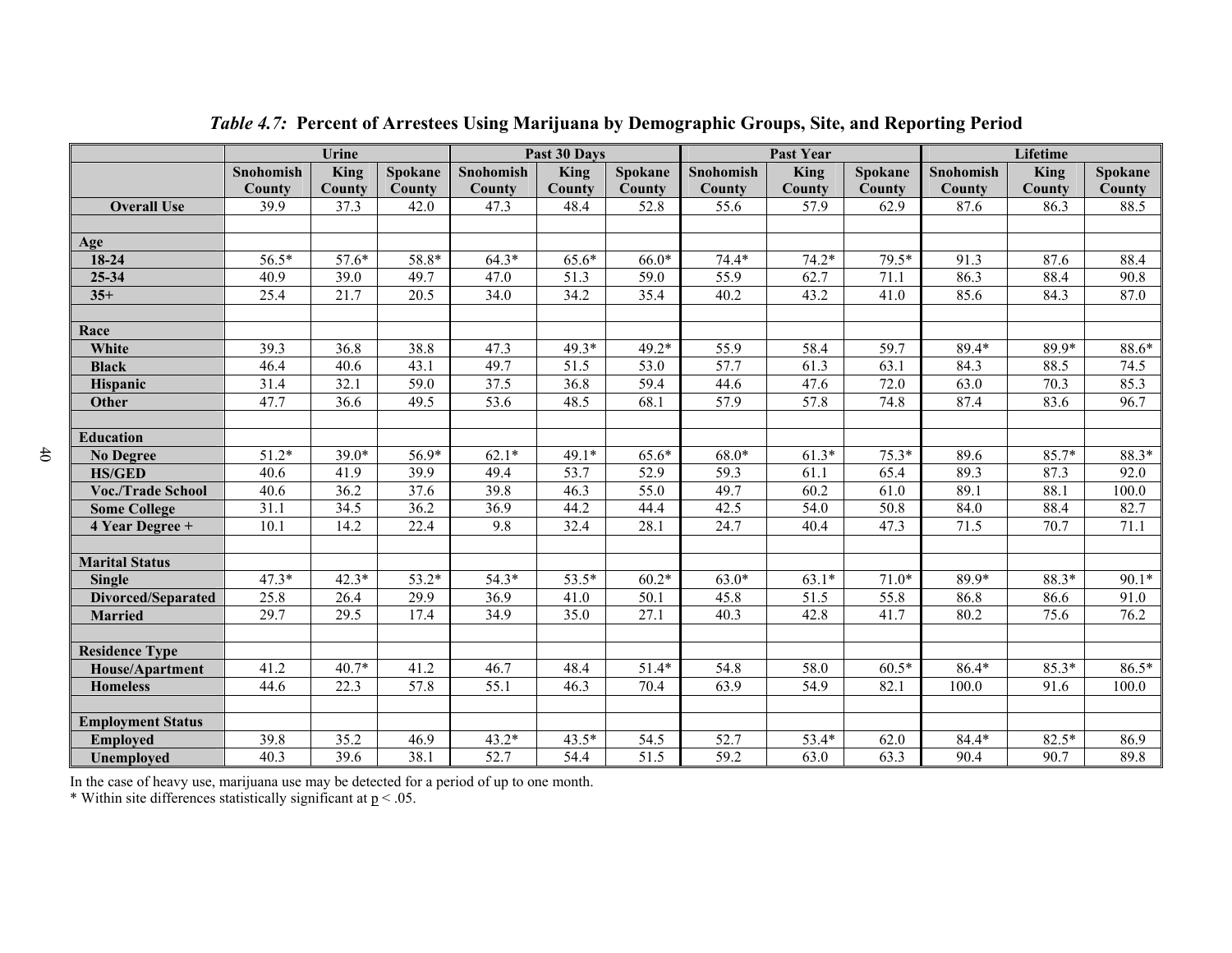# *Crack Cocaine*

Table 4.8 presents a comprehensive account of crack cocaine use among Snohomish County arrestees. In addition to describing overall rates of use, this table also describes crack use across different demographic groups. ADAM data on crack use in both the King County and Spokane County sites are also presented for comparison.

Below is a summary and discussion of the findings in this table:

- In Snohomish County, approximately 1 in 10 arrestees reported using crack cocaine **during the past 30 days**.
- In Snohomish County, use of crack cocaine was reported by approximately 1 out of 5 arrestees **during the past 12 months**.
- **Lifetime use** of crack cocaine was reported by approximately 2 out of 5 arrestees in Snohomish County.

### **Age**

• Regardless of site, crack cocaine use was less likely to be reported by younger arrestees.

## **Race**

- Among Snohomish County arrestees, racial differences in self-reported crack cocaine use were largely not observed. One exception was in the case of lifetime crack cocaine use.<sup>43</sup>
- Post hoc examination revealed that Whites were more likely to report **ever using** crack cocaine compared to arrestees from all other racial groups.<sup>44</sup>
- Reports of **lifetime** crack cocaine use are lowest among Hispanics.

## **Education**

• Among Snohomish County arrestees differences in self-reported crack cocaine use by level of education were largely not observed. One exception was in the case of lifetime crack cocaine use.45 Self-reports of lifetime crack cocaine use appeared lowest among college educated arrestees.

 $\overline{a}$ 

<sup>&</sup>lt;sup>43</sup>  $\chi^2$ (3, <u>N</u> = 563) = 10.56, **p** < .05<br><sup>44</sup>  $\chi^2$  (1, <u>N</u> = 562) = 7.71, **p** < .01<br><sup>45</sup>  $\chi^2$ (4, <u>N</u> = 563) = 19.06, **p** < .001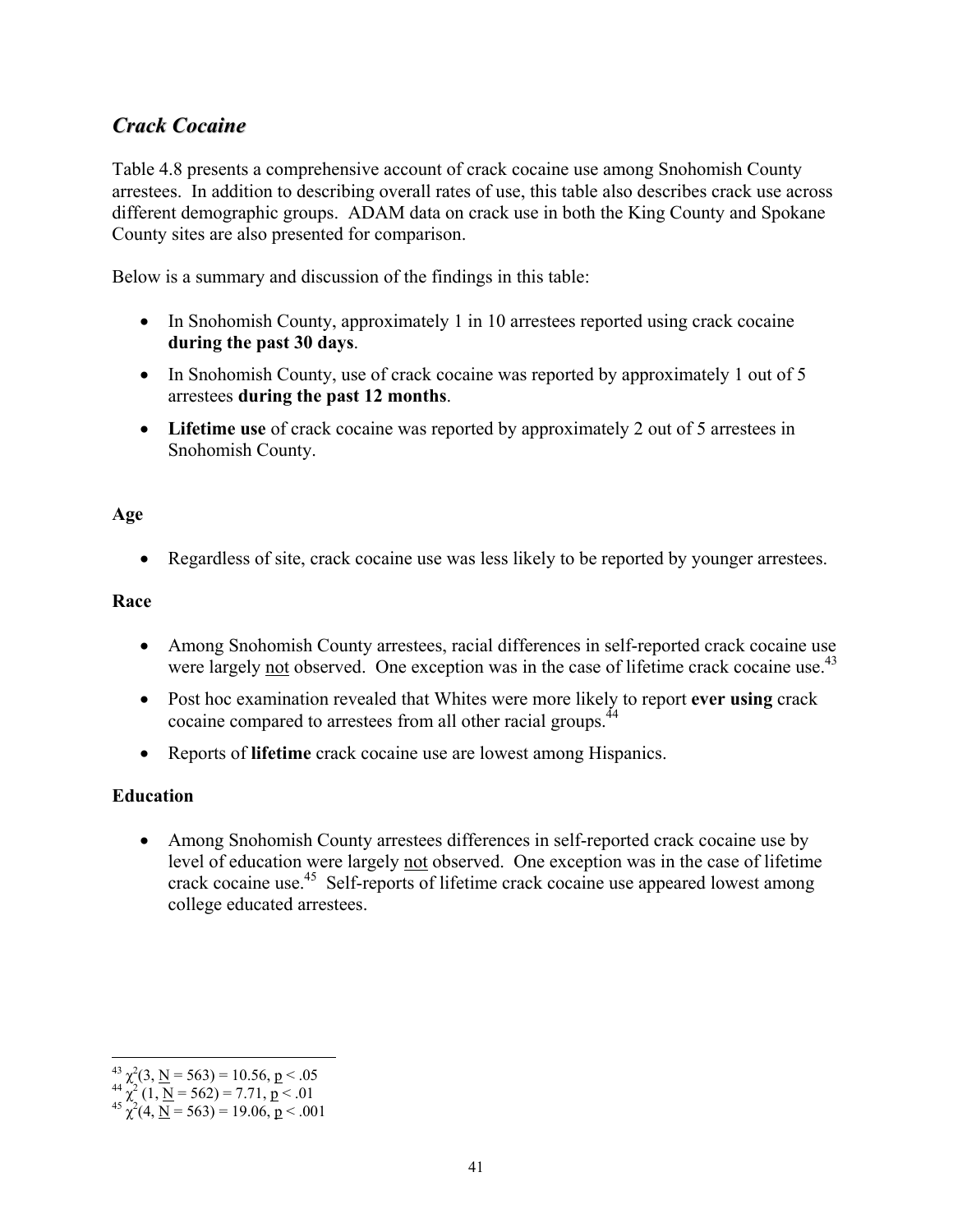## **Marital Status**

• Regardless of site, self-reports of crack cocaine use differed by marital status of the arrestee. Arrestees who were divorced or separated appeared more likely to report the use of crack cocaine.

## **Residence Type**

• Regardless of site, crack cocaine use was reported more frequently by homeless arrestees than arrestees living in a house or apartment. Only in the case of self-reports over the past 30 days in Snohomish County did this not achieve statistical significance. Here however, insufficient sample size may have limited the results.

## **Employment Status**

• Regardless of site, crack cocaine use was reported more frequently by unemployed than employed arrestees.

### **Income**

Figure 4.6 illustrates the relationship between self-report of crack cocaine use and annual income:



*Figure 4.6:* **Use of Crack Cocaine During Past Year by Annual Income** 

• Use of crack cocaine during the past year was statistically independent of annual income level.<sup>46</sup> That is, use of crack cocaine during the past year was as likely to occur in any income group.

<sup>1</sup> <sup>46</sup>  $\chi^2$ (2, <u>N</u> = 509) = 7.42, <u>p</u> = .06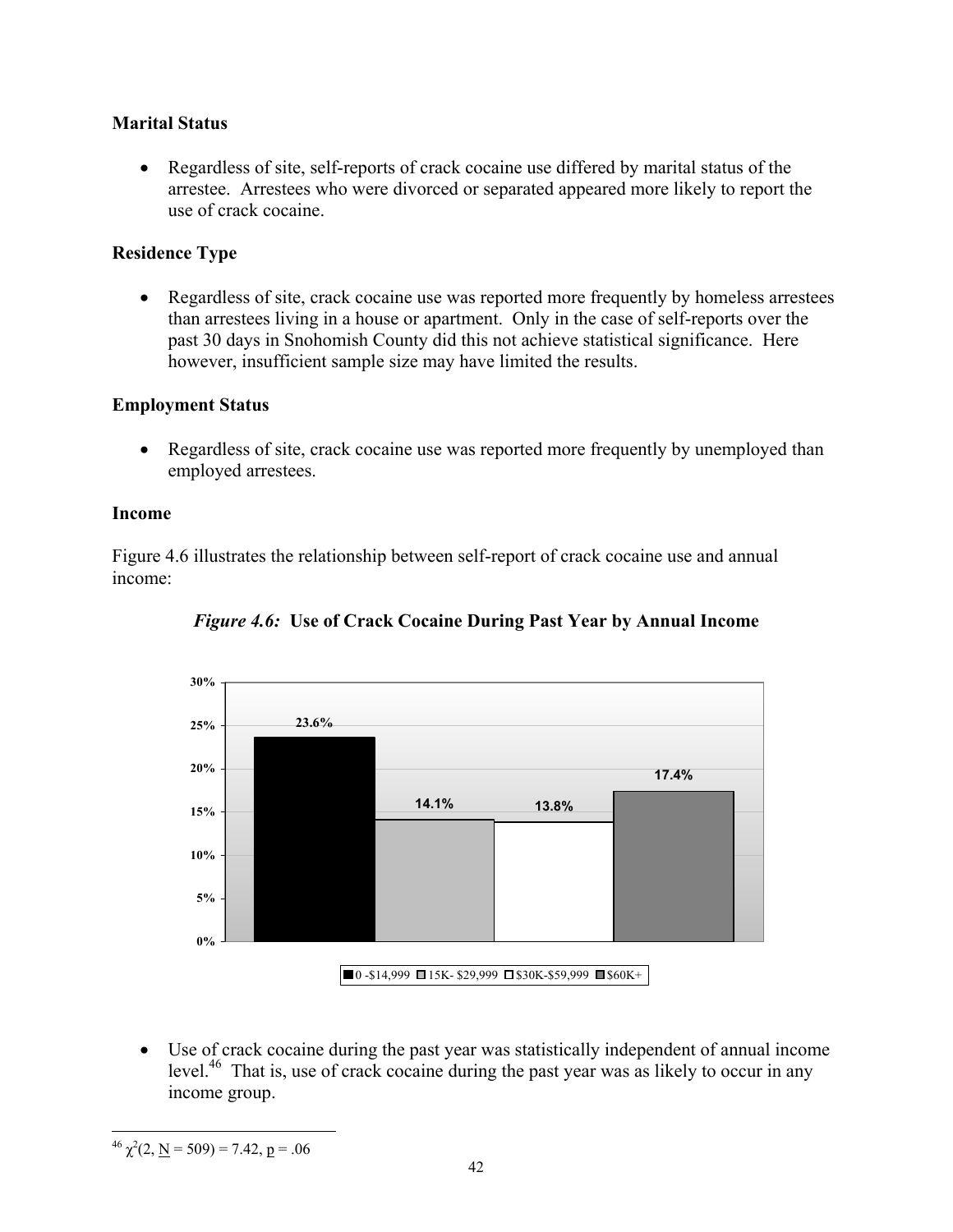|                          |           | Past 30 Days      |         |           | <b>Past Year</b> |         |           | Lifetime    |         |  |  |
|--------------------------|-----------|-------------------|---------|-----------|------------------|---------|-----------|-------------|---------|--|--|
|                          | Snohomish | King              | Spokane | Snohomish | <b>King</b>      | Spokane | Snohomish | <b>King</b> | Spokane |  |  |
|                          | County    | County            | County  | County    | County           | County  | County    | County      | County  |  |  |
| <b>Overall Use</b>       | 11.3      | 26.3              | 16.1    | 18.7      | 31.0             | 24.0    | 40.4      | 47.9        | 41.6    |  |  |
|                          |           |                   |         |           |                  |         |           |             |         |  |  |
| Age                      |           |                   |         |           |                  |         |           |             |         |  |  |
| 18-24                    | $6.4*$    | $8.2*$            | $6.9*$  | $12.7*$   | $11.2*$          | $12.9*$ | 24.8*     | $23.7*$     | $19.4*$ |  |  |
| $25 - 34$                | 8.9       | 23.1              | 14.9    | 20.4      | 28.5             | 25.1    | 45.6      | 47.3        | 50.4    |  |  |
| $35+$                    | 17.3      | 41.5              | 25.7    | 22.3      | 47.1             | 33.6    | 48.5      | 66.0        | 55.9    |  |  |
|                          |           |                   |         |           |                  |         |           |             |         |  |  |
| Race                     |           |                   |         |           |                  |         |           |             |         |  |  |
| White                    | 11.1      | $24.3*$           | 17.2    | 19.6      | 29.7*            | 25.4    | $43.1*$   | 52.6*       | $44.2*$ |  |  |
| <b>Black</b>             | 15.9      | 39.6              | 16.3    | 20.0      | 42.2             | 19.6    | 31.8      | 51.5        | 26.0    |  |  |
| Hispanic                 | 4.2       | 11.6              | 9.1     | 4.2       | 17.2             | 11.7    | 15.3      | 30.6        | 21.7    |  |  |
| Other                    | 14.2      | 21.5              | 13.8    | 18.1      | 26.5             | 25.1    | 34.6      | 41.5        | 46.1    |  |  |
|                          |           |                   |         |           |                  |         |           |             |         |  |  |
| <b>Education</b>         |           |                   |         |           |                  |         |           |             |         |  |  |
| <b>No Degree</b>         | 13.0      | 23.8              | 16.3    | 22.3      | 29.6             | 22.9    | $43.0*$   | 49.2        | 39.6    |  |  |
| <b>HS/GED</b>            | 10.9      | 26.2              | 18.0    | 17.8      | 30.3             | 29.0    | 38.3      | 46.5        | 42.9    |  |  |
| <b>Voc./Trade School</b> | 17.2      | 23.2              | 9.7     | 27.3      | 30.1             | 22.0    | 59.0      | 51.4        | 41.7    |  |  |
| <b>Some College</b>      | 7.2       | 29.2              | 13.9    | 13.9      | 33.5             | 17.3    | 38.1      | 48.5        | 39.1    |  |  |
| 4 Year Degree +          | 9.8       | 25.5              | 19.6    | 9.8       | 30.0             | 25.2    | 9.8       | 46.0        | 58.6    |  |  |
|                          |           |                   |         |           |                  |         |           |             |         |  |  |
| <b>Marital Status</b>    |           |                   |         |           |                  |         |           |             |         |  |  |
| <b>Single</b>            | $10.1*$   | $23.5*$           | 13.3    | $18.5*$   | $27.6*$          | $20.5*$ | $37.3*$   | $43.7*$     | $37.6*$ |  |  |
| Divorced/Separated       | 19.2      | 39.3              | 22.2    | 26.0      | 45.2             | 34.4    | 53.6      | 62.9        | 55.8    |  |  |
| <b>Married</b>           | 6.7       | $\overline{21.1}$ | 14.1    | 12.3      | 26.5             | 17.8    | 35.8      | 44.3        | 27.1    |  |  |
|                          |           |                   |         |           |                  |         |           |             |         |  |  |
| <b>Residence Type</b>    |           |                   |         |           |                  |         |           |             |         |  |  |
| <b>House/Apartment</b>   | 10.4      | $20.9*$           | $12.5*$ | $16.5*$   | $25.1*$          | $20.0*$ | $37.8*$   | $41.3*$     | 38.9*   |  |  |
| <b>Homeless</b>          | 17.6      | 47.5              | 45.7    | 39.3      | 54.2             | 54.2    | 63.0      | 71.9        | 66.4    |  |  |
|                          |           |                   |         |           |                  |         |           |             |         |  |  |
| <b>Employment Status</b> |           |                   |         |           |                  |         |           |             |         |  |  |
| <b>Employed</b>          | $6.7*$    | $21.9*$           | $10.9*$ | $12.9*$   | $26.2*$          | $16.2*$ | 33.7*     | $41.4*$     | $32.7*$ |  |  |
| Unemployed               | 16.6      | 31.7              | 20.4    | 24.6      | 36.7             | 30.6    | 45.4      | 54.8        | 48.4    |  |  |

*Table 4.8:* **Percent of Arrestees Using Crack Cocaine by Demographic Groups, Site, and Reporting Period** 

Urinalysis could not differentiate crack from powder cocaine. Urinalysis results for cocaine are included in Powder Cocaine table.

\* Within site differences statistically significant at  $p < 0.05$ .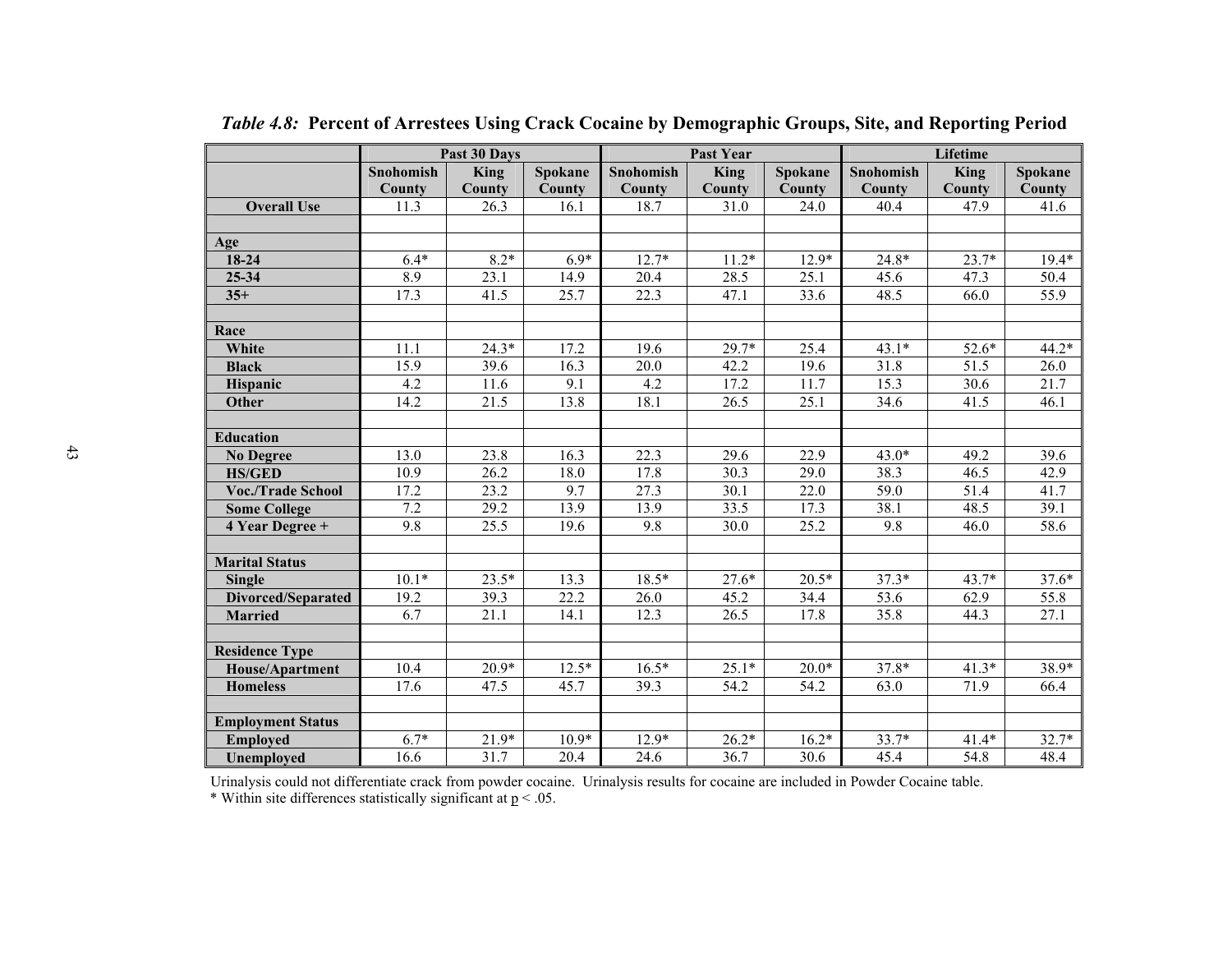# *Powder Cocaine*

Table 4.9 presents a comprehensive account of powder cocaine use among Snohomish County arrestees. In addition to describing overall rates of use, this table also describes use across different demographic groups. ADAM data on powder cocaine use in both the King County and Spokane County sites are also presented for comparison.

Below is a summary and discussion of the findings in this table:

- In Snohomish County, approximately 1 in 10 arrestees reported using powder cocaine during the past 30 days.
- In Snohomish County, use of powder cocaine was reported by approximately 1 out of 5 arrestees **during the past 12 months**.
- Over half of arrestees, regardless of site, indicated **ever** using powder cocaine.

## **Age**

Figure 4.7 describes a consistent trend across the three sites in the relationship between testing positive for cocaine and arrestee age. It is important to remember that the EMIT test for cocaine can not differentiate between crack and powder cocaine, and this chart includes both crack and powder cocaine.



*Figure 4.7:* **Percent Testing Positive for Cocaine by Age Group and Site**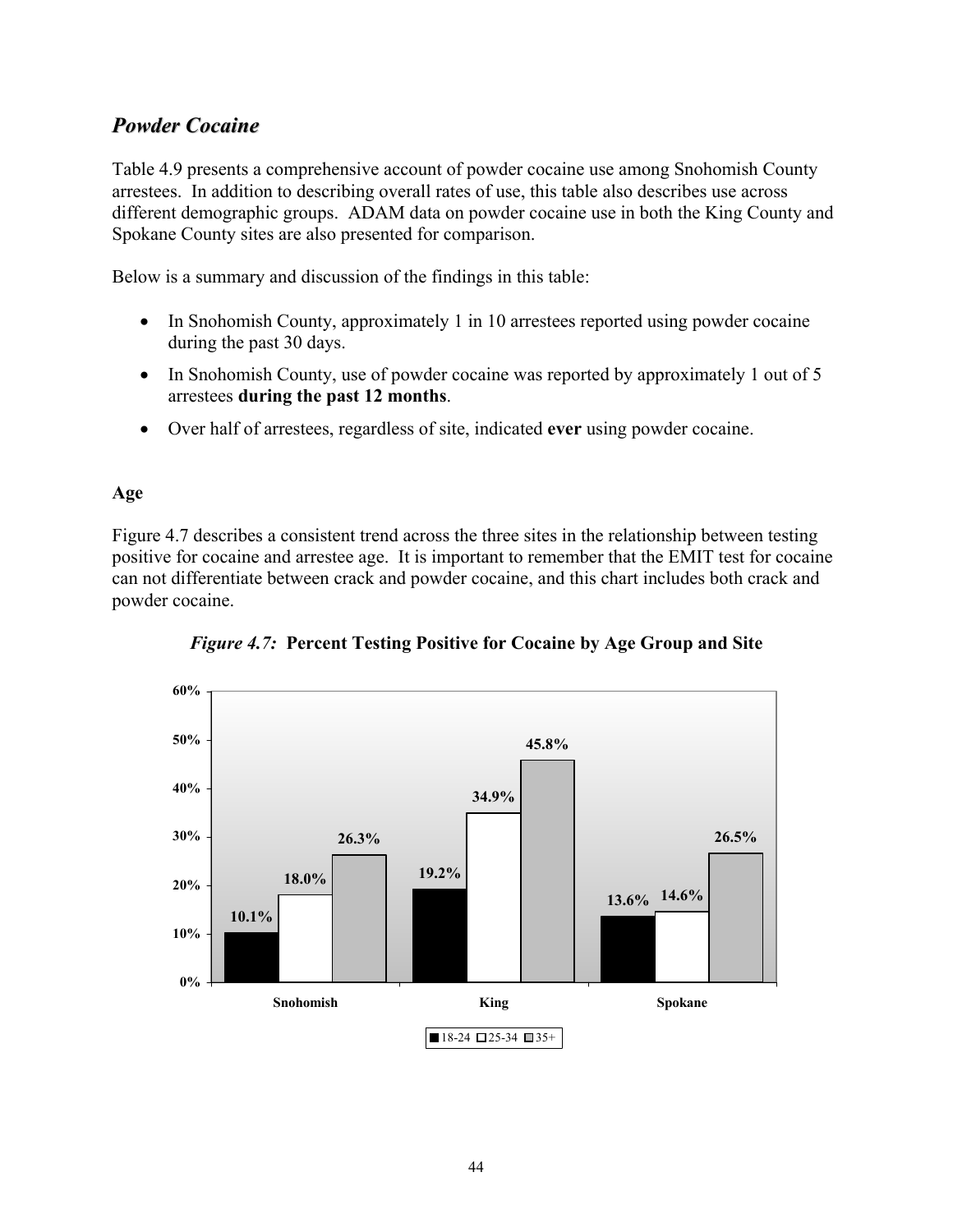- Across sites, testing positive for cocaine was more common among older arrestees.<sup>47</sup>
- Save for self-reports of lifetime use, no association between powder cocaine and age was found.
- Regardless of site, self-reports of **lifetime use** of powder cocaine differed by age group.<sup>48</sup> Specifically, **lifetime use** of powder cocaine was less prevalent among younger arrestees.
- This **lifetime** finding appears consistent across all three sites.

## **Race**

- Across all sites, **testing positive for Cocaine** appeared to be highest among African American arrestees.<sup>49</sup> White arrestees tested positive for cocaine about  $1/2$  as frequently as African Americans.
- Among Snohomish County arrestees, self-reports of powder cocaine was significantly different by race only in the case of lifetime use. $50$ 
	- Post hoc examination revealed that Whites were more likely to report **ever using** powder cocaine compared with arrestees from all other racial groups.<sup>51</sup>

# **Education**

• Among Snohomish County arrestees, self-reports of powder cocaine use were independent of level of education.

# **Marital Status**

• Among Snohomish County arrestees, only self-reports of lifetime powder cocaine use were significantly different between marital status groups. $52$ 

# **Residence Type**

• Regardless of site or reporting period, self-report of powder cocaine use occurred more frequently among homeless arrestees than arrestees living in a house or apartment.

# **Employment Status**

• Regardless of site or reporting period, self-report of powder cocaine use occurred more frequently among employed arrestees than unemployed arrestees.

 $\overline{a}$ <sup>47</sup> For Snohomish,  $\chi^2$ 

<sup>&</sup>lt;sup>4/</sup> For Snohomish,  $\chi^2(2, \underline{N} = 517) = 14.88$ ,  $\underline{p} < .001$ <br><sup>48</sup> For Snohomish,  $\chi^2(2, \underline{N} = 436) = 32.77$ ,  $\underline{p} < .001$ 

<sup>&</sup>lt;sup>48</sup> For Snohomish,  $\chi^2(2, \underline{N} = 436) = 32.77$ ,  $\underline{p} < .001$ <br><sup>49</sup> In Snohomish, however, this did not quite achieve statistical significance,  $\chi^2(3, \underline{N} = 517) = 7.05$ ,  $\underline{p} = .07$ .<br><sup>50</sup>  $\chi^2(3, \underline{N} = 561) = 10.55$ ,

<sup>&</sup>lt;sup>50</sup>  $\chi^2$ (3, <u>N</u> = 561) = 10.55, p < .05<br>
<sup>51</sup>  $\chi^2$  (1, <u>N</u> = 561) = 9.49, p < .01<br>
<sup>52</sup>  $\chi^2$ (2, <u>N</u> = 558) = 10.53, p < .05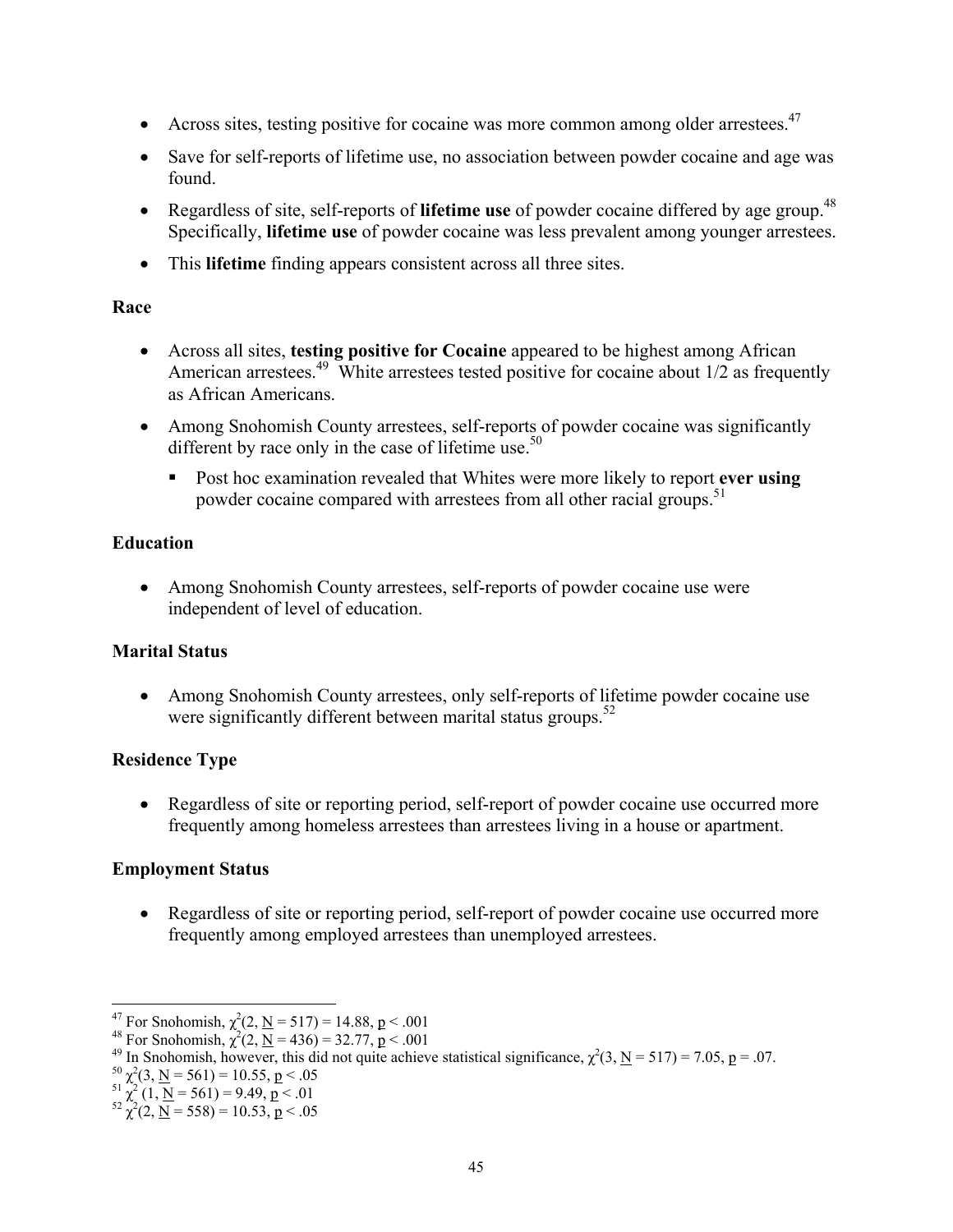#### **Income**

Figure 4.8 illustrates the relationship between self-reports of cocaine use in the past year and annual income.



*Figure 4.8:* **Use of Powder Cocaine During Past Year by Annual Income** 

- No association was found between self-reported use of powder cocaine during the past year and annual income.<sup>53</sup>
- Similarly, no association was found between income level and urinalysis results indicating cocaine (either crack or powder) use.

 $\overline{a}$ <sup>53</sup>  $\chi^2$ (3, <u>N</u> = 507) = 4.43, <u>p</u> = .22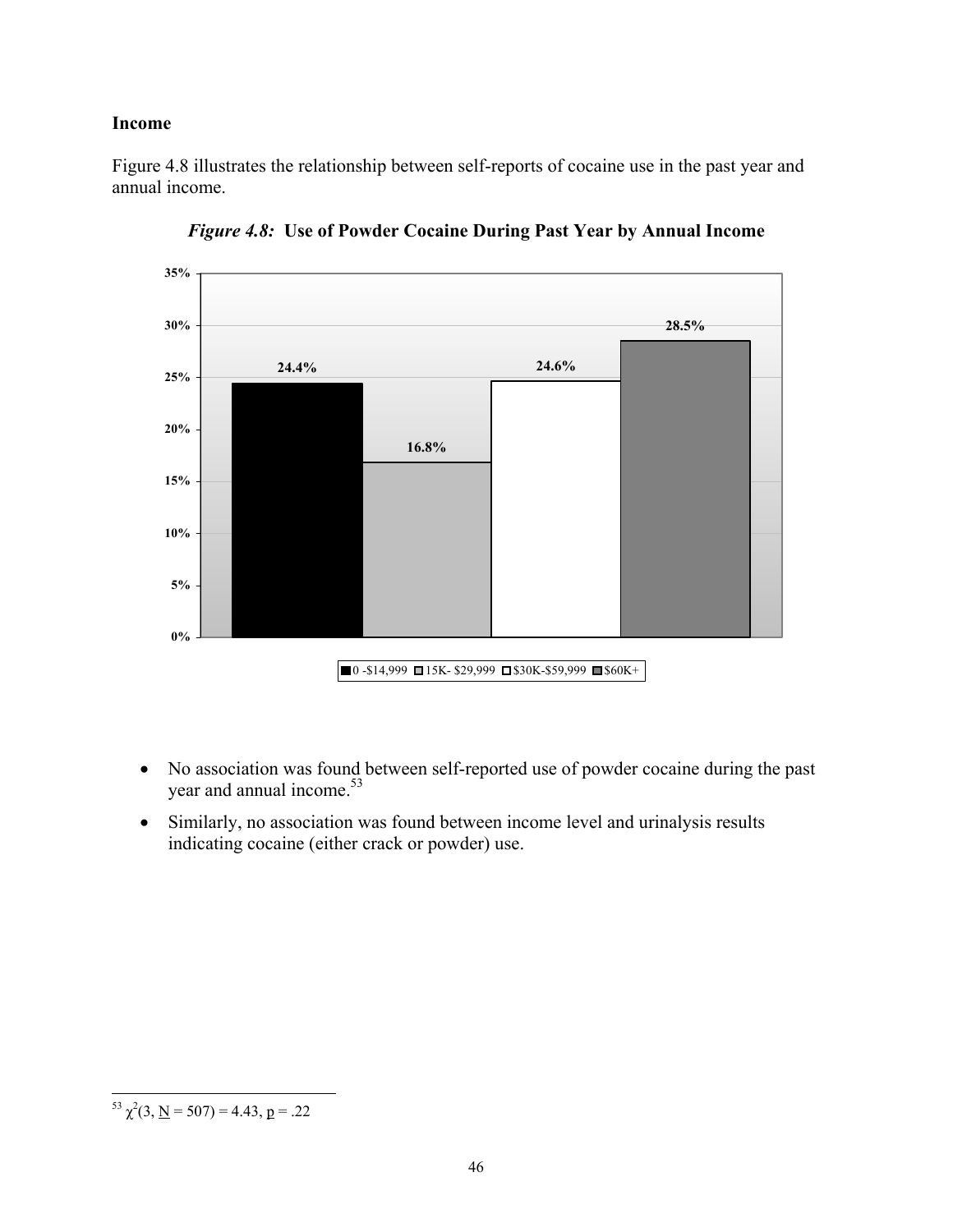|                           | Urine <sup>a</sup> |             |                   |                   | Past 30 Days |                  |                   | <b>Past Year</b>  |         | Lifetime  |         |                   |
|---------------------------|--------------------|-------------|-------------------|-------------------|--------------|------------------|-------------------|-------------------|---------|-----------|---------|-------------------|
|                           | <b>Snohomish</b>   | <b>King</b> | Spokane           | Snohomish         | <b>King</b>  | Spokane          | Snohomish         | King              | Spokane | Snohomish | King    | Spokane           |
|                           | County             | County      | County            | County            | County       | <b>County</b>    | County            | County            | County  | County    | County  | County            |
| <b>Overall Use</b>        | 18.7               | 34.7        | 18.6              | 11.3              | 13.2         | 10.1             | 21.6              | 19.3              | 16.6    | 52.8      | 53.3    | 51.2              |
|                           |                    |             |                   |                   |              |                  |                   |                   |         |           |         |                   |
| Age                       |                    |             |                   |                   |              |                  |                   |                   |         |           |         |                   |
| 18-24                     | $10.1*$            | $19.2*$     | $13.6*$           | 10.4              | 10.1         | 8.7              | 21.5              | 16.2              | 15.2    | 38.4*     | $32.2*$ | $35.6*$           |
| 25-34                     | 18.0               | 34.9        | 14.6              | 10.2              | 15.9         | 10.8             | 22.7              | 21.8              | 11.7    | 56.0      | 54.1    | 48.7              |
| $35+$                     | 26.3               | 45.8        | 26.5              | 12.9              | 13.5         | 10.8             | 20.7              | 20.0              | 21.7    | 61.6      | 68.1    | 67.7              |
|                           |                    |             |                   |                   |              |                  |                   |                   |         |           |         |                   |
| Race                      |                    |             |                   |                   |              |                  |                   |                   |         |           |         |                   |
| White                     | 17.4               | $29.7*$     | $15.6*$           | 11.7              | $16.5*$      | 9.8              | 23.0              | $25.7*$           | 16.6    | 55.9*     | 66.1*   | 53.4*             |
| <b>Black</b>              | 34.0               | 52.5        | 40.7              | 10.3              | 7.6          | 11.6             | 12.5              | $\overline{9.9}$  | 13.3    | 35.2      | 41.7    | 34.1              |
| Hispanic                  | 14.1               | 19.4        | 18.2              | 8.6               | 9.7          | 3.6              | 15.9              | 14.3              | 16.0    | 36.9      | 42.2    | 29.5              |
| Other                     | 19.5               | 30.1        | 23.5              | 8.6               | 14.3         | 14.3             | 18.0              | 19.7              | 18.7    | 45.8      | 44.6    | $\overline{59.2}$ |
|                           |                    |             |                   |                   |              |                  |                   |                   |         |           |         |                   |
| <b>Education</b>          |                    |             |                   |                   |              |                  |                   |                   |         |           |         |                   |
| <b>No Degree</b>          | 16.7               | 30.7        | 21.7              | 15.8              | 14.8         | 12.1             | 27.7              | 21.4              | 15.0    | 49.1      | 49.7*   | 48.6              |
| <b>HS/GED</b>             | 19.6               | 33.8        | 19.0              | $\overline{9.5}$  | 10.8         | 11.8             | 18.9              | 17.5              | 20.6    | 51.4      | 48.4    | 48.3              |
| <b>Voc./Trade School</b>  | 19.1               | 40.2        | 12.6              | 13.7              | 11.0         | 9.7              | $\overline{21.5}$ | 13.9              | 17.6    | 62.5      | 69.8    | 66.3              |
| <b>Some College</b>       | 17.8               | 36.5        | $16.\overline{8}$ | 9.7               | 15.5         | $\overline{5.1}$ | $\overline{21.1}$ | 21.2              | 12.0    | 57.9      | 60.5    | 54.0              |
| 4 Year Degree +           | 22.2               | 39.9        | 19.6              | 4.9               | 14.3         | 14.0             | 15.5              | 20.9              | 14.0    | 40.0      | 49.2    | 53.0              |
|                           |                    |             |                   |                   |              |                  |                   |                   |         |           |         |                   |
| <b>Marital Status</b>     |                    |             |                   |                   |              |                  |                   |                   |         |           |         |                   |
| <b>Single</b>             | 18.0               | $32.2*$     | 17.3              | 12.2              | 13.0         | 9.7              | 23.1              | 19.2              | $15.0*$ | $48.3*$   | 48.8*   | $45.3*$           |
| <b>Divorced/Separated</b> | 23.6               | 46.3        | $21.\overline{5}$ | 13.8              | 14.1         | 12.0             | 23.1              | $21.\overline{3}$ | 24.5    | 65.8      | 69.7    | 70.0              |
| <b>Married</b>            | 14.8               | 27.6        | 20.7              | 4.8               | 11.0         | 6.8              | 14.6              | 14.6              | 6.8     | 52.6      | 50.7    | 36.3              |
|                           |                    |             |                   |                   |              |                  |                   |                   |         |           |         |                   |
| <b>Residence Type</b>     |                    |             |                   |                   |              |                  |                   |                   |         |           |         |                   |
| House/Apartment           | 18.0               | $31.3*$     | 17.4              | 9.7*              | $11.2*$      | $8.0*$           | $19.0*$           | $17.3*$           | $13.2*$ | 49.5*     | $50.2*$ | $47.7*$           |
| <b>Homeless</b>           | $\overline{21.5}$  | 47.8        | 27.9              | $\overline{20.3}$ | 22.5         | 23.1             | 33.6              | 29.0              | 42.6    | 82.9      | 66.3    | 82.2              |
|                           |                    |             |                   |                   |              |                  |                   |                   |         |           |         |                   |
| <b>Employment Status</b>  |                    |             |                   |                   |              |                  |                   |                   |         |           |         |                   |
| <b>Employed</b>           | $14.1*$            | $31.4*$     | $13.0*$           | $6.5*$            | $10.1*$      | $4.8*$           | 15.9*             | $15.4*$           | $12.2*$ | $45.9*$   | 48.7*   | $44.4*$           |
| <b>Unemployed</b>         | $\overline{24.3}$  | 38.9        | 23.4              | 17.2              | 16.5         | 14.4             | 28.4              | 23.5              | 20.4    | 58.8      | 58.1    | 56.2              |

*Table 4.9:* **Percent of Arrestees Using Powder Cocaine by Demographic Groups, Site, and Reporting Period** 

<sup>a</sup> Urinalysis results do not differentiate between Crack and Powder Cocaine use. Urinalysis results in this table contain both. In order to be detected in urinalysis assay, cocaine must have been used within past 2-3 days.  $*$  Within site differences statistically significant at  $p < .05$ .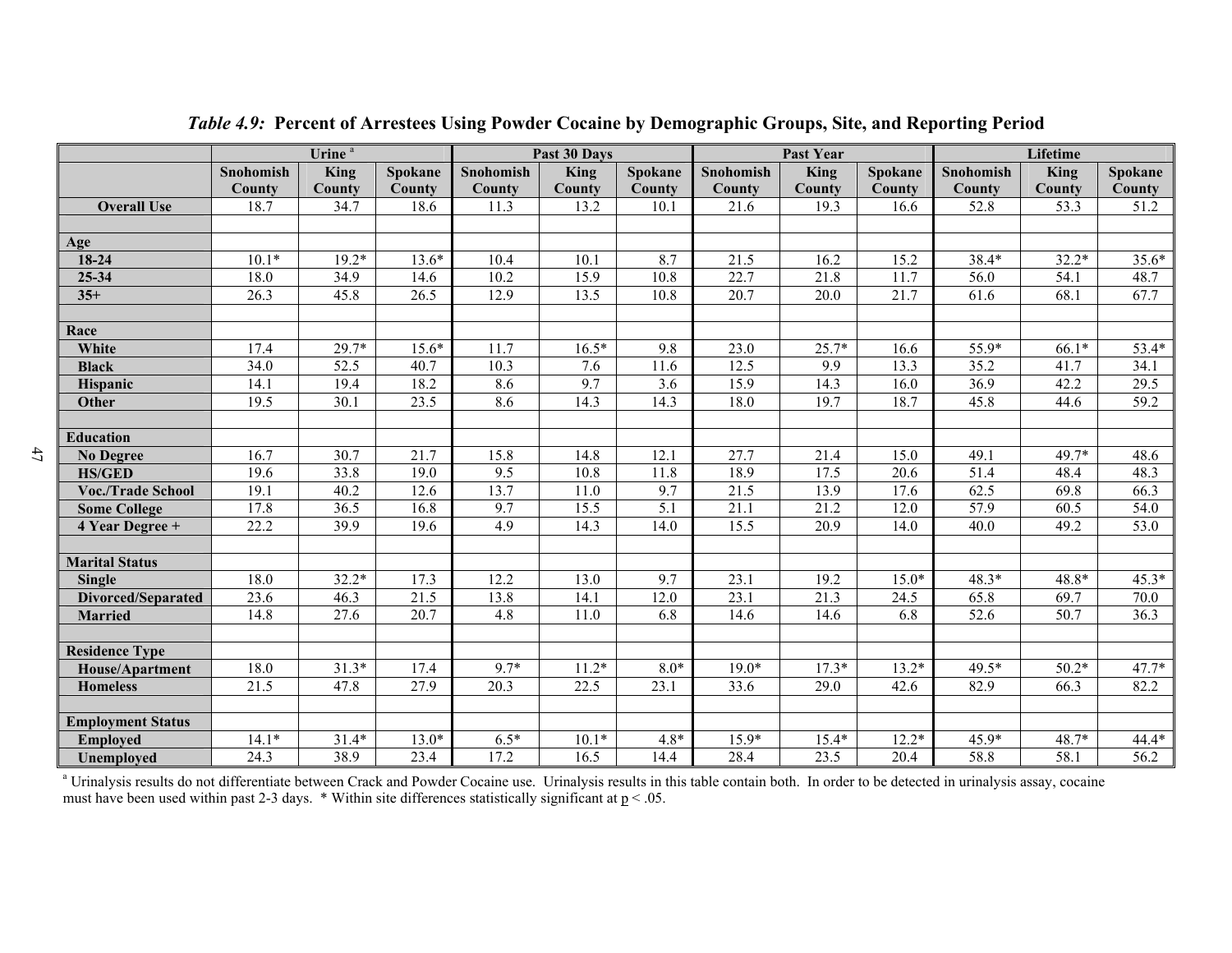# *Heroin*

Table 4.10 presents a comprehensive account of heroin use among Snohomish County arrestees. In addition to describing overall rates of use, this table also describes use across different demographic groups. ADAM data on heroin use in both the King County and Spokane County sites are also presented for comparison.

Below is a summary and discussion of the findings in this table:

- In Snohomish County, approximately 1 in 10 arrestees reported using heroin during the past 30 days.
- Heroin use occurred in approximately 10% of Snohomish County arrestees during the past 12 months.
- **Lifetime use** of heroin was the lowest among the 5 illicit substances that were specifically asked about.

## **Age**

Figure 4.9 indicates the consistent relationship between arrestee age and testing positive for opiates54 that were found across sites.





• A trend toward greater use of opiates among older arrestees appears to be indicated in Figure 4.9. However, this result did not obtain statistical significance in the Snohomish

 $\overline{a}$ <sup>54</sup> EMIT testing does not distinguish among drugs in the opiate family. Heroin, however, is by far the most commonly used opiate.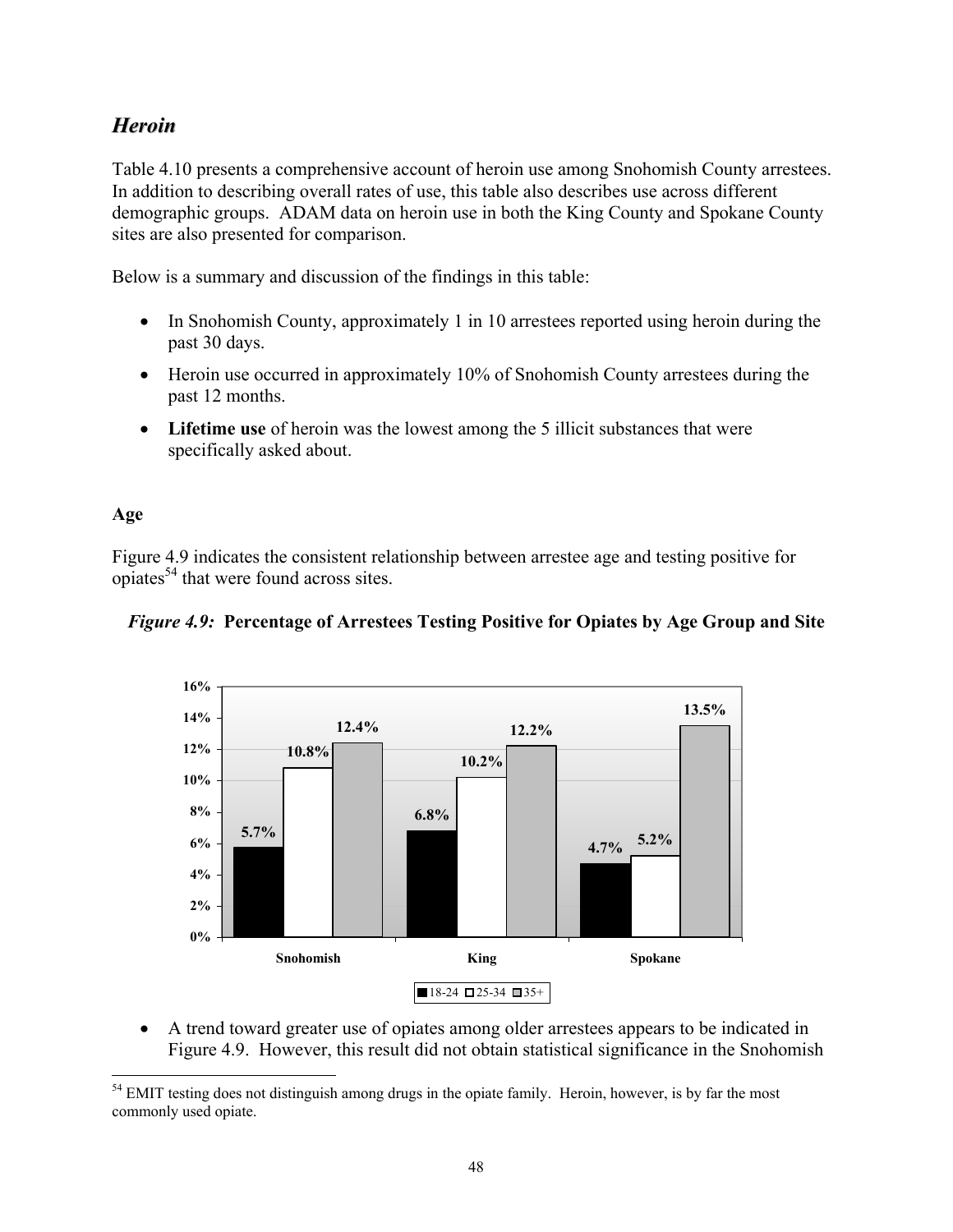County sample.<sup>55</sup> Significant associations between testing positive for opiates and age were found at both the King County and Spokane County sites.<sup>56</sup>

• Regardless of site or reporting period, self-reports of heroin use differed by age group. Consistently, younger arrestees less frequently reported using heroin than did older arrestees.

### **Race**

- In Snohomish County, White arrestees tested positive for opiates more frequently than other racial groups.
- Among Snohomish County arrestees, reports of **lifetime heroin use** are significantly different between racial groups.<sup>57</sup>
	- Post hoc examination revealed that Whites were more likely to report **ever using** heroin compared to arrestees from all other racial groups.<sup>58</sup>
- At each of the three sites, reports of **lifetime heroin use** were lowest among African Americans.

## **Education**

• Among Snohomish County arrestees, heroin use was not dependent upon education level.

### **Marital Status**

- Among Snohomish County arrestees, self-reports of heroin use in the past year were significantly different between marital status groups.<sup>59</sup> Similarly, in Snohomish County positive tests for opiates differed by marital status.<sup>60</sup>
	- In both instances, use was lowest among married arrestees.

## **Residence Type**

• In Snohomish County, no statistically significant difference in frequency of opiate use was found between homeless arrestees and arrestees living in a house or apartment; however, small sample size limits the validity of this result.

 $\overline{a}$ 

<sup>&</sup>lt;sup>55</sup>  $\chi^2(2, \underline{N} = 517) = 4.60$ ,  $\underline{p} = .10$ <br>
<sup>56</sup> For King County,  $\chi^2(2, \underline{N} = 1283) = 7.13$ ,  $\underline{p} < .05$ . For Spokane,  $\chi^2(2, \underline{N} = 436) = 10.07$ ,  $\underline{p} < .01$ <br>
<sup>57</sup>  $\chi^2(3, \underline{N} = 560) = 13.87$ ,  $\underline{p} < .05$ <br>
<sup>58</sup>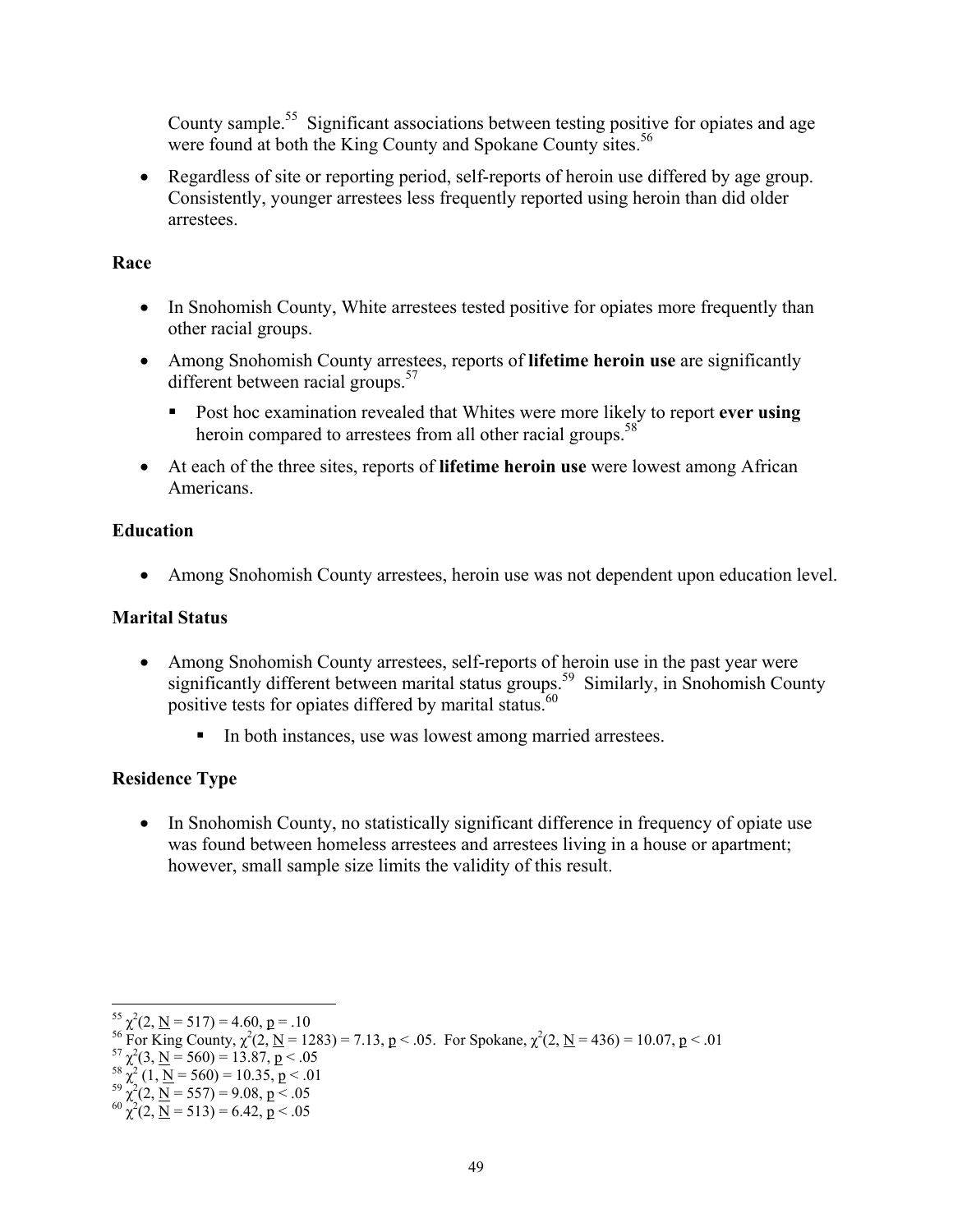• This finding was inconsistent with self-report data. Regardless of site or reporting period, arrestee self-reports indicate that significantly more homeless arrestees used heroin than did arrestees living in a house or apartment.

### **Employment Status**

- In Snohomish County, no statistically significant difference in frequency of opiate use was found between employed and unemployed arrestees.<sup>61</sup>
- This finding was inconsistent with self-report data. Regardless of site or reporting period, arrestee self-reports indicate that significantly more unemployed arrestees used heroin than did employed arrestees.

#### **Income**

The chart below describes the relationship between income and heroin use (both positive EMIT test for opiates and self-report of heroin use in the past year).



# *Figure 4.10:* **Heroin Use by Income Level**

• Positive tests for opiates were statistically independent of annual income.<sup>62</sup> Similarly, use of heroin during past year was statistically independent of annual income level. $^{63}$ That is, use of heroin during the past year was as likely to occur in any income group.

<sup>1</sup>  $^{61}$   $\chi^2$ 

<sup>&</sup>lt;sup>61</sup>  $\chi^2(1, \underline{N} = 504) = 3.45, \underline{p} = .06$ <br>
<sup>62</sup>  $\chi^2(3, \underline{N} = 471) = 7.17, \underline{p} = .07$ <br>
<sup>63</sup>  $\chi^2(3, \underline{N} = 508) = 7.23, \underline{p} = .07$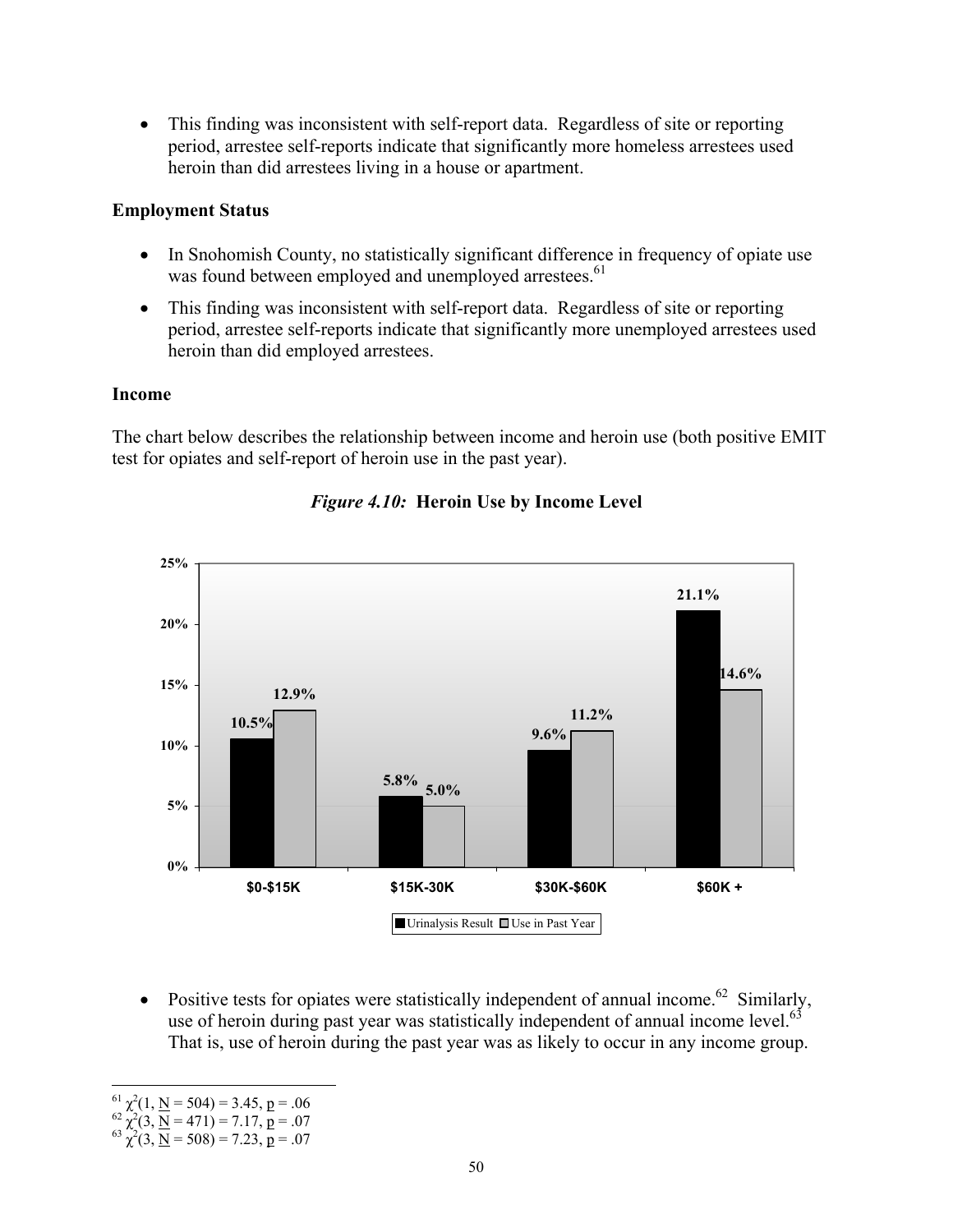|                           | Urine            |         |                  | Past 30 Days     |             |         |                  | <b>Past Year</b> |         | Lifetime         |         |         |
|---------------------------|------------------|---------|------------------|------------------|-------------|---------|------------------|------------------|---------|------------------|---------|---------|
|                           | <b>Snohomish</b> | King    | Spokane          | <b>Snohomish</b> | <b>King</b> | Spokane | <b>Snohomish</b> | <b>King</b>      | Spokane | Snohomish        | King    | Spokane |
|                           | County           | County  | County           | <b>County</b>    | County      | County  | County           | County           | County  | <b>County</b>    | County  | County  |
| <b>Overall Use</b>        | 9.9              | 10.2    | 8.1              | 8.1              | 11.4        | 7.2     | 10.9             | 14.2             | 10.2    | 22.5             | 25.8    | 20.1    |
|                           |                  |         |                  |                  |             |         |                  |                  |         |                  |         |         |
| Age                       |                  |         |                  |                  |             |         |                  |                  |         |                  |         |         |
| 18-24                     | 5.7              | $6.8*$  | $4.7*$           | $2.7*$           | $9.2*$      | $2.9*$  | $4.5*$           | $9.4*$           | $7.4*$  | $11.2*$          | $13.6*$ | $13.2*$ |
| $25 - 34$                 | 10.8             | 10.2    | $\overline{5.2}$ | 8.0              | 8.5         | 3.5     | 12.0             | 13.3             | 4.7     | 27.8             | 23.2    | 9.8     |
| $35+$                     | 12.4             | 12.2    | 13.5             | 12.6             | 15.1        | 14.0    | 15.0             | 18.4             | 17.1    | 27.2             | 36.4    | 34.4    |
|                           |                  |         |                  |                  |             |         |                  |                  |         |                  |         |         |
| Race                      |                  |         |                  |                  |             |         |                  |                  |         |                  |         |         |
| White                     | $11.5*$          | $14.1*$ | 8.1              | 9.3              | $14.2*$     | 7.8     | 12.5             | $19.0*$          | 11.0    | $25.3*$          | $32.3*$ | 20.9    |
| <b>Black</b>              | 0.0              | 5.0     | 8.8              | 2.2              | 7.1         | 7.9     | 2.2              | 7.6              | 6.9     | 4.4              | 16.5    | 10.1    |
| Hispanic                  | 1.4              | 7.2     | 8.0              | 0.0              | 9.4         | 3.6     | 1.5              | 10.2             | 6.0     | $\overline{7.1}$ | 23.8    | 16.5    |
| Other                     | 7.4              | 9.0     | 7.8              | $\overline{5.5}$ | 11.0        | 5.4     | 7.1              | 13.8             | 10.3    | 20.2             | 23.7    | 23.1    |
|                           |                  |         |                  |                  |             |         |                  |                  |         |                  |         |         |
| <b>Education</b>          |                  |         |                  |                  |             |         |                  |                  |         |                  |         |         |
| <b>No Degree</b>          | 10.1             | 12.7    | $6.5*$           | 7.1              | 15.2        | $7.4*$  | 10.7             | 18.9             | $8.1*$  | 22.6             | 27.7    | $16.3*$ |
| <b>HS/GED</b>             | 9.3              | 9.6     | 10.3             | 7.8              | 10.1        | 10.6    | 10.6             | 13.7             | 14.8    | 24.1             | 22.0    | 22.1    |
| <b>Voc./Trade School</b>  | 5.0              | 9.5     | 6.7              | 6.5              | 6.9         | 9.7     | 10.5             | 9.0              | 23.1    | 23.1             | 30.8    | 46.3    |
| <b>Some College</b>       | 12.3             | 9.2     | 4.1              | 9.3              | 11.2        | 0.0     | 10.9             | 12.6             | 1.1     | 18.1             | 28.7    | 14.1    |
| 4 Year Degree +           | 16.0             | 8.5     | 25.7             | 14.7             | 10.5        | 14.0    | 14.7             | 11.9             | 14.0    | 25.3             | 25.3    | 19.6    |
|                           |                  |         |                  |                  |             |         |                  |                  |         |                  |         |         |
| <b>Marital Status</b>     |                  |         |                  |                  |             |         |                  |                  |         |                  |         |         |
| <b>Single</b>             | $11.6*$          | 9.2     | 6.3              | 8.0              | 10.7        | 5.0     | 9.8*             | 13.3             | $7.8*$  | 21.8             | $22.0*$ | $15.9*$ |
| <b>Divorced/Separated</b> | 9.0              | 10.6    | 10.7             | 10.5             | 12.3        | 11.6    | 17.4             | 16.1             | 16.0    | 28.7             | 36.9    | 30.8    |
| <b>Married</b>            | 2.9              | 14.7    | 7.8              | 4.7              | 13.4        | 4.6     | 5.1              | 15.9             | 4.6     | 16.4             | 27.1    | 13.9    |
|                           |                  |         |                  |                  |             |         |                  |                  |         |                  |         |         |
| <b>Residence Type</b>     |                  |         |                  |                  |             |         |                  |                  |         |                  |         |         |
| House/Apartment           | 9.5              | $8.4*$  | 7.6              | $7.0*$           | $8.7*$      | $5.1*$  | $9.0*$           | $10.7*$          | $7.1*$  | $18.5*$          | $20.9*$ | $16.0*$ |
| <b>Homeless</b>           | 12.1             | 24.2    | 14.3             | 21.1             | 25.8        | 28.8    | 24.9             | 34.4             | 29.4    | 60.2             | 44.8    | 51.8    |
|                           |                  |         |                  |                  |             |         |                  |                  |         |                  |         |         |
| <b>Employment Status</b>  |                  |         |                  |                  |             |         |                  |                  |         |                  |         |         |
| <b>Employed</b>           | 7.5              | $6.9*$  | $3.7*$           | $5.6*$           | $7.0*$      | $1.5*$  | $7.0*$           | $9.3*$           | $3.8*$  | $18.3*$          | $19.0*$ | $10.1*$ |
| Unemployed                | 12.5             | 13.8    | 11.2             | 10.8             | 16.4        | 11.1    | 15.3             | 19.8             | 14.7    | 27.1             | 33.5    | 27.6    |

*Table 4.10:* **Percent of Arrestees Using Heroin by Demographic Groups, Site, and Reporting Period** 

The urinalysis assay detects opiates, not heroin. While the vast majority of opiate use is heroin, opiates use can also include other substances (e.g., morphine). In order to be detected in urinalysis assay, opiates must have been used within past 2 to 3 days.

\* Within site differences statistically significant at  $p < 0.05$ .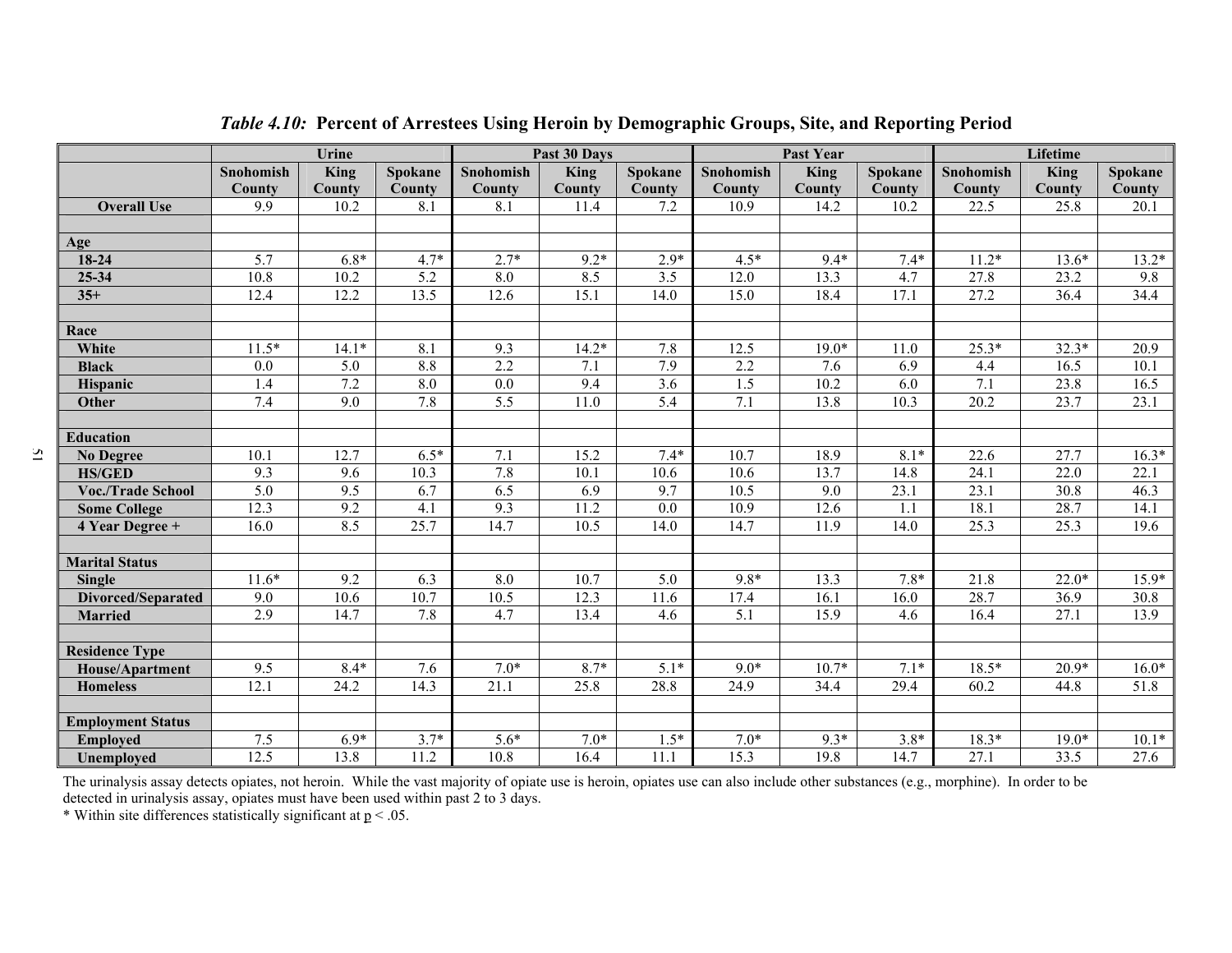# *Methamphetamine*

Table 4.11 presents a comprehensive account of methamphetamine use among Snohomish County arrestees. In addition to describing overall rates of use, this table also describes use across different demographic groups. ADAM data on methamphetamine use in both the King County and Spokane County sites are also presented for comparison.

Below is a summary and discussion of the findings in this table:

- Use of methamphetamine in Snohomish County **during the past 30 days** was reported by better than 1 in 5 arrestees.
- Use of methamphetamine was reported by over 1/4 of Snohomish County arrestees **during the past 12 months**.
- **Lifetime use** of methamphetamine is reported by nearly half of Snohomish County and Spokane County arrestees.

### **Age**

Figure 4.11 describes the relationship between the EMIT test for methamphetamine an arrestee age.



## *Figure 4.11:* **Percentage of Arrestees Testing Positive for Methamphetamine by Age and Site**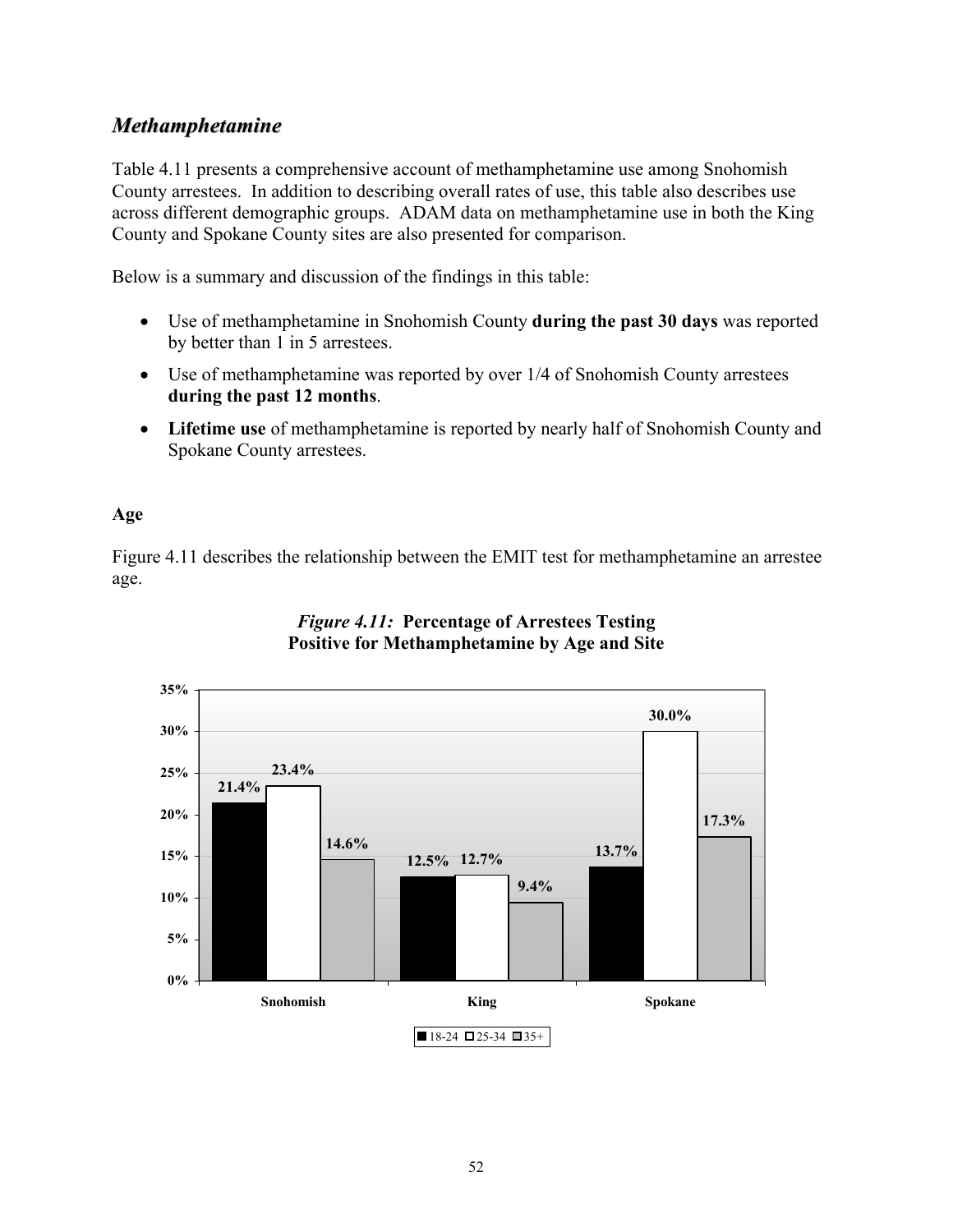- Testing positive for methamphetamine was only statistically dependent with age among arrestees from Spokane County.<sup>64</sup>
- Among Snohomish County arrestees, self-reports of lifetime methamphetamine use and use during the past year were dependent upon age. It appears that arrestees 35 and older were less likely to report using methamphetamine in the past year compared with other arrestees. Arrestees between the ages of 25 and 34 were most likely to report using methamphetamine in their lifetime.

### **Race**

- Among Snohomish County arrestees, self-report of lifetime methamphetamine use and use during the past year were statistically dependent upon race. In both instances, White arrestees reported using methamphetamine most frequently.
	- Post hoc examination revealed that Whites were more likely to report **ever using** methamphetamine compared with arrestees from all other racial groups.<sup>65</sup>

## **Education**

• In Snohomish County, self-report of lifetime methamphetamine use were statistically dependent upon level of education. Here, use appeared highest among those arrestees reporting no formal degree and lowest among those with college educations.

### **Marital Status**

• Among Snohomish County arrestees, tests for and self-reports of methamphetamine use were not significantly different between marital status groups.

## **Residence Type**

- Regardless of site, tests for methamphetamine use were higher for homeless arrestees than arrestees living in a house or apartment.<sup>66</sup>
- Similarly, regardless of site or reporting period, methamphetamine use was higher among homeless arrestees than among arrestees living in a house or apartment.

## **Employment Status**

- Among Snohomish County arrestees, positive tests for methamphetamine did not differ by employment status.
- Regardless of site or reporting period, self-reports of methamphetamine use were higher among unemployed than employed arrestees.

 $\overline{a}$ 

<sup>&</sup>lt;sup>64</sup>  $\chi^2(2, \underline{N} = 436) = 12.20, \underline{p} < .01$ <br>
<sup>65</sup>  $\chi^2(1, \underline{N} = 559) = 10.35, \underline{p} < .01$ <br>
<sup>66</sup> In Spokane, this result did not obtain statistical significance,  $\chi^2(1, \underline{N} = 406) = 3.20, \underline{p} = .07$ .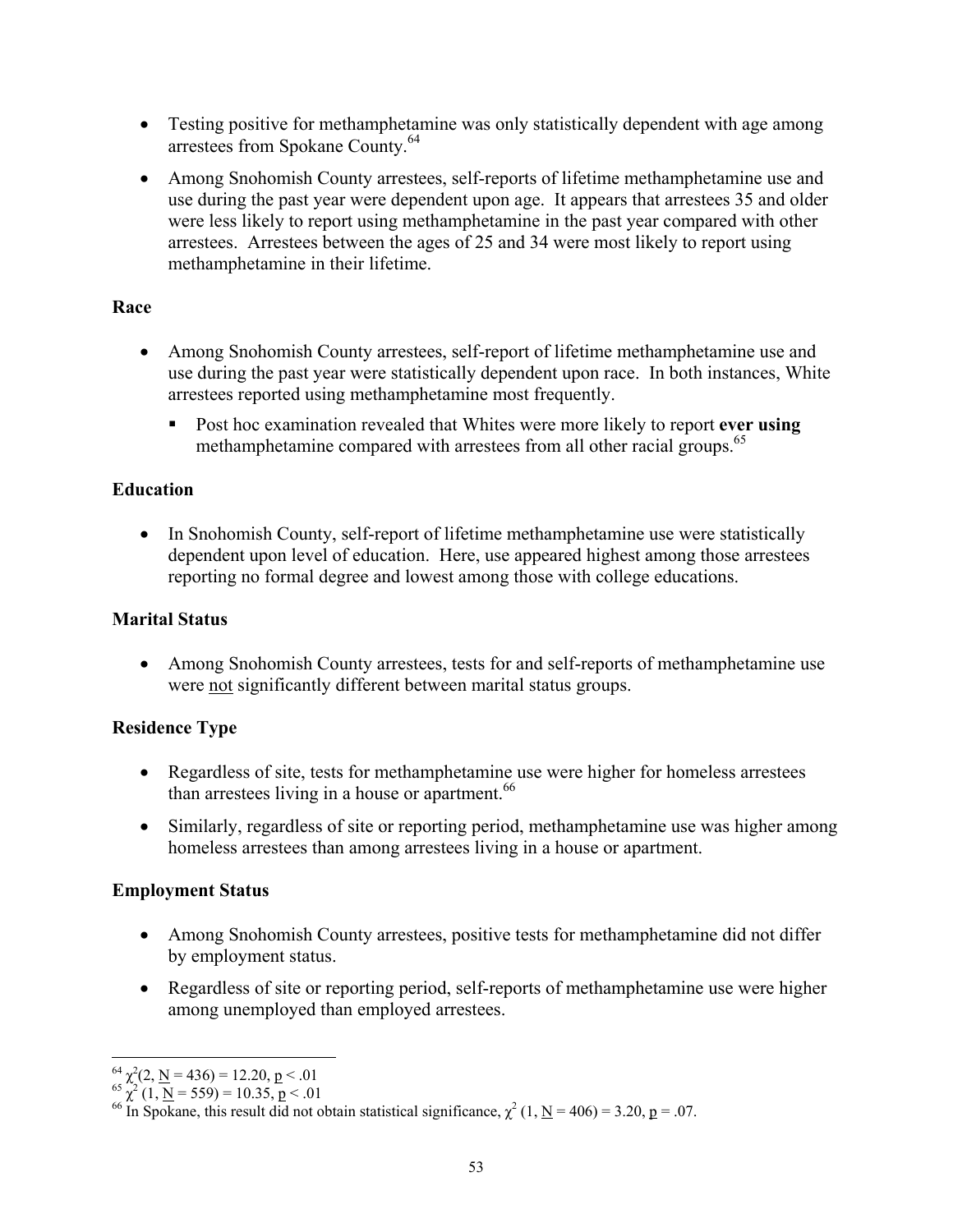#### **Income**

Figure 4.12 describes the relationship between methamphetamine use, assessed by both selfreport over the past year as well as by EMIT drug testing, and income level.



*Figure 4.12:* **Methamphetamine Use by Income Level** 

- No relationship between testing positive for methamphetamine and income level was found. $67$
- Similarly, use of methamphetamine during the past year was statistically independent of annual income level. $^{68}$  That is, use of methamphetamine did not appear to differ by arrestee income.

 $\overline{a}$ 

<sup>&</sup>lt;sup>67</sup>  $\chi^2$ (3, <u>N</u> = 471) = 0.47, p = .92<br><sup>68</sup>  $\chi^2$ (3, <u>N</u> = 506) = 5.76, p = .12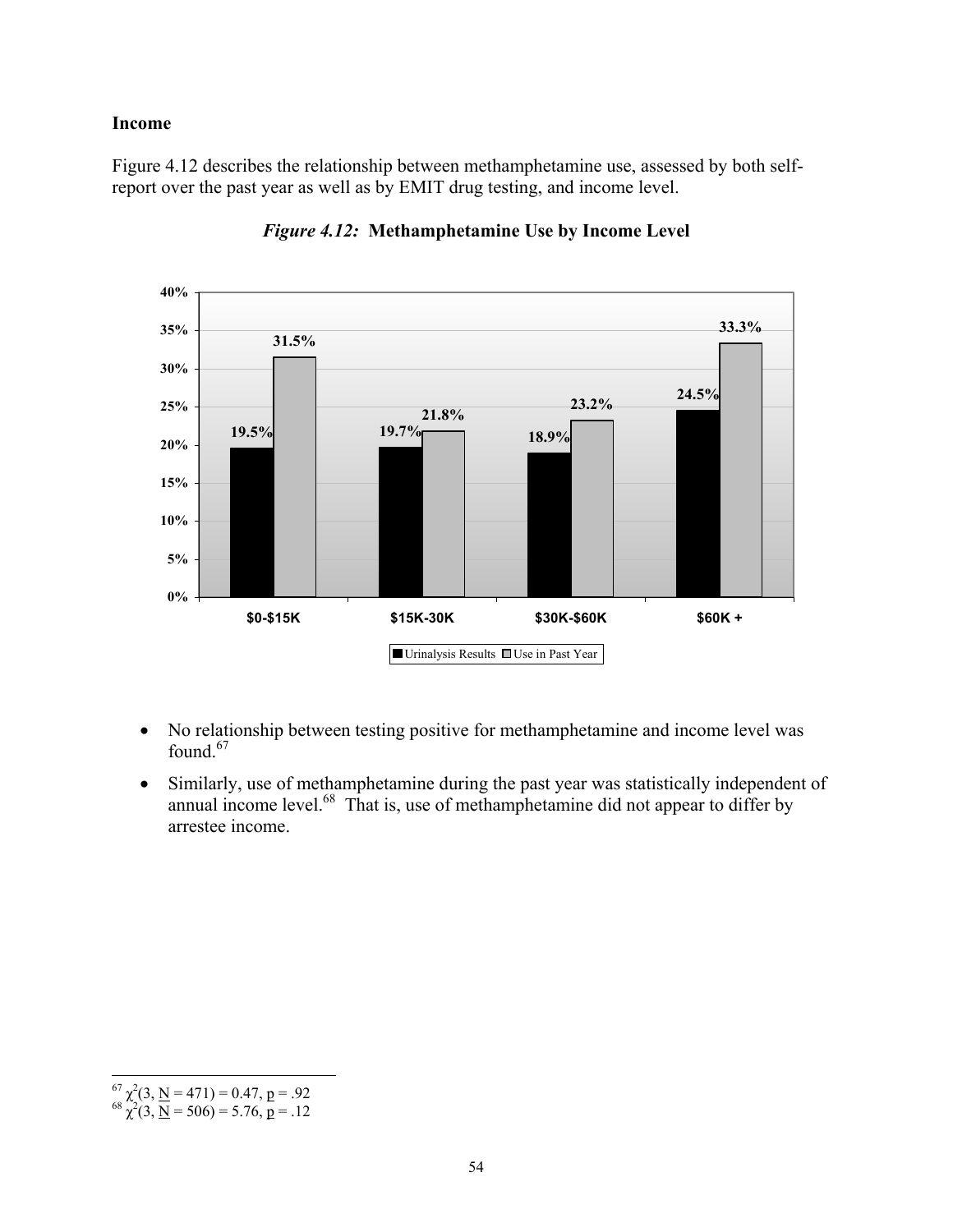|                           | Urine            |             |         |           | Past 30 Days |         |           | <b>Past Year</b> |         | Lifetime  |                   |               |
|---------------------------|------------------|-------------|---------|-----------|--------------|---------|-----------|------------------|---------|-----------|-------------------|---------------|
|                           | <b>Snohomish</b> | <b>King</b> | Spokane | Snohomish | <b>King</b>  | Spokane | Snohomish | King             | Spokane | Snohomish | King              | Spokane       |
|                           | County           | County      | County  | County    | County       | County  | County    | County           | County  | County    | County            | <b>County</b> |
| <b>Overall Use</b>        | 19.5             | 11.2        | 19.6    | 21.7      | 14.3         | 22.4    | 26.5      | 18.4             | 29.6    | 45.4      | 37.5              | 47.7          |
|                           |                  |             |         |           |              |         |           |                  |         |           |                   |               |
| Age                       |                  |             |         |           |              |         |           |                  |         |           |                   |               |
| 18-24                     | 21.4             | 12.5        | $13.7*$ | 23.6      | 14.5         | $16.3*$ | $29.3*$   | 17.2             | $23.1*$ | $42.5*$   | $30.5*$           | 39.3*         |
| 25-34                     | 23.4             | 12.7        | 30.0    | 25.6      | 16.3         | 30.9    | 30.9      | 22.2             | 39.8    | 53.6      | 41.9              | 54.8          |
| $35+$                     | 14.6             | 9.4         | 17.3    | 16.8      | 12.8         | 21.8    | 20.6      | 16.7             | 28.1    | 41.1      | 39.5              | 50.2          |
|                           |                  |             |         |           |              |         |           |                  |         |           |                   |               |
| Race                      |                  |             |         |           |              |         |           |                  |         |           |                   |               |
| White                     | 21.6             | $19.3*$     | 19.6    | 23.8      | $24.0*$      | 23.2    | $29.0*$   | $31.3*$          | $30.3*$ | 49.6*     | $57.6*$           | $51.3*$       |
| <b>Black</b>              | 6.1              | 2.4         | 7.1     | 10.3      | 3.4          | 7.6     | 12.5      | 3.9              | 7.1     | 18.3      | 11.0              | 17.2          |
| Hispanic                  | 11.1             | 6.9         | 25.8    | 13.0      | 6.3          | 13.6    | 15.9      | 9.1              | 23.1    | 28.6      | 28.7              | 25.5          |
| Other                     | 15.6             | 6.6         | 22.4    | 12.3      | 10.1         | 29.4    | 17.7      | 12.8             | 40.8    | 35.1      | 30.9              | 55.8          |
|                           |                  |             |         |           |              |         |           |                  |         |           |                   |               |
| <b>Education</b>          |                  |             |         |           |              |         |           |                  |         |           |                   |               |
| <b>No Degree</b>          | 17.1             | 13.6        | 20.0    | 27.9      | $19.4*$      | $19.8*$ | 32.7      | $23.8*$          | 31.4    | 55.3*     | 44.2*             | 48.3          |
| <b>HS/GED</b>             | 24.3             | 11.5        | 23.8    | 22.1      | 15.5         | 30.1    | 26.3      | 19.6             | 35.0    | 43.0      | 33.5              | 51.7          |
| <b>Voc./Trade School</b>  | 20.9             | 12.0        | 12.4    | 19.0      | 16.4         | 19.9    | 23.6      | 19.8             | 24.4    | 49.8      | 40.6              | 40.5          |
| <b>Some College</b>       | 14.2             | 8.8         | 16.0    | 16.9      | 8.0          | 15.1    | 23.4      | 12.7             | 23.8    | 41.8      | 39.1              | 44.6          |
| 4 Year Degree +           | 5.3              | 10.9        | 5.6     | 9.8       | 12.9         | 5.6     | 14.7      | 14.5             | 5.6     | 19.6      | 30.0              | 31.4          |
|                           |                  |             |         |           |              |         |           |                  |         |           |                   |               |
| <b>Marital Status</b>     |                  |             |         |           |              |         |           |                  |         |           |                   |               |
| <b>Single</b>             | 20.2             | 11.5        | $21.5*$ | 23.5      | 14.7         | 22.9    | 29.0      | 18.3             | $29.6*$ | 45.6      | $34.5*$           | $43.5*$       |
| <b>Divorced/Separated</b> | 17.5             | 11.8        | 20.1    | 18.8      | 13.2         | 23.9    | 22.6      | 17.7             | 35.1    | 48.9      | 44.1              | 59.4          |
| <b>Married</b>            | 18.7             | 8.9         | 4.1     | 19.4      | 13.6         | 11.5    | 23.3      | 18.7             | 12.5    | 40.4      | 40.8              | 37.1          |
|                           |                  |             |         |           |              |         |           |                  |         |           |                   |               |
| <b>Residence Type</b>     |                  |             |         |           |              |         |           |                  |         |           |                   |               |
| House/Apartment           | 18.5*            | $10.6*$     | 18.3    | $19.3*$   | $12.8*$      | $18.7*$ | $23.9*$   | $16.7*$          | $26.6*$ | 42.8*     | $33.7*$           | $46.3*$       |
| <b>Homeless</b>           | 33.5             | 16.6        | 30.8    | 47.6      | 22.8         | 54.6    | 51.4      | 27.6             | 54.5    | 74.8      | $\overline{57.7}$ | 68.4          |
|                           |                  |             |         |           |              |         |           |                  |         |           |                   |               |
| <b>Employment Status</b>  |                  |             |         |           |              |         |           |                  |         |           |                   |               |
| <b>Employed</b>           | 18.2             | $8.7*$      | 17.3    | $18.1*$   | $11.1*$      | $17.2*$ | $22.2*$   | $14.4*$          | $22.7*$ | 38.9*     | 33.8*             | $40.1*$       |
| <b>Unemployed</b>         | 20.5             | 13.8        | 20.7    | 25.2      | 17.7         | 26.0    | 30.2      | 22.4             | 34.7    | 51.1      | 41.3              | 53.4          |

*Table 4.11:* **Percent of Arrestees Using Methamphetamine by Demographic Groups, Site, and Reporting Period** 

In order to be detected in urinalysis assay, methamphetamine must have been used within past 2-4 days.

\* Within site differences statistically significant at  $p < 0.05$ .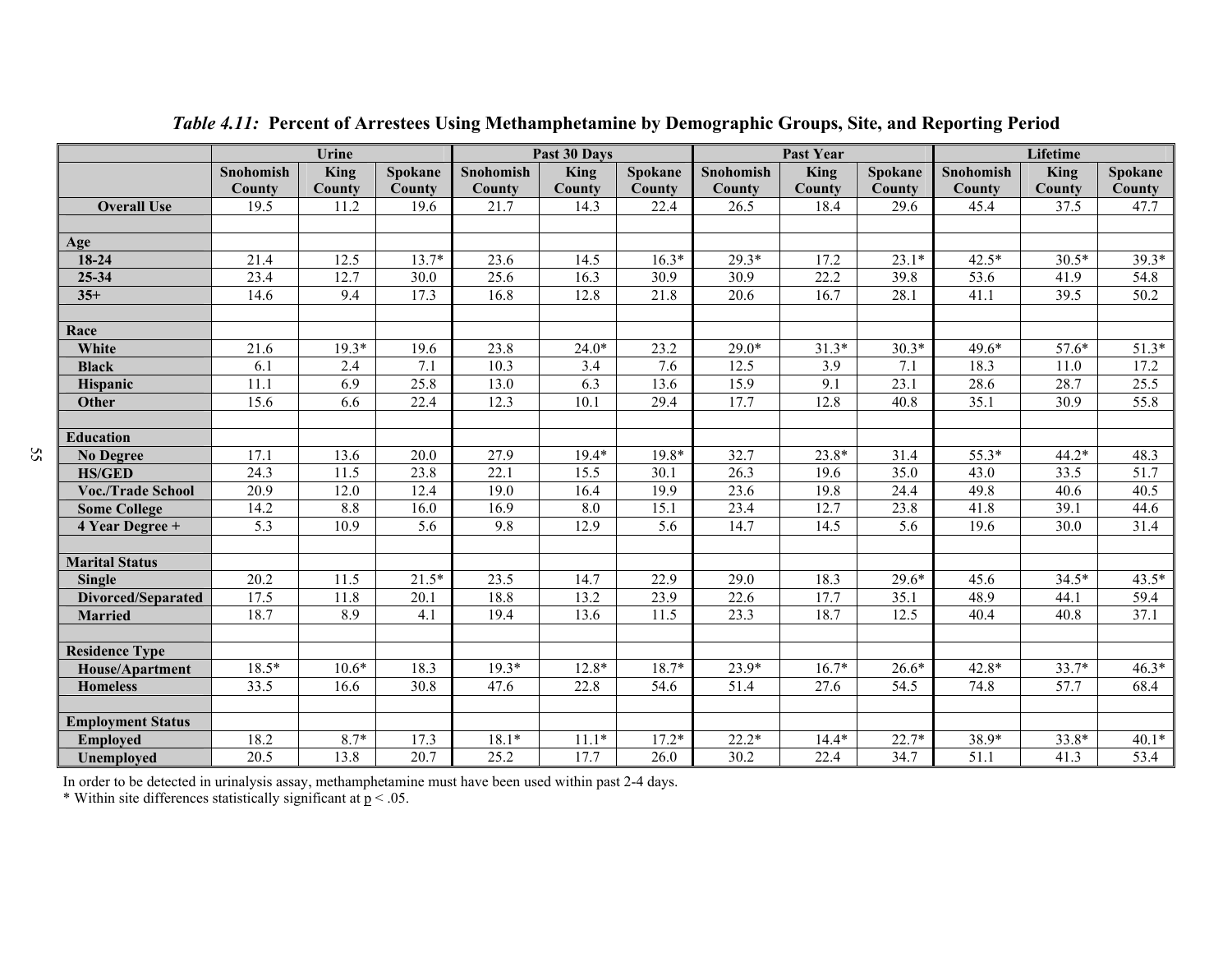# *Extent of Substance Use in Past 30 Days*

Thus far, self-report of substance use has been limited to whether or not an arrestee has used a substance. Information also exists about the frequency of substance use. The next set of analyses examine the average number of days arrestees report using substances during the past month.

|                      |                          | <b>Snohomish County (a)</b> |                |                     | King County $(b)$  |                           | Spokane County $(c)$     |                    |      |  |
|----------------------|--------------------------|-----------------------------|----------------|---------------------|--------------------|---------------------------|--------------------------|--------------------|------|--|
| Substance            | $\underline{\mathbf{N}}$ | $\underline{\mathbf{M}}$    | S <sub>D</sub> | $\underline{\rm N}$ | $\underline{M}$    | $\underline{\mathrm{SD}}$ | $\underline{\mathbf{N}}$ | $\underline{M}$    | SD   |  |
| Alcohol              | 292                      | 8.5 <sub>bc</sub>           | 9.5            | 587                 | $10.8_a$           | 10.9                      | 218                      | $8.9_a$            | 9.8  |  |
| Marijuana            | 268                      | 12.9 <sub>bc</sub>          | 11.9           | 545                 | 11.8 <sub>ac</sub> | 11.8                      | 203                      | 13.1 <sub>ab</sub> | 11.4 |  |
| <b>Crack Cocaine</b> | 63                       | 14.1 <sub>bc</sub>          | 11.8           | 275                 | 12.9 <sub>ac</sub> | 12.6                      | 56                       | 10.5 <sub>ab</sub> | 11.8 |  |
| Powder Cocaine       | 60                       | 8.1 <sub>bc</sub>           | 9.8            | 142                 | 7.6 <sub>a</sub>   | 9.9                       | 45                       | $7.1_a$            | 9.5  |  |
| Heroin               | 40                       | 13.2 <sub>bc</sub>          | 13.4           | 113                 | $15.8_a$           | 13.7                      | 26                       | $17.8_a$           | 12.7 |  |
| Meth                 | 109                      | 13.0 <sub>bc</sub>          | 12.4           | 166                 | $11.9_a$           | 11.2                      | 88                       | $10.0_a$           | 10.0 |  |

| <i>Table 4.12:</i> Average Number of Days Arrestees  |
|------------------------------------------------------|
| <b>Report Using Substances by Substance and Site</b> |

Means in the same row with a subscript differ from the mean of that site at  $p < .05$  in the Tukey honestly significant different (HSD) comparison.

- A series of one-way ANOVAs were conducted to examine whether average number of days of substance use differed across each site. Analyses indicated that for each substance significant differences existed between sites.
- Pair-wise comparisons revealed that **Snohomish County arrestees reported**:
	- significantly fewer binge drinking days than is reported in either King County or Spokane County.
	- significantly more days of marijuana use than is reported in King County but fewer than is reported in Spokane County.
	- significantly more days of crack cocaine use than is reported in either King County or Spokane County.
	- **Example 1** significantly more days of powder cocaine use than is reported in either King County or Spokane County.
	- significantly fewer days of heroin use than is reported in either King County or Spokane County.
	- significantly more days of methamphetamine use than is reported in either King County or Spokane County.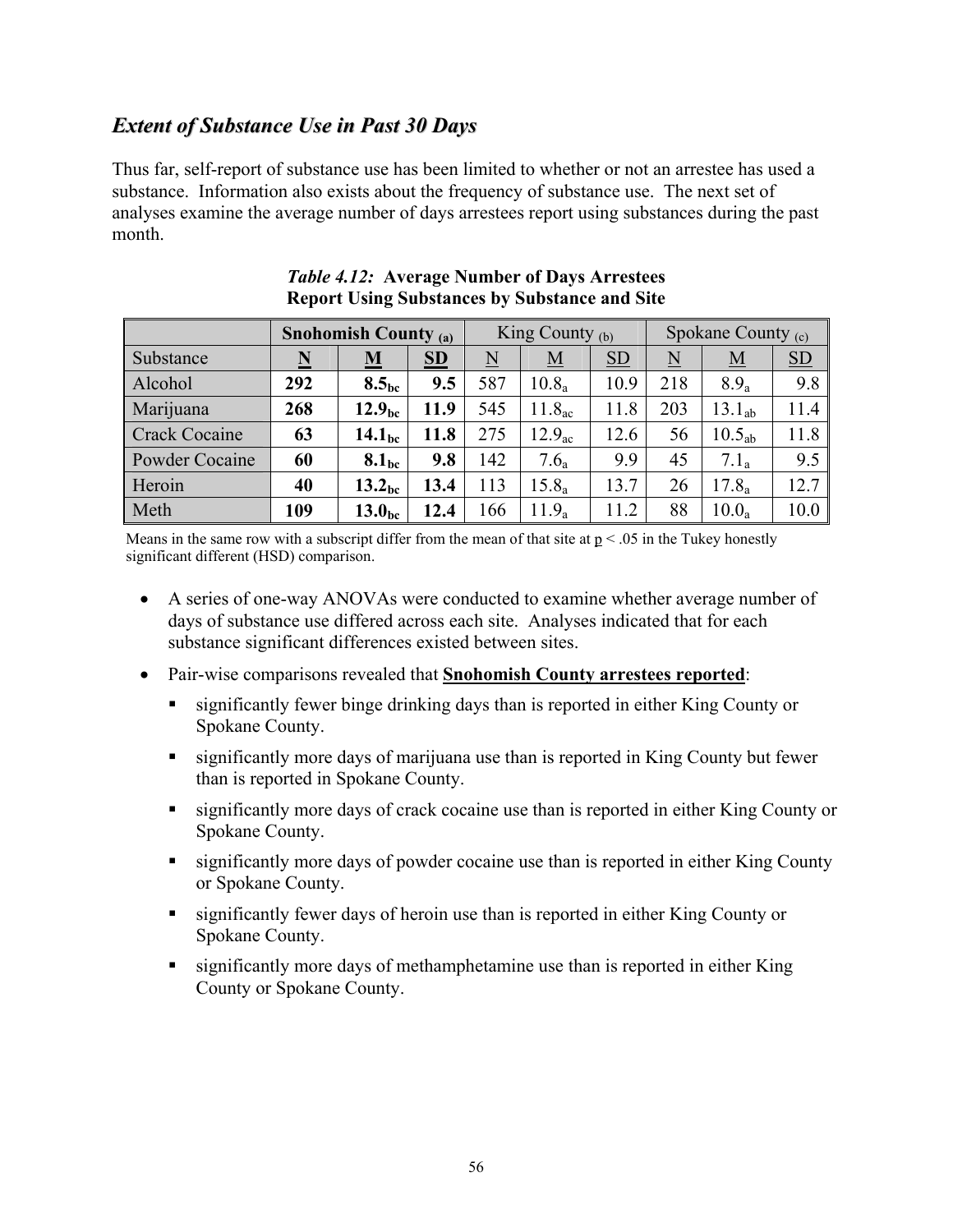# *Other Illicit Substances*

Arrestees were asked whether they had used other illicit substances:

### **"Not including alcohol and these five drugs, have you ever used any other drug, not counting drugs for which you have a prescription or over the counter drugs?"**

Those arrestees who indicated that they had used other illicit substances were asked to indicate the drug that they used **most often**.

### **Lifetime Use of "Other" Substances**

Among Snohomish County arrestees:

- 561 arrestees responded to questions about lifetime "other" substance use, and 35.1% indicated that they had used "other" drugs in their lifetime.
- Hallucinogenic drugs, specifically LSD and mushrooms, represent the two most frequently reported substances and account for almost 2/3 of other substances.
- Among arrestees who had ever used "other" substances, ecstasy was cited by arrestees as the substance most frequently used in over 13% of the cases.

#### *Figure 4.13:* **Other Substances Most Frequently Used by Snohomish County Arrestees**

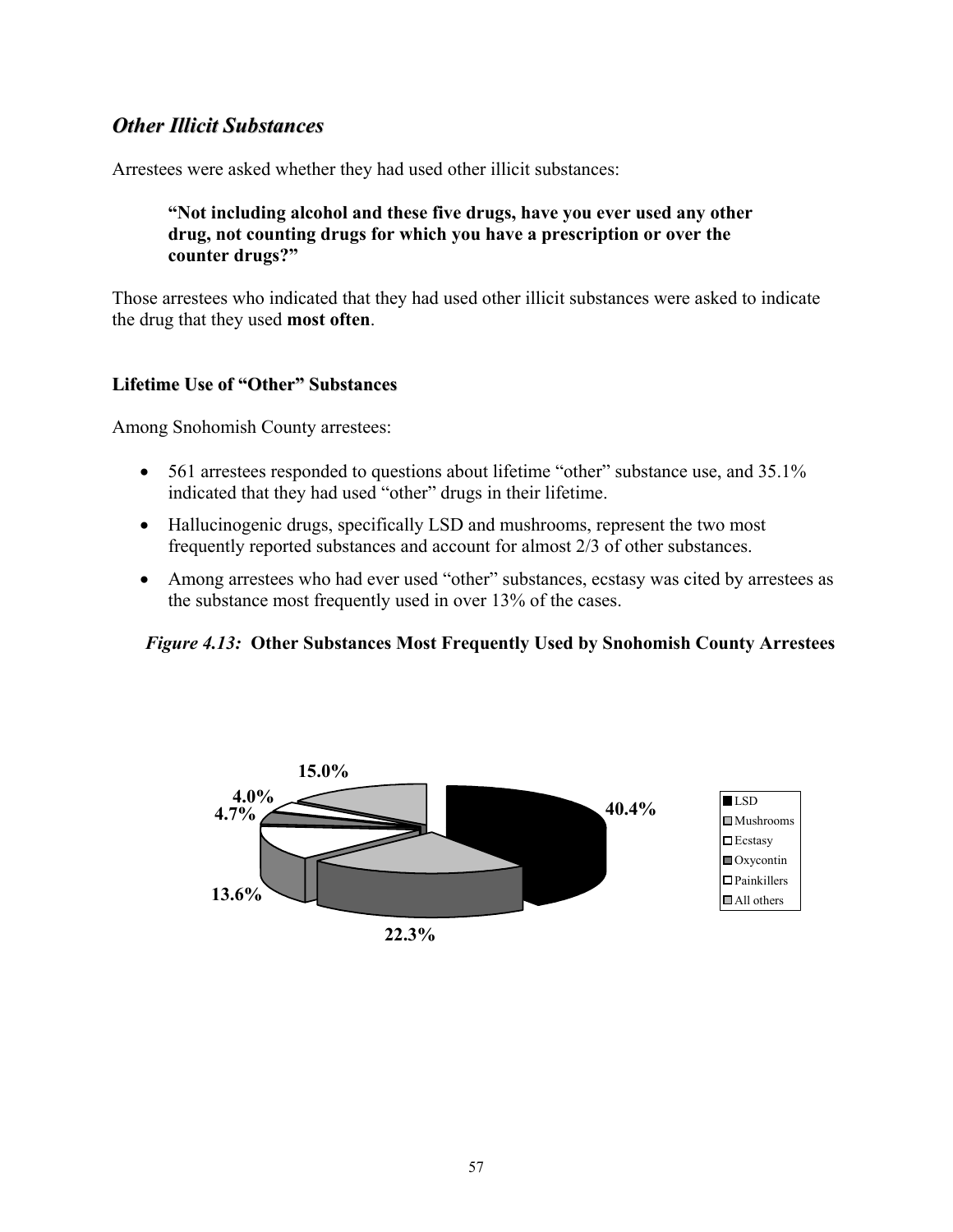• A large proportion (15%) of "other" substances reported by those indicating lifetime use were not easily classified into one category. These included a wide variety of substances from inhalants, stimulants, depressants, and illicit prescription drug use.

### **Use of "Other" Substances in Past Year**

- Among Snohomish County arrestees responding to questions about the use of other illicit substances during the past year ( $N = 561$ ), 11.4% of indicated that they had used "other" substances in the past year.
- Among those who reported using other illicit substances in the past year, Ecstasy had replaced LSD as the substance reported to be most frequently used.

### *Figure 4.14:* **Most Commonly Used "Other" Substances Used by Snohomish County Arrestees in the Past Year**



- Ecstasy constitutes the most commonly reported "other" drug among those using other drugs in the past 12 months.
- Significantly, over 1/4 of the "other" substances reported as used by arrestees in the past year were not easily classifiable into larger categories. These drugs included a wide variety of substances from inhalants, stimulants, depressants, and illicit prescription drug use.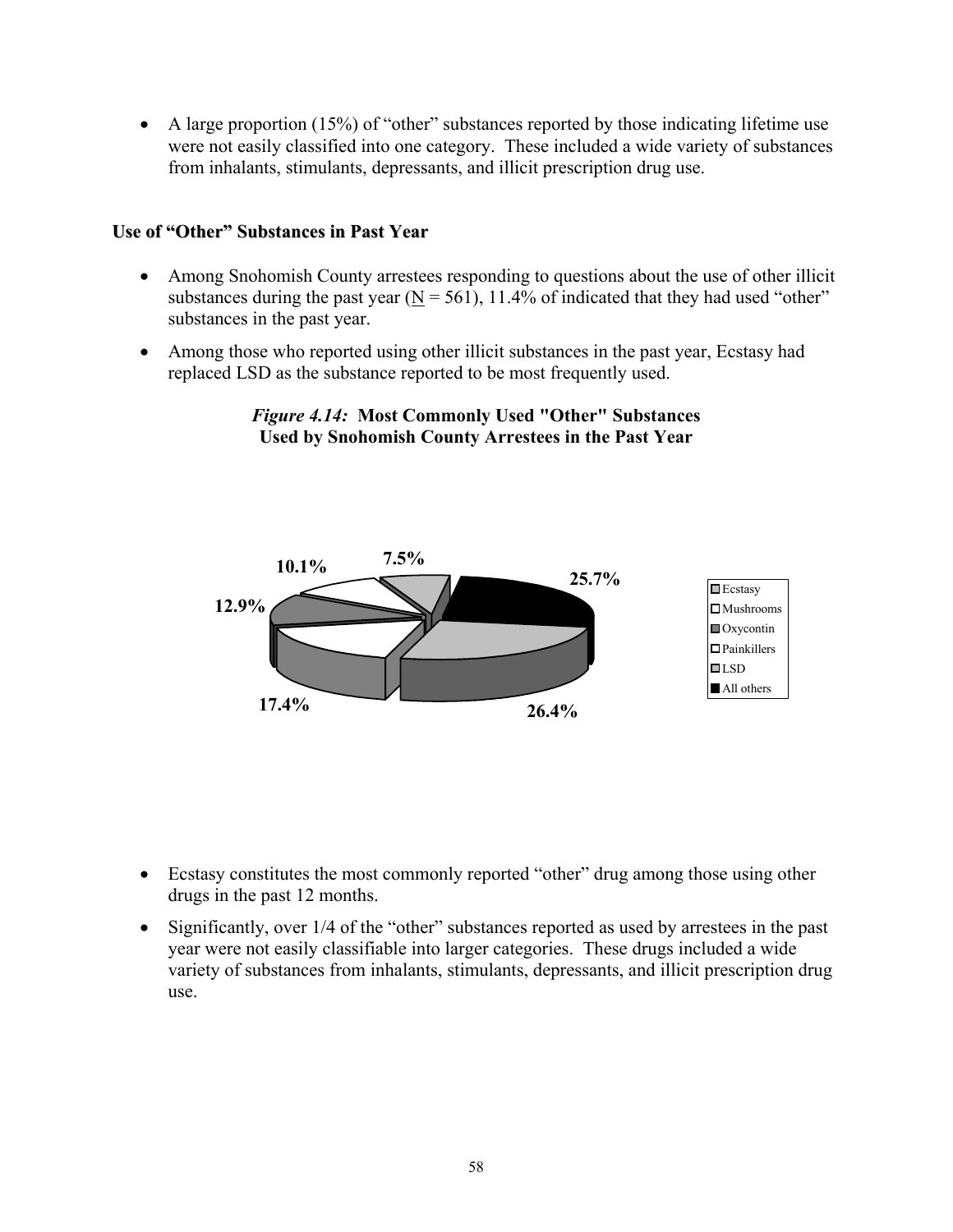# *Needle Use*

Due to health issues, of particular concern to many communities is the use of needles among drug users. Figure 4.15 indicates the percentage of arrestees who ever injected drugs.

• Needle use was independent of site. $69$  That is, arrestees in Snohomish County were no more or less likely to use needles than were arrestees from either the King County or Spokane County sites.



## *Figure 4.15:* **Percent of Arrestees Indicating They Had Ever Injected Drugs in Order to Get High**

 $\overline{a}$ 

 $^{69}$   $\chi^2$  (2, <u>N</u> = 1633) = 3.40, <u>p</u> = .18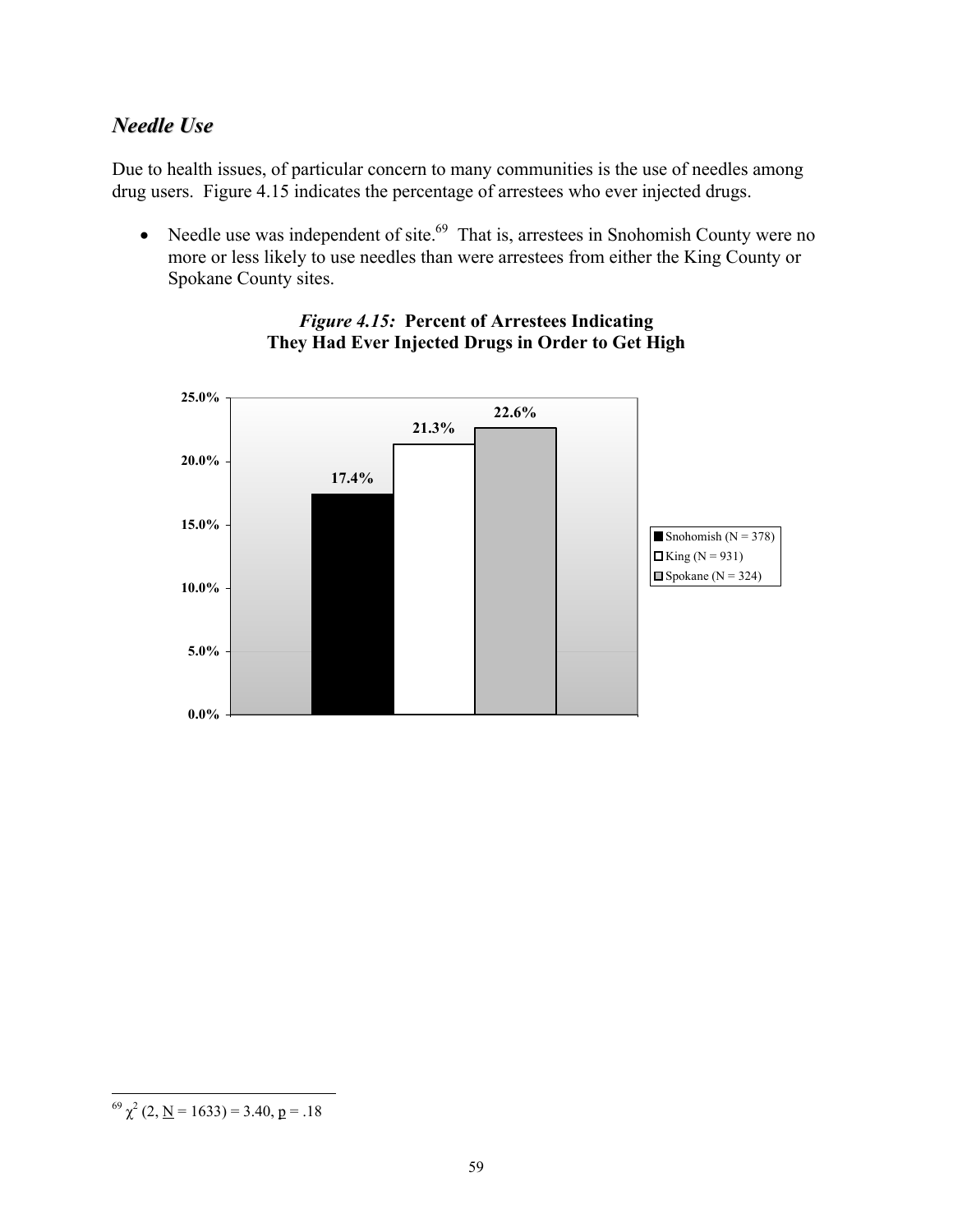# *Age of Substance Use Initiation*

Arrestees who indicated that they had ever used a substance were subsequently asked about the age at which they first used the substance.



### *Figure 4.16:* **Age of First Substance Use by Substance and Site**

- Age of first alcohol binge is significantly different among the three sites.<sup>70</sup> However, post-hoc analyses revealed that age of first alcohol binge differs only between the King County and Spokane County sites. Age of first alcohol binge in Snohomish County is not significantly different from King County<sup>71</sup> or from Spokane County.<sup>72</sup>
- Age of first crack use is significantly different among the three sites.<sup>73</sup> Further, post-hoc analyses revealed that age of first crack use in Snohomish County was significantly lower than in King County<sup>74</sup> but not lower than in Spokane County.<sup>75</sup>
- Age of first for marijuana, powder cocaine, heroin, and methamphetamine are not significantly different among sites.
- Age of first use of alcohol and marijuana precedes that of the other "hard" drugs.

- 
- 
- 
- $71 \text{ p} = .31$ <br>  $72 \text{ p} = .13$ <br>  $73 \text{ p} < .01$ <br>  $74 \text{ p} < .001$ <br>  $75 \text{ p} = .15$
- 

 $\frac{70}{2}$  p < .05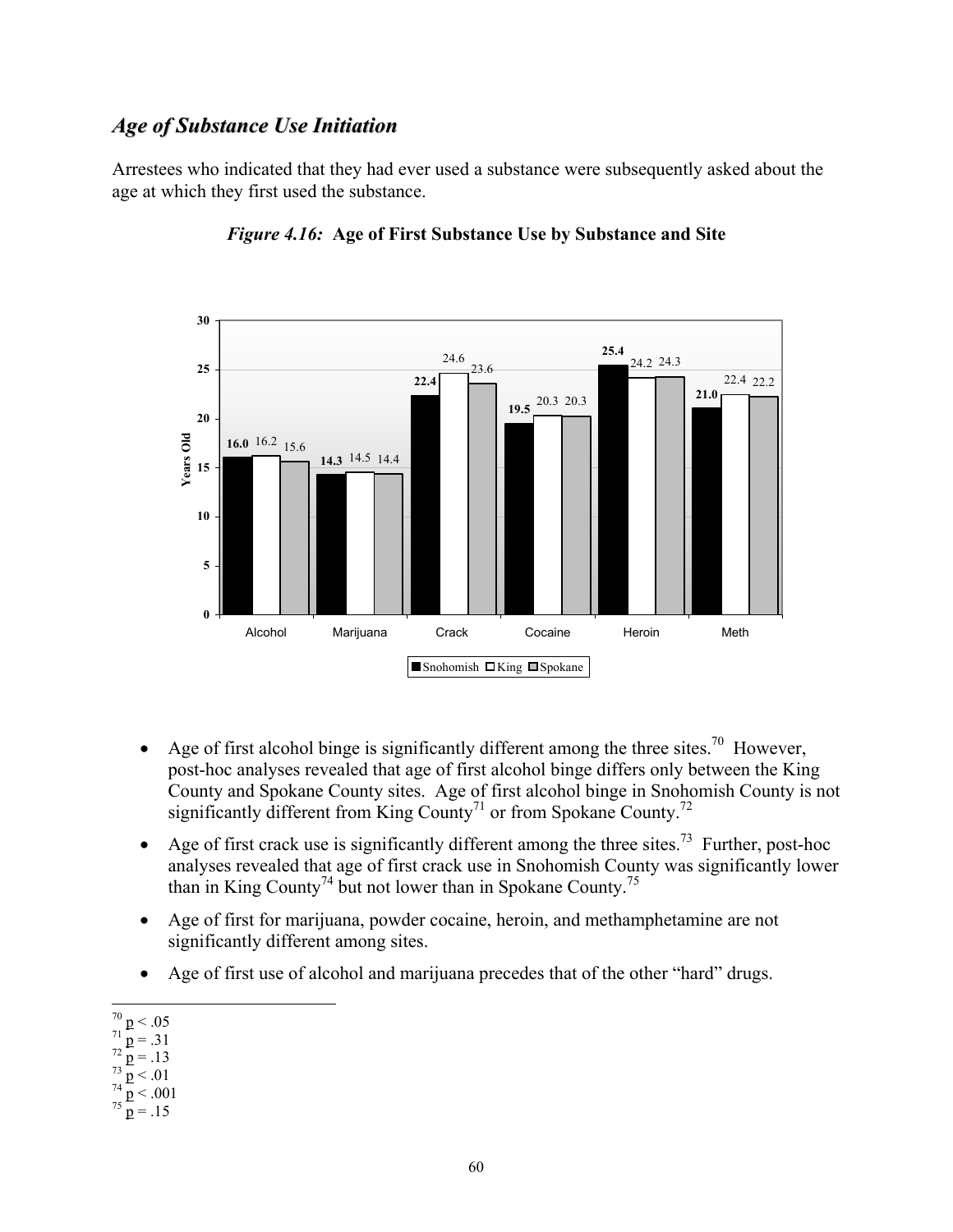## *Positive Tests for "Other" Drugs*

In addition to the NIDA-5 drug assays, EMIT tests were also conducted for other substances. The rate of use for each of these substances was quite low.

| <b>Site</b>                            | Benzodiazepenes | Propoxyphene | Methadone | <b>Barbituates</b> |
|----------------------------------------|-----------------|--------------|-----------|--------------------|
| <b>Snohomish County</b><br>$(N = 512)$ | 2.5%            | $1.2\%$      | 1.4%      | $0.2\%$            |
| <b>King County</b><br>$(N = 1288)$     | $3.3\%$         | $0.1\%$      | $2.6\%$   | $0.2\%$            |
| <b>Spokane County</b><br>$(N = 436)$   | 2.8%            | $1.6\%$      | $1.2\%$   | $0.1\%$            |

*Table 4.13:* **Percent of Arrestees Testing Positive for Other Substances by Site** 

• Methaqualone was omitted from the above table as no arrestees tested positive for this substance.<sup>76</sup>

 $\overline{a}$ 

 $76$  Testing for Methaqualone was discontinued in 2003 as ADAM instructions to the laboratory changed.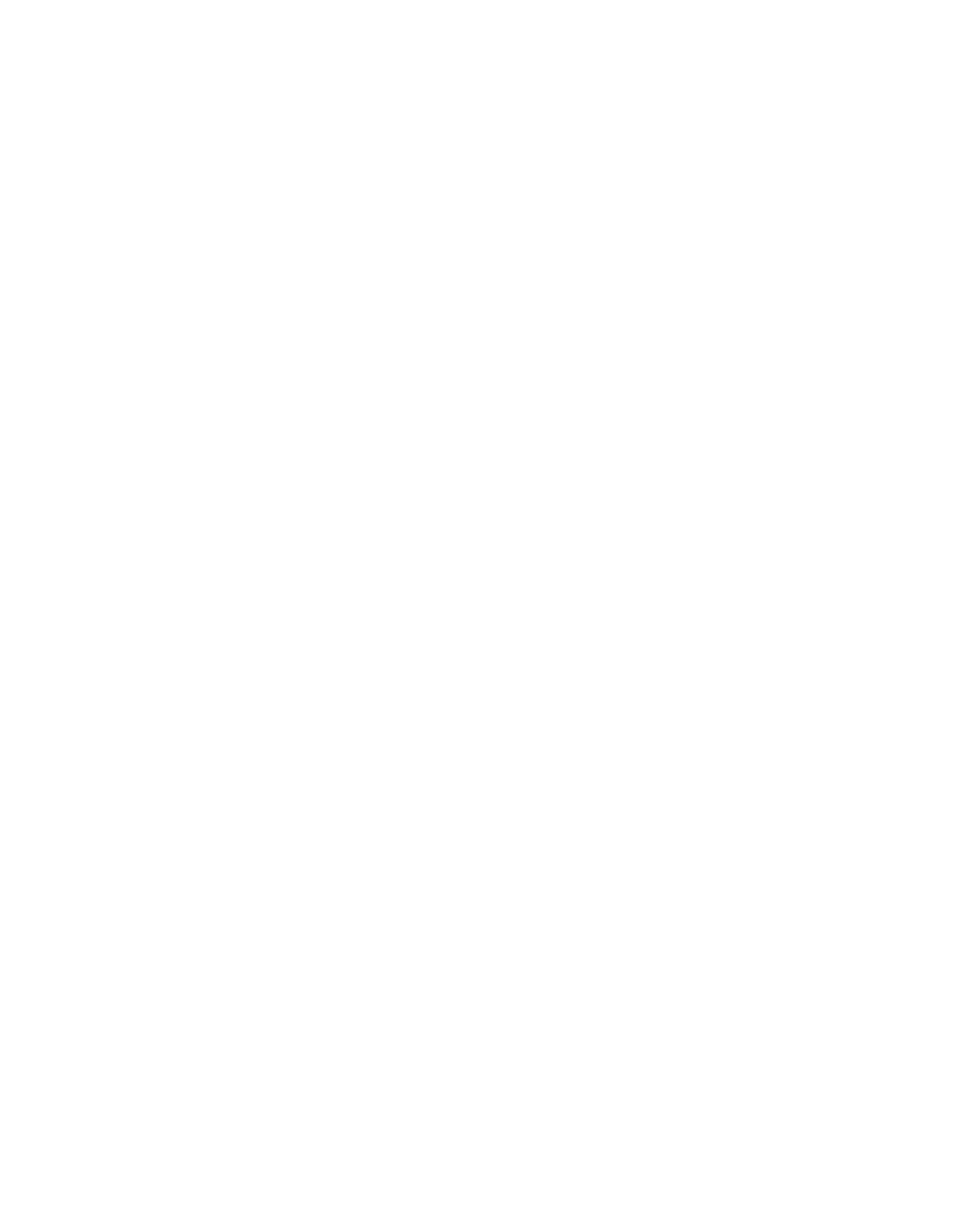# **SECTION V**

## *Substance Dependence, Use, and Need for Treatment Among Respondents*

In addition to collecting data about arrestee substance use, information was also collected about arrestee substance abuse and dependence. The UNCOPE measure (described below) was used to determine whether an arrestee was at risk for abuse and dependence for alcohol use and drug use, separately.

Questions about arrestee treatment focus on treatment experiences during an arrestees' lifetime and treatment during the past year. A wide range of treatment settings were examined from selfhelp groups to inpatient treatment.

## *Classifying Dependence on Drugs and Alcohol: The UNCOPE Scale*

Drug and Alcohol dependence were assessed using the UNCOPE measure. Briefly, this measure consists of 12 questions (six alcohol and six drug) which screen for dependence by assessing the following dimensions:

- **U**se
- **Neglect of responsibilities**
- Wanting to **C**ut down on use
- **O**bjection from others
- **P**reoccupation with substance
- **E**motional discomfort.

The measure allows for an approximation of the clinical substance dependence diagnosis described in the DSM-IV. For a more complete description of this measure including the specific questions asked and psychometric properties of the scale, please see **Appendix H**.

Table 5.1 lists the percentage of arrestees that endorsed each of the UNCOPE items.

- Only arrestees who indicated consuming 5 or more drinks on the same day during the past 12 months were asked UNCOPE items pertaining to alcohol use.
- Only arrestees who indicated they used illicit substances during the past 12 months were asked UNCOPE items pertaining to drug use.
	- **Arrestees who reported not using alcohol during the past 12 months were coded as** not being dependent on alcohol.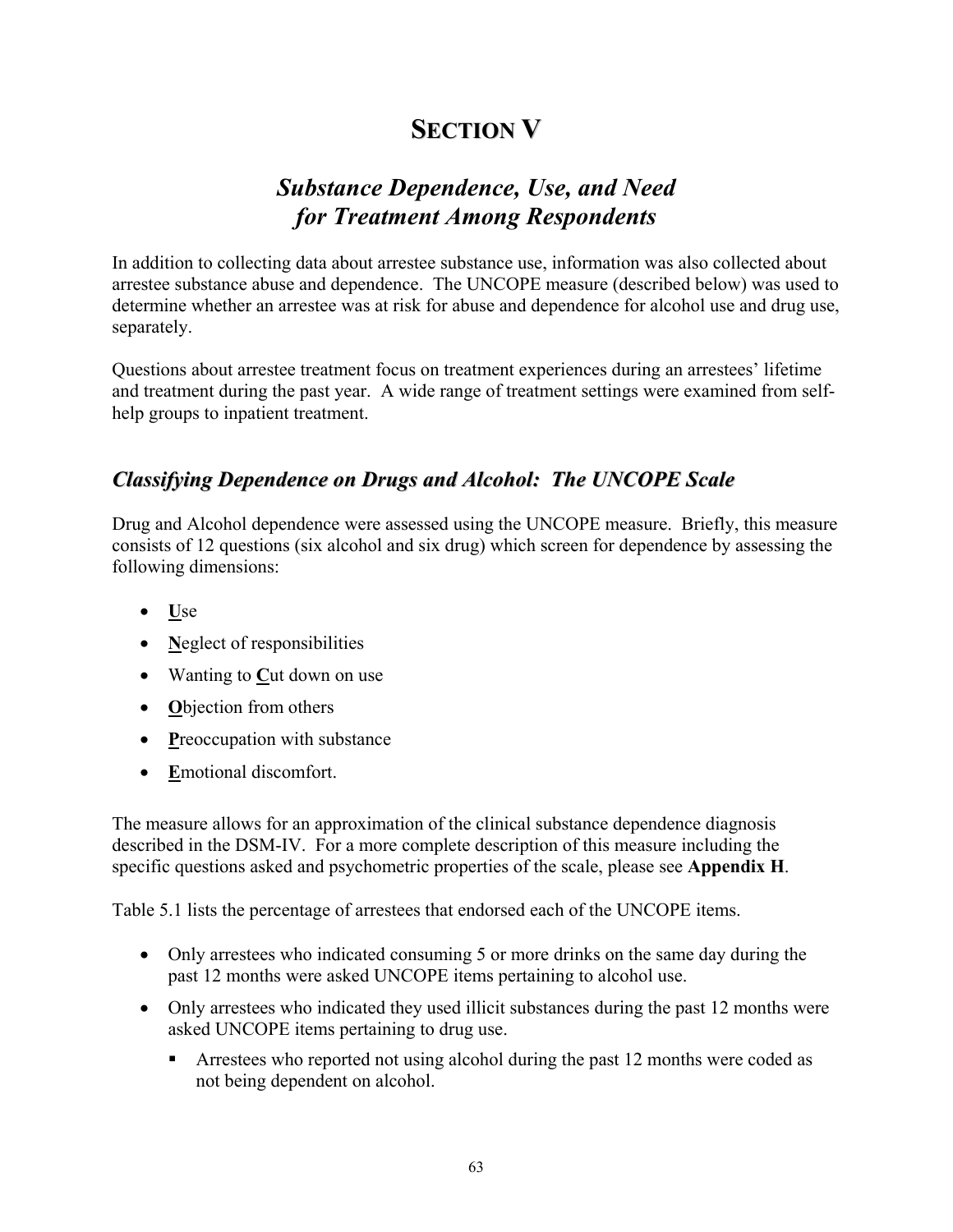**Arrestees who reported not using any drugs during the past 12 months were coded as** not being dependent on drugs.

| <b>UNCOPE</b> Item | <b>Alcohol</b> | <b>Drugs</b> |  |
|--------------------|----------------|--------------|--|
|                    | $(N = 358)$    | $(N = 379)$  |  |
| <b>Use</b>         | 32.6           | 50.2         |  |
| <b>Neglect</b>     | 30.7           | 53.0         |  |
| <b>Cut down</b>    | 42.2           | 65.1         |  |
| Objection          | 34.9           | 51.8         |  |
| Preoccupation      | 28.4           | 50.1         |  |
| <b>Emotion</b>     | 47.9           | 54.9         |  |

#### *Table 5.1:* **Percent of Snohomish County Arrestees Endorsing UNCOPE Items**

- A positive response to 3 or more UNCOPE items was used to indicate abuse/dependence.
- Snohomish County arrestees who were classified as dependent on alcohol ( $n = 136$ ) endorsed an average of 4.73 UNCOPE items  $(SD = 1.09)$ .
- Snohomish County arrestees that were classified as dependent on drugs ( $n = 217$ ) endorsed an average of 4.99 UNCOPE items  $(SD = 1.13)$ .



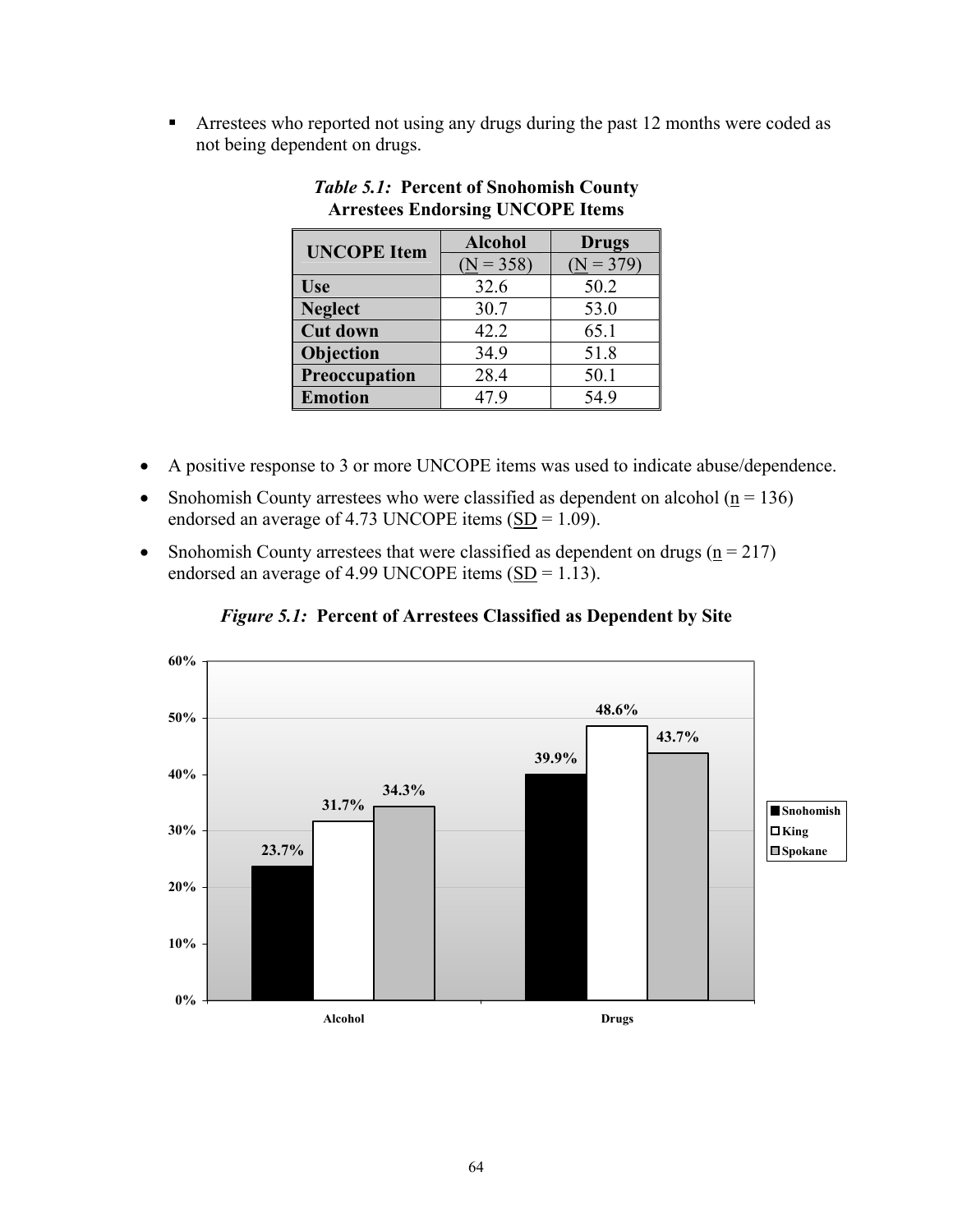- The percentage of arrestees classified as dependent upon alcohol differed significantly by site.<sup> $77$ </sup> Snohomish County arrestees were the least likely to be classified as dependent upon alcohol.
- The percent of arrestees classified as dependent upon drugs differed significantly by site.<sup>78</sup> Snohomish County arrestees were the least likely to be classified as dependent upon drugs.

## *Frequency of Dependency*

Table 5.2 presents a comprehensive account of alcohol and drug dependency among arrestees from all three sites. In addition to describing overall rates of dependency, this table also describes dependency across different demographic groups.

Below is a summary and discussion of the findings presented in this table:

#### **Age**

- Among Snohomish County arrestees, alcohol dependency<sup>79</sup> and drug dependency<sup>80</sup> were both independent of age. That is, rates of dependency did not differ significantly between age groups.
- Similarly, alcohol and drug dependency were independent of arrestee age in King County. However, in Spokane County, alcohol dependency was dependent upon arrestee  $a\varrho e^{81}$

#### **Racial Groups**

- In Snohomish County, dependency on alcohol<sup>82</sup> and dependency on drugs<sup>83</sup> were independent of race. That is, rates of dependency did not differ significantly between racial groups.
- In King County, dependency on drugs were dependent upon race.<sup>84</sup> Here, Hispanic arrestees were less likely to be dependent on drugs than were other racial groups.

 $\overline{a}$  $77$  In Snohomish, the percentage of arrestees classified as dependent upon alcohol were based upon 561 responses. Classification of dependent upon drug use were based upon 560 responses.  $\chi^2$  (2, <u>N</u> = 2242) = 16.15, p < .001 <sup>78</sup>  $\chi^2$  (2, <u>N</u> = 2273) = 12.36, p = .001

 $\chi^2$  (2, <u>N</u> = 2273) = 12.36, <u>p</u> = .001 <sup>78</sup>  $\chi^2$  (2, <u>N</u> = 2273) = 12.36, **p** = .001<br><sup>79</sup>  $\chi^2$  (2, <u>N</u> = 561) = 2.53, **p** = .28

<sup>&</sup>lt;sup>79</sup>  $\chi^2$  (2, <u>N</u> = 561) = 2.53, <u>p</u> = .28<br><sup>80</sup>  $\chi^2$  (2, <u>N</u> = 560) = 1.85, <u>p</u> = .40

<sup>&</sup>lt;sup>80</sup>  $\chi^2$  (2, <u>N</u> = 560) = 1.85, <u>p</u> = .40<br><sup>81</sup>  $\chi^2$  (2, <u>N</u> = 433) = 7.29, <u>p</u> < .05

<sup>&</sup>lt;sup>81</sup>  $\chi^2$  (2, <u>N</u> = 433) = 7.29, **p** < .05<br>
<sup>82</sup>  $\chi^2$  (2, <u>N</u> = 561) = 2.02, **p** = .57<br>
<sup>83</sup>  $\chi^2$  (2, <u>N</u> = 560) = 5.53, **p** = .14<br>
<sup>84</sup>  $\chi^2$  (2, <u>N</u> = 1277) = 32.24, **p** < .001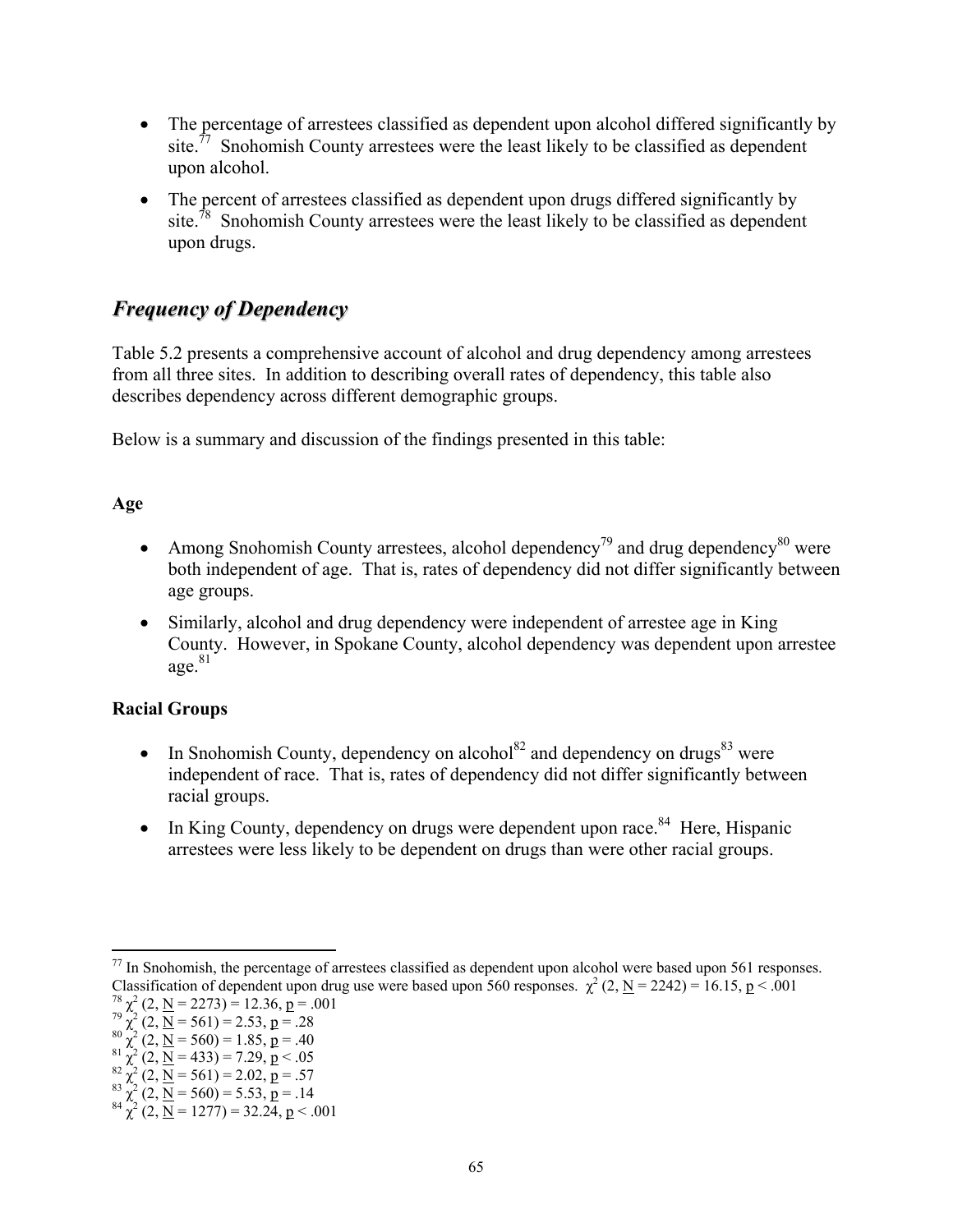#### **Education Level**

- In Snohomish County, arrestees classified as dependent on alcohol and drugs<sup>85</sup> did not differ by level of education. This pattern was not observed in King County and Spokane County.
- In King County, dependency on drugs differed by education level.<sup>86</sup> In Spokane County, dependency upon both alcohol and drugs differed by education level.<sup>87</sup>

#### **Marital Status**

- In Snohomish County, dependency on drugs and alcohol were statistically independent of marital status.<sup>88</sup> Similarly, in Spokane County, dependency on drugs and alcohol were statistically independent of marital status.<sup>89</sup>
- In King County, dependency on drugs were dependent upon marital status<sup>90</sup>—those arrestees who were married were less likely to be dependent upon drugs.

#### **Residence Type**

- In Snohomish County, arrestees living in a house or apartment were no more likely to be dependent upon alcohol than were arrestees that were homeless.<sup>91</sup> Similarly, arrestees living in a house or apartment were no more likely to be dependent upon drugs than were arrestees who were homeless  $92$
- In King County, homeless arrestees were more likely to be dependent upon drugs than were arrestees who lived in a house or apartment.  $93$
- In Spokane County homeless arrestees were more likely to be dependent on both alcohol $94$  and drugs.  $95$

#### **Employment**

• In Snohomish County, unemployed arrestees were significantly more likely to be dependent upon both alcohol $^{96}$  and drugs.  $^{97}$ 

```
<sup>86</sup> \chi^2 (4, <u>N</u> = 1279) = 9.79, <u>p</u> < .05<br><sup>87</sup> Alcohol, \chi^2 (4, <u>N</u> = 433) = 10.76, <u>p</u> < .05. Drugs, \chi^2<sup>8/</sup> Alcohol, \chi^2 (4, <u>N</u> = 433) = 10.76, p < .05. Drugs, \chi^2 (4, <u>N</u> = 433) = 10.47, p < .05<br>
<sup>88</sup> Alcohol, \chi^2 (2, <u>N</u> = 557) = 2.55, p = .28. Drugs, \chi^2 (2, <u>N</u> = 561) = 1.24, p = .54.<br>
<sup>89</sup> Alcohol, \chi^2
```
 $^{92}$   $\chi^2$  (1, <u>N</u> = 515) = 3.16, <u>p</u> = .08<br> $^{93}$   $\chi^2$  (1, <u>N</u> = 1129) = 33.59, <u>p</u> < .0

```
<sup>93</sup> \chi^2 (1, <u>N</u> = 1129) = 33.59, <u>p</u> < .001<br><sup>94</sup> \chi^2 (1, <u>N</u> = 403) = 7.11, <u>p</u> < .01
```
- <sup>94</sup>  $\chi^2$  (1, <u>N</u> = 403) = 7.11, **p** < .01<br><sup>95</sup>  $\chi^2$  (1, <u>N</u> = 403) = 8.88, **p** < .01
- <sup>95</sup>  $\chi^2$  (1, <u>N</u> = 403) = 8.88, <u>p</u> < .01<br>
<sup>96</sup>  $\chi^2$  (1, <u>N</u> = 549) = 6.79, p < .01<br>
<sup>97</sup>  $\chi^2$  (1, <u>N</u> = 546) = 13.71, p < .001

<sup>1</sup> <sup>85</sup> Alcohol,  $\chi^2$  (4, <u>N</u> = 561) = 1.85, **p** = .76. Drugs,  $\chi^2$  (4, <u>N</u> = 560) = 5.35, **p** = .25. <br><sup>86</sup>  $\chi^2$  (4, <u>N</u> = 1279) = 9.79, **p** < .05

 $^{86}$   $\chi^2$  (4, N = 1279) = 9.79, p < .05

<sup>2</sup>  $^{90}$   $\chi^2$  (2, <u>N</u> = 1253) = 9.29, <u>p</u> < .01<br><sup>91</sup>  $\chi^2$  (1, <u>N</u> = 518) = 2.46, <u>p</u> = .11

<sup>2</sup> <sup>91</sup>  $\chi^2$  (1, <u>N</u> = 518) = 2.46, **p** = .11<br><sup>92</sup>  $\chi^2$  (1, <u>N</u> = 515) = 3.16, **p** = .08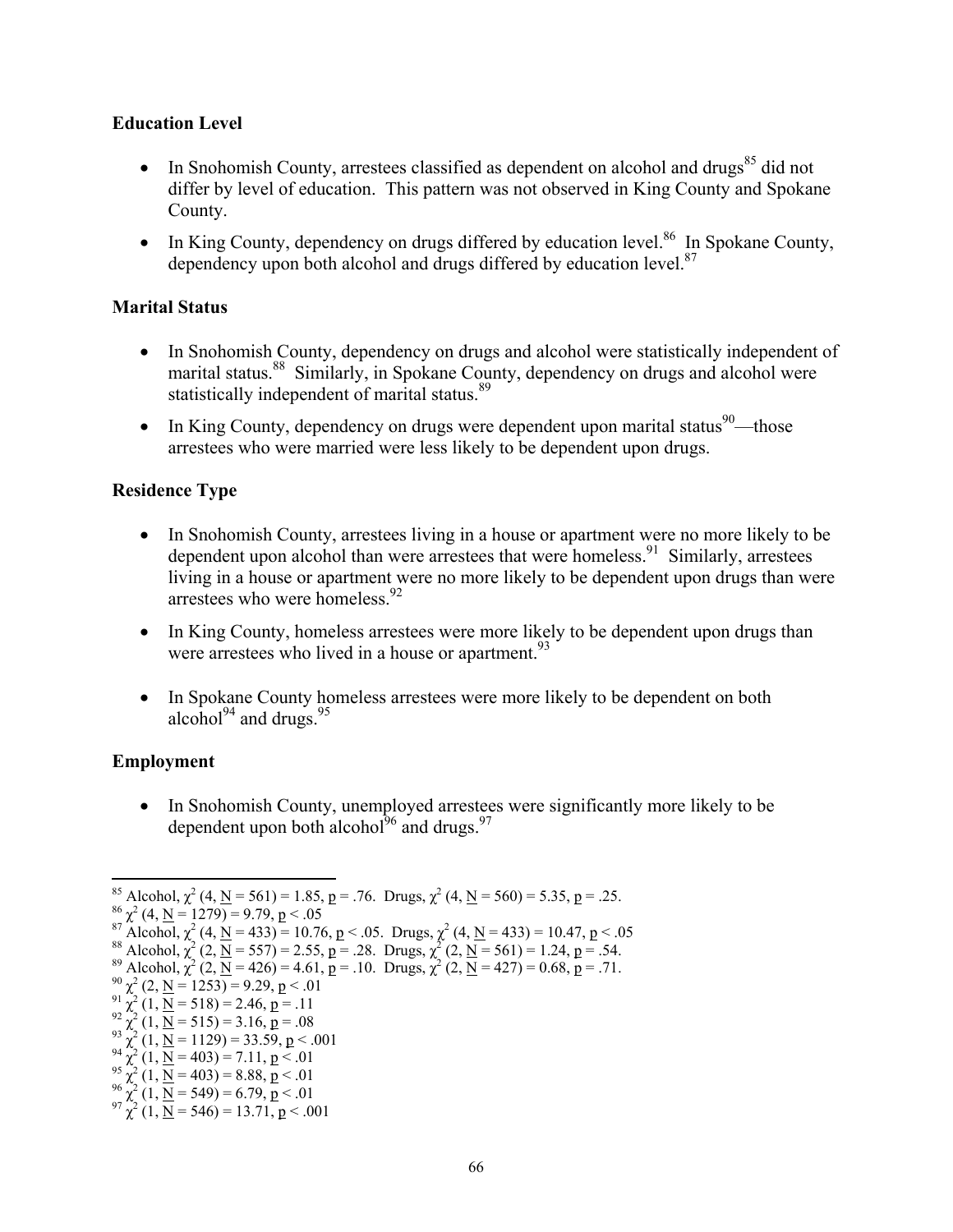• In both King County and Spokane County, alcohol dependency was independent of employment. Conversely, in both King County and Spokane County, drug dependency was more prevalent among the unemployed.<sup>98</sup>

|                           | <b>Alcohol</b> |               |                |                  | <b>Drugs</b> |         |
|---------------------------|----------------|---------------|----------------|------------------|--------------|---------|
|                           | Snohomish      | <b>King</b>   | <b>Spokane</b> | <b>Snohomish</b> | <b>King</b>  | Spokane |
|                           | <b>County</b>  | <b>County</b> | County         | <b>County</b>    | County       | County  |
| Overall %                 |                |               |                |                  |              |         |
| Dependent                 | 23.7           | 31.7          | 34.3           | 39.9             | 48.6         | 43.7    |
|                           |                |               |                |                  |              |         |
| Age                       |                |               |                |                  |              |         |
| 18-24                     | 19.4           | 28.2          | $30.5*$        | 43.1             | 48.0         | 39.2    |
| 25-34                     | 25.2           | 33.1          | 28.6           | 41.0             | 48.2         | 51.3    |
| $35+$                     | 25.9           | 33.4          | 42.3           | 36.5             | 49.5         | 42.4    |
|                           |                |               |                |                  |              |         |
| Race                      |                |               |                |                  |              |         |
| <b>White</b>              | 23.1           | 32.2          | 35.2           | 42.0             | $54.1*$      | 44.4    |
| <b>Black</b>              | 20.4           | 30.2          | 15.5           | 31.6             | 50.9         | 42.9    |
| Hispanic                  | 31.8           | 29.4          | 34.8           | 23.1             | 28.7         | 30.4    |
| <b>Other</b>              | 29.9           | 33.4          | 38.4           | 36.3             | 43.2         | 47.9    |
|                           |                |               |                |                  |              |         |
| <b>Education</b>          |                |               |                |                  |              |         |
| <b>No Degree</b>          | 26.1           | 33.8          | $39.7*$        | 42.7             | $51.7*$      | $50.7*$ |
| <b>HS/GED</b>             | 22.4           | 31.6          | 38.3           | 42.9             | 47.5         | 45.6    |
| <b>Voc./Trade School</b>  | 25.6           | 36.6          | 42.0           | 39.7             | 43.9         | 56.8    |
| <b>Some College</b>       | 24.4           | 31.2          | 23.8           | 30.5             | 51.9         | 34.1    |
| 4 Year Degree +           | 14.7           | 22.0          | 17.4           | 40.0             | 34.2         | 25.2    |
|                           |                |               |                |                  |              |         |
| <b>Marital Status</b>     |                |               |                |                  |              |         |
| <b>Single</b>             | 22.5           | 31.7          | 31.3           | 41.4             | $48.0*$      | 44.1    |
| <b>Divorced/Separated</b> | 29.1           | 34.5          | 42.4           | 40.1             | 55.3         | 44.6    |
| <b>Married</b>            | 21.0           | 23.8          | 31.1           | 35.2             | 40.0         | 38.6    |
|                           |                |               |                |                  |              |         |
| <b>Residence Type</b>     |                |               |                |                  |              |         |
| <b>House/Apartment</b>    | 22.2           | 30.3          | $30.5*$        | 38.4             | 44.8*        | $40.5*$ |
| <b>Homeless</b>           | 33.7           | 37.7          | 52.8           | 53.4             | 70.6         | 66.8    |
|                           |                |               |                |                  |              |         |
| <b>Employment Status</b>  |                |               |                |                  |              |         |
| <b>Employed</b>           | 18.9*          | 30.1          | 34.4           | $32.6*$          | $39.2*$      | $34.7*$ |
| Unemployed                | 28.3           | 33.6          | 34.5           | 48.2             | 59.3         | 50.8    |

#### *Table 5.2:* **Percent of Arrestees Dependent Upon Alcohol and Drugs by Demographic Groups and Site**

\* Within site differences statistically significant at  $p < .05$ .

<u>.</u> <sup>98</sup> In King County,  $\chi^2$  (1, <u>N</u> = 1264) = 50.97, p < .001. In Spokane,  $\chi^2$  (1, <u>N</u> = 431) = 11.26, p < .001.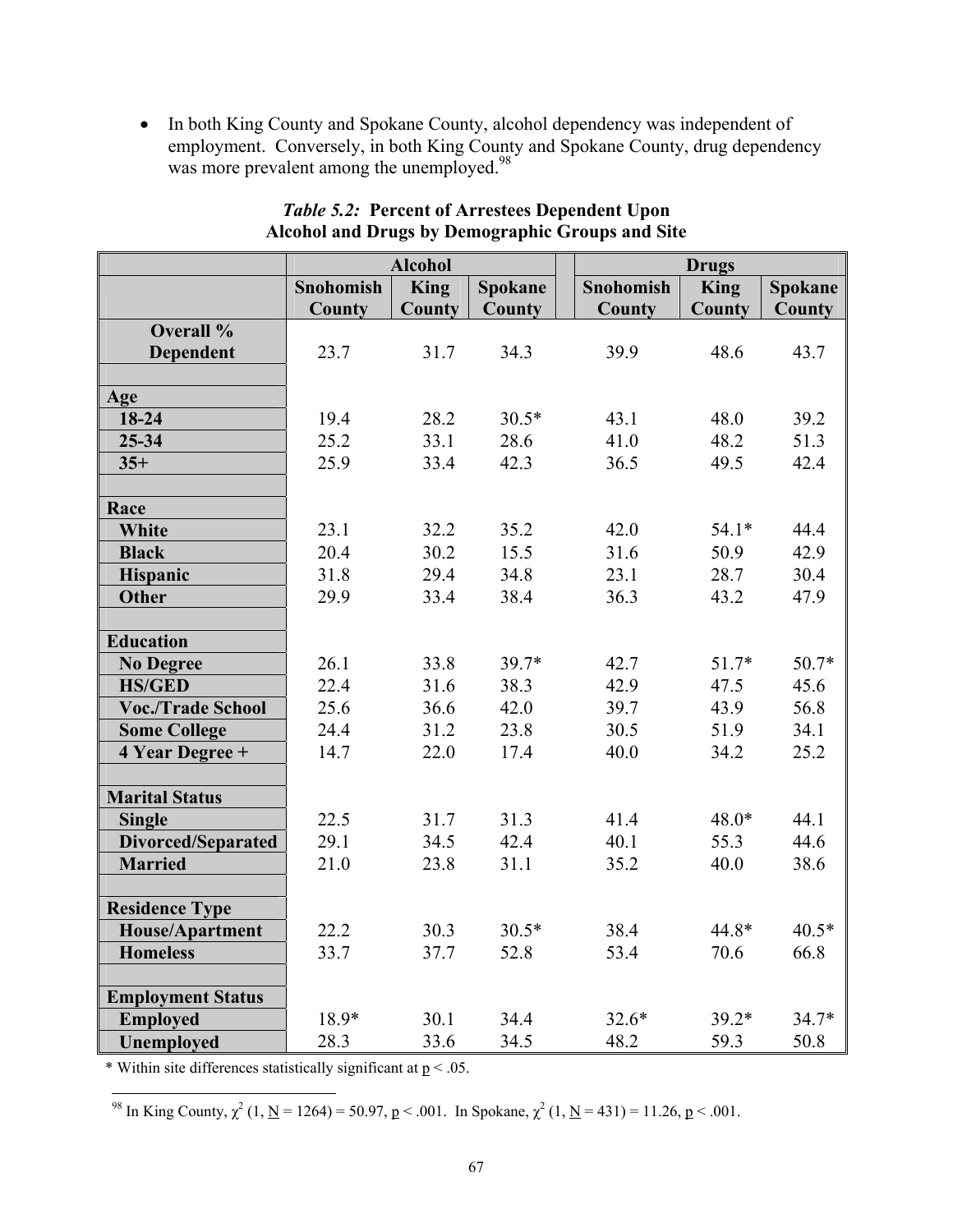### *Dependency by Income Group*

Data on arrestee income are **not** part of the ADAM questionnaire and were collected only in Snohomish County. Income analyses examine the relationship of arrestee annual income with classification as dependent upon alcohol and drugs.



#### *Figure 5.2:* **Percent of Arrestees Classified as Dependent Upon Alcohol and Drugs by Income Level**

- Classification of arrestee as dependent upon alcohol was statistically independent of income level.99 That is, arrestees from one income group were just as likely to be classified as dependent upon alcohol as arrestees from another income group.
- Similarly, classification of arrestee as dependent upon drugs was statistically independent of income level  $100$

### *Co-Morbidity of Alcohol and Drug Dependence*

Clearly, dependence upon alcohol does not preclude dependence upon other illicit substances. Figure 5.3 describes the proportion of Snohomish County arrestees who are dependent upon alcohol only, drugs only, and who are dependent upon both drugs and alcohol.

 $\overline{a}$  $^{99}$   $\chi^2$ (3, <u>N</u> = 510) = 4.95, <u>p</u> = .18<br><sup>100</sup>  $\chi^2$ (3, <u>N</u> = 507) = 3.67, <u>p</u> = .30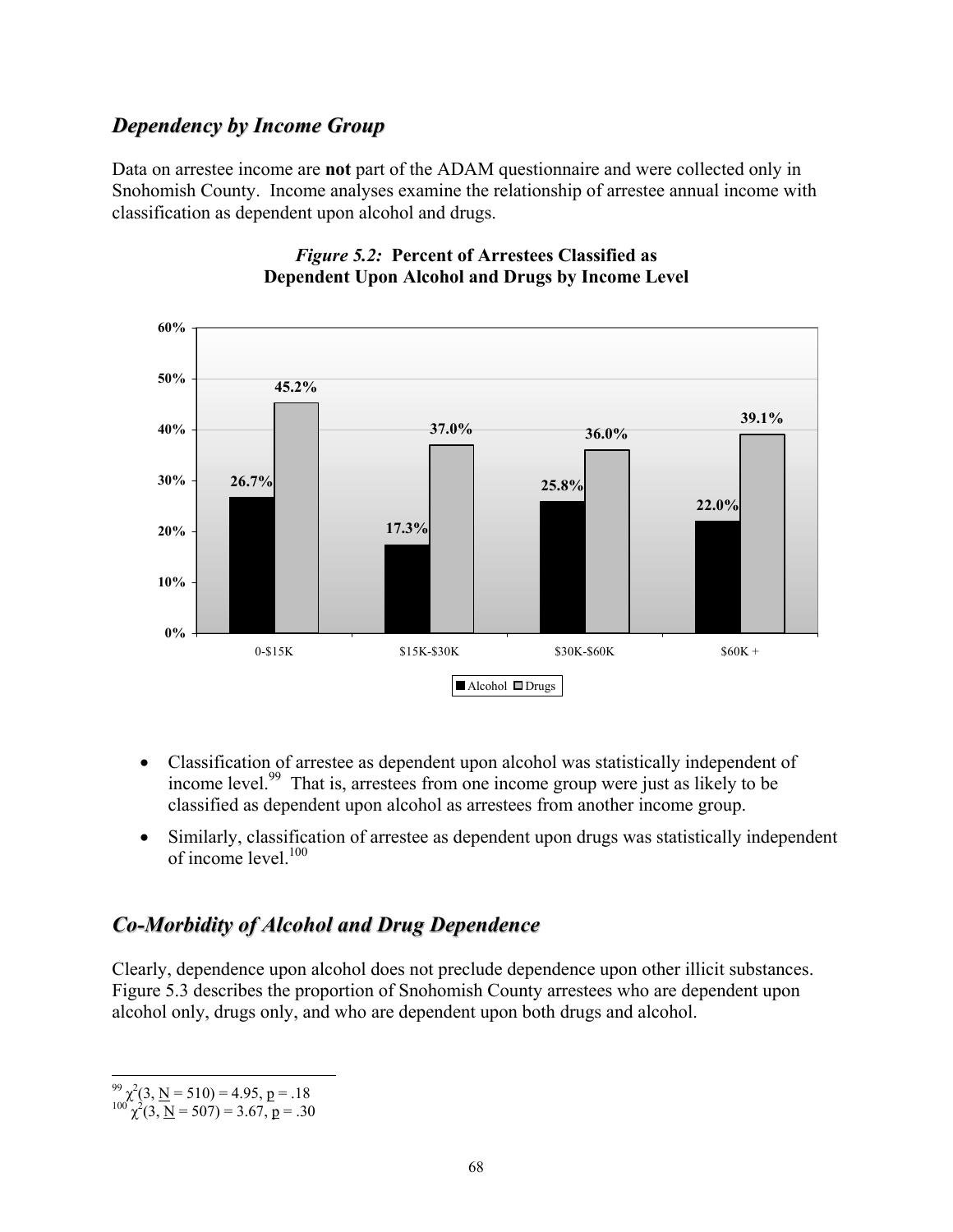

#### *Figure 5.3:* **Percentage of Snohomish County Arrestees Classified as Dependent Upon Substances (** $N = 557$ **)**

- Just over half (52.6%) of arrestees were classified as being dependent upon any substance.
- Approximately one-fifth of all Snohomish County arrestees classified as dependent (11.4% of sample) were dependent upon both alcohol and drugs.

## *Arrestee Reports of Substances Eliciting Dependency Symptoms*

Arrestees who gave an affirmative response to any of the UNCOPE items when asked about drug use were subsequently asked to indicate all substances that produced these symptoms. As some substances were far more commonly used than other substances (e.g., marijuana vs. heroin) results were also presented as a proportion of arrestees reporting use of a particular substance.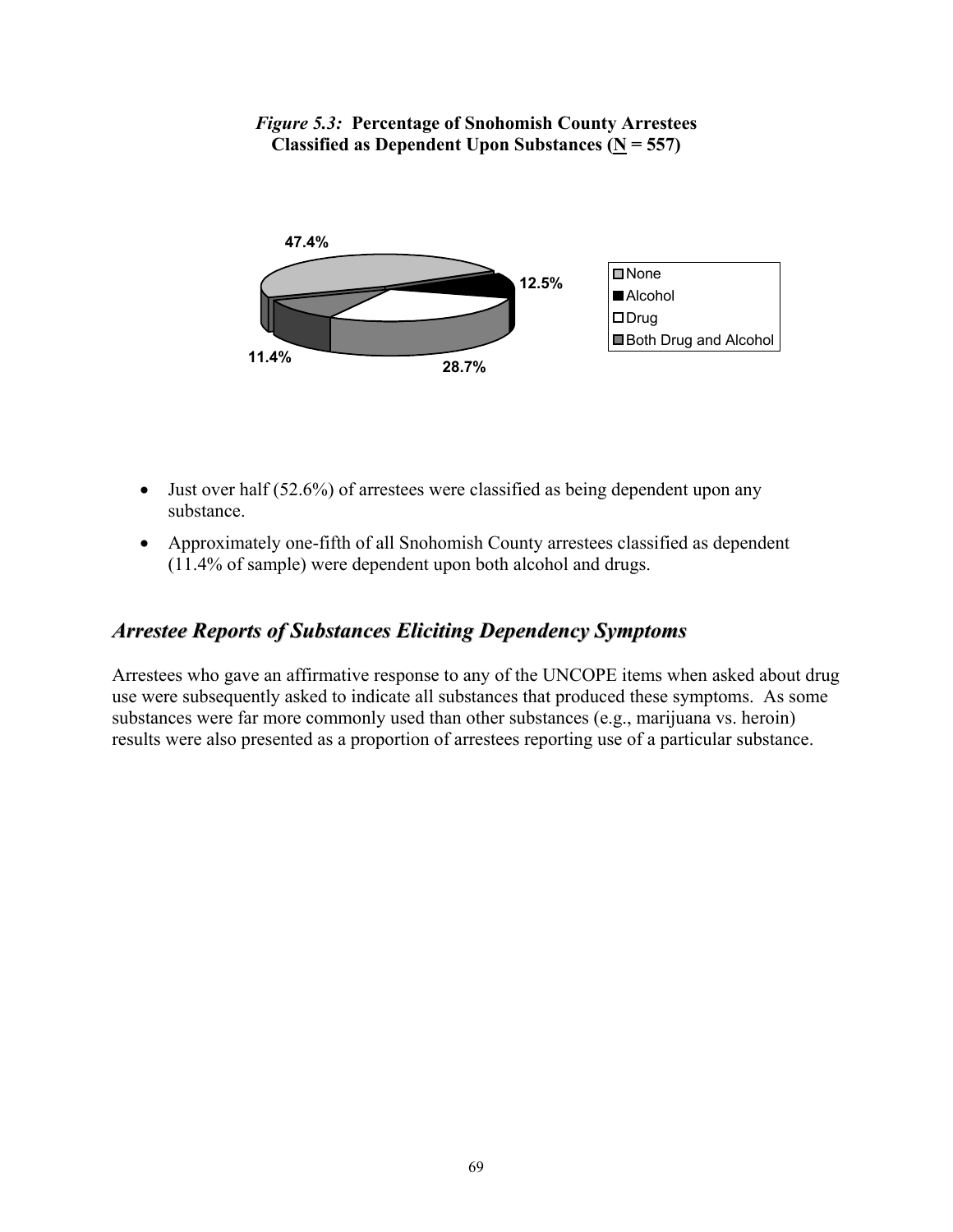



• As arrestees were free to choose more than one substance, the totals in the above chart exceed 100%.

#### **All Reports of Drugs Causing UNCOPE Symptom:**

- Marijuana, the more frequently used illicit substance, was also most commonly indicated by arrestees as causing symptoms of dependency and abuse.
- The second most commonly cited substance was methamphetamine. This substance was cited by over one-third of arrestees indicating UNCOPE symptoms.

#### **Reports as Proportion Using Specific Substances:**

- Approximately one-half of arrestees who used marijuana, crack cocaine, or heroin in the past 12 months indicated that these substances caused an UNCOPE symptom.
- Less than one-quarter of arrestees who used powder cocaine or "other" illicit substances in the past 12 months indicated that these substances caused an UNCOPE symptom.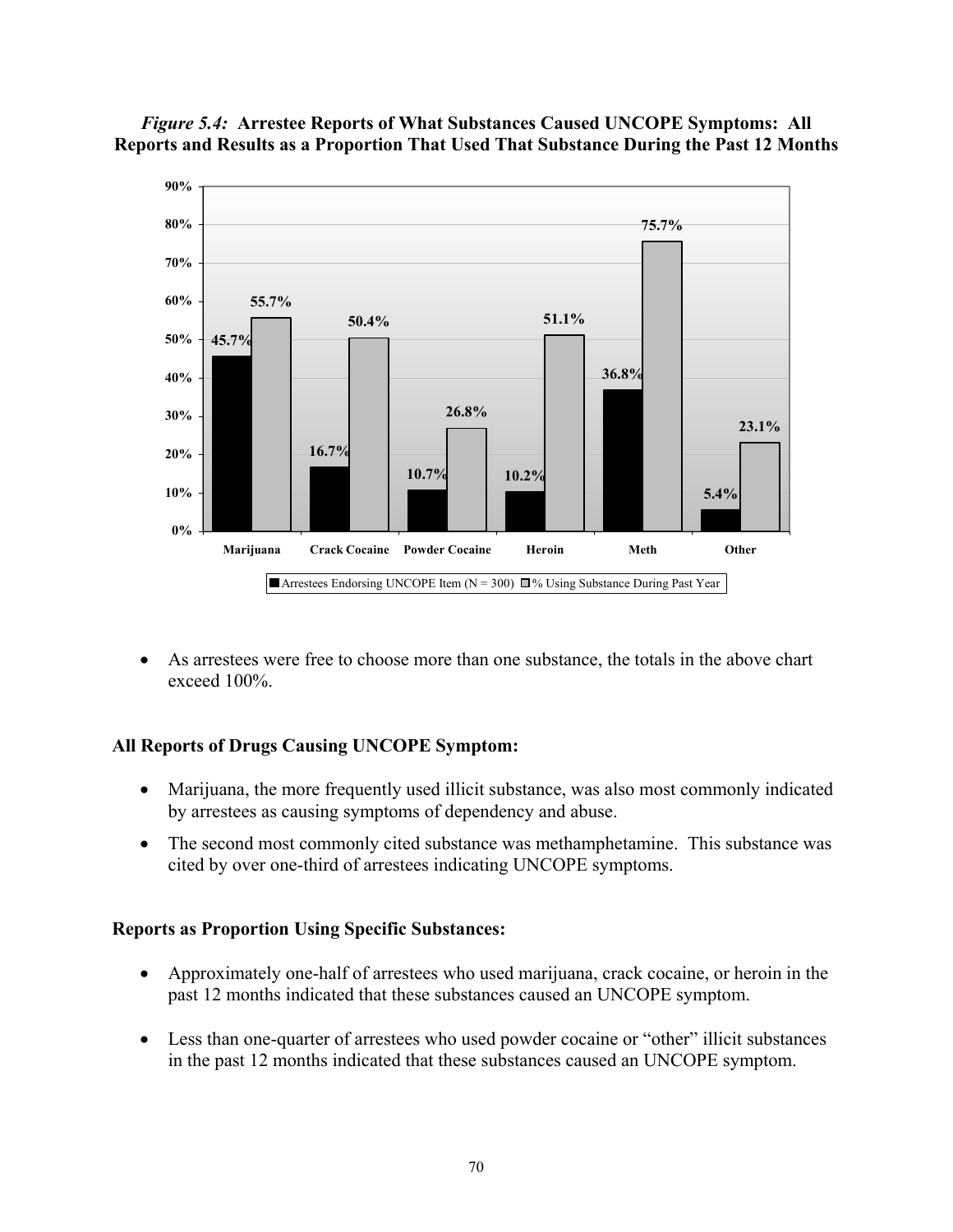• Over three-quarters (75.7%) of arrestees who used methamphetamine in the past 12 months reported that this substance caused an UNCOPE symptom.

### *Arrestee Treatment Experiences*

The treatment section used in the interview administered in Snohomish County differed considerably in format and content from the treatment questions asked in the ADAM survey. Specifically, Snohomish County arrestees were asked to differentiate more finely between the types of treatment utilized. Given the discrepancies between Snohomish County and ADAM, analyses in this section will be largely restricted to Snohomish County.

Analyses in this section have two primary focuses. First, an effort is made to describe the proportion of arrestees receiving any treatment and the types of treatment received. Second, an effort is made to examine the relationship between need for treatment and treatment received.

#### **Ever Utilized Substance Treatment**

 $\overline{a}$ 

• As shown in Figure 5.5, more than half of Snohomish County arrestees reported ever being in some form of drug or alcohol treatment.





• Just under one-half of arrestees in King County (47.8%) and Spokane County (47.3%) reported ever receiving inpatient or outpatient treatment for drug or alcohol use.<sup>101</sup>

<sup>&</sup>lt;sup>101</sup> These figures are provided for some comparison, but it should be noted that the questions asked during the ADAM interview are more restrictive and this could contribute to the relatively lower percentages.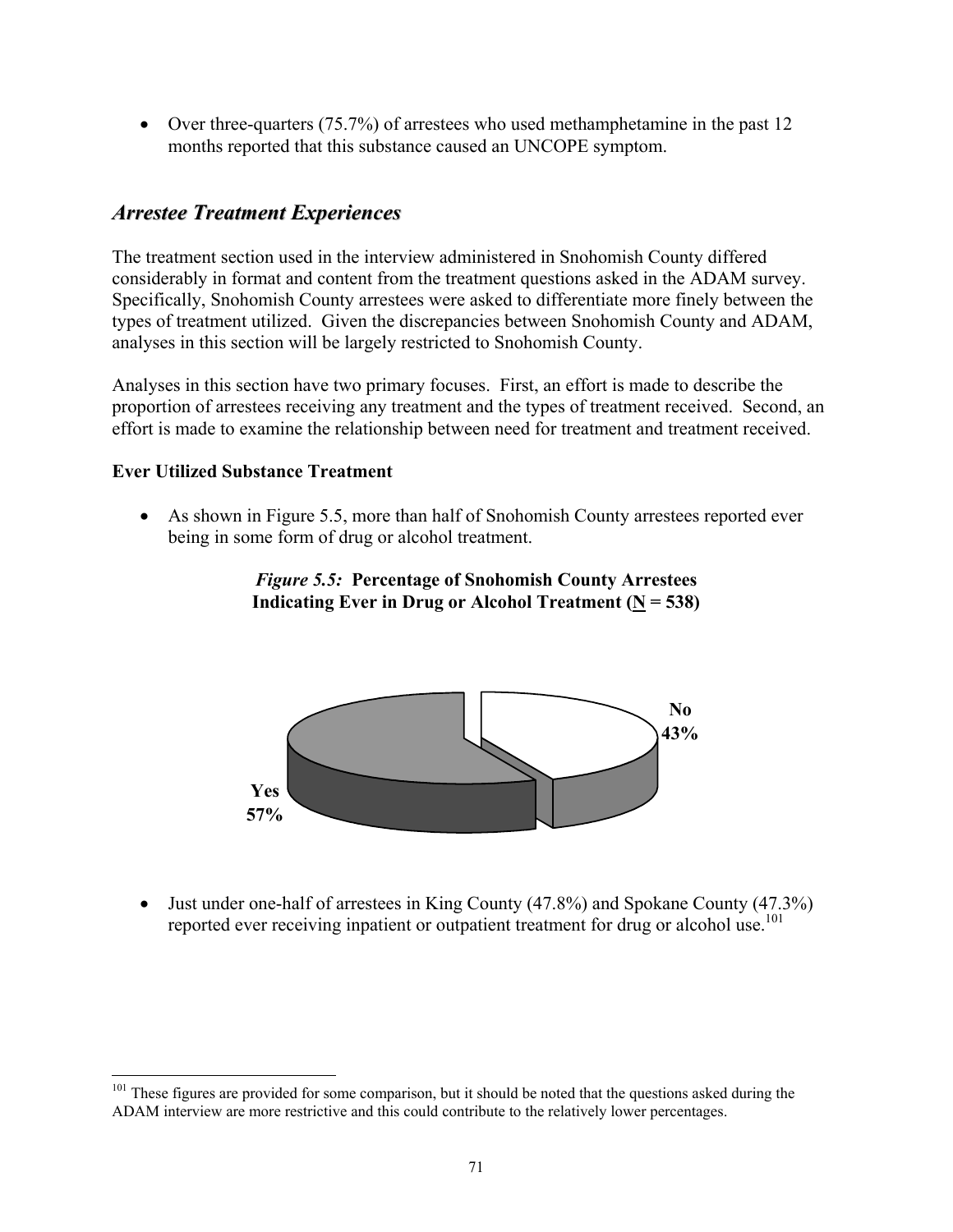#### **Substance Treatment in Past Year**

• Less than one-third of Snohomish County arrestees (28.9%) reported receiving **any** treatment for drug or alcohol use during the past 12 months.

*Figure 5.6:* **Percentage of Snohomish County Arrestees Indicating Drug or Alcohol Treatment During the Past Year (N = 529)**



### *Types of Treatment Used in Past Year*

Arrestees were asked a number of questions to identify the different types of treatment that had been utilized by this population in the past year.

• These analyses are based only upon arrestees who reported ever using treatment

#### **Detoxification**

Often, the first form of "treatment" for chemical dependency considered is detoxification. It should be noted that arrestees who indicated that they had received detoxification could have received this as part of another treatment program.



*Figure 5.7:* Percentage of Arrestees Reporting Utilizing Chemical Detoxification ( $\underline{N} = 305$ )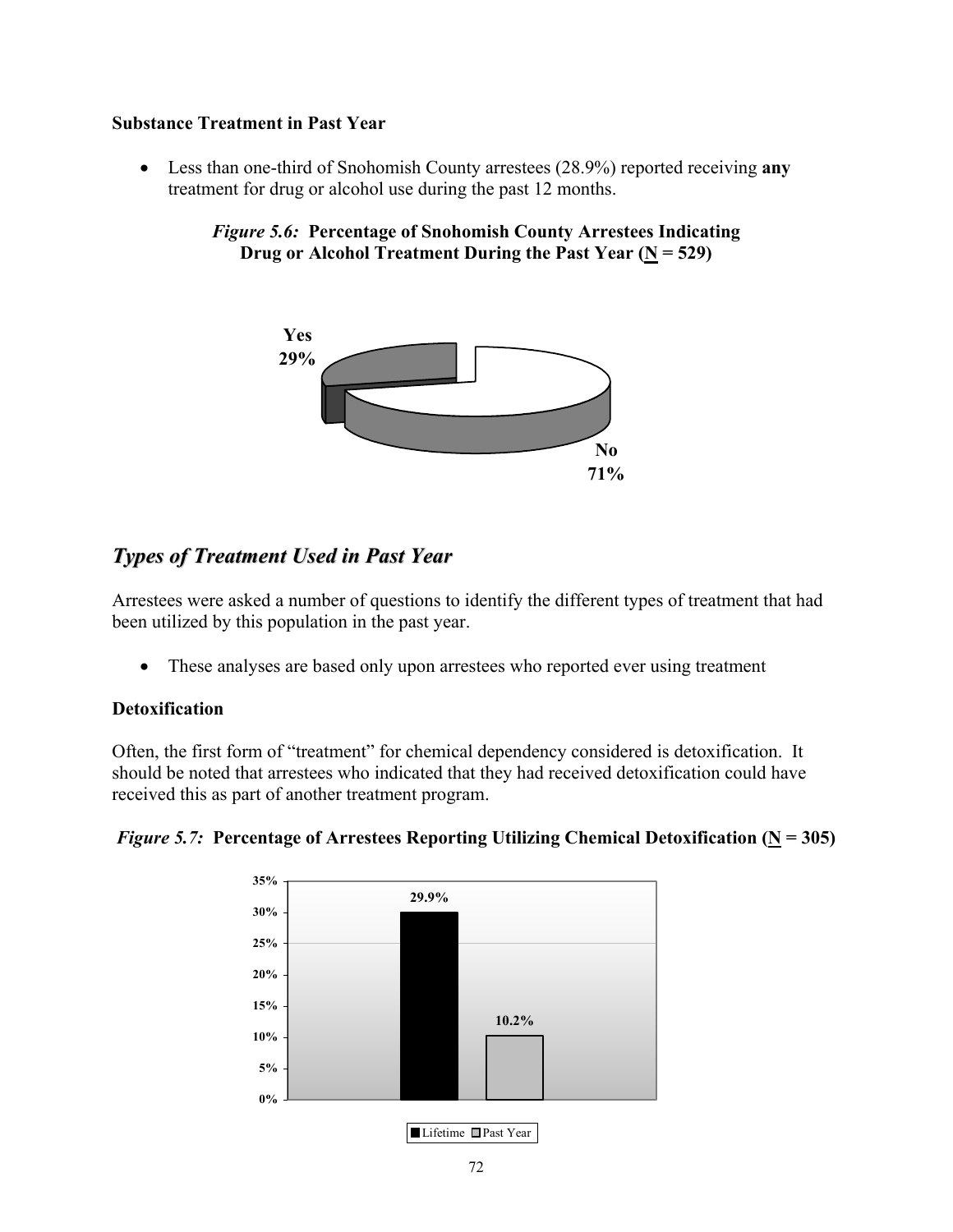- Figure 5.7 shows that less than one-third of arrestees had ever received "detox" during their lifetime, and about 1 in 10 arrestees had received detox in the past 12 months.
- Among those arrestees reporting entering a detox facility in the past year, they reported spending an average of 10.5 days, although there was considerable variation  $(SD = 26.9)$ .

#### **Treatment Programs**

Figure 5.8 refers to treatment programs that occur in a number of different settings from self-help groups to inpatient treatment.



#### *Figure 5.8:* **Arrestee Reports of Types of Treatment Received**  for Chemical Dependency in Past 12 Months  $(N = 305)$

- Nearly half (48.5%) of those who reported ever receiving any treatment reported not using any treatment during the past year, and 26.8% reported using only form of treatment during the past 12 months.
- Self-help, professional counseling, outpatient treatment, and inpatient treatment accounted for the majority of all treatment during the past 12 months.
	- The average number of nights in self-help groups was  $63.5$  ( $SD = 80.9$ ).
	- The average number of days in outpatient treatment was  $6.0$  (SD = 39.3).
	- The average number of days in inpatient treatment was  $41.1$  (SD = 46.0).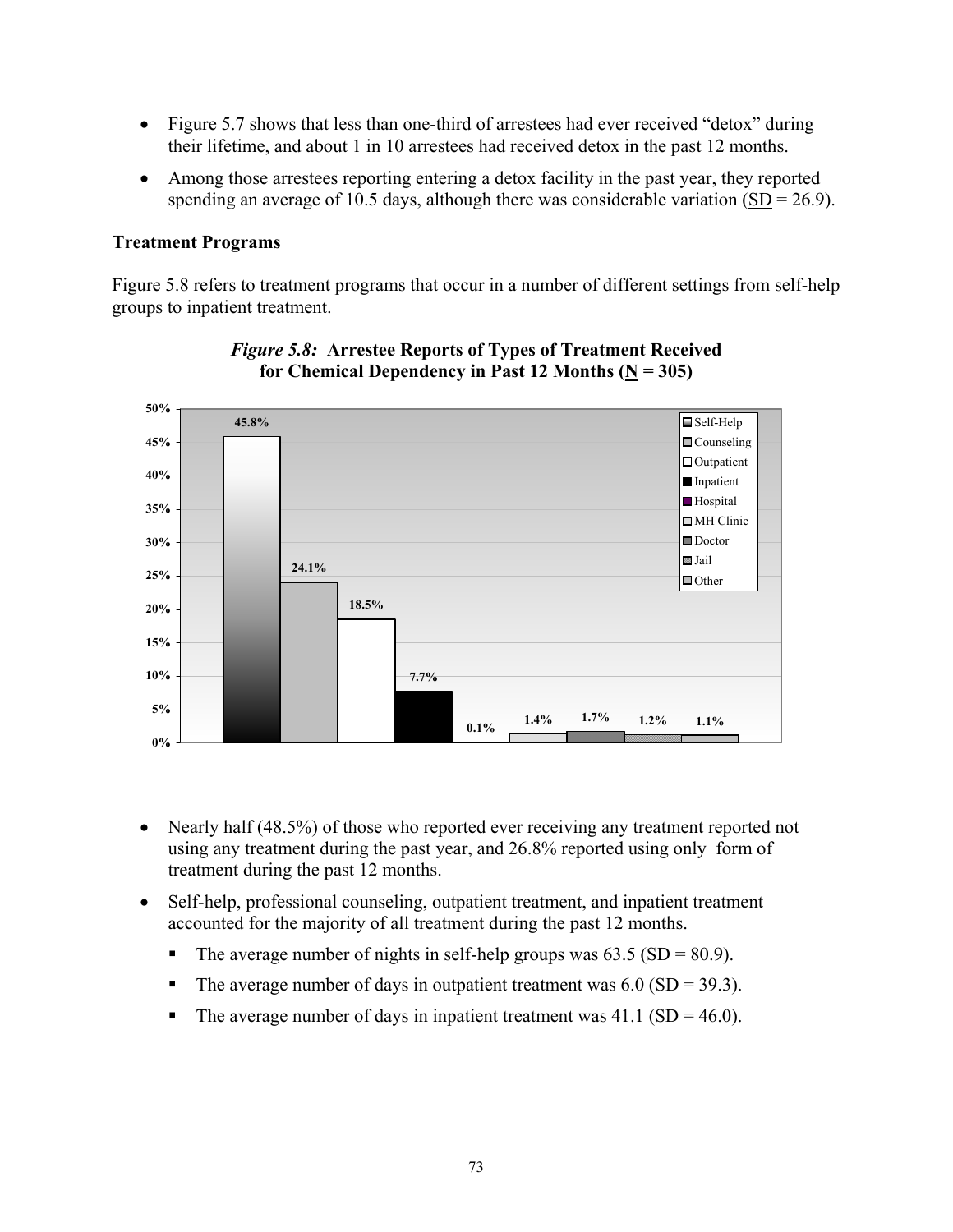Arrestees who had health insurance (47.4%) were significantly more likely to report receiving treatment during the past 12 months than were arrestees who did not have health insurance  $(32.9\%)$ <sup>102</sup>

### *Assessing Need for Treatment*

Three separate sets of analyses were conducted to attempt to address the issues of unmet substance treatment needs. Each has its strengths and limitations, and it is hoped that by providing all three, a better picture of treatment needs can be gathered. The three methods presented here are:

- 1) A straight forward analysis that looks at the arrestees classification as dependent and whether they have reported treatment.
- 2) Arrestees urinalysis results and whether they have received treatment in the past year.
- 3) Reports of "heavy" substance use in the past 30 days and arrestee treatment history in the past 12 months.

#### **Using UNCOPE to Determine Need**

The first method of approaching this question utilizes the UNCOPE measure to classify arrestees as either dependent on a substance (alcohol or drugs) or not dependent. Arrestee participation during the past twelve months can be examined comparatively as a crude measure of treatment needs that are being met. In these analyses, only formal drug or alcohol treatment received as an outpatient or inpatient were considered.

Figure 5.9 describes the results using this technique.





 $\overline{a}$ <sup>102</sup>  $\chi^2(1, \underline{N} = 525) = 9.64, \underline{p} < .01$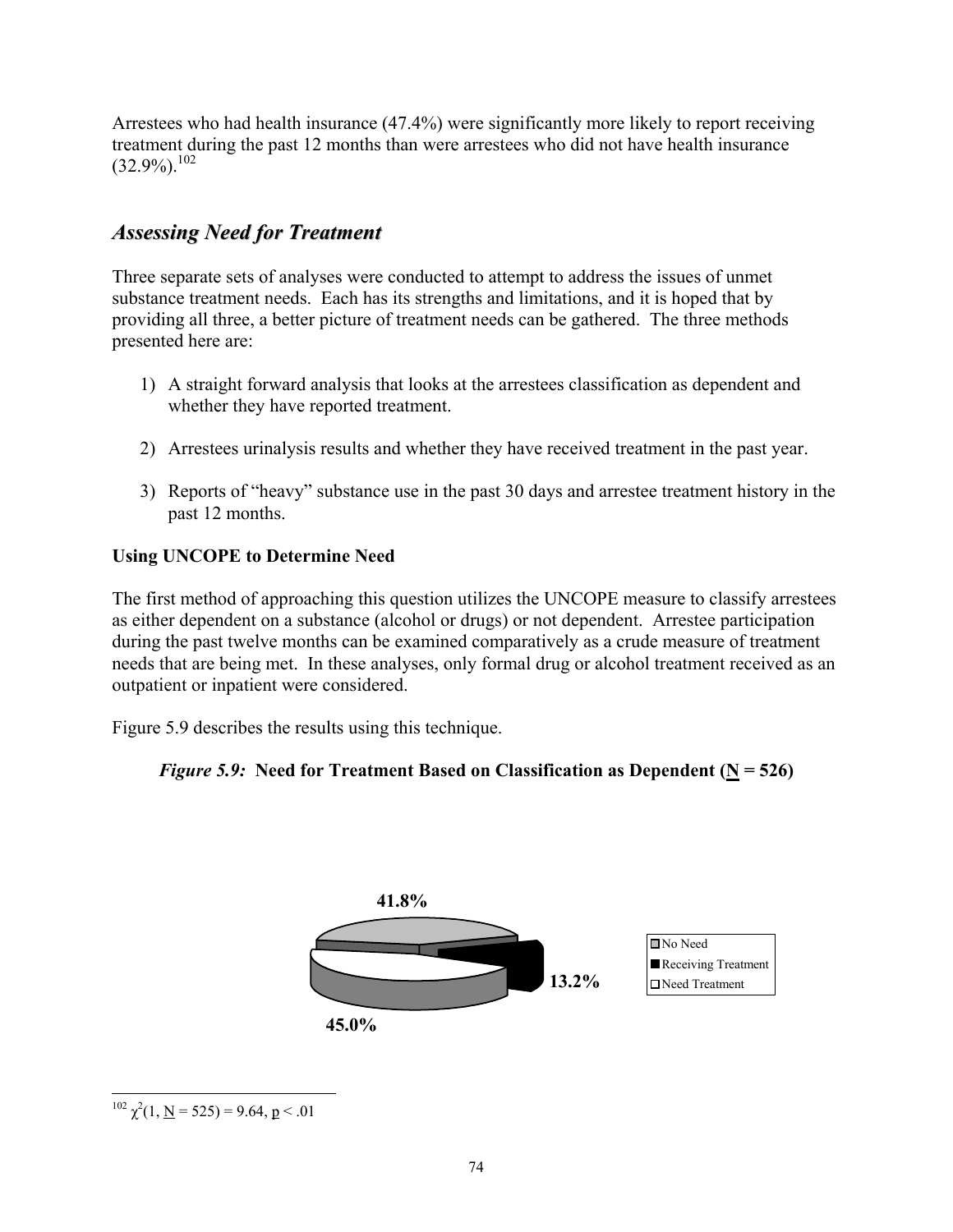There are three outcomes possible from using this technique. If an arrestee is not classified as having a substance dependence they, regardless of whether or not the reported receiving treatment, are not in need of treatment.

• In this analysis, 41.8% of the arrestees are not in need of treatment.

If an arrestee is classified as dependent and reports receiving treatment, they can be classified as receiving treatment.

• 13.2% of arrestees were classified as dependent **and** reported receiving some form of treatment in the past 12 months and thus fit in this category.

The last possibility, using this technique, is that an arrestee is classified by the UNCOPE as being dependent but does not report receiving any treatment in the past 12 months. This segment of the arrestee population can be classified as having unmet treatment needs.

• 45% of arrestees were classified as dependent **and did not** report receiving any treatment.

The strength of using this technique is that, given the UNCOPE measure's demonstrated validity, it is very liklely that arrestees classified as dependent do indeed need treatment. The weakness of this technique is that it holds that any arrestees who have reported receiving any treatment in the past 12 months are having their treatment needs met. Given that little is known about the extent and success of the treatment experiences, this assumption is not warranted and the end result is that this analysis provides a rather conservative estimate of the need for treatment in the Snohomish County facility. It can reasonably be argued that 45% represents a good number to start with in terms of discussion of unmet treatment needs.

#### **Using Urinalysis Results to Determine Need**

Another possible method of measuring treatment need among Snohomish County arrestees is to examine the proportion of arrestees testing positive for illicit substances that do not report receiving any treatment.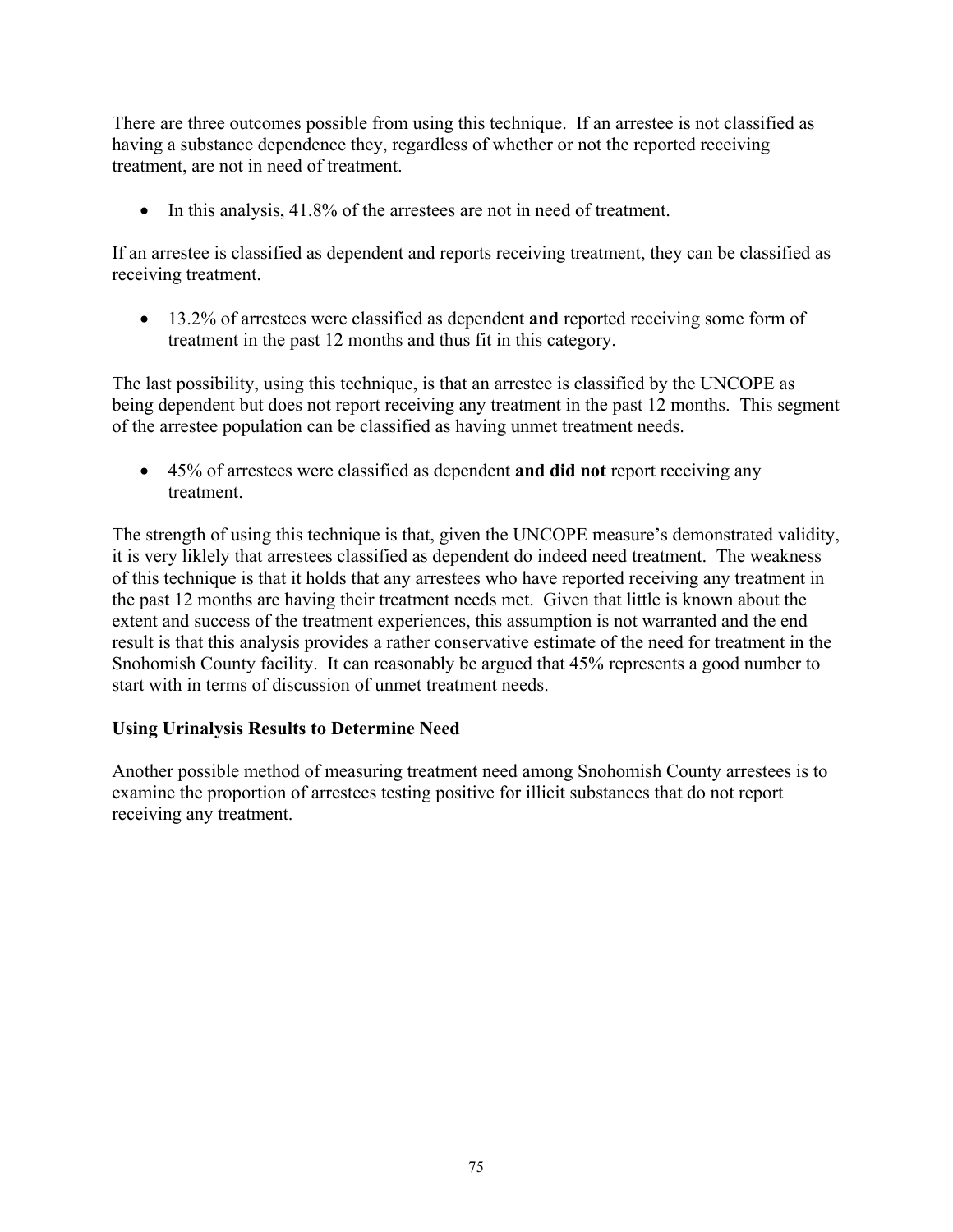

#### *Figure 5.10:* **Percent of Arrestees Testing Positive for Illicit Substances That Did Not Report Any Treatment in the Past Year**

Figure 5.10 presents the percentage of positive urinalysis results for different illicit substances where the arrestee reported not receiving any treatment during the past 12 months. What is immediately evident from this chart is that, regardless of substance type, the majority of arrestees who test positive have not participated in any substance treatment.

• Almost three-quarters (72.2%) of arrestees who tested positive for multiple illicit substances did not participate in treatment during the past 12 months.

Whereas the previous method for determining treatment needs was quite conservative, attempts to use this method as a means to determine treatment needs is not recommended as it is simply too liberal. Testing positive for an illicit substance does not indicate that an arrestee is dependent upon that substance. Nevertheless, this analysis may be of some value to the county in that it clearly shows that a high percentage of arrestees who use drugs do not receive treatment. Urinalysis results represent the most proximal measure of substance use available in this interview and hence the closest link between arrest and substance use.

It should also be noted that another limitation of this technique is the lack of testing for alcohol use.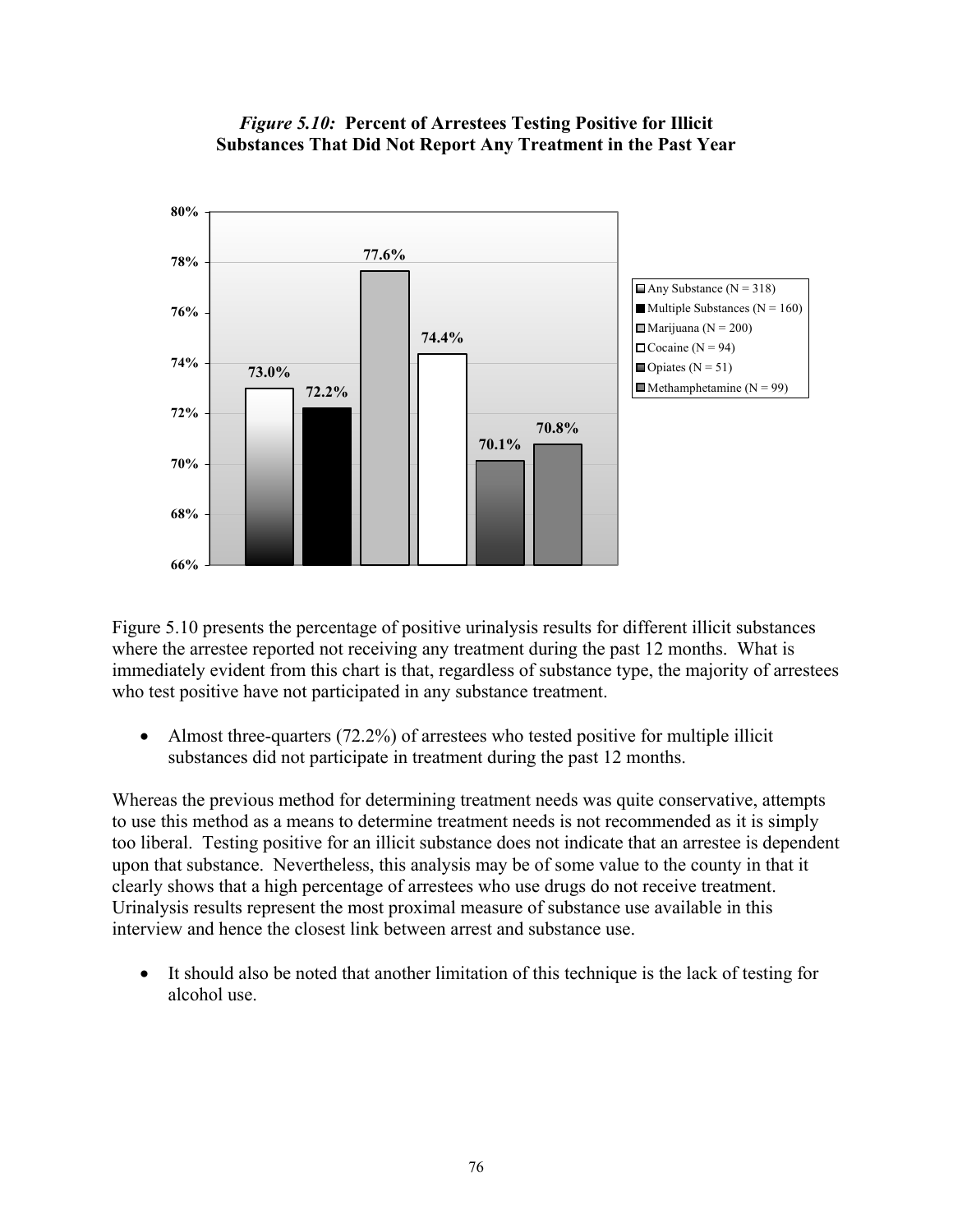#### **"Heavy" Substance Use to Determine Needs**

Another technique that can be employed to determine treatment need is to examine the proportion of arrestees who report heavy substance use and do not report receiving any treatment.

• "Heavy" use represents substance use that occurs more than three days per week or more than 13 days per month. This level of use is the highest level of use assessed on the ADAM questionnaire



#### *Figure 5.11:* **Percent of "Heavy" Substance Users Who Did Not Receive Any Treatment in the Past Year**

Figure 5.11 describes the proportion of heavy substance users who did not receive any treatment during the past year. From this chart that, as in the previous analysis, regardless of substance type, the majority of heavy users do not report receiving any treatment.

• Nearly three-quarters (74.8%) of arrestees who were heavy users of 2 or more substances did not report any treatment.

The advantage of this analysis over the previous analysis is that, here, use of a particular substance is not an isolated event and represents more of a chronic pattern of use. Again, it would be hard to argue that heavy use is sufficient to demonstrate dependence. While heavy use may not represent dependence, it does indicate a pervasive pattern of use and is more characteristic of chronic use than recreational use.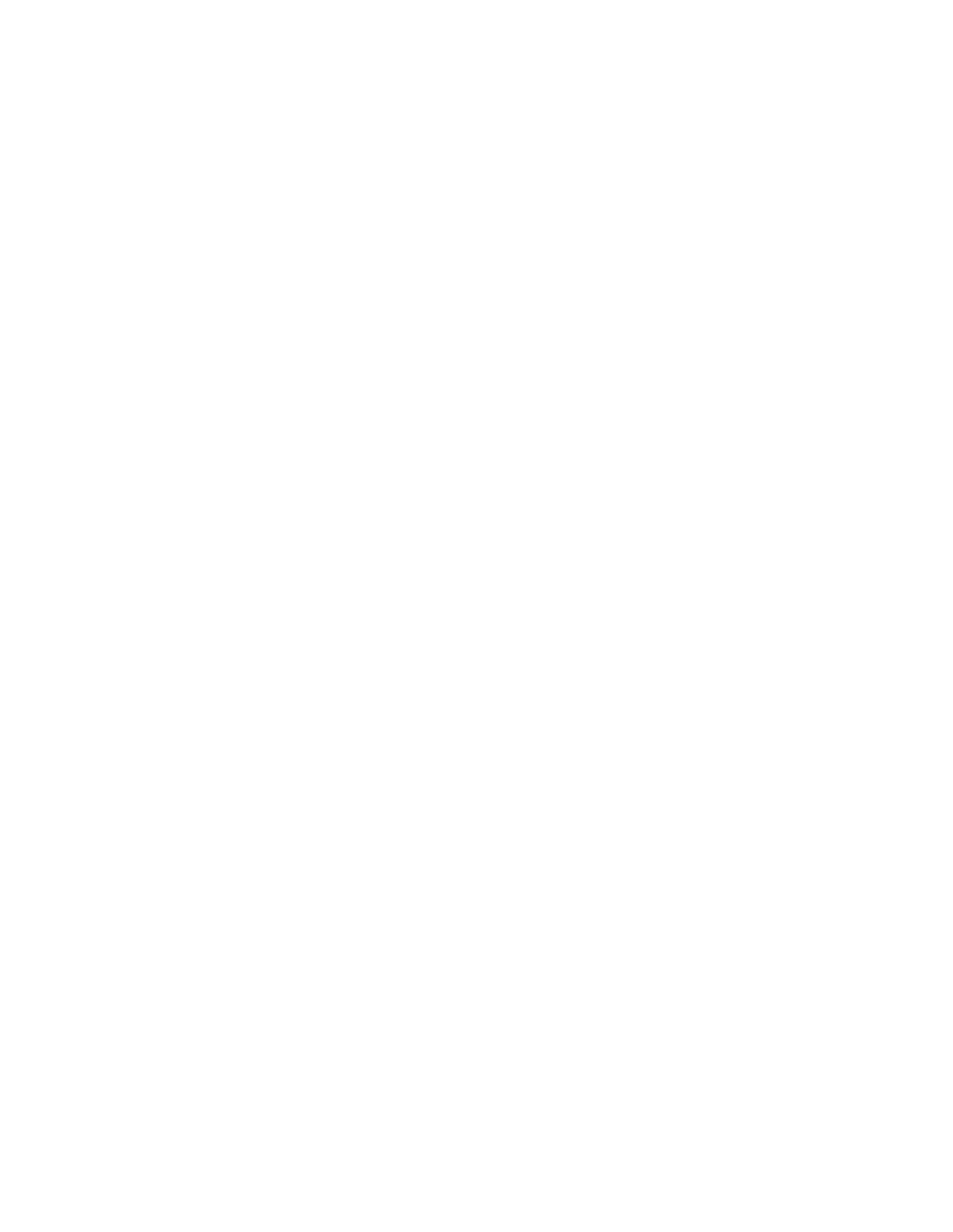# **SECTION VI**

## *Criminal History and Substance Use Among Respondents y*

This section of the report is concerned with describing the criminal histories of the arrestees in Snohomish County, examining criminal histories by demographic groups, and, finally, examining the relationship between criminal history and substance use.

Table 6.1 describes arrestees' reports of times arrested in the past 12 months.

| $\ldots$                         |         |
|----------------------------------|---------|
| <b>Arrests in Past 12 Months</b> | Percent |
| No Previous Arrests              | 45.5    |
| 1 to 2 Previous Arrests          | 38.3    |
| <b>3+ Previous Arrests</b>       | 163     |

### *Table 6.1:* **Snohomish County Arrestee Reports of Times Arrested in Past Year (N = 557)**

- Over half of arrestees had been arrested in the past 12 months
- Reports of number of arrests in the past year ranged from 0 to 20.
- The average number of arrests during the past 12 months was  $1.59 \, (\underline{SD} = 2.45)$ .

The table below describes arrestees' reports of times arrested during their lifetime.

| <b>Previous Arrests</b>         | Percent |
|---------------------------------|---------|
| <b>No Previous Arrests</b>      | 13 2    |
| 1 to 4 Previous Arrests         | 29.1    |
| <b>4 to 10 Previous Arrests</b> | 32.4    |
| 11+ Previous Arrests            | 25.3    |

*Table 6.2:* **Snohomish County Arrestee Reports of Times Arrested in Lifetime (N = 544)** 

- The majority (86.8%) of arrestees had ever been arrested prior to their current arrest.
- One-quarter of arrestees indicated that they had been arrested more than 10 times during their lifetime.
- Reports of number of lifetime arrests ranged from 0 to 97.
- The average number of lifetime arrests was  $10.6$  (SD = 15.65).

The table below describes arrestees' reports of number of days spent in jail during their lifetime.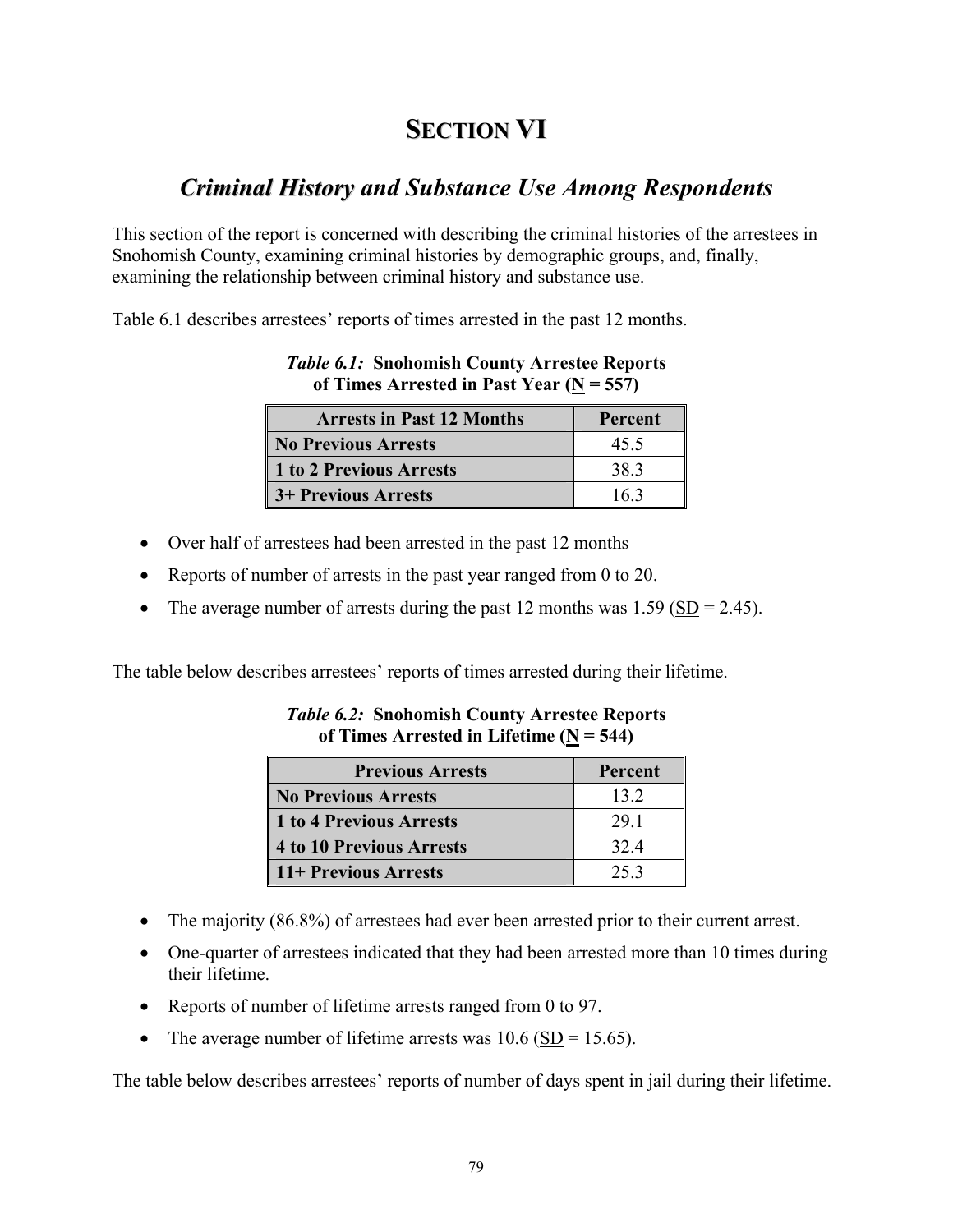| <b>Time in Jail</b>        | Percent |
|----------------------------|---------|
| <b>No Time in Jail</b>     | 13.7    |
| 1 to 30 Days               | 31.0    |
| <b>30 Days to 6 Months</b> | 17.2    |
| <b>6 Months to 1 Year</b>  | 11.8    |
| Over 1 year                | 26.2    |

*Table 6.3:* **Snohomish County Arrestee Reports of Time Spent in Jail or Other Correctional Facility During Their Lifetime (N = 547)** 

- The majority of arrestees (86.3%) reported they had spent at least spent 24 hours in jail prior to their current arrest.
- Over half of arrestees (55.3%) reported they had spent more than one month in a jail or other correctional facility.
- Arrestees reports of time spent in jail ranged from 0 to 8195 days (over 22 years).
- The median number of days spent in jail was 60 days.

### *Demographic Characteristics and Criminal History*

The next table looks at arrestee criminal history by different demographic groups. For this table, the three variables that were described above (arrested in past year, arrested in lifetime, time spent in jail) were transformed to dichotomous yes/no variables. Thus, the percentages listed in the table describe the percent that had that form of criminal history.

Below is a summary and discussion of the findings in this table.

#### **Arrested in Past Year**

- The percentage of arrestees who had been arrested in the past 12 months **decreased** with age.<sup>103</sup> Older arrestees were less likely to report being arrested in the past 12 months.
- No significant relationship was found between being arrested in the past year and race.<sup>104</sup>
- The percentage of arrestees that had been arrested in the past year was statistically **independent** of age.<sup>105</sup> Older arrestees were less likely to report being arrested in the past 12 months.
- Being arrested in the past 12 months was statistically dependent upon arrestee marital status.<sup>106</sup> Married arrestees were the least likely to report having been arrested in the past year.

 $\overline{a}$ 

<sup>&</sup>lt;sup>103</sup> χ<sup>2</sup>(2, <u>N</u> = 557) = 7.75, p < .05<br>
<sup>104</sup> χ<sup>2</sup>(3, <u>N</u> = 557) = 2.18, p = .54<br>
<sup>105</sup> χ<sup>2</sup>(4, <u>N</u> = 557) = 1.40, p = .84<br>
<sup>106</sup> χ<sup>2</sup>(2, <u>N</u> = 553) = 6.83, p < .05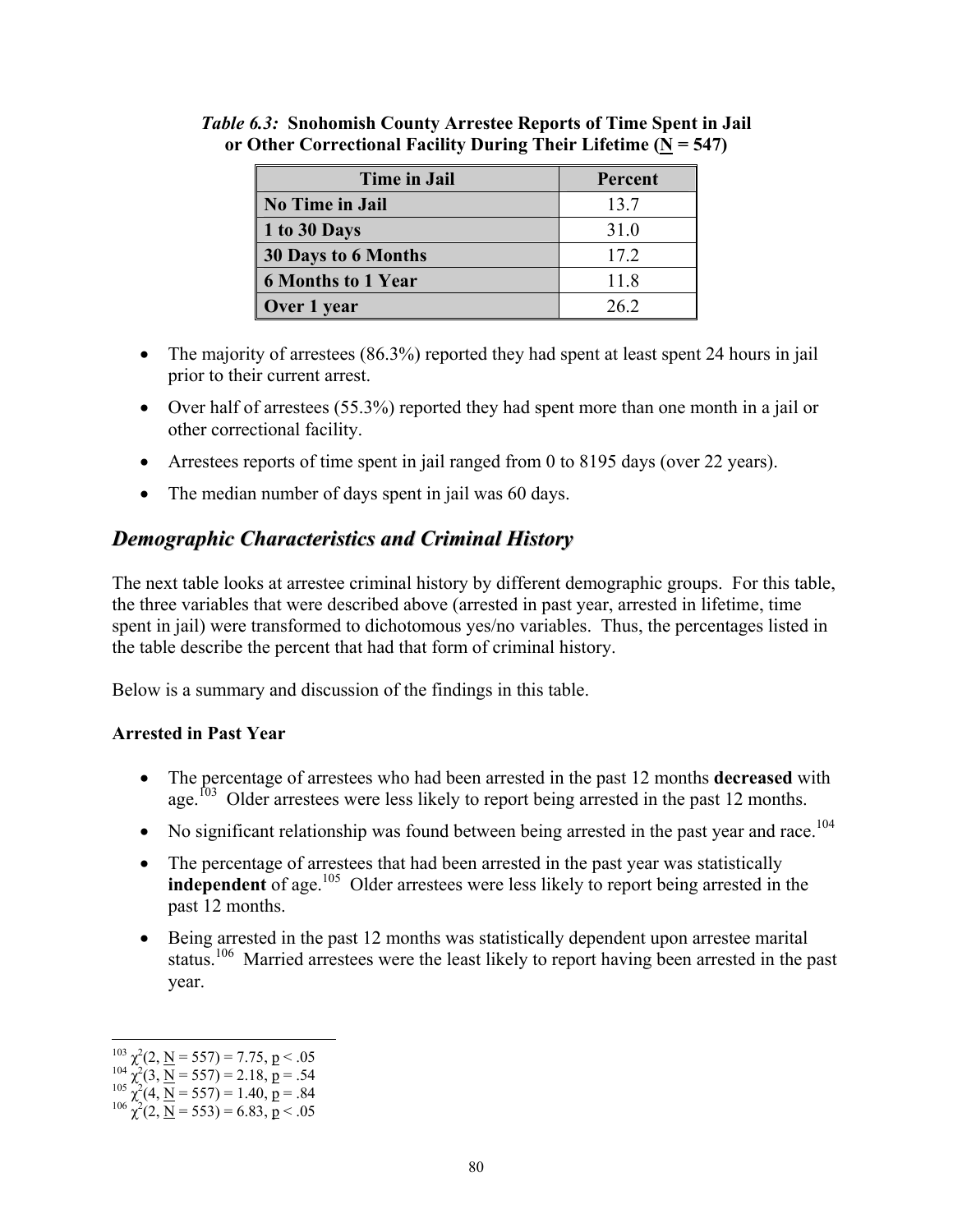- Homeless arrestees were more likely than arrestees who lived in a house or apartment to report having been arrested in the past 12 months.<sup>107</sup>
- Unemployed arrestees were significantly more likely than employed arrestees to report having been previously arrested in the past 12 months.<sup>108</sup>
- Arrestees who were classified as dependent upon alcohol were significantly more likely than arrestees not classified as dependent upon alcohol to report having been arrested in the past 12 months. $109$
- Arrestees who were classified as dependent upon drugs were significantly more likely than arrestees not classified as dependent upon drugs to report having been arrested in the past 12 months. $110$

#### **Ever Arrested**

- The percentage of arrestees who had ever been previously arrested **increased** with age.<sup>111</sup>
- No significant relationship was found between having ever been previously arrested and race.<sup>172</sup>
- The percentage of arrestees who had ever been previously arrested was significantly related with level of education.<sup>113</sup> College graduates were the least likely to report having been previously arrested.
- Having ever been previously arrested was statistically dependent upon arrestee marital status.<sup>114</sup> Arrestees who were divorced or separated were more likely to have been previously arrested.
- Homeless arrestees were significantly more likely than arrestees who lived in a house or apartment to report ever having been previously arrested.115 **All** homeless arrestees reported having been previously arrested.
- Unemployed arrestees were significantly more likely than employed arrestees to report having ever been previously arrested.<sup>116</sup>
- Arrestees who were classified as dependent upon alcohol were significantly more likely than arrestees not classified as dependent upon alcohol to report ever having been previously arrested. $117$

 $\overline{a}$ 

- 
- <sup>112</sup>  $\chi^2$ (3, <u>N</u> = 544) = 0.96, <u>p</u> = .81<br><sup>113</sup>  $\chi^2$ (2, <u>N</u> = 544) = 11.87, <u>p</u> < .0:
- <sup>113</sup>  $\chi^2$ (2, <u>N</u> = 544) = 11.87, <u>p</u> < .05<br><sup>114</sup>  $\chi^2$ (2, <u>N</u> = 541) = 11.24, <u>p</u> < .01
- 
- <sup>114</sup>  $\chi^2$ (2, <u>N</u> = 541) = 11.24, **p** < .01<br>
<sup>115</sup>  $\chi^2$ (1, <u>N</u> = 499) = 5.67, **p** < .05<br>
<sup>116</sup>  $\chi^2$ (1, <u>N</u> = 530) = 6.72, **p** < .01<br>
<sup>117</sup>  $\chi^2$ (1, <u>N</u> = 556) = 13.21, **p** < .001
- 

 $107$   $\chi^2$ <sup>107</sup>  $\chi^2(1, \underline{N} = 512) = 5.37, \underline{p} < .05$ <br><sup>108</sup>  $\chi^2(1, \underline{N} = 543) = 8.62, \underline{p} < .01$ 

<sup>&</sup>lt;sup>108</sup>  $\chi^2(1, \underline{N} = 543) = 8.62, \underline{p} < .01$ <br><sup>109</sup>  $\chi^2(1, \underline{N} = 556) = 8.52, \underline{p} < .01$ 

<sup>&</sup>lt;sup>109</sup>  $\chi^2$ (1, <u>N</u> = 556) = 8.52, p < .01<br><sup>110</sup>  $\chi^2$ (1, <u>N</u> = 557) = 20.23, p < .00

<sup>&</sup>lt;sup>110</sup>  $\chi^2(1, \text{ N} = 557) = 20.23, \text{ p} < .001$ <br>
<sup>111</sup>  $\chi^2(2, \text{ N} = 544) = 28.85, \text{ p} < .001$ <br>
<sup>112</sup>  $\chi^2(3, \text{ N} = 544) = 0.96, \text{ p} = .81$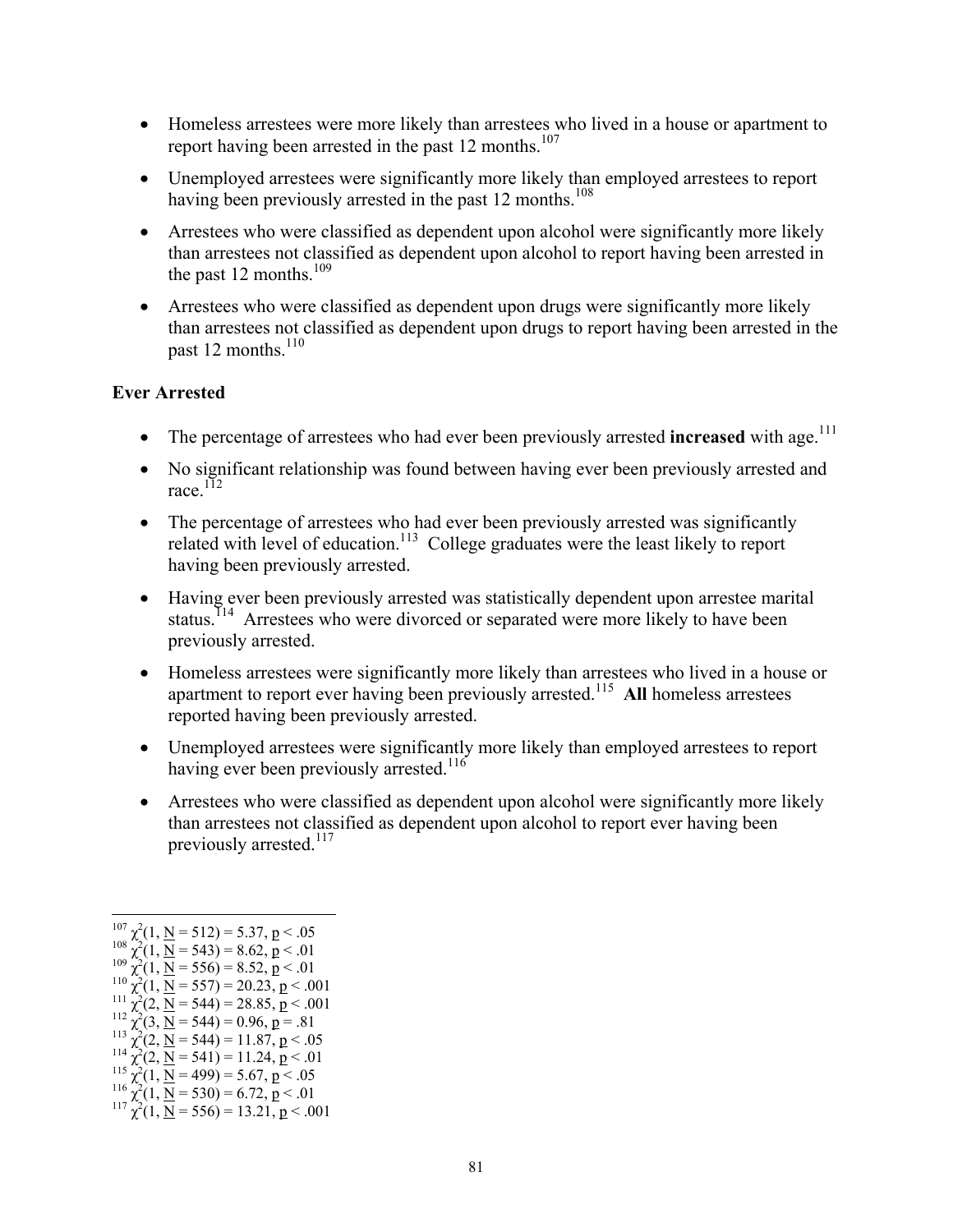• Arrestees who were classified as dependent upon drugs were significantly more likely than arrestees not classified as dependent upon drugs to report ever having been previously arrested.<sup>118</sup>

#### **Ever in Jail**

- The percentage of arrestees who had spent 24 hours or more in jail **increased** with age.<sup>119</sup>
- No significant relationship was found between ever spending 24 hours in jail and race.<sup>120</sup>
- The percent of arrestees who had spent 24 hours or more in jail was significantly related to level of education.<sup>121</sup> College graduates were the least likely to report having spent time in jail.
- Marital status was statistically **dependent** with whether an arrestee had spent 24+ hours in iail. $122$
- Homeless arrestees were significantly more likely to report having spent 24+ hours in jail than arrestees who lived in a house or apartment.<sup>123</sup> All homeless arrestees reporting spending time in jail.
- Unemployed arrestees were significantly more likely to report having spent 24+ hours in jail than employed arrestees.<sup>124</sup>
- Arrestees classified as dependent upon alcohol were significantly more likely than arrestees not classified as dependent upon alcohol to report having spent 24+ hours in  $j$ ail.<sup>125</sup>
- Arrestees classified as dependent upon drugs were significantly more likely than arrestees not classified as dependent upon drugs to report having spent  $24+$  hours in jail.<sup>126</sup>

<sup>1</sup>  $118$   $\chi^2$ 

<sup>&</sup>lt;sup>118</sup>  $\chi^2$ (1, <u>N</u> = 557) = 7.54, p < .01<br><sup>119</sup>  $\chi^2$ (2, <u>N</u> = 547) = 21.90, p < .00

<sup>&</sup>lt;sup>119</sup>  $\chi^2$ (2, <u>N</u> = 547) = 21.90, **p** < .001<br><sup>120</sup>  $\chi^2$ (3, <u>N</u> = 547) = 2.18, **p** = .54<br><sup>121</sup>  $\chi^2$ (2, <u>N</u> = 547) = 19.53, **p** < .001

<sup>&</sup>lt;sup>121</sup>  $\chi^2$ (2, <u>N</u> = 547) = 19.53, <u>p</u> < .001<br><sup>122</sup>  $\chi^2$ (2, <u>N</u> = 545) = 8.66, p < .05

<sup>&</sup>lt;sup>122</sup>  $\chi^2$ (2, <u>N</u> = 545) = 8.66, p < .05<br><sup>123</sup>  $\chi^2$ (1, <u>N</u> = 502) = 6.02, p < .05

<sup>&</sup>lt;sup>123</sup>  $\chi^2(1, \text{ N} = 502) = 6.02, \text{ p} < .05$ <br>
<sup>124</sup>  $\chi^2(1, \text{ N} = 533) = 6.78, \text{ p} < .01$ <br>
<sup>125</sup>  $\chi^2(1, \text{ N} = 556) = 11.75, \text{ p} < .001$ <br>
<sup>126</sup>  $\chi^2(1, \text{ N} = 557) = 13.12, \text{ p} < .001$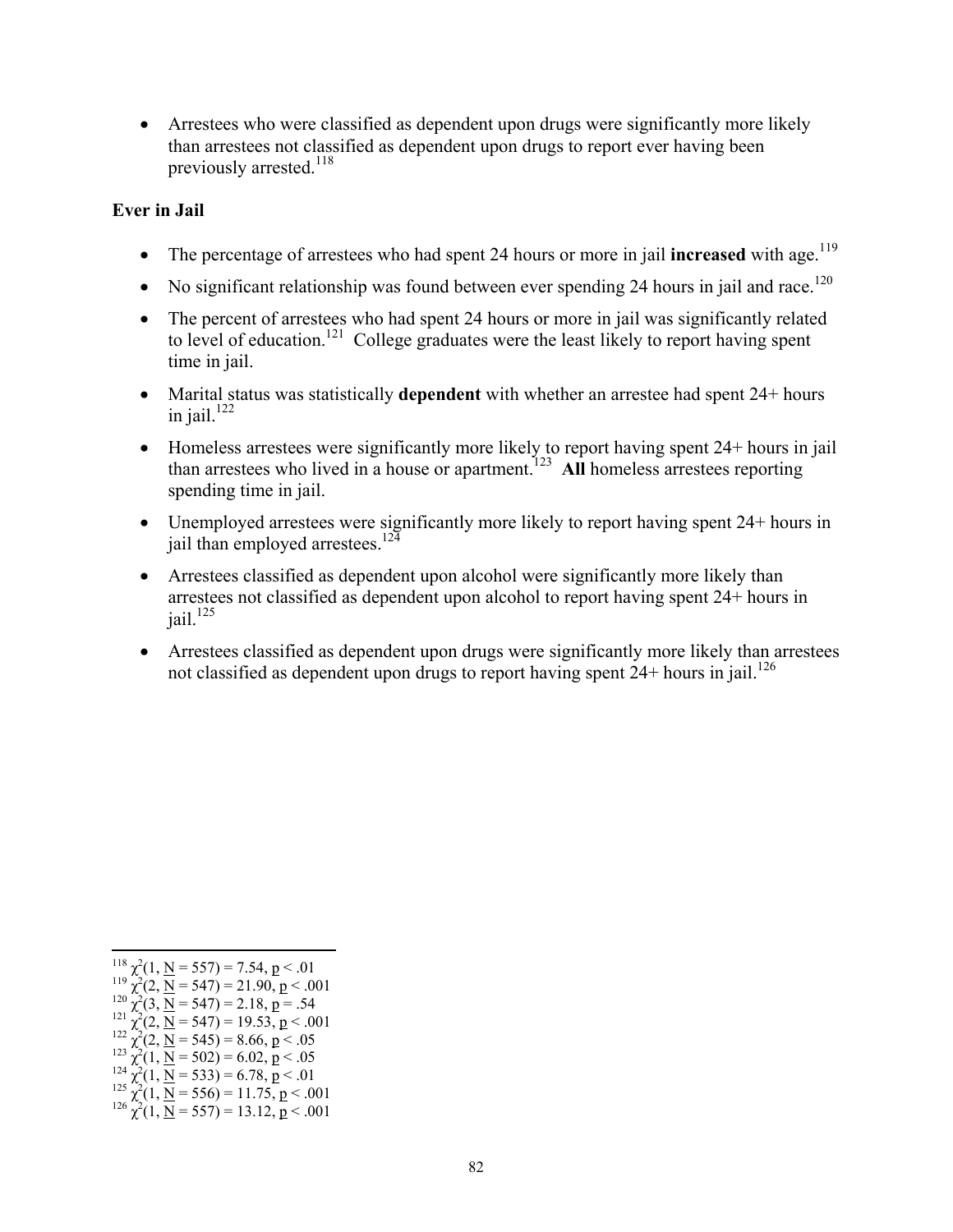|                           | <b>Arrested in Past</b> | <b>Ever Previously</b> | Ever 24 hrs + in |
|---------------------------|-------------------------|------------------------|------------------|
|                           | Year                    | <b>Arrested</b>        | Jail             |
| <b>Overall</b>            | 54.5                    | 86.8                   | 86.3             |
|                           |                         |                        |                  |
| Age                       |                         |                        |                  |
| $18-24$                   | $60.6*$                 | $75.3*$                | $76.0*$          |
| $25 - 34$                 | 57.5                    | 91.2                   | 91.8             |
| $35+$                     | 47.2                    | 92.8                   | 90.0             |
|                           |                         |                        |                  |
| Race                      |                         |                        |                  |
| White                     | 54.4                    | 87.4                   | 87.0             |
| <b>Black</b>              | 60.0                    | 85.7                   | 83.1             |
| Hispanic                  | 47.2                    | 82.0                   | 78.0             |
| Other                     | $\overline{55.5}$       | 83.7                   | 87.2             |
|                           |                         |                        |                  |
| <b>Education</b>          |                         |                        |                  |
| <b>No Degree</b>          | 57.5                    | $83.5*$                | 84.8*            |
| <b>HS/GED</b>             | 53.3                    | $\overline{89}$ .8     | 88.5             |
| Voc./Trade School         | 58.8                    | 92.3                   | 94.0             |
| <b>Some College</b>       | 51.9                    | 85.8                   | 85.1             |
| 4 Year Degree +           | 51.9                    | 68.3                   | 59.0             |
|                           |                         |                        |                  |
| <b>Marital Status</b>     |                         |                        |                  |
| <b>Single</b>             | $57.7*$                 | $84.6*$                | $85.1*$          |
| <b>Divorced/Separated</b> | 56.0                    | 96.5                   | 94.2             |
| <b>Married</b>            | 43.1                    | 83.4                   | 80.9             |
|                           |                         |                        |                  |
| <b>Residence Type</b>     |                         |                        |                  |
| <b>House/Apartment</b>    | $52.1*$                 | $85.3*$                | $84.6*$          |
| <b>Homeless</b>           | 72.1                    | 100.0                  | 100.0            |
|                           |                         |                        |                  |
| <b>Employment Status</b>  |                         |                        |                  |
| Employed                  | $48.0*$                 | $82.8*$                | $82.5*$          |
| Unemployed                | 60.6                    | 90.5                   | 90.3             |
|                           |                         |                        |                  |
| <b>Alcohol Dependency</b> |                         |                        |                  |
| <b>Not Dependent</b>      | $51.2*$                 | $84.2*$                | 83.7*            |
| Dependent                 | 65.7                    | 96.4                   | 95.4             |
|                           |                         |                        |                  |
| <b>Drug Dependency</b>    |                         |                        |                  |
| <b>Not Dependent</b>      | $46.9*$                 | $84.0*$                | $82.3*$          |
| Dependent                 | 66.3                    | 91.9                   | 93.0             |

#### *Table 6.4:* **Percent of Snohomish County Arrestees Arrested in Past Year, Ever Previously Arrested, and Ever Jailed by Demographic Characteristics**

Substance Dependency was determined by UNCOPE measure.

\* Differences statistically significant at  $p < .05$ .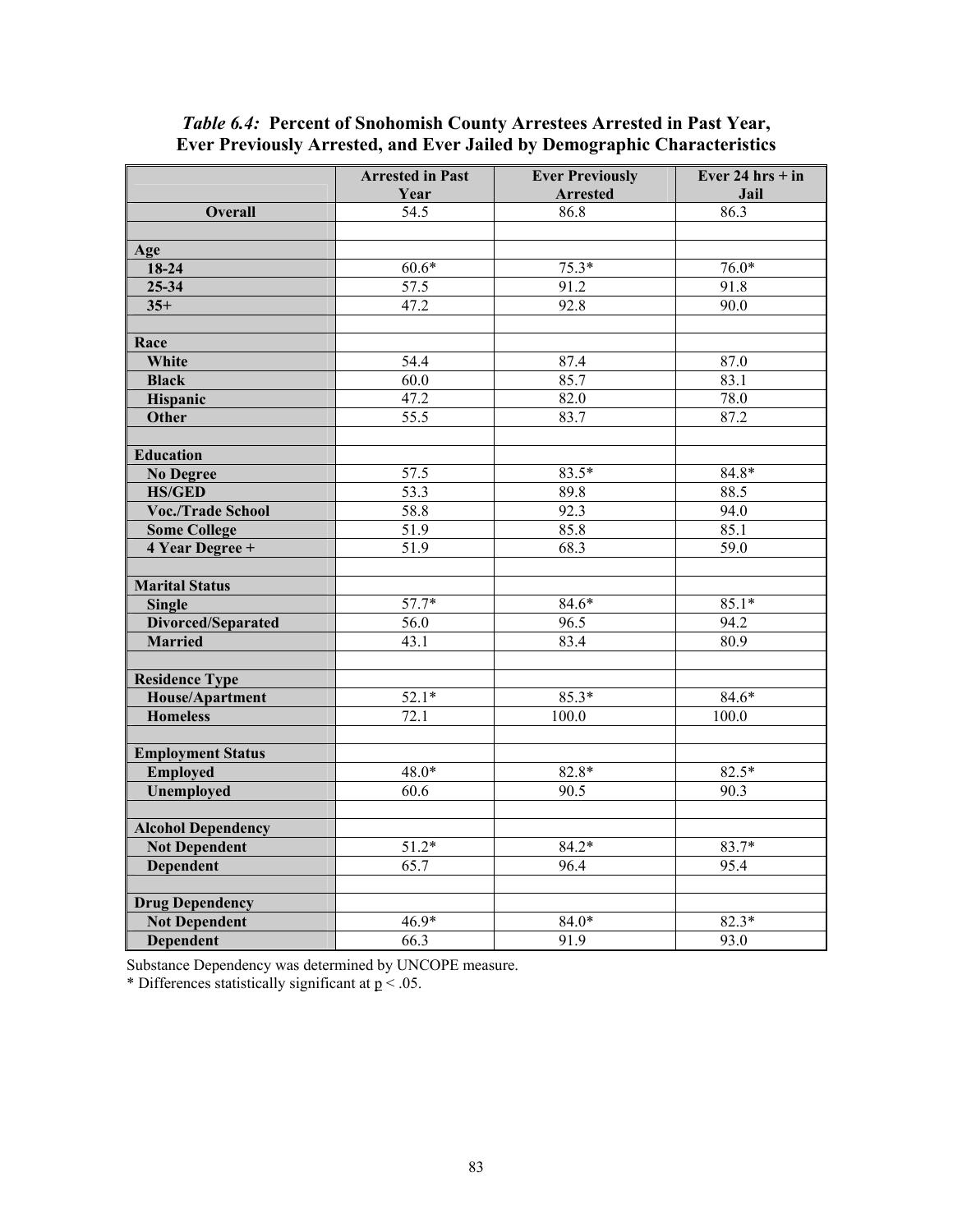## *Criminal History and Heavy Substance Use*

Table 6.5 examines the relationship between prior criminal history and heavy substance use. This data here show a remarkably consistent pattern—any heavy substance use is associated with greater criminal history.

|                             | <b>Any Heavy</b><br><b>Substance Use</b> | <b>Multiple Heavy</b><br><b>Substance Use</b> |
|-----------------------------|------------------------------------------|-----------------------------------------------|
| <b>Arrests in Past Year</b> |                                          |                                               |
| <b>No Arrests</b>           | $29.3*$                                  | $7.4*$                                        |
| 1 or 2 Arrests              | 44.8                                     | 9.5                                           |
| $3 +$ Arrests               | 54.6                                     | 16.6                                          |
|                             |                                          |                                               |
| <b>Lifetime Arrests</b>     |                                          |                                               |
| <b>No Arrests</b>           | $20.8*$                                  | $1.5*$                                        |
| 1 to 3 Arrests              | 30.7                                     | 6.8                                           |
| 4 to 10 Arrests             | 45.0                                     | 10.0                                          |
| 11+ Arrests                 | 48.3                                     | 17.9                                          |
|                             |                                          |                                               |
| <b>Time in Jail</b>         |                                          |                                               |
| <b>No Jail Time</b>         | $15.7*$                                  | $0.0*$                                        |
| 1 day to 1 Month            | 32.5                                     | 7.9                                           |
| <b>1 Month to 6 Months</b>  | 42.5                                     | 13.3                                          |
| <b>6 Months to 1 Year</b>   | 45.4                                     | 13.8                                          |
| <b>Over 1 Year</b>          | 53.6                                     | 12 2                                          |

#### *Table 6.5:* **Percent of Arrestees Reporting Previous Arrests and Time in Jail by Heavy Substance Use**

Heavy use indicates use during 13 or more days/month. Substances include alcohol, marijuana, crack cocaine, powder cocaine, heroin, and methamphetamine.  $* p < .05.$ 

Below is a summary and discussion of the findings in this table.

#### **Arrests in Past Year**

Arrestees reporting heavy substance use reported a greater number of arrests during the past year:

- Number of arrests in past year was dependent upon any heavy substance use.<sup>127</sup>
- Number of arrests in past year was dependent upon multiple heavy substance use.<sup>128</sup>

1

<sup>&</sup>lt;sup>127</sup>  $\chi^2$ (2, <u>N</u> = 547) = 34.50, <u>p</u> < .001<br><sup>128</sup>  $\chi^2$ (4, <u>N</u> = 547) = 12.50, <u>p</u> < .05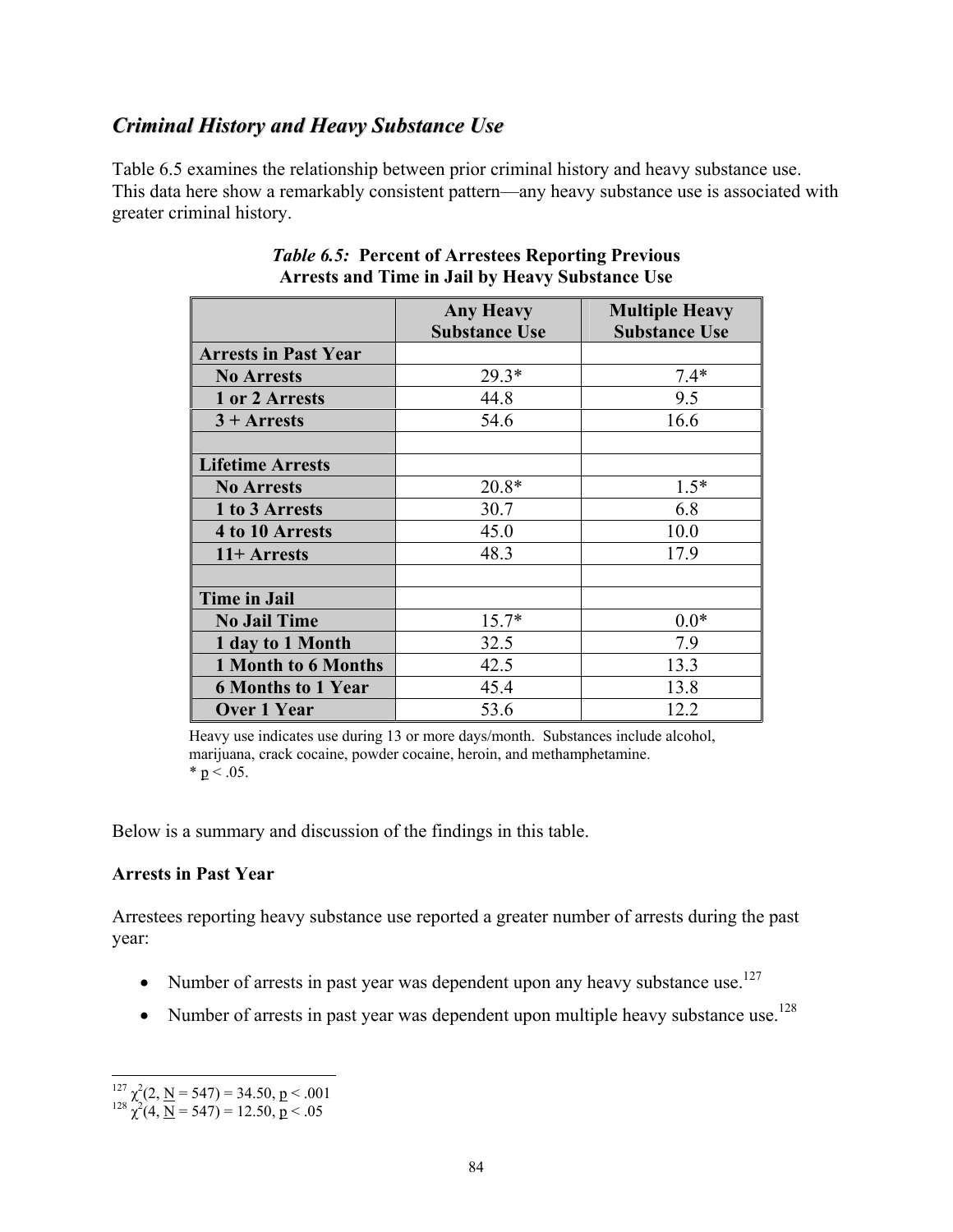#### **Lifetime Arrests**

Arrestees reporting heavy substance use also reported a greater number of arrests during their lifetime:

- Number of lifetime arrests was dependent upon any heavy substance use.<sup>129</sup>
- Number of lifetime arrests was dependent upon multiple heavy substance use.<sup>130</sup>

#### **Jail Time**

Arrestees reporting heavy substance use also reported spending a greater amount of time in during their lifetime:

- Time spent in jail was dependent upon any heavy substance use.<sup>131</sup>
- Time spent in jail was dependent upon multiple heavy substance use.<sup>132</sup>

### *Criminal History and Urinalysis Results*

Table 6.6 examines the relationship between prior criminal history and testing positive for illicit substances. With the exception of marijuana, testing positive for illicit substances was generally associated with greater criminal history.

|                             | Marijuana | Cocaine | <b>Opiates</b> | Methamphetamine |
|-----------------------------|-----------|---------|----------------|-----------------|
| <b>Arrests in Past Year</b> |           |         |                |                 |
| <b>No Arrests</b>           | 37.6      | $14.4*$ | 9.0            | $11.9*$         |
| 1 or 2 Arrests              | 43.6      | 18.7    | 9.4            | 22.3            |
| $3 +$ Arrests               | 37.3      | 27.7    | 12.4           | 33.1            |
|                             |           |         |                |                 |
| <b>Lifetime Arrests</b>     |           |         |                |                 |
| <b>No Arrests</b>           | 41.0      | $8.6*$  | $5.1*$         | $10.4*$         |
| 1 to 3 Arrests              | 36.3      | 8.0     | 6.1            | 9.5             |
| 4 to 10 Arrests             | 46.3      | 23.7    | 10.6           | 25.7            |
| $11+Arrests$                | 33.9      | 28.5    | 15.9           | 28.1            |
|                             |           |         |                |                 |
| <b>Time in Jail</b>         |           |         |                |                 |
| <b>No Jail Time</b>         | 33.2      | $6.2*$  | 6.3            | $6.8*$          |
| 1 day to 1 Month            | 41.1      | 14.3    | 5.2            | 12.3            |
| 1 Month to 6 Months         | 42.7      | 19.5    | 12.6           | 23.1            |
| <b>6 Months to 1 Year</b>   | 31.5      | 29.4    | 17.1           | 32.9            |
| Over 1 Year                 | 41.6      | 21.9    | 10.9           | 25.4            |

*Table 6.6:* **Percent of Arrestees Testing Positive for Illicit Substances by Arrest History** 

 $* p < .05$ 

 $\overline{a}$ 

 $^{129}_{130}$   $^2(2, \underline{N} = 557) = 22.18, \underline{p} < .001$ <br>  $^{131}_{131}$   $^2(2, \underline{N} = 557) = 18.31, \underline{p} < .05$ <br>  $^{131}_{132}$   $^2(3, \underline{N} = 544) = 22.35, \underline{p} < .001$ <br>  $^{132}_{132}$   $^2(3, \underline{N} = 544) = 17.23, \underline{p} < .001$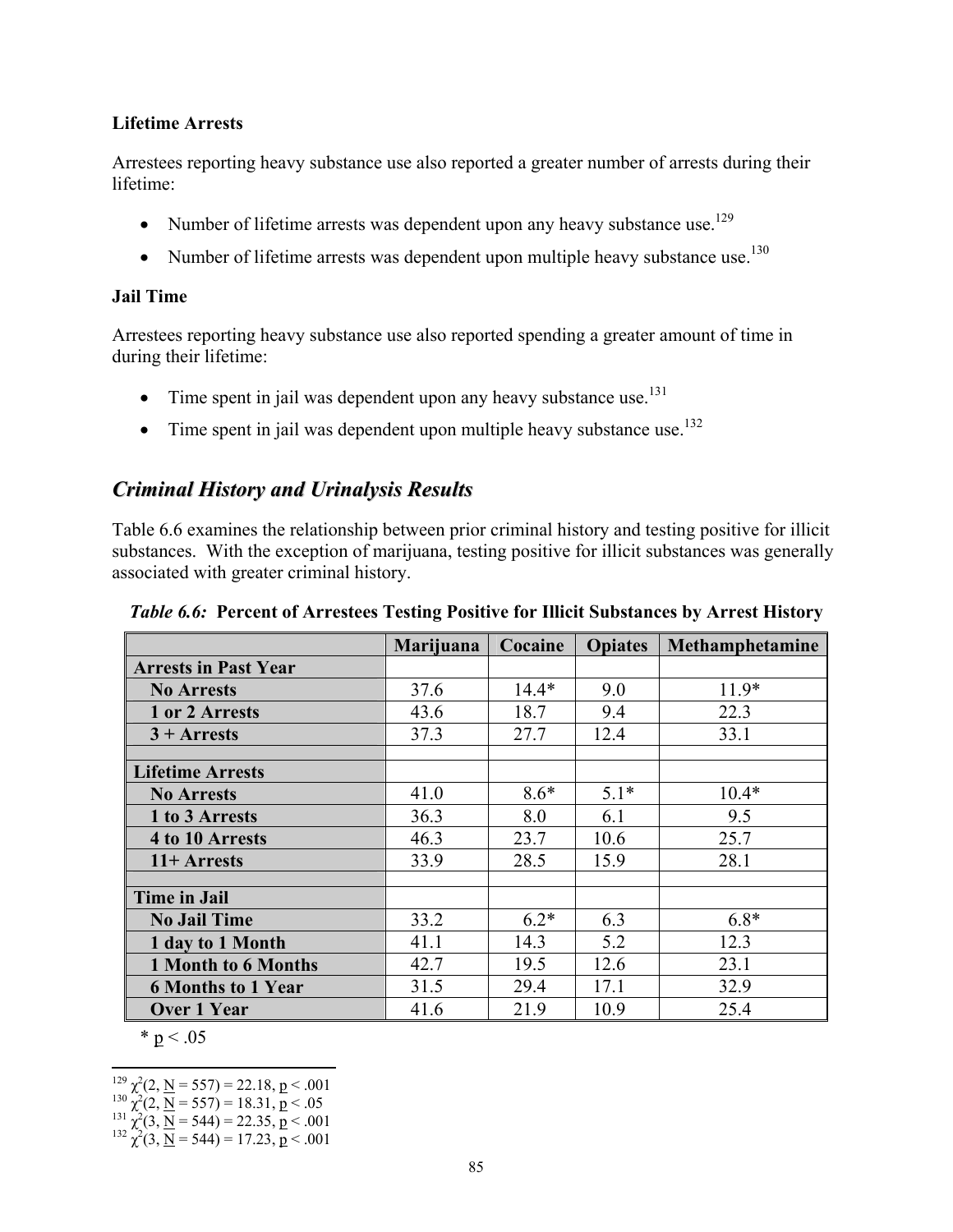Below is a summary and discussion of the findings in this table.

#### **Marijuana**

Testing positive for marijuana was not significantly related to number of arrests in past year, number of arrests during their lifetime, or time spent in jail.

#### **Cocaine**

Testing positive for cocaine was associated with criminal history. It must be remembered that EMIT testing for cocaine cannot differentiate between crack and powder cocaine.

Testing positive for cocaine was significantly associated with number of arrests in past year.<sup>133</sup>

• Arrestees testing positive for cocaine reported a greater number of arrests in the past year.

Testing positive for cocaine was significantly associated with number of arrests during the lifetime of the arrestee.<sup>134</sup>

• Arrestees testing positive for cocaine reported a greater number of arrests during their lifetime.

Testing positive for cocaine was significantly associated with time spent in jail.<sup>135</sup>

• Arrestees testing positive for cocaine reported a greater number of days spent in jail.

#### **Opiates**

EMIT testing for opiates includes a class of substance (e.g., morphine) rather than just heroin. However, the majority of positive tests for opiates are heroin.

Testing positive for opiates was only significantly associated with number of lifetime arrests.<sup>136</sup>

#### **Methamphetamine**

Testing positive for methamphetamine was consistently associated with criminal history.

Testing positive for methamphetamine was significantly associated with number of arrests in past year.<sup>137</sup>

• Arrestees testing positive for methamphetamine reported a greater number of arrests in the past year.

<sup>1</sup> 

<sup>&</sup>lt;sup>133</sup>  $\chi^2$ (2, <u>N</u> = 513) = 7.34, p < .05<br>
<sup>134</sup>  $\chi^2$ (3, <u>N</u> = 500) = 26.27, p < .001<br>
<sup>135</sup>  $\chi^2$ (4, <u>N</u> = 503) = 13.85, p < .01<br>
<sup>136</sup>  $\chi^2$ (2, <u>N</u> = 503) = 9.35, p < .05

<sup>&</sup>lt;sup>136</sup>  $\chi^2$ (2, <u>N</u> = 503) = 9.35, <u>p</u> < .05<br><sup>137</sup>  $\chi^2$ (2, <u>N</u> = 513) = 19.49, <u>p</u> < .05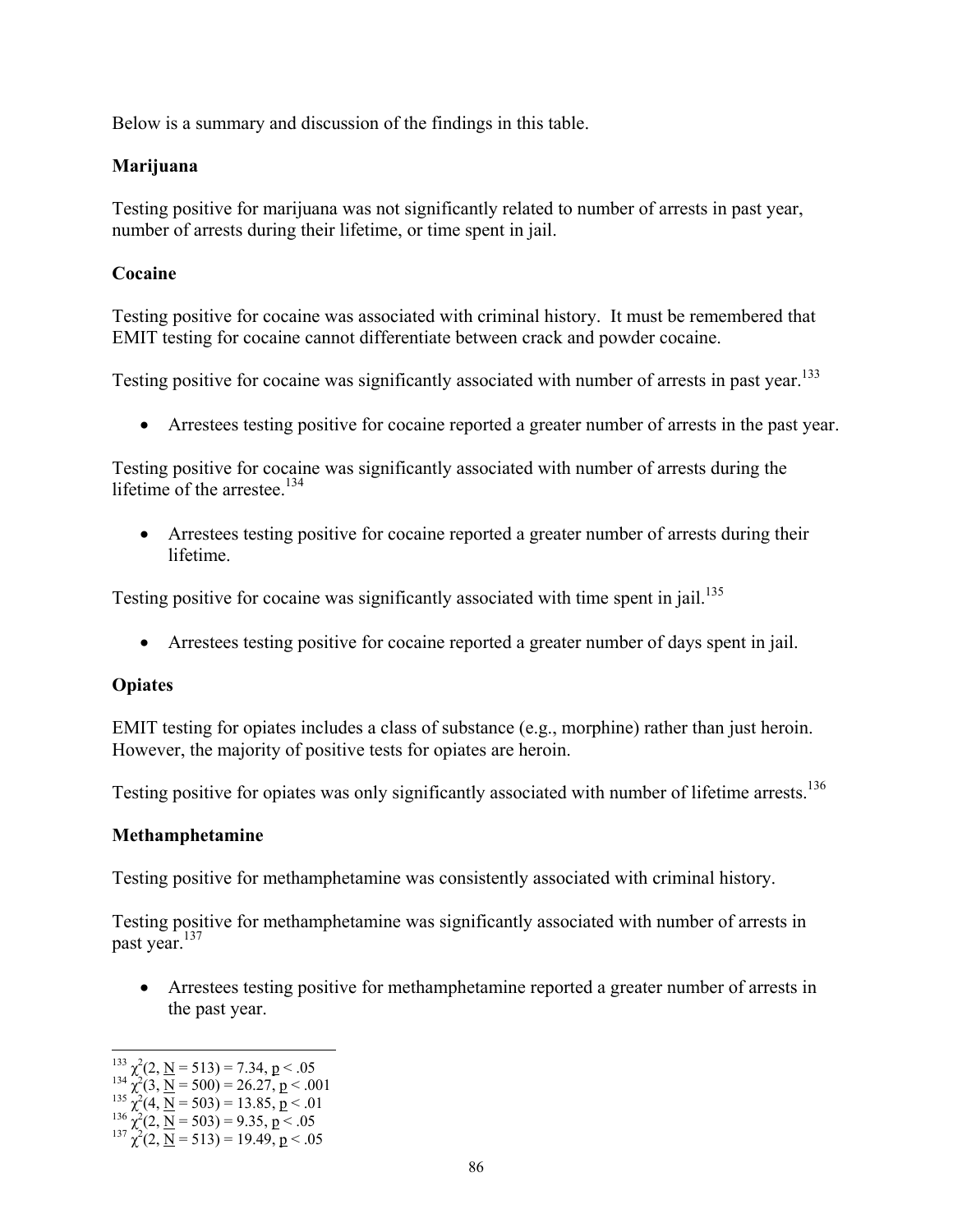Testing positive for methamphetamine was significantly associated with number of arrests during the lifetime of the arrestee.<sup>138</sup>

• Arrestees testing positive for methamphetamine reported a greater number of arrests during their lifetime.

Testing positive for methamphetamine was significantly associated with time spent in jail.<sup>139</sup>

• Arrestees testing positive for methamphetamine reported a greater number of days spent in jail.

### *Severity of Criminal Charges and Urinalysis Results*

The next section examines the relationship between severity of criminal charges (felony vs. misdemeanors) obtained from county booking records, and testing positive for illicit substances.

County arrest records could be matched to 488 of the 512 arrestees that provided a urine specimen (95.3%). The severity of charges is described below (Table 6.7).

*Table 6.7:* **Charge Severity of Arrestees That Provided Urine Specimen (** $N = 488$ **)** 

| <b>Charge Group</b>       | Percentage |
|---------------------------|------------|
| Felony ( $N = 189$ )      |            |
| Misdemeanor ( $N = 299$ ) |            |

Table 6.8 describes the percentage of arrestees charged with misdemeanors and felonies that tested positive for illicit substances.

Testing positive for illicit substances was generally associated with a greater likelihood of felony arrest.

 $\overline{a}$ <sup>138</sup>  $\chi^2$ (3, <u>N</u> = 500) = 22.54, <u>p</u> < .001<br><sup>139</sup>  $\chi^2$ (4, <u>N</u> = 503) = 22.72, <u>p</u> < .001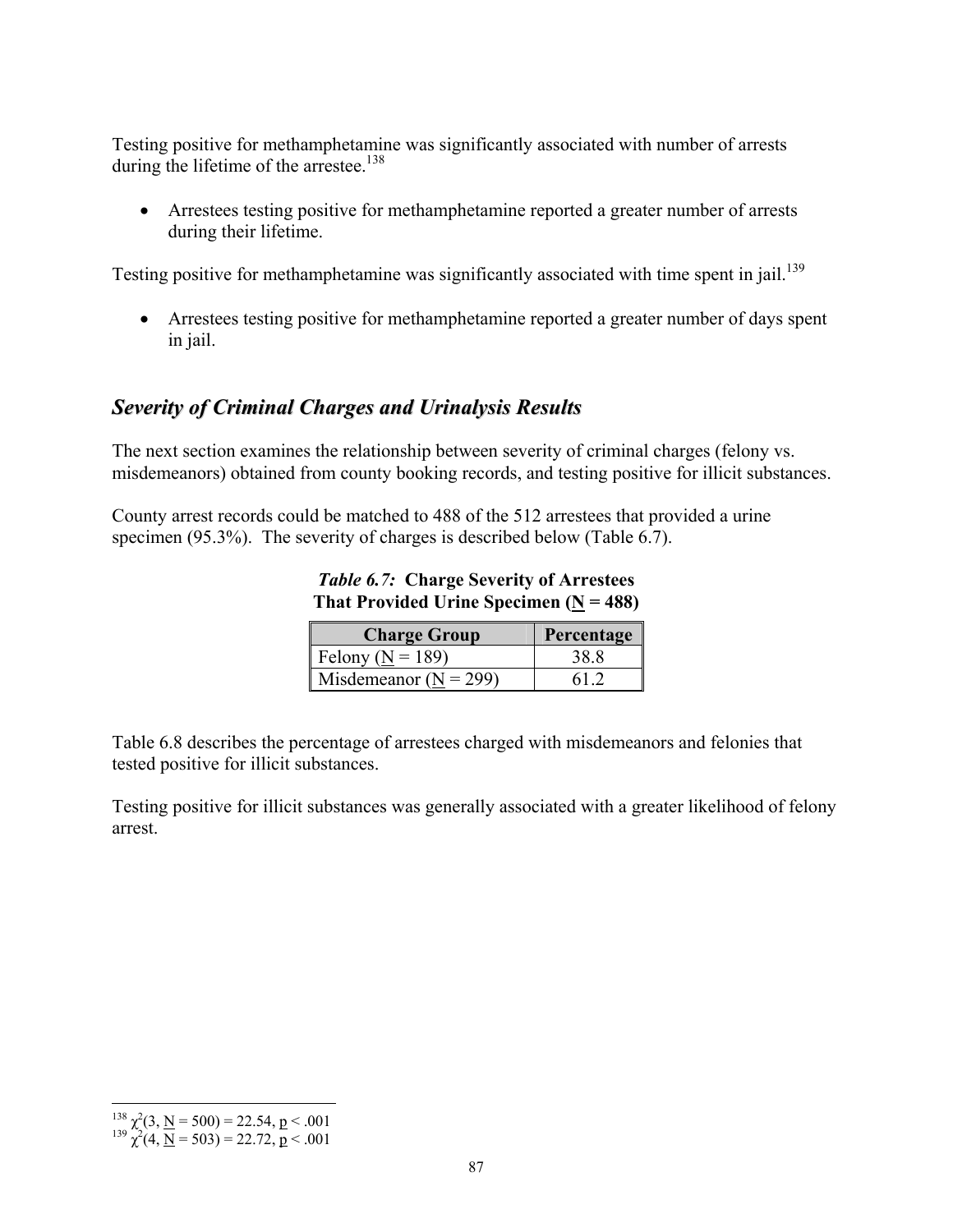| <b>Substance</b>             | <b>Felony</b> | <b>Misdemeanor</b> |
|------------------------------|---------------|--------------------|
| <b>Any Illicit Substance</b> | $69.5*$       | 56.7               |
| <b>Multiple Illicit</b>      | $39.2*$       | 30.0               |
| <b>Substances</b>            |               |                    |
| Marijuana                    | 40.5          | 35.7               |
| Cocaine                      | 20.3          | 18.7               |
| <b>Opiates</b> <sup>†</sup>  | 11.8          | 8.8                |
| Methamphetamine              | $26.5*$       | 149                |

*Table 6.8:* **Percent of Arrestees Testing Positive for Illicit Substances by Charge Severity (N = 488)** 

<sup>†</sup>The urinalysis assay detects opiates, not heroin. While the vast majority of opiate use is heroin, opiates use can also include other substances (e.g., morphine).  $*$  <u>p</u> < .05.

Below is a summary and discussion of the findings in this table.

- Significantly more arrestees facing felony charges tested positive for any illicit substance than arrestees facing misdemeanor charges.140
- Significantly more arrestees facing felony charges tested positive for multiple illicit substances than arrestees facing misdemeanor charge.<sup>141</sup>
- Significantly more arrestees facing felony charges tested positive for methamphetamine than arrestees facing misdemeanor charges. $142$
- No significant differences in the proportion of arrestees testing positive for marijuana, cocaine, opiates was found by charge severity.

 $\overline{a}$ 

 $^{140}$   $\chi^2(1, \text{ N} = 488) = 7.92, \, \text{p} < .01$ <br>  $^{141}$   $\chi^2(1, \text{ N} = 488) = 9.55, \, \text{p} < .01$ <br>  $^{142}$   $\chi^2(1, \text{ N} = 488) = 9.58, \, \text{p} < .01$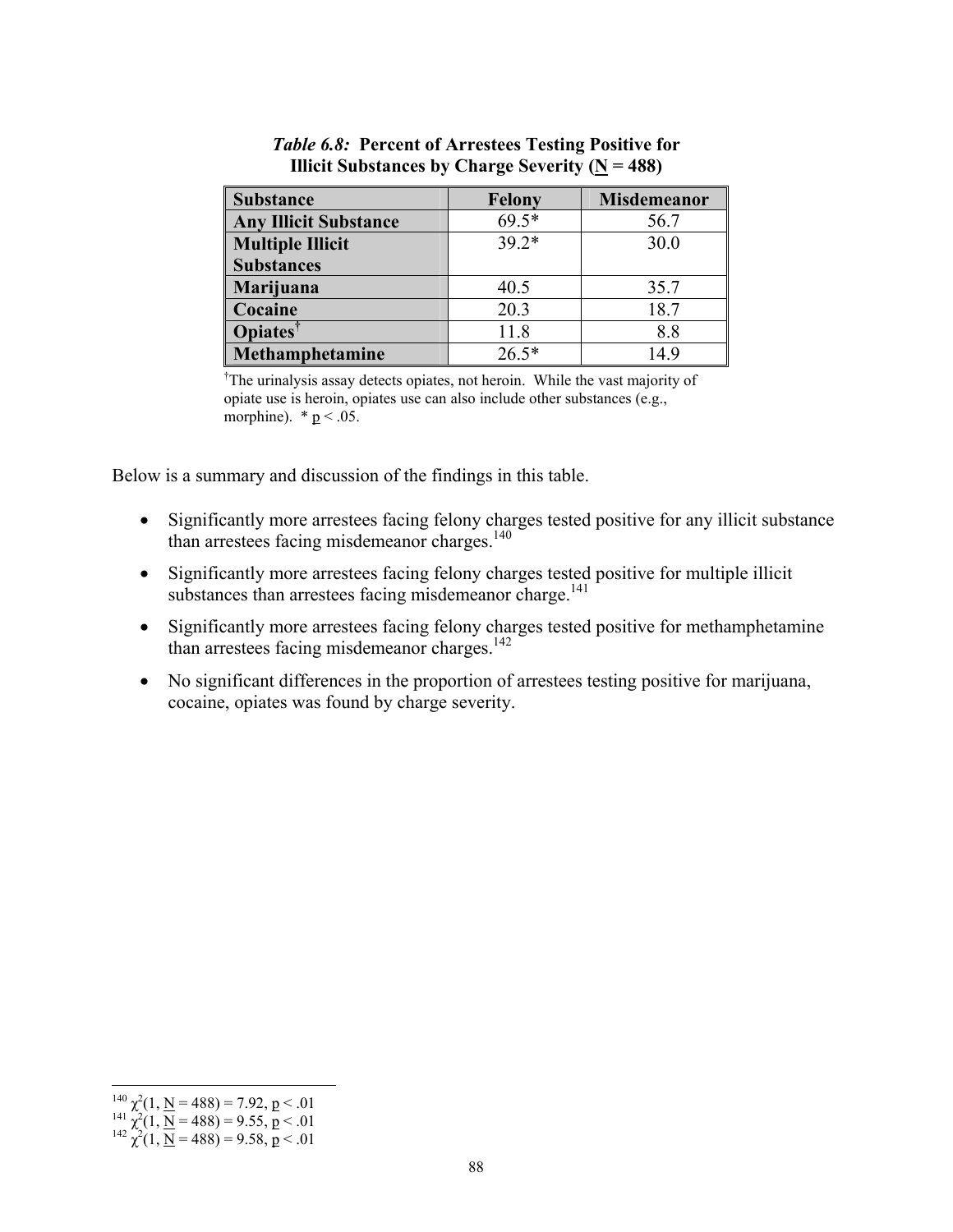# **SECTION VII**

## *Summary and Suggestions for Further Investigation*

### *Project Summary*

The results presented in this report represent the efforts of 47 days of interviews conducted between November 2002 and January 2003. This data collection effort progressed quite well; interviewers were able to obtaining participation from a high number of arrestees. This report also contains ADAM data from King County and Spokane County that were collected during 2001 and the first two quarters of 2002.

The data collected in Snohomish County included arrestee information on demographic characteristics, drug use, treatment history, and criminal background. Most of the arrestees who participated in the interview also agreed to provide a urine sample that was subsequently analyzed for evidence of drug use.

This report provides a comprehensive description of the Snohomish County arrestee population and to describe patterns of substance use, dependence, and treatment experiences. Given the sheer quantity of data that was obtained during the interview, this report is not an exhaustive account of the information collected. Because of this, and because it is reasonable to assume that the County may desire a specific analysis that is not included in this report, an exhaustive list of the specific questions is provided at **www.lgan.com**.

### *Future Directions for Investigation*

It is our hope that the information presented in this report will be of considerable use. There are, however, a number of additional topics or considerations that were not included in the interview that may be worthy of further consideration should time and budget permit.

Briefly, these are:

- **Market and Use:** Due to time considerations and additional programming requirements, information on the drug market was not included in the Snohomish County interview. These data include such items as: (1) whether drugs were paid for with cash or with other forms of payment; (2) how much was paid for drugs; (3) how the arrestee contacted the person who sold them drugs (e.g., phone, work); (4) where drugs were obtained (e.g., house or apartment, park); (5) how frequently drugs were purchased; (6) amount of drug that was obtained; (7) frequency of purchases; (8) any impediments to obtaining desired substance; and, (9) how substance was used (e.g., smoked, snorted, injected).
- **Female Arrestees:** Only male arrestees were considered in the current study. Given that the goal was to obtain a sample of 500 interviews, focusing solely on male arrestees was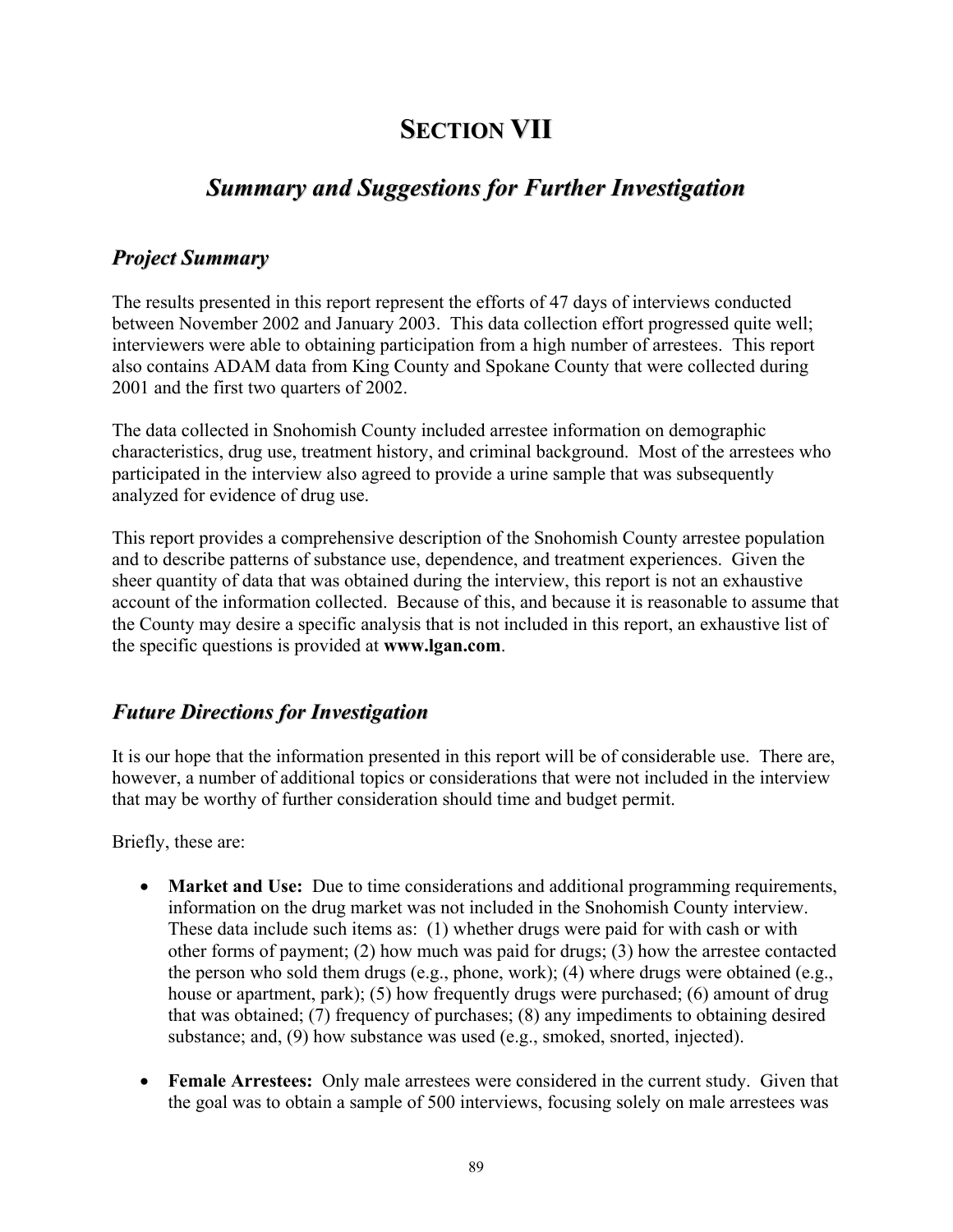a decision made to maximize the power available for analyses. Male and female arrestees are analyzed separately, and the inclusion of females would have reduced the power available. This decision does not mean that information on female arrestees is not valuable. In some ADAM sites, NIJ collects data on female arrestees for ADAM and female arrestees accounted for almost 1 out of 5 bookings in Snohomish County (19.5% of arrestees booked from January 2001 through March 2003 were female). A project designed to collect information on female arrestees would provide useful information on a sizeable segment of the jail population that is not addressed in the current report.

- **Larger Sample Size:** While 500 interviews is sufficient for addressing many questions, more data allows for more detailed analyses. In some instances in this report, variable categories were collapsed or omitted from some analyses because they did not contain sufficient numbers to be of use (e.g., arrestee housing). Further, in some instances behaviors are relatively rare—for example, roughly 10% of arrestees tested positive for opiates (heroin). This means that the sample of 500 is reduced to 50 when one is interested in characteristics of heroin users. When the sample is further disaggregated to examine heroin use among specific groups (e.g., by race) one is left with smaller numbers. As the sample size becomes smaller, it is increasingly at risk for being influenced by a single arrestee who is not representative of the population. Increasing the sample size would allow for greater confidence when considering relatively rare behaviors.
- **Multiple Data Points:** There are two benefits to collecting data at multiple times. The first of these concerns the ability to track changes.One of the strengths of the ADAM program is that data are collected four times (soon to be reduced to three) per year. This allows for sites to monitor trends and to perhaps observe effects of programs that are initiated. The second benefit of collecting data at multiple times is that it increases the likelihood of accurately reflecting the arrestee population. There are myriad ways that data can be influenced by the time of year that it is collected. For example, it is commonly recognized that violent crime increases with high temperatures and thus data collection during summer would indicate greater violence than is actually observed across the year. In another example, agricultural areas that depend upon migrant farmers may experience higher rates of crime and drug use when seasonal workers are unemployed. For these reasons, it is recommended that additional data collection periods be considered.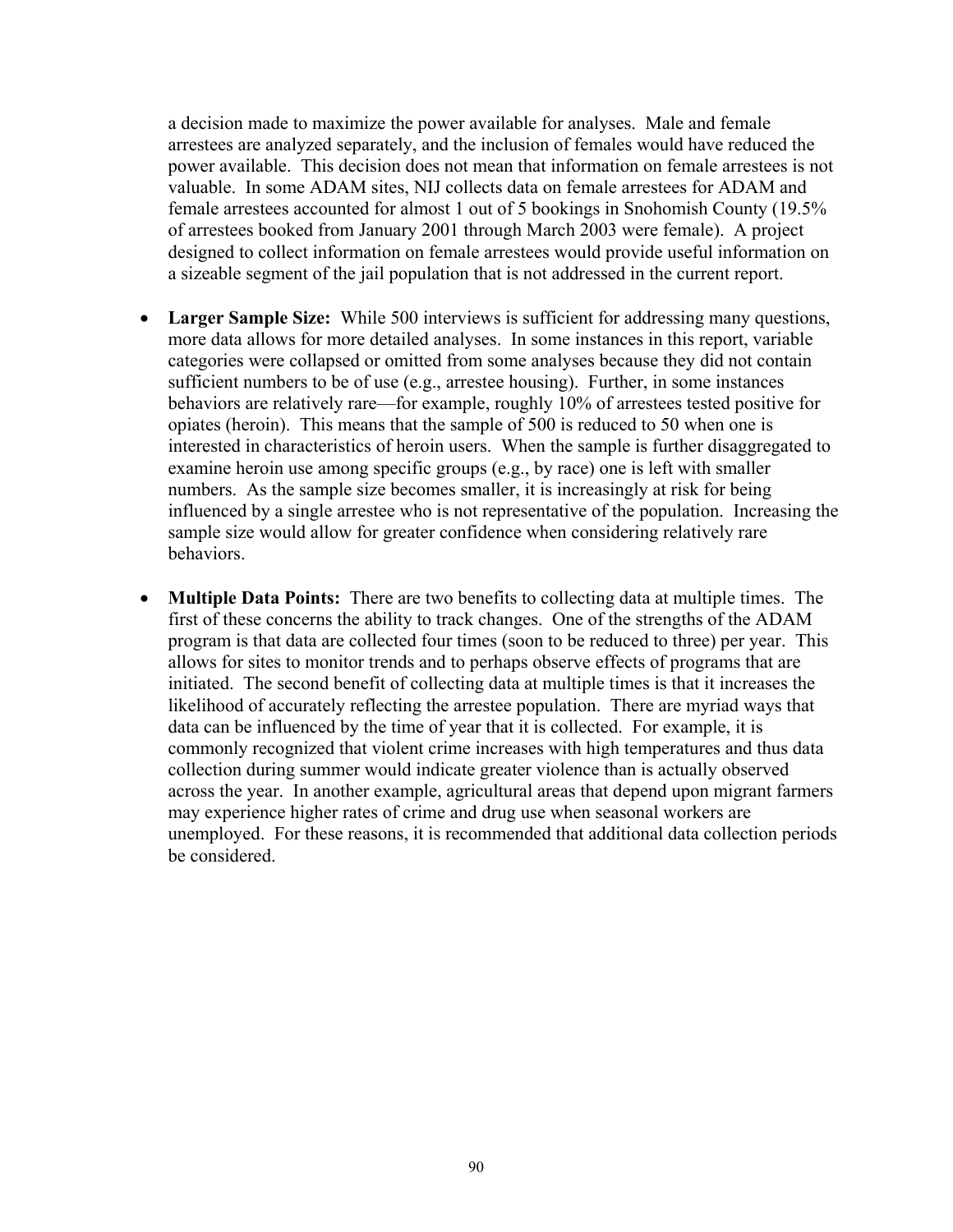## **APPENDIX A**

## *Weighting of Snohomish County Arrestee Sample*

#### **Actual Sample Surveyed**

| Age Group    | White | African American | Hispanic | Other | <b>Total</b> |
|--------------|-------|------------------|----------|-------|--------------|
| 18 to 24     | .25   |                  |          | 36    | 187          |
| 25 to 34     | 107   |                  |          | 26    | 172          |
| $35 +$       | 157   |                  |          | 20    | 208          |
| <b>Total</b> | 389   |                  | 55       | 82    | 567          |

#### **Sample Weights**

In order to ensure that the sample interviewed reflects the population served by Snohomish County, the surveyed sample was compared with booking records in terms of age and race. Data were stratified into three age groups and four racial categories. The survey sample stratification is reflected in the table above and the booking population is reflected in the table below.

| <b>Age Group</b>  | White | African American | <b>Hispanic</b> | Other | <b>Total</b> |
|-------------------|-------|------------------|-----------------|-------|--------------|
| $\sqrt{18}$ to 24 | 11176 | 1276             | 1121            | 875   | 14448        |
| 25 to 34          | 12328 | 182              | 833             | 833   | 15176        |
| $35 +$            | 15710 | 1277             | 474             | 775   | 18236        |
| <b>Total</b>      | 39214 | 3735             | 2428            | 2483  | 47860        |

Weights were assigned based upon the relative representation of the 12 (3 Age Groups  $\times$  4 Races) groups. Weights of less than 1.0 indicate that the surveyed population contained a relatively greater proportion of that segment of the booking population (e.g., Hispanics aged 35 and over). Weights greater than 1.0 indicate that that the survey underrepresented a particular segment of the booking population (e.g., African Americans between the ages of 18 and 24).

Weights were calculated for each arrestee surveyed through the application of this simple formula:

[(Age Group Booked \* Race Group Booked)/ Age Group Surveyed \* Race Group Surveyed)] / (Total Number Bookings/Total Number Surveyed)

e.g., For white arrestees between the ages of 18 and 24, the weight was derived from the following calculation:  $[(11176)/(125)] / (47860/567) = 1.06$ 

Weights are listed in the table below:

| Age Group | White | <b>African American</b> | <b>Hispanic</b> | <b>Other</b> |
|-----------|-------|-------------------------|-----------------|--------------|
| 18 to 24  | .06   |                         | 0.83            | 0.29         |
| 25 to 34  | .36   | 0.93                    | 0.41            | 0.38         |
|           | 19    | 0.95                    | 0.37            | 0.46         |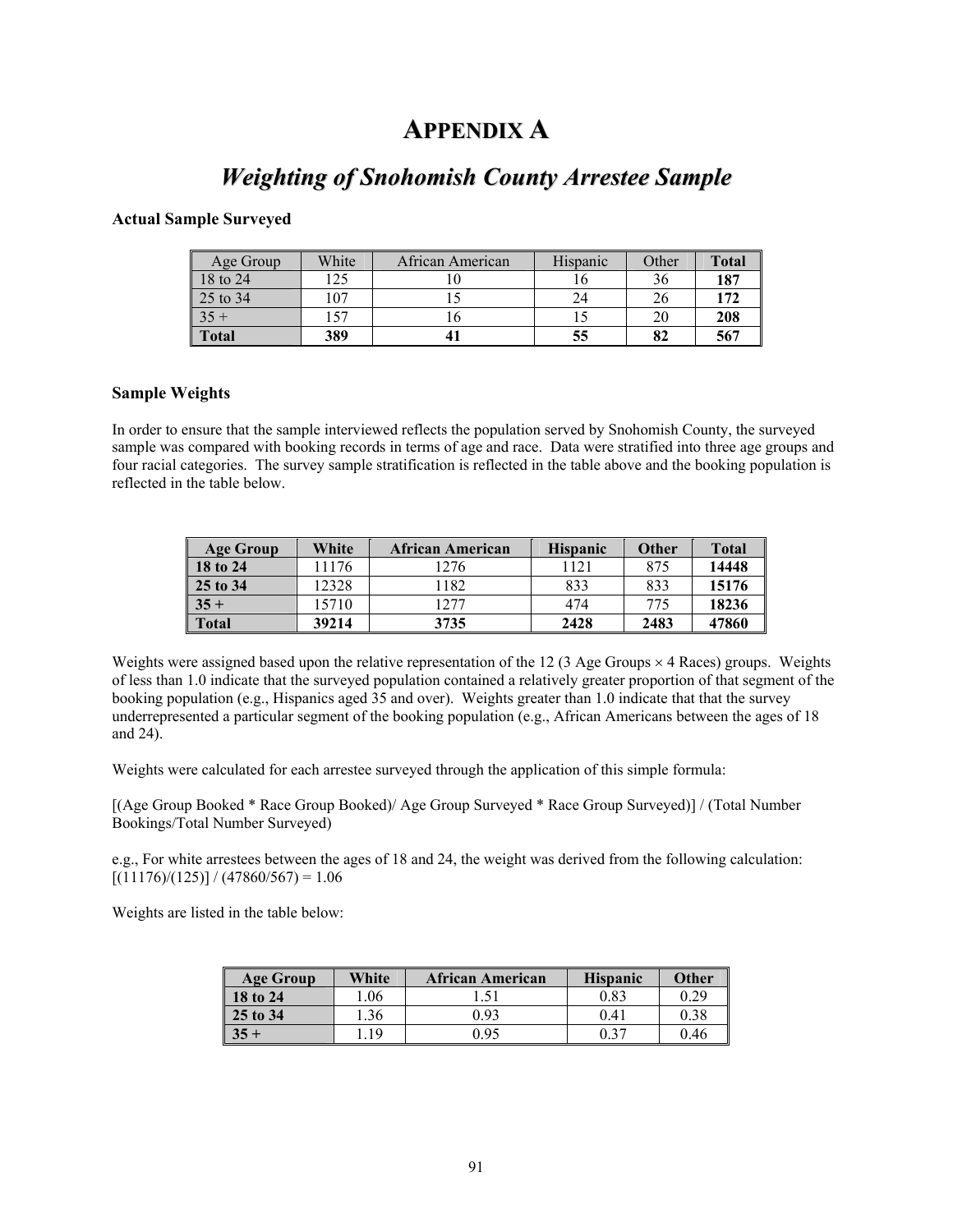## **APPENDIX B**

## *Chi-Square Test of Independence*

A simple example will be used to explain the logic behind the chi-square test of independence.

If you flip a "fair" coin it is reasonable to **expect** that the coin would come up heads 50% of the time and tails 50% of the time. Of course, flipping a coin rarely turns out the *exact* result that is expected. A realistic result of flipping a coin 100 times might be that you **observe** 45 heads and 55 tails. Observed frequencies and expected frequencies are presented in the table below:

|                 | <b>Heads</b> | <b>Tails</b> | <b>Total</b>  |
|-----------------|--------------|--------------|---------------|
| <b>Observed</b> |              |              | 00            |
| <i>Expected</i> | 50           | 50           | $^{\prime}00$ |

The chi-square test of independence is concerned with the extent observed frequencies deviate from expected frequencies. From the sample (in the above example the sample is 100 coin tosses) we can *infer* to the overall population whether or not observed frequencies are significantly different from expected frequencies—perhaps indicating a trick coin that does not randomly land as heads or tails.

The chi-square is expressed with the following general notation:  $\chi^2(df, N) = X$ , p.

- df = degrees of freedom. In the chi-square statistic df =  $(\# \text{ of Rows} 1) * (\# \text{ of Columns} 1)$
- $N =$  number in sample
- $X =$  value of chi-square statistic
- $p =$  probability value

We can fill in some of the values from the information available in the above table.

- Our degrees of freedom  $(2-1)*(2-1) = 1$
- $N = 100$  (tosses of the coin)

We must perform a calculation to obtain X. A simplified formula for calculating the chi-square statistic is:

 $\chi^2 = \sum [(O - E)^2 / E]$ 

- $\bullet$  O = the observed frequency in each category
- $\bullet$  E = the expected frequency in each category

Using this formula, we obtain the value of  $\chi^2 = [(45-50)^2 / 50] + [(55-50)^2 / 50] = 1$ 

We must consult a table of the  $\chi^2$  distribution to obtain the p value. In this case, the value is 0.32.

Based upon the work done in this sample, we can say that the observed result of the coin tosses were not significantly different than the expected results,  $\chi^2(1, \underline{N} = 100) = 1.00$ ,  $\underline{p} = .32$ .

- By convention, when  $p < 0.05$  we say that the result is statistically significant.
- It is important to remember that just because a test statistic is statistically significant it does not mean that a practical and meaningful difference exists. A statistically significant result of a 10% difference between two groups may be more important for some questions than for others. It is the responsibility of the policy maker to determine whether a statistically significant result has practical implications.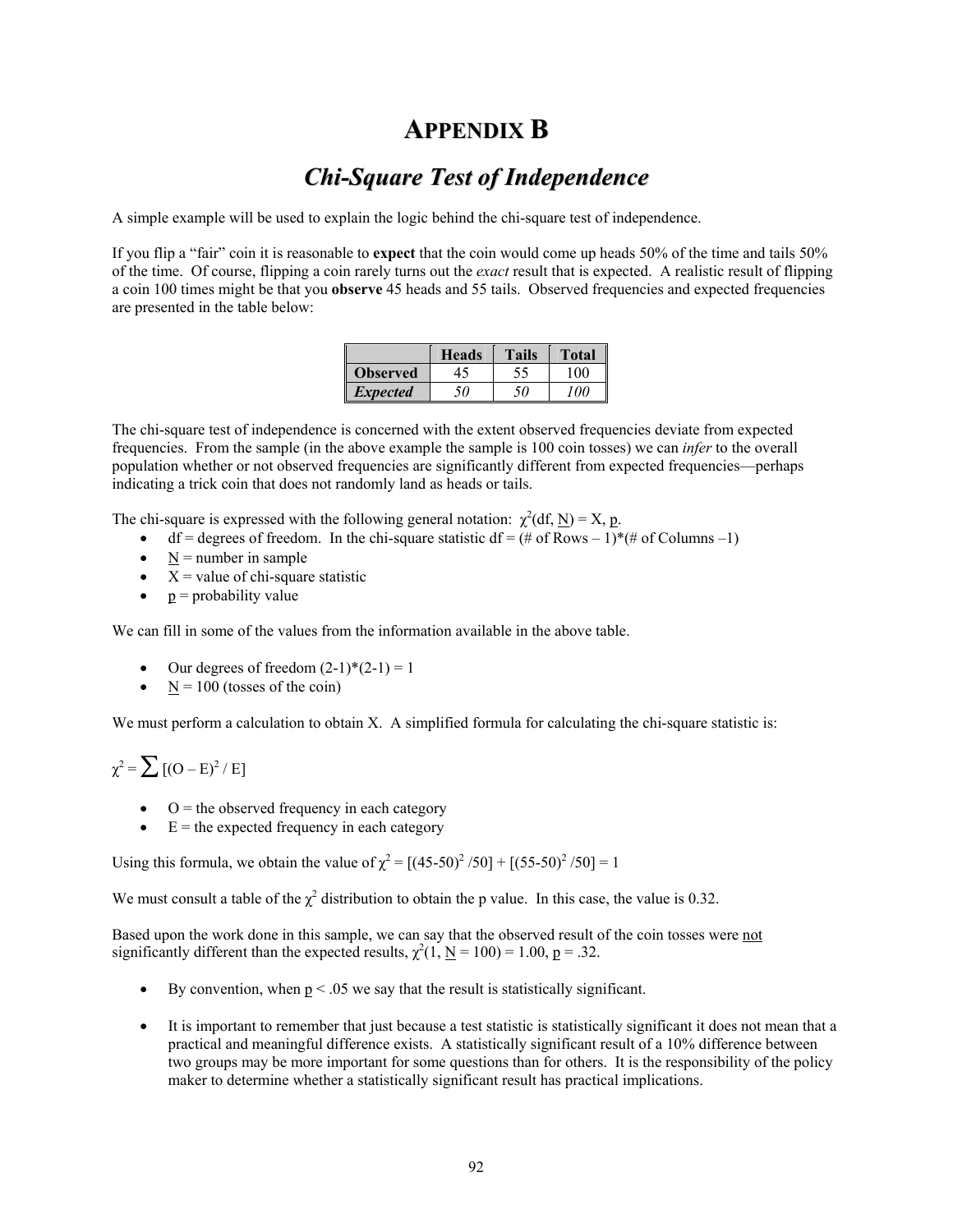## **APPENDIX C**

# *Cumulative Arrestee Participation in Study Across Days of Interviews*

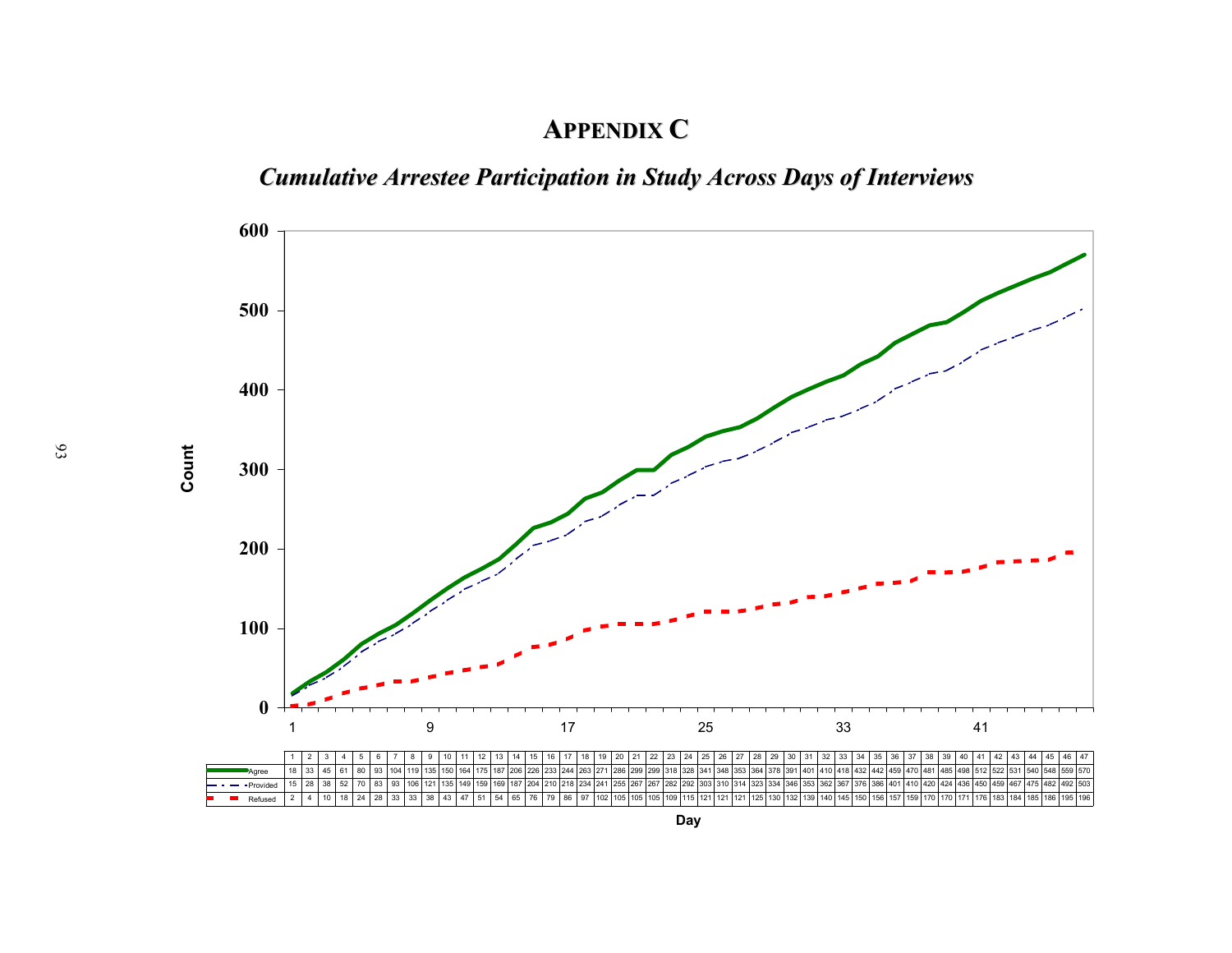## **APPENDIX D**

## *Characteristics of Arrestees who Participated and Those Who Refused*

Of the 776 arrestees approached for the interview, 579 (74.6%) agreed to participate in the interview. This appendix, using data obtained from county records, describes the characteristics of the arrestees that refused to participate.

| <b>Arrestee</b><br>Characteristic | <b>Refused Interview</b><br>$(N = 178)$ | <b>Agreed to Interview</b><br>$(N = 538)$ |
|-----------------------------------|-----------------------------------------|-------------------------------------------|
| Age                               |                                         |                                           |
| 18 to 24                          | 27.0%                                   | 32.5%                                     |
| 25 to 34                          | 34.8                                    | 32.3                                      |
| $35 +$                            | 38.2                                    | 35.1                                      |
|                                   |                                         |                                           |
| Race                              |                                         |                                           |
| White                             | 78.1%                                   | 79.6%                                     |
| <b>Black</b>                      | 11.8                                    | 9.3                                       |
| Hispanic                          | 2.8                                     | 5.4                                       |
| Other                             | 7.3                                     | 5.8                                       |
|                                   |                                         |                                           |
| <b>Charge Severity</b>            |                                         |                                           |
| Felony                            | 47.8%                                   | 37.9%                                     |
| Misdemeanor                       | 52.3                                    | 62.1                                      |

#### **Characteristics of Arrestees Refusing and Agreeing to Interview Obtained from County Records (N = 716)**

Data are based upon county records and not self-report. Thus, it is possible that figures described here may differ somewhat from those provided elsewhere in the report.

- Rates of refusal did not differ between age groups. $143$
- Rates of refusal did not differ between racial groups. $144$
- Severity of charges was associated with participation.<sup>145</sup> Specifically, arrestees charged with felonies were more likely to refuse than participate.

 $\overline{a}$ 

<sup>&</sup>lt;sup>143</sup>  $\chi^2$ (2, <u>N</u> = 716) = 1.93, <u>p</u> = .38<br><sup>144</sup>  $\chi^2$ (3, <u>N</u> = 716) = 3.28, <u>p</u> = .35<br><sup>145</sup>  $\chi^2$ (1, <u>N</u> = 716) = 5.37, <u>p</u> < .05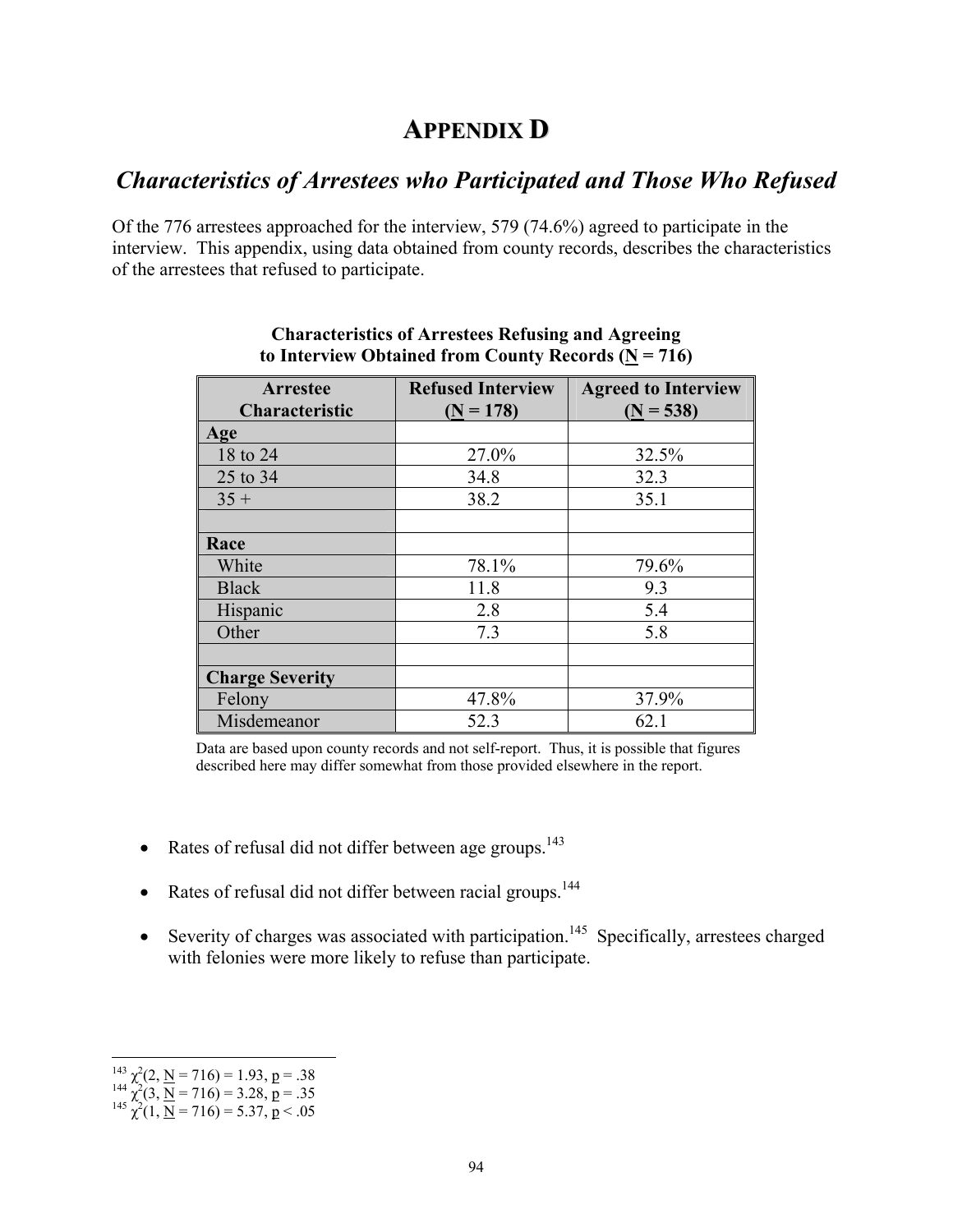## **APPENDIX E**

## *Sociodemographic Characteristics of Arrestees Interviewed in Snohomish County Compared With 2001 ADAM Data*

|                                    | Age $(\% )$ |           |           |           |       | Race/Ethnicity (%) |       |              |                 |       |                 |              |
|------------------------------------|-------------|-----------|-----------|-----------|-------|--------------------|-------|--------------|-----------------|-------|-----------------|--------------|
| <b>Primary City</b>                | Under       |           |           |           |       | Mean               |       |              |                 |       | <b>Employed</b> | H.S. Diploma |
|                                    | <b>20</b>   | $21 - 25$ | $26 - 30$ | $31 - 35$ | $36+$ | Age                | White | <b>Black</b> | <b>Hispanic</b> | Other | (%)             | $(\%)$       |
| Snohomish                          |             |           |           |           |       |                    |       |              |                 |       |                 |              |
| $(N = 568)$                        | 13.0        | 20.8      | 14.3      | 16.4      | 35.4  | 31.8               | 81.9  | 7.8          | 5.1             | 5.2   | 51.2            | 76.1         |
| <b>Multnomah</b>                   |             |           |           |           |       |                    |       |              |                 |       |                 |              |
| $(N = 820)$                        | 9.2         | 19.1      | 15.6      | 17.6      | 38.5  | 33.1               | 63.9  | 25.0         | 8.4             | 2.7   | 41.6            | 77.3         |
| <b>King County</b>                 |             |           |           |           |       |                    |       |              |                 |       |                 |              |
| $(N = 836)$                        | 15.1        | 18.2      | 14.4      | 15.1      | 37.2  | 32.3               | 61.2  | 30.2         | 1.6             | 7.0   | 56.1            | 78.5         |
| <b>Spokane County</b>              |             |           |           |           |       |                    |       |              |                 |       |                 |              |
| $(N = 436)$                        | 16.2        | 22.2      | 14.0      | 13.0      | 34.6  | 31.2               | 81.2  | 10.2         | 2.4             | 6.2   | 45.8            | 76.7         |
| <b>National Median<sup>a</sup></b> | 16.2        | 20.7      | 14.7      | 14.7      | 34.8  | 31.7               | 37.7  | 30.2         | 5.5             | 3.3   | 63.5            | 71.1         |

#### *Table F-1*

ADAM data are from "Drug Use and Related Matters Among Adult Arrestees 2001"; http://www.adam-nij.net/files/adam2001.PDF. <sup>a</sup> National data represent medians from across 33 ADAM sites.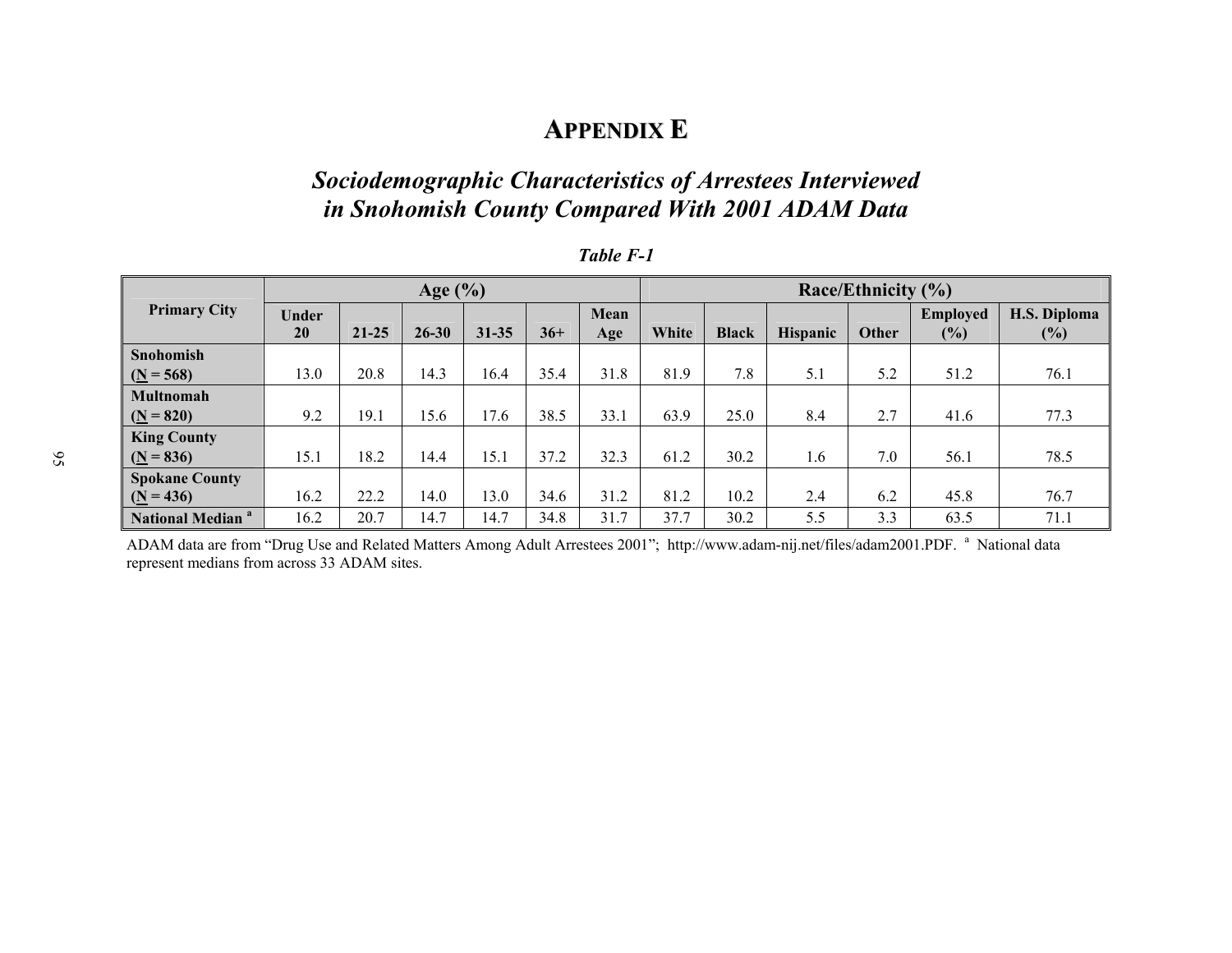## **APPENDIX F**

## *List of Drugs and Drug Classes Detected*

**Amphetamines**: A group of stimulant drugs that increase activity in the central nervous system. Drugs that will result in an amphetamine-positive screen include:

- Amphetamine
- Methamphetamine
- Methylenedioxyamphetamine (MDA)
- Methylenedioxymethamphetamine (MDMA)

**Barbiturates**: The barbiturate screen detects related drugs in the barbiturate drug group, a class of depressants that affect the central nervous system. The EMIT screen detects metabolites of this drug group. While it is most efficient at detecting secobarbital, the assay also detects other commonly used barbiturates including phenobarbital.

**Benzodiazepines**: A class of tranquilizers that include a variety of drugs such as valium and klonopin. In addition to detecting the common metabolite of oxazepam, the EMIT assay detects the presence of a number of drugs including:

- Rohypnol
- Halcion
- Lorazepam
- Diazepam

**Cocaine**: The primary metabolite of cocaine is benzoylecgonine, and this is easily identified in a urine specimen. The EMIT assay for cocaine is specifically designed to detect benzoylecgonine.

**Marijuana**: Delta-9-tetrahydrocannabinol, or THC, is the primary psychoactive ingredient in marijuana. Practically no THC is excreted in the urine; the EMIT assay relies on a number of metabolites to indicate marijuana use.

**Methadone**: Methadone is a narcotic analgesic. Methadone is a synthetic narcotic unrelated to morphine, but similar in effect. The EMIT assay is specific to methadone.

**Methaqualone**: Introduced in 1965 under the name "Quaalude" as a barbiturates substitute. The EMIT assay detects:

- Methaqualone
- **Macloqualone**

**Opiates**: A broad class of drugs that include heroin, morphine, codeine, and semisynthetic derivatives of morphine. In addition to the substances mentioned, the EMIT assay also detects:

- Dihydrocodeine
- Hydrocodone
- Hydromorphone
- Levallorphan

**Phencyclidine (PCP)**: A general anesthetic introduced in the 1950s that has become a major drug of abuse because of its potent psychological and behavioral effects. Previously available under such street names as "angel dust" and "hog." In addition to PCP, the EMIT assay also detects a number of metabolites.

**Propoxyphene**: A narcotic analgesic used for pain relief and includes the trade name of the drug Darvon. The EMIT assay detects:

- Propoxyphene
- Norpropoxyphene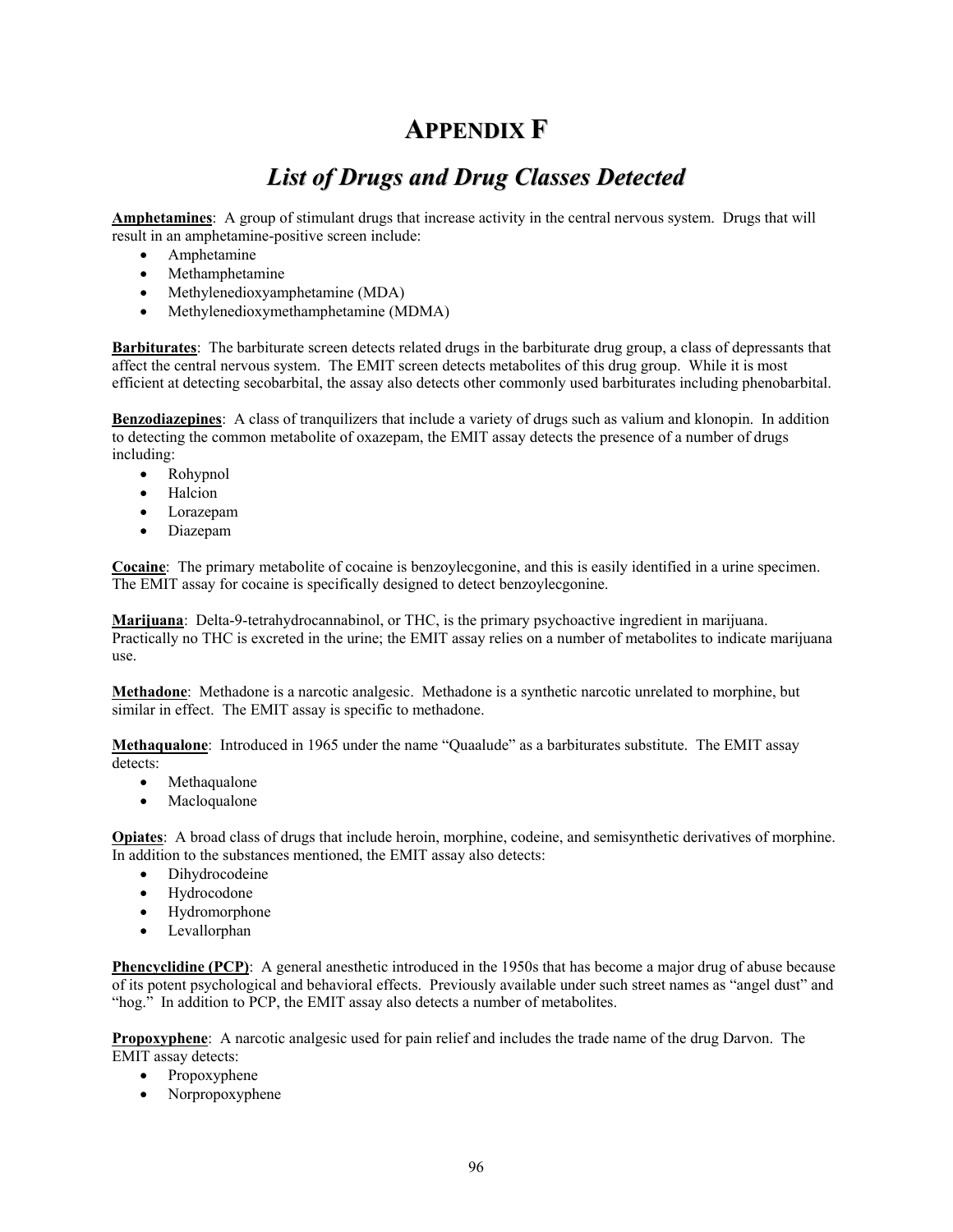### **APPENDIX G**

## *Positive Urinalysis Results for NIDA-5 Drugs in Snohomish, King, and Spokane Counties*

The figure below presents the percentage of arrestees that test positive for each of the NIDA-5 drugs.<sup>146</sup>



#### **Percentage of Arrestees Testing Positive for NIDA-5 Drugs by Drugs and Site**

- Consistent with self-reports, marijuana was the most prevalent substance.
- Less expected, cocaine was far more prevalent in King County than might be anticipated from self-report.
- Testing positive for marijuana was independent of site, $147$  and testing positive for opiates was independent of site.
- Testing positive for cocaine was statistically dependent upon site.<sup>149</sup> Clearly positive cocaine results were more common in King County.
- Testing positive for methamphetamine was statistically dependent upon site.<sup>150</sup> While positive tests for methamphetamine in Snohomish and Spokane Counties were nearly identical, positive tests in King County were significantly lower.
- Use of PCP was quite low at all three Washington sites. Given these low rates, a chi-square statistic was not calculated.

 $\overline{a}$ 

<sup>&</sup>lt;sup>146</sup> Crack cocaine cannot be distinguished from powder cocaine. While a positive test for opiates can indicate a number of illicit substances besides heroin, the large majority of opiate use is heroin.

<sup>&</sup>lt;sup>147</sup>  $\chi^2(2, \underline{N} = 2241) = 3.47, \underline{p} = .18$ <br>
<sup>148</sup>  $\chi^2(2, \underline{N} = 2241) = 1.63, \underline{p} = .44$ <br>
<sup>149</sup>  $\chi^2(2, \underline{N} = 2241) = 69.98, \underline{p} < .001$ <br>
<sup>150</sup>  $\chi^2(2, \underline{N} = 2239) = 30.03, \underline{p} < .001$